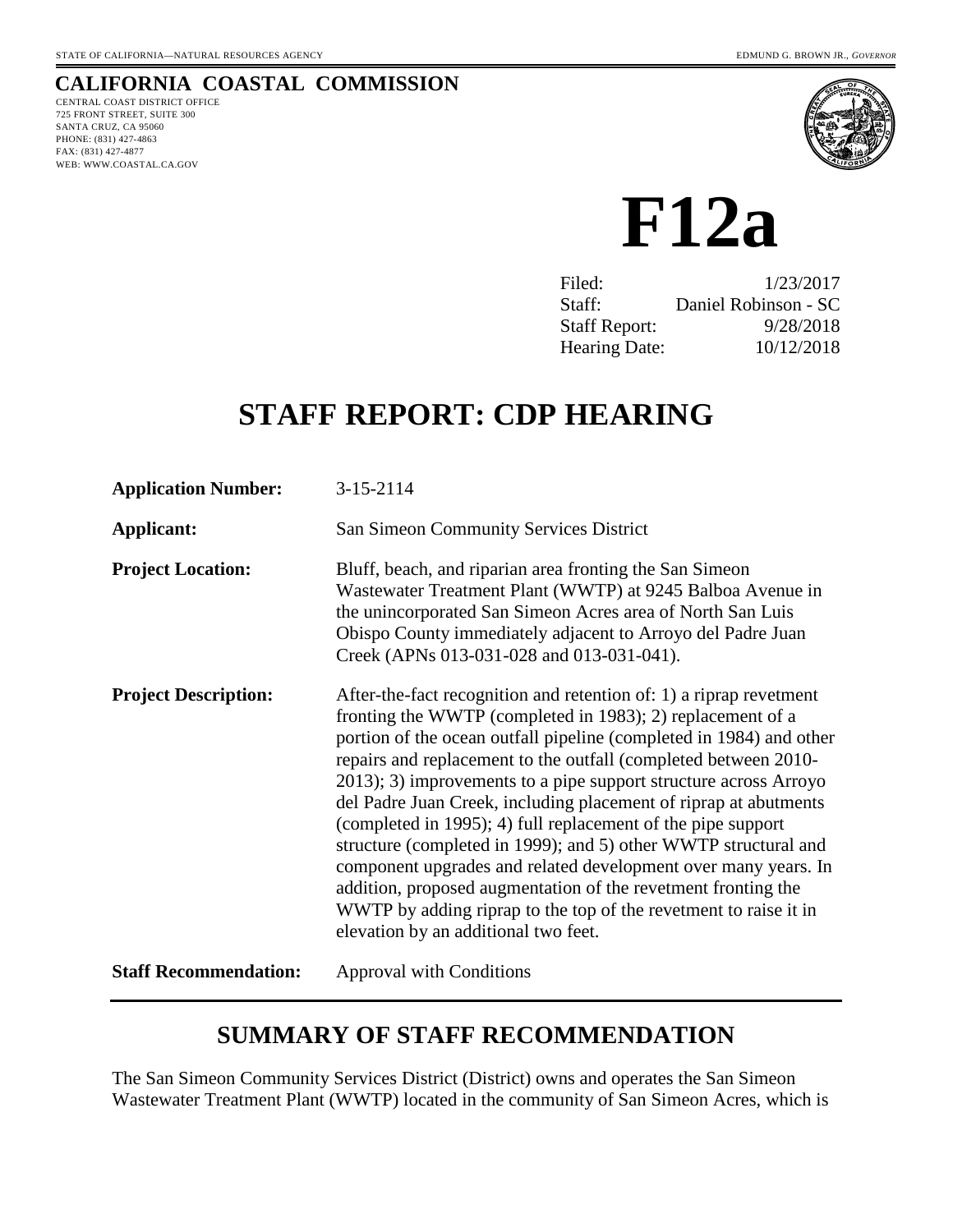located north of Cambria and south of Hearst Castle in northern San Luis Obispo County. The WWTP is located adjacent to and just downcoast/seaward of the mouth of Arroyo del Padre Juan Creek, and just inland of the public beach at this location. The WWTP is sited at an approximate elevation of 13 to 15 feet above mean sea level (with many components nearer to sea level given they are below the general elevation of natural grade at this location and inland of the site's retaining walls) on a low-lying property that slopes toward the creek, partly facing the Pacific Ocean to the west and partly facing the creek channel to the north.

In 1983, and due to severe winter storms, the District placed over 650 cubic yards of unauthorized rock riprap to form an approximately 200-foot-long by 12-foot-high by 15-footdeep revetment along the bluffs fronting both the beach and the creek to protect the WWTP. In addition, as a result of winter storms in 1995, the District repaired its pipe support structure (containing associated sewer and water pipelines) that crosses over Arroyo del Padre Juan Creek just inland of the WWTP site. As part of this unauthorized action, the District removed riparian vegetation, graded the streambank, and placed at least 260 cubic yards (and up to 450 cubic yards) of additional riprap<sup>[1](#page-1-0)</sup> along both sides of the creek near the support structure's abutments. In 1999, the District fully replaced the pipe support structure with a new unauthorized pipe support structure. All of this development was undertaken without the benefit of a coastal development permit (CDP), and thus constitute violations of the Coastal Act and the San Luis Obispo County Local Coastal Program (LCP), for which the Commission's enforcement unit opened an enforcement case in 2001 (Enforcement Case No. V-3-01-028), which remains active today. The District is now proposing such development be recognized by the Commission afterthe-fact (ATF), as well as proposing to add two feet of additional riprap to the top of the revetment.

In addition, other development has been undertaken on the site without the benefit of CDPs, and the District is proposing such development to be recognized ATF as well. Specifically, in 1984, and again as a result of winter storms, the District replaced a 600-foot-long portion of the original 840-foot-long by eight-inch-diameter outfall pipe that extends from the WWTP site into the Pacific Ocean. More recently, the outfall line failed, prompting repair and replacement to a portion of the outfall between  $2010$  $2010$  and  $2013<sup>2</sup>$ . The District also undertook a variety of unauthorized upgrades and replacements to, and expansions of, key WWTP components over the years (e.g., new pumps, lining of tanks, headworks building upgrades, etc.). Again, none of this development was covered by a CDP (and is also part of Enforcement Case No. V-3-01-028), and thus all of it constitutes a violation of the Coastal Act and the LCP, which the District proposes to permit via ATF authorization.

<span id="page-1-0"></span><sup>1</sup> The District's plans for the project identify differing amounts of riprap and the District does not know whether the amount placed was 260 or 450 cubic yards or some quantity in between, and visual inspection has proven inconclusive on this point.

<span id="page-1-1"></span> $2 \text{ A } 100\text{-}$  foot section of the outfall pipe was replaced in 2013, following other repairs in 2010. Charles Grace, the District's General Manager, indicated to Commission staff that the project consisted of six joints of eight-inchdiameter pipe shielded with HDPE that covered approximately 100 feet of line along the ocean substrate. As part of that project, Mr. Grace indicates that the diffusers at the ocean end of the pipe were also removed to flush sand out of the line, and were then re-installed using new bolts.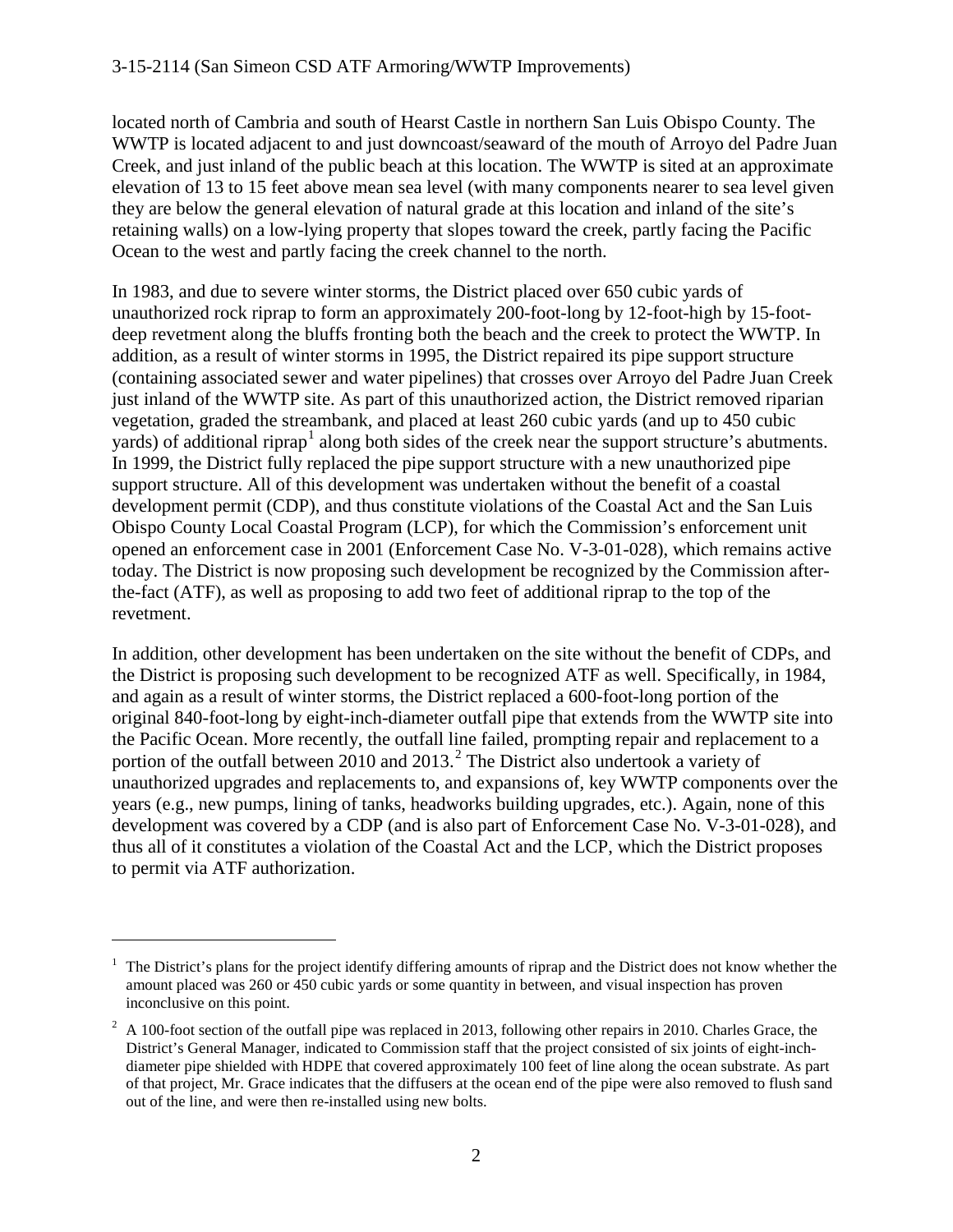On that point staff notes that while the District has agreed to include the outfall work and the structural and component upgrades and related development as part of the proposed project to be recognized ATF, they disagree that a CDP is needed at all in the first place. Essentially, the District asserts that the work had been properly permitted or exempted by San Luis Obispo County and/or was repair and maintenance that was exempted from CDP requirements. Staff disagrees. Concerning the outfall development, the Commission's regulations require a CDP for outfall development that includes, among other things, "the placement, whether temporary or permanent, of riprap, artificial berms of sand or other beach materials, or any other forms of solid materials, on a beach or in coastal waters..."<sup>[3](#page-2-0)</sup> The outfall pipe was clearly a solid material placed in coastal waters (i.e. the ocean), requiring a CDP from the Commission.

In terms of the other structural and component upgrades undertaken on the site over time for which the Applicant claims a repair and maintenance exemption, any such exempt development cannot include augmentation to or replacement of the object purportedly being repaired or maintained. In other words, "repair and maintenance" presumes that the object of the "repair or maintenance" is not being augmented, upgraded, or replaced, but rather is simply being perpetuated in its existing state. The District's equipment and component augmentations, upgrades, and replacements that were undertaken without CDPs over time were not repair and maintenance, but rather were augmentation or upgrades to or replacement of the equipment, which do not qualify for the repair and maintenance exemption. In addition, even if they did qualify as repair and maintenance (which they do not), any such repair and maintenance development that is located within 50 feet of the edge of the bluff or within 20 feet of a stream and includes the presence of mechanized equipment or construction material is explicitly not exempt from CDP requirements, and neither is any development that includes the replacement of 50 percent or more of the structure.<sup>[4](#page-2-1)</sup> Because the development at issue occurred within 50 feet of both the coastal bluff and the environmentally sensitive habitat (ESHA) of Arroyo del Padre Juan Creek with the use of mechanized equipment, and also due to the augmentation and upgrade nature of the work undertaken (rather than repair and maintenance), it is clear that CDPs were required for the development that was undertaken. And it is equally clear that CDPs were never obtained, and thus these proposed project elements are properly before the Commission ATF, and are also valid components of Enforcement Case No. V-3-01-028.

Some of the above development (e.g., near the pipe support structure and internal to the plant itself) is located within San Luis Obispo County's CDP jurisdiction, and the remainder is located in the Commission's retained CDP jurisdiction. The Applicant, the County, and the Commission's Executive Director agreed to have the Commission hear this application as a consolidated ATF CDP application, as allowed by the Coastal Act, with the Coastal Act as the standard of review. Approval of this application pursuant to the staff recommendation, issuance of the CDP, and the District's subsequent compliance with all terms and conditions of it will result in resolution of all of the above-described violations.

Commission staff and the District have engaged in ongoing conversations and efforts to resolve the violations at this site for some time, beginning in 2001 when staff first became aware of the

<span id="page-2-0"></span><sup>&</sup>lt;sup>3</sup> Per Section 13252(a)(1)(b) of the Title 14 of the California Code of Regulations (CCR).

<span id="page-2-1"></span><sup>&</sup>lt;sup>4</sup> Per 14 CCR Sections  $13252(a)(3)$  and  $13252(b)$ .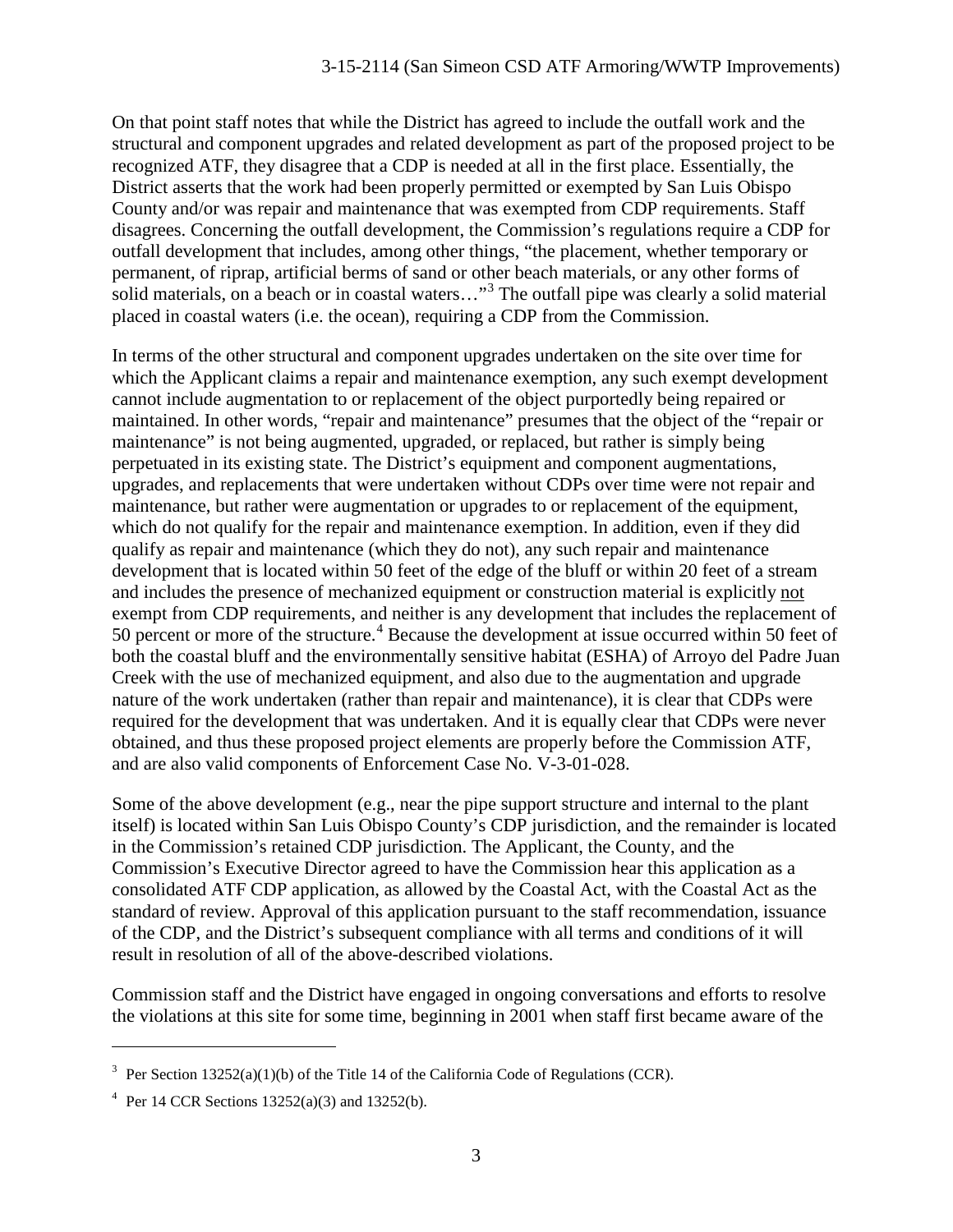unpermitted placement of riprap around the WWTP. Ultimately, following an enforcement investigation and notice of violation letter in 2004, the District submitted an ATF CDP application, which was then scheduled for hearing in 2009, but the District withdrew the application after the staff report was distributed and before the Commission's hearing on the matter, including to continue discussions about staff's proposed resolution of coastal resource issues. Additional conversations followed the withdrawal, including staff providing the District with a list of information that would need to be updated prior to submittal of a new application. Ultimately, following additional violation noticing in 2015, the District applied for the current project, which is seeking recognition and retention of the all of the work previously done on the site without benefit of a CDP that is the subject of Enforcement Case No. V-3-01-028. Commission staff worked very closely with District staff and its representatives over the years on a project description that included all of the work identified above, so that the District could move forward with a clean slate and resolve the violations. Staff believes that because all of the identified unpermitted development above requires ATF recognition, this staff report and recommendation justifiably includes the means to resolve the entire scope of work undertaken on the site that is the subject of Enforcement Case No. V-3-01-028.

The main Coastal Act concern regarding ATF approval of the unpermitted development is that the WWTP is located in a low-lying area that is just above the beach and sea level on a low bluff that is also located just above and adjacent to Arroyo del Padre Juan Creek. This area is subject to coastal hazards related to ocean and creek flooding, which will only be exacerbated as sea level rises. As such, there are significant questions as to whether the aging WWTP (which at this point does not constitute an "existing structure" under Coastal Act Section 30235 due to its significant history of redevelopment and changes to most of its internal structural components over the years, as discussed above and below) can be allowed to remain at this location over the longer term, consistent with the Coastal Act, as it addresses both the need for further upgrades and augmentations. The Commission's adopted 2015 Sea Level Rise Guidance provides a statewide framework for analyzing coastal development in an era of climate change, which will result in more frequent, more severe, and more unpredictable coastal weather events. One of the key findings of the Guidance is the need to ensure that critical infrastructure is located out of harm's way as a means of providing continued function and viability of such essential services in a manner that does not lead to significant adverse coastal resource impacts (e.g., on shoreline resources when armoring and other hazard responses are considered), and to ensure that public dollars are invested wisely in an era of sea level rise. Other efforts, such as the California Climate Action Plan (2018) and reports such as the 2015 California Coastal Armoring Report (from Stanford Law School) echo the Commission's Guidance on these issues as well, and there is a growing recognition that critical infrastructure, such as WWTPs, need to be closely evaluated when proposals are made to maintain them in hazardous areas over the long term, such as is the case here.

The District's WWTP represents critical public infrastructure that is located in an area at risk from coastal flooding and other related hazards (especially due to its adjacency to both a coastal stream and the open ocean), all of which are exacerbated by sea level rise, and in some ways it is representative of the coastal hazards and sea-level rise challenges facing critical infrastructure located along California's dynamic shoreline area. This is an issue that is not confined to this project but rather one that is being played out throughout coastal California, given that such infrastructure was historically placed in low-lying areas near the coast in many cases and such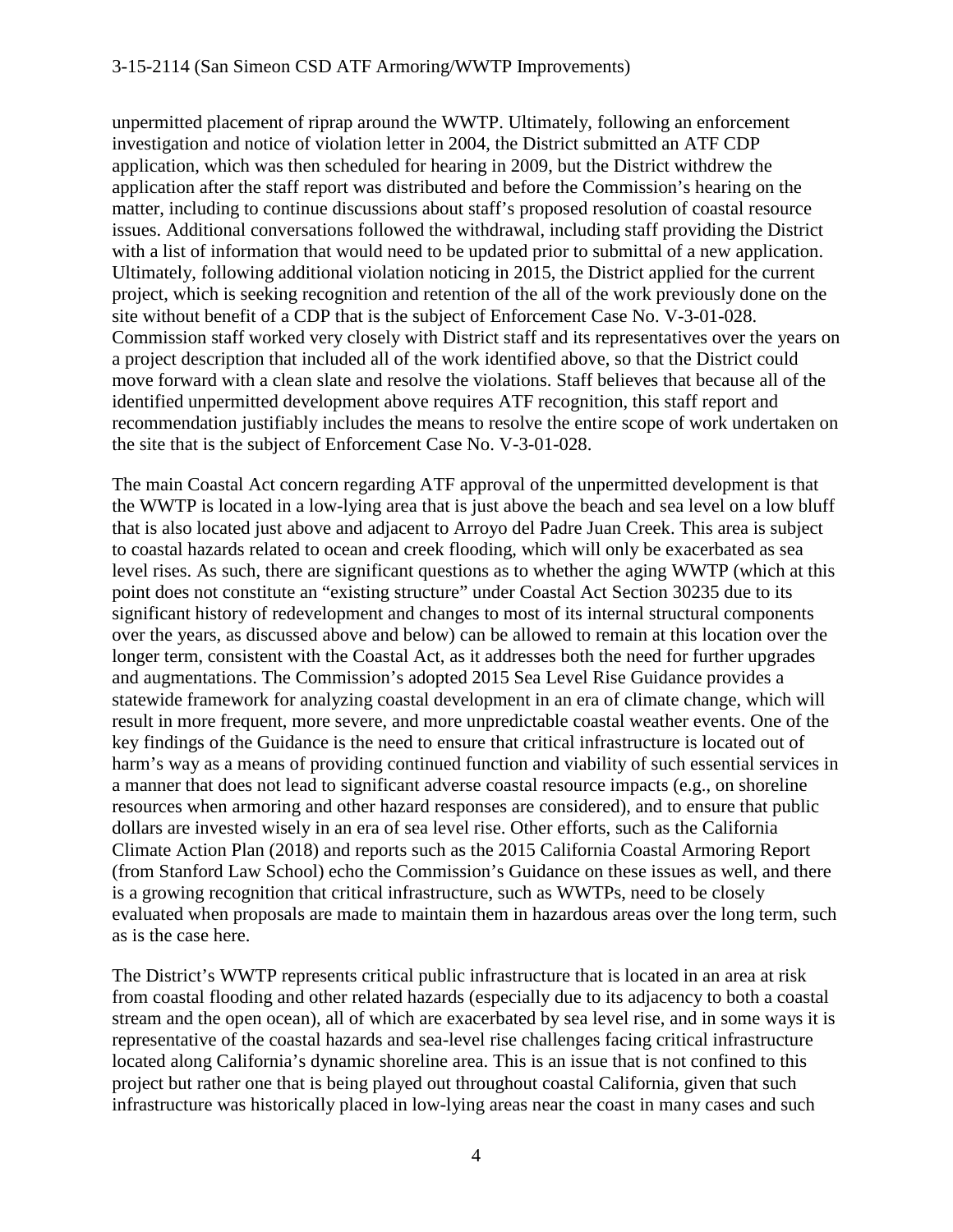facilities are being forced to address coastal hazard realities head-on as decisions are being made about major remodels, redevelopments, upgrades, expansions/augmentations and replacement of critical components or whole public facilities, as well as the need for protection from coastal hazards.<sup>[5](#page-4-0)</sup> In this case, these coastal hazard concerns related to the District's WWTP are exemplified by the fact that the District installed the aforementioned riprap in 1983, without appropriate authorization, to protect the WWTP from coastal hazards, and this was not the first time the District armored the site in response to such concerns.<sup>[6](#page-4-1)</sup> Commission staff agrees with the District about the importance of this facility for addressing wastewater functions in this area, and has thus been working with the District cooperatively for many years to try to identify a feasible long-term path forward toward eventually relocating its aging WWTP away from a dynamic and unpredictable shoreline area, consistent with the Coastal Act.

A key issue in this case is the applicability of Coastal Act Section 30235 with respect to the status of the aging WWTP. Staff believes the WWTP no longer constitutes an existing structure for which armoring is required to be approved in certain circumstances under Section 30235. The Applicant believes that the WWTP is an existing structure because the WWTP's structural frame was originally built in the early 1960s. On this point staff agrees that the facility's walls and foundation pre-date the 1976 Coastal Act, but approximately 90% of the functional components of the WWTP (e.g., aeration basins, new pumps, tank liners, building upgrades, etc.), which essentially comprise the structures and components that enable a WWTP to exist and operate at all in this specific industrial context, have been augmented, upgraded and/or replaced since CDP requirements came into effect in 19[7](#page-4-2)3,<sup>7</sup> with much of this information being provided by the Applicant's own Life Expectancy Analysis document, which describes the status of every component of the WWTP, including upgrade and modification dates.<sup>[8](#page-4-3)</sup> Based on this data and other analysis undertaken by staff, the WWTP cannot be considered a pre-Coastal Act existing structure for purposes of Section 30235 of the Coastal Act. Rather staff believes the WWTP *was* a pre-Coastal Act structure that has since been substantially redeveloped over time without  $CDPs<sub>1</sub><sup>9</sup>$  $CDPs<sub>1</sub><sup>9</sup>$  $CDPs<sub>1</sub><sup>9</sup>$  and thus it cannot be considered an existing structure for Section 30235 armoring

 $\overline{a}$ 

<span id="page-4-2"></span> $7$  Pursuant to 1972's Proposition 20, "The Coastal Initiative," and subsequently pursuant to the 1976 Coastal Act.

<span id="page-4-0"></span> $<sup>5</sup>$  And the Commission has played an active role in several such projects, including related to wastewater treatment</sup> facilities (see, for example, the Commission's temporary CDP (3-16-0233) for South San Luis Obispo County CSD's WWTP in May 2017 that identified a long-term path forward for moving the WWTP out of the way of coastal hazard risks, and the Commission's denial of a CDP (A-3-MRB-11-001) for a WWTP in Morro Bay in January 2013, instead directing the City to pursue WWTP facilities inland (which is underway now)).

<span id="page-4-1"></span><sup>6</sup> District materials indicate that some 125 cubic yards of riprap was placed in the late 1960s to protect the then-justconstructed WWTP from coastal hazards. District materials also indicate that any such riprap had been fully displaced or migrated away by the time the District placed over 650 cubic yards of riprap to form a new revetment in 1983, which is the one of the subjects of this CDP application.

<span id="page-4-3"></span><sup>8</sup> Per Table 1 of Phoenix Civil Engineering, Inc.'s "Estimated WWTP Life Expectancy Analysis," the only two WWTP components that have not been replaced/augmented/upgraded/expanded are the Parshall Flume Meter and the Lab Building. All other WWTP components have been augmented/upgraded/replaced/expanded without CDPs in the time since CDPs were first required at this site in 1973. See also discussion above on page 3 regarding why such component work does not constitute CDP-exempt repair and maintenance.

<span id="page-4-4"></span>Almost 90% of the WWTP's operational components have been replaced/augmented/upgraded/expanded in some form (e.g., the blower building, disinfection chamber, digester, clarifiers, aeration tanks, outfall pipe, etc.) since CDPs were first required in 1973, with only a portion of these modifications being properly permitted. These modifications have also resulted in increased lifespans for the components and associated mechanical equipment,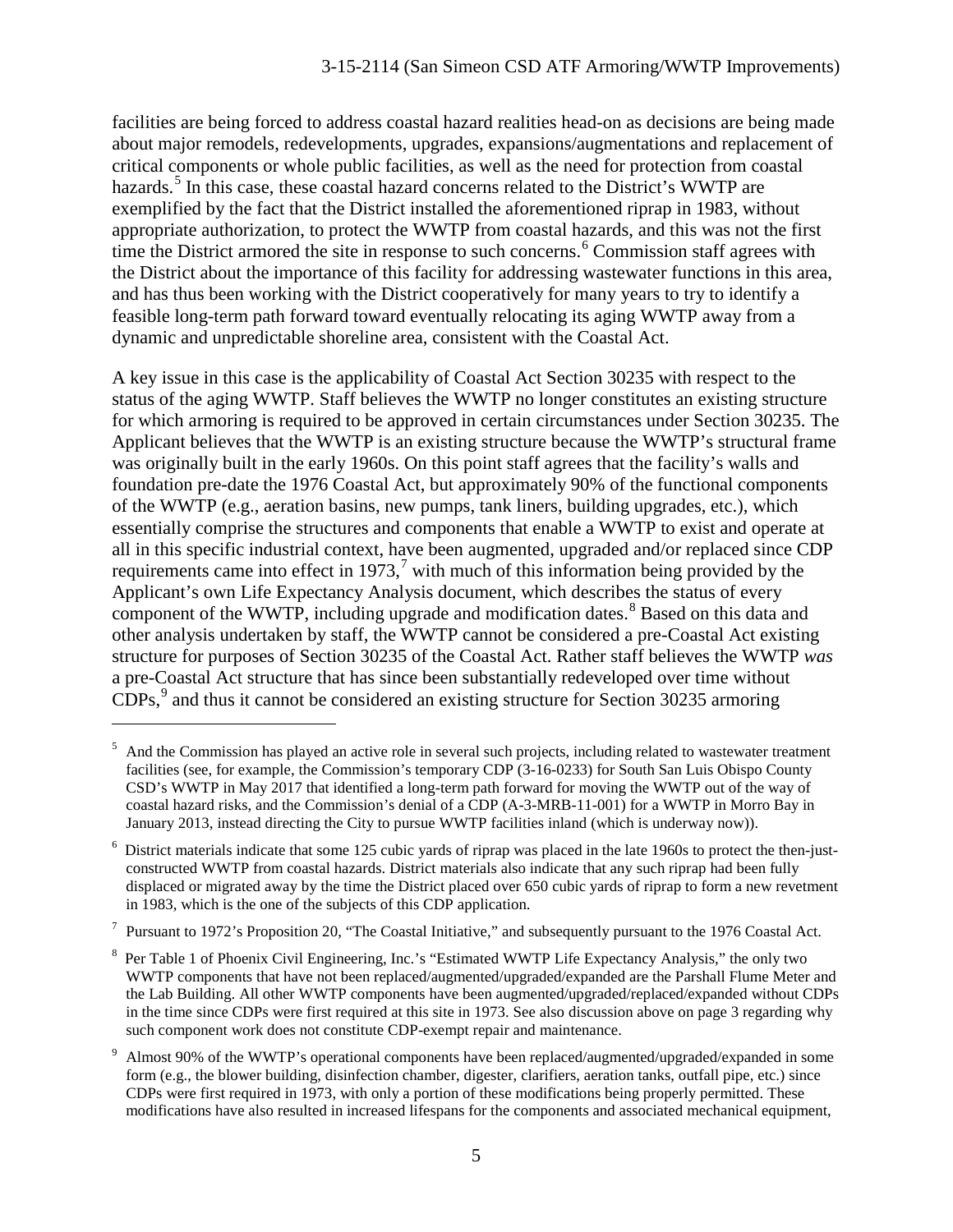purposes. For other reasons (e.g., coastal resource impacts from the armoring), the Coastal Act directs denial of the ATF armoring component of the project.

At the same time, Coastal Act Section 30253 requires new development (which the redeveloped WWTP qualifies as in this ATF application) to minimize risks to life and property in areas of high flood hazard and to assure stability and structural integrity, and neither create nor contribute significantly to erosion, geologic instability, or destruction of the site or surrounding area or in any way require the construction of protective devices that would substantially alter natural landforms along bluffs and cliffs. In this case, Commission staff, including the Commission's Senior Coastal Engineer, Dr. Lesley Ewing, and its Sea Level Rise Team, have evaluated the relevant materials (which include the District's consultant's multiple geotechnical reports which use standard projected/accepted sea level rise data as recommended by the Commission's 2015 Sea Level Rise Guidance), engaged with the District's consultants on the evidence, and concluded that the WWTP was in danger from erosion at the time of the placement of unauthorized riprap in 1983 and continues to be in danger today. In 1983, as now, the erosion danger was/is primarily due to flooding associated with storm and wave attack and inundation, but also due to scour and flooding from the adjacent Arroyo del Padre Juan Creek, and the combination of ocean and creek effects. Thus, the WWTP represents critical public infrastructure that is currently at risk, requiring an evaluation of options to address that risk in order to achieve consistency with Section 30253 and other Coastal Act policies.

Concerning Section 30253, the proposed ATF riprap revetment fronting the WWTP does not "minimize risks to life and property in areas of high flood hazard." Specifically, the riprap does not provide the level of protection typically required for critical coastal public infrastructure such as this facility (i.e., protection against a 100-year storm event as well as for 100 years of safety and stability), including as the effects of such storms may be exacerbated by expected sea level rise. According to the Applicant's consultant's own geotechnical and sea level rise assessment, the riprap at the WWTP provides protection for only a 10- to 20-year storm event (including storm waves, erosion, flooding, etc.), and even with that level of protection there remains the potential for some 2.4 feet of overtopping of the revetment and into the WWTP proper. And even if it were appropriate under the Coastal Act to approve an additional two feet of height to the revetment as the District now proposes (which it is not for the same reasons as the ATF revetment), this threat remains essentially unchanged. Thus, the WWTP is not appropriately sited pursuant to Section 30253, and there is the potential for catastrophic events (e.g., operational malfunctions, untreated or partially treated sewage spills, ocean and creek contamination, etc.) as a result, even in a 10- or 20-year storm, let alone a larger storm as the California coast is accustomed to on a fairly regular basis. Thus, the proposed ATF development does not minimize risks to life and property as required by 30253.

In addition, even if the revetment met Section 30235 and 30253 tests, the Coastal Act requires that such a project eliminate or mitigate impacts to local shoreline sand supply, and that it avoid and/or mitigate (if unavoidable) other coastal resource impacts (related to public access, views, etc.). In this case, the current revetment does not avoid and limit coastal resource impacts and it

which corresponds to an increased lifespan for the now almost 60-year-old WWTP. In total, 12 out of the 14 major WWTP components have been replaced/augmented/upgraded/expanded in some manner.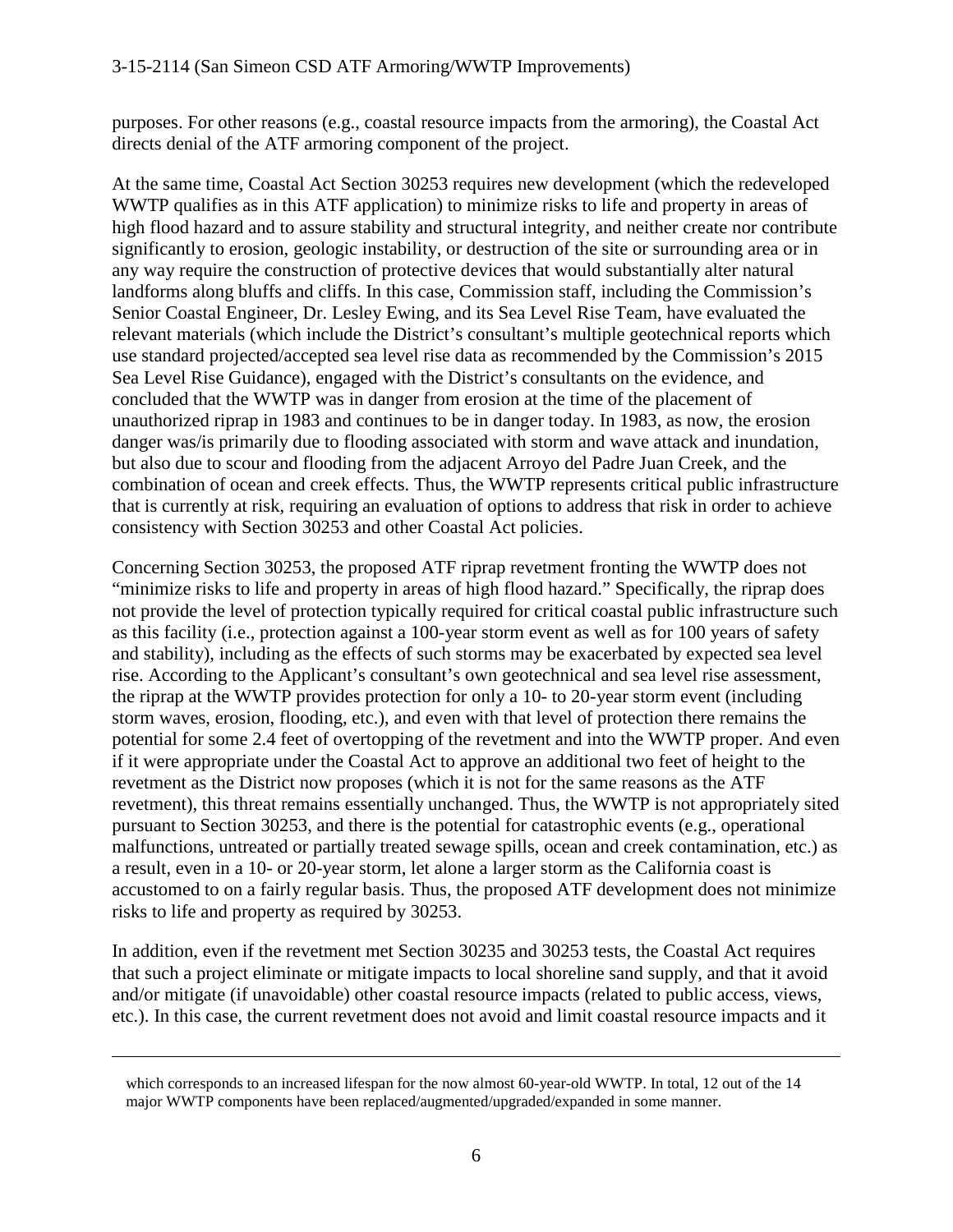has not mitigated for its unavoidable impacts to coastal resources over its lifetime. Specifically, the revetment's footprint results in a direct loss of usable public beach area (with portions of the riprap also occupying a previously deed restricted public access area),  $^{10}$  $^{10}$  $^{10}$  and the revetment has not been sited and designed to minimize visual impacts. Moreover, the project fails to mitigate for long-term sand supply loss and related beach recreational access impacts (such as those due to fixing the back beach on an eroding shoreline) at this popular beach area. Therefore, the revetment also cannot be found consistent with Section 30235 and other Coastal Act resource protection requirements, which also warrants denial.

Furthermore, portions of the revetment and the riprap placed along the creek and at the pipe support structure's abutments occupy resource areas that are environmentally sensitive habitat (ESHA) associated with Arroyo del Padre Juan Creek. This ESHA was graded over and covered with riprap without authorized CDPs, and this riprap is also part of the ATF application here. Section 30240 only allows resource-dependent use and development in ESHA, and riprap and revetments do not constitute such an allowable use in ESHA. As a result, Section 30240 directs denial of these elements of the proposed project independently as well.

Thus, the Coastal Act directs denial of the riprap revetment fronting the WWTP as well as the other riprap in the creek area.

At the same time, staff fully understands the WWTP represents vital public infrastructure *in situ* that, if damaged or otherwise impacted by erosion and other coastal hazards, could result in sewage effluent discharges or other WWTP malfunctions that would negatively impact water quality, habitat, wildlife, and human health and safety. For this reason, Sections 30230, 30231, and 30240 (viewed from this lens) compel approval in the near term of the ATF components that allow the WWTP to operate, as well the revetment/riprap that protects the WWTP. Thus, Coastal Act policies related to coastal hazards (in particular Section 30253) and coastal resource protection (and particularly related to Section 30240 requirements for ESHA) direct denial of the revetment to ensure long-term consistency with the Coastal Act, but at the same time denial would conflict with other Coastal Act policies for which an operational WWTP are key (i.e., Sections 30230, 30231, and 30240). In these scenarios where the Commission identifies a conflict between application of policies of the Coastal Act to a specific set of facts, the Commission is empowered to resolve the conflict in a manner that is on balance the most protective of significant coastal resources (pursuant to Section 30007.5 and 30200).

One alternative to resolving the policy conflict in this case (coastal hazards and ESHA policies on the one hand, and marine resource, water quality, and ESHA/biological resource policies on the other hand) is to encourage/facilitate the District to relocate the entire facility to a more inland and safer location, and to remove the existing revetment and related development for which the Coastal Act directs denial and which is resulting in ongoing coastal resource impacts. The District submitted an analysis of alternative locations within the San Simeon Acres area that were potentially available for such relocation. However, immediate relocation is not feasible because, while it is possible to physically relocate and reconstruct a new WWTP in a different

<span id="page-6-0"></span> $^{10}$  Required by the Commission on March 9, 1979 as a condition of approval of CDP 199-09, which allowed for the construction of a 100,000 gallon flow balancing tank at the WWTP.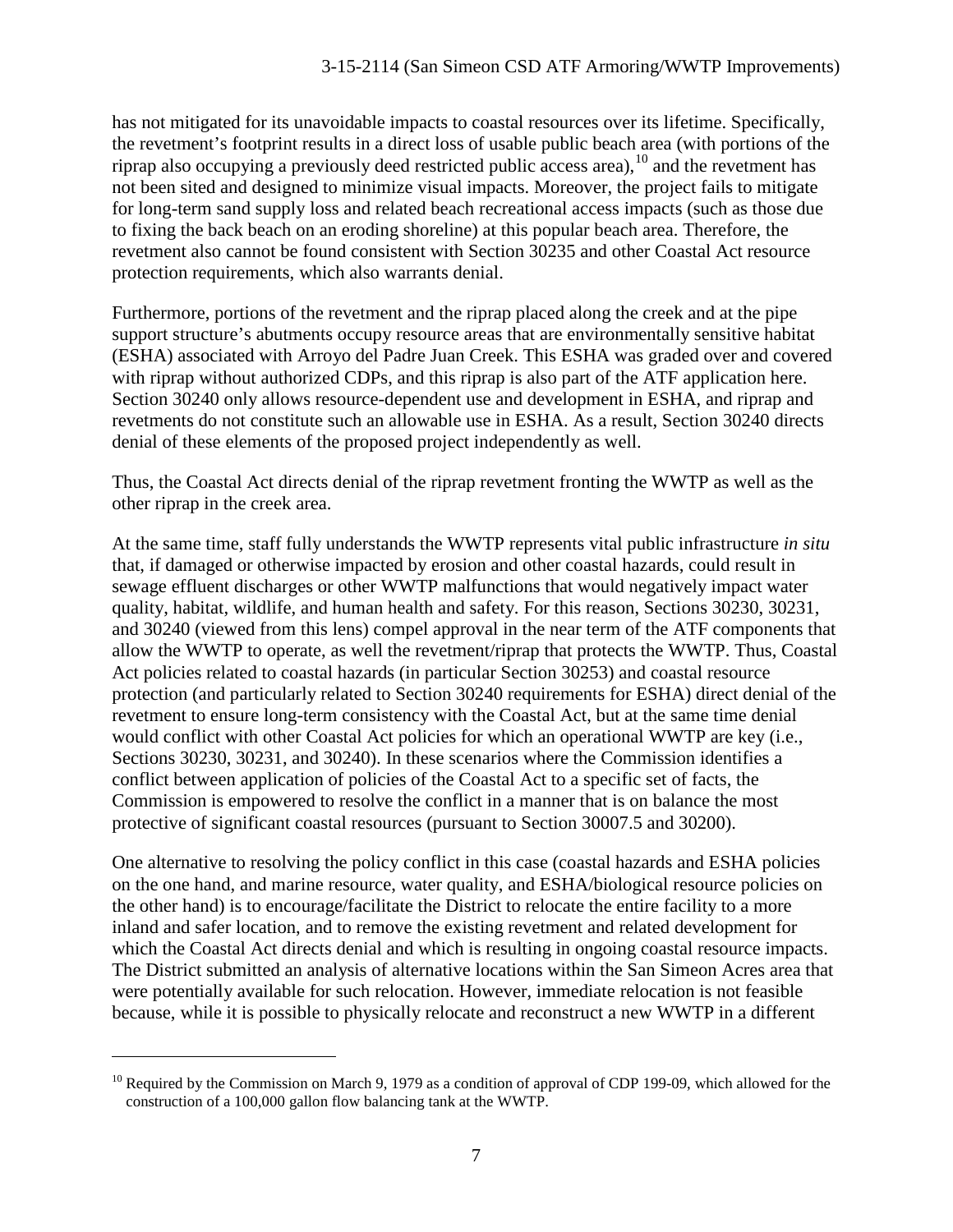#### 3-15-2114 (San Simeon CSD ATF Armoring/WWTP Improvements)

location, implementation would require significant time to secure funding, to purchase property, to develop relocation plans, to construct a new WWTP, to decommission the existing WWTP and restore the site, and to address related issues (e.g., address the possibility that a San Luis Obispo County LCP amendment would be necessary to allow a WWTP on a particular inland property). All of this necessarily requires a significant expenditure of public funds, and significant time and energy by the District to secure funds for these purposes. In addition, the District has not undertaken analysis of other potentially feasible alternatives to the current situation, such as replacing the existing WWTP with a smaller package plant (or a series of smaller package plants) in a different location (and perhaps in conjunction with State Parks installing its own package plant or developing an alternative means of sewage disposal related to Hearst Castle operations), or potentially directing effluent to Cambria's WWTP (if feasible), or in the future combining flows to a regional wastewater facility that could serve Cambria, San Simeon, and the remainder of the north coast of San Luis Obispo County, thus avoiding the need for a full-scale WWTP in the San Simeon Acres area altogether. Regardless, any relocation alternative would be a significant undertaking, and thus staff has concluded that a wholesale relocation or other similar such alternative does not appear to be a feasible alternative in the short term to reconcile the conflict between the coastal hazards and ESHA policies with the marine resource, water quality, and ESHA/biological resource policies.

Absent relocation or another similar alternative that moves wastewater treatment functions away from the identified coastal hazards, the most appropriate near-term resolution of identified Coastal Act conflicts would be to allow a taller vertical seawall that could protect the endangered WWTP while minimizing encroachment onto the beach, and planning for an appropriate longterm resolution to the identified Coastal Act conflicts (i.e., inland relocation of the WWTP and related development, and restoration of the site). Removal of the encroaching revetment (in conjunction with construction of such a taller vertical wall) would also open up public beach space that is currently covered by this revetment. However, in this case, staff is recommending that the revetment only stay in place for the short term, and that the top of the existing revetment be slightly augmented in the interim while the District develops plans to relocate the WWTP and its functions in the near future. Staff believes that such an approval will help to direct scarce District resources towards longer-term relocation efforts (to better address *long-term* consistency with coastal resource policies than a replacement seawall would achieve), while still providing for crucial WWTP water quality functions in the interim (thus ensuring short-term consistency with marine resources and water quality protection), and making minor revetment modifications to increase protections from coastal hazards (and in a manner that mitigates impacts resulting from the restacked/augmented revetment).

Thus, staff is recommending a 20-year temporary authorization (subject to periodic check-ins) to both address short-term water quality, biological resources, and flood-proofing issues, but also to require a thorough evaluation of long-term wastewater service options (including those listed above) to ensure minimized risk in conformance with Coastal Act Section 30253. During the life of the 20-year authorization, the District would be required to submit a Coastal Hazards Response Plan within three years to expand on prior work done by the District to study alternative site locations, as well as alternative options to reconstruction as discussed above, and feasibility issues, funding options, and costs related to same. To ensure that the District makes adequate progress towards meeting the terms and conditions of this approval, including with respect to the aforementioned plans and analyses, approval would be conditioned upon the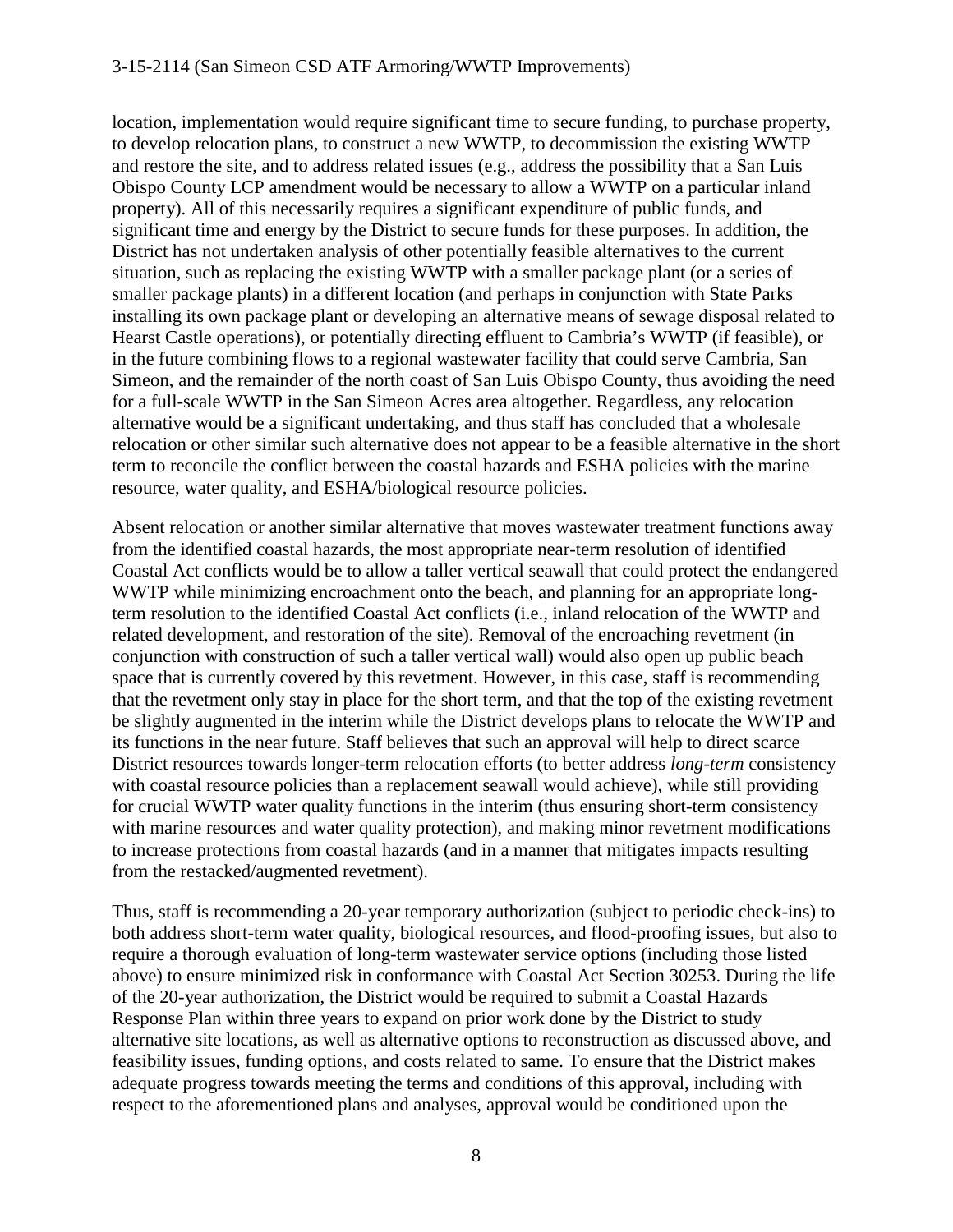Executive Director verifying that significant and diligent progress has been made on meeting the terms and conditions of this approval, with a formal evaluation after every five years (three times in total during the 20-year term). If the Executive Director is satisfied with the progress made towards such compliance at these intervals, then the authorization will continue. If the Executive Director is not satisfied with the progress, then the matter will be brought to the Commission for consideration and potential action, which may include, but not be limited to, changes to the CDP authorization's duration.

In any case, recognition and retention of the revetment for 20 more years requires compensatory mitigation for the impacts to sand supply and public recreational access, natural landforms, and public views due to the unpermitted presence of the revetment in past years without any required mitigation and future impacts related to the proposed 20-year authorization (i.e., mitigation for the 35 years the revetment has been in place, and for the 20 additional years of placement authorized by this CDP). In terms of sand supply and shoreline/beach use loss over this 55-year period, staff has used a methodology that the Commission has in the past applied to quantify the total magnitude of impact to coastal resources caused by the revetment (calculated at more than \$5 million), and has worked with the District to come up with a compensatory mitigation package that focuses on the District's previously planned public access pedestrian/bicycle bridge across Arroyo del Padre Juan Creek. Such a bridge would provide a convenient and needed connection between north and south San Simeon Acres, just inland of the beach and seaward of Highway 1, as well as fill a long-standing gap in the California Coastal Trail for both local residents and visitors. The District argues that it should not be required to mitigate for project impacts at all, but staff notes that all applicants, whether public or private, are required to mitigate for substantial adverse armoring impacts on the public's coastal resources (as here), including beach access impacts, and it is in no way appropriate to allow this Applicant to avoid mitigating for such impacts, especially in a case where these impacts are the result of *unpermitted* armoring and development that has been in place for more than three decades with no proper consideration of mitigation for substantial adverse impacts caused to coastal resources resulting from said armoring and development. Staff notes that the Commission has not exempted public agencies from this requirement in past cases (see, for example, the Commission's CDP requirements associated with the City of San Francisco's Sharp Park revetment in November of 2017, which also required compensatory mitigation). Although the District is not in agreement on the mitigation package, staff has consistently maintained that compensatory mitigation of this type is more appropriate and less costly to the District and its ratepayers than requiring a multi-million dollar in-lieu mitigation fee, and that such compensatory mitigation appropriately offsets project access impacts over the temporary approval's horizon.

Compensatory mitigation is also appropriate and required for past and future impacts to coastal resources within Arroyo del Padre Juan Creek caused by approval of the proposed ATF revetment and development. Rock riprap placed within and along both banks of the creek in 1995 has resulted in direct and substantial adverse impacts to stream and riparian ESHA. Such has been the case for the 23 years since the identified rock riprap was placed around the pipe support structure's abutments, and these impacts will continue for the 20 years associated with this temporary approval (for a total of 43 years of impacts). Even though the riprap has settled and been overgrown by a mix of native and non-native vegetation, as indicated above, riprap is not an allowed use in ESHA and thus approval of the rock riprap in this location for the long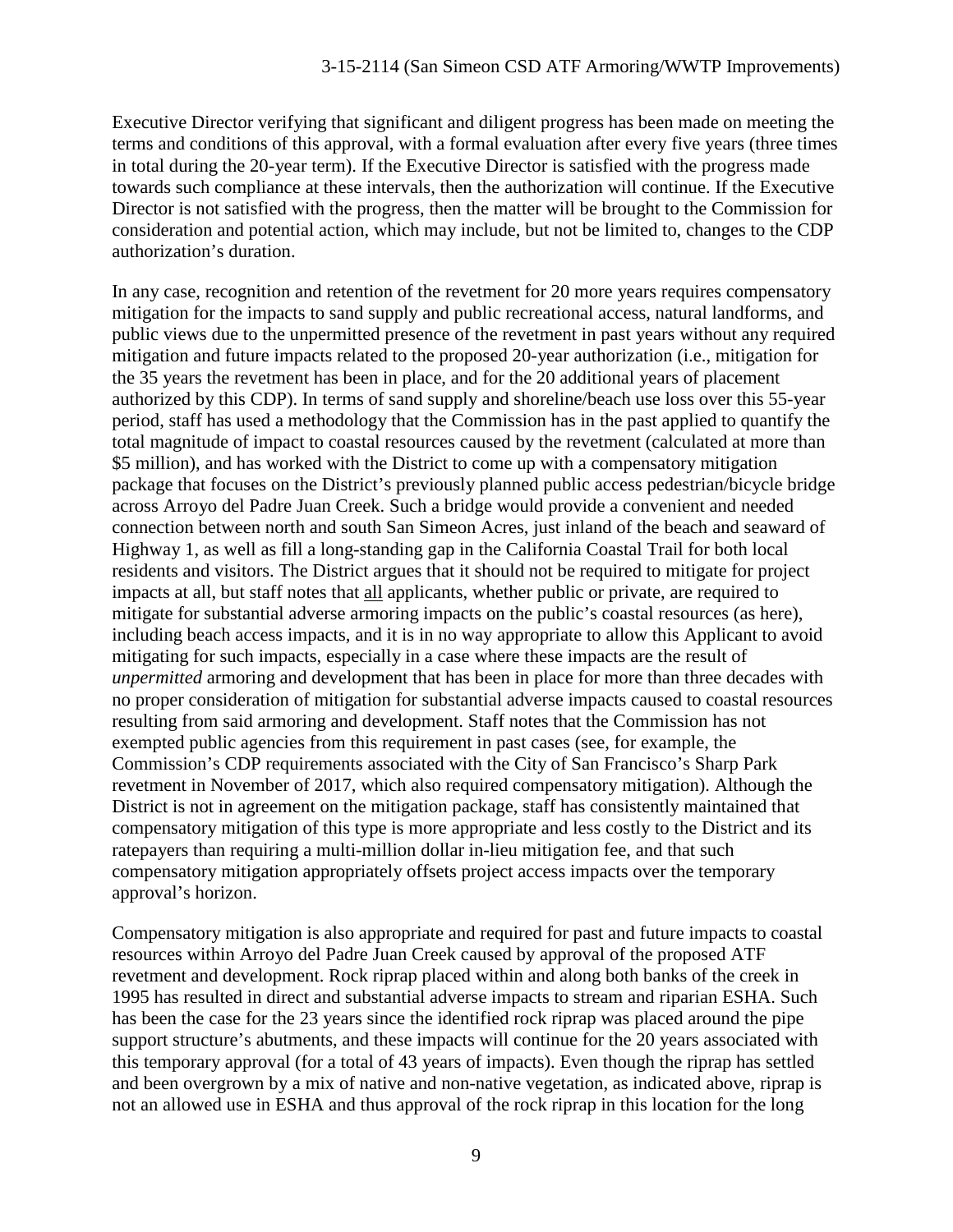term would be inconsistent with the Coastal Act. However, Staff believes this riprap is still presently serving its intended purpose to help protect the pipe support structure from erosion, and removal of the riprap at this time could lead to potential damage to that structure, including the potential for service disruption and/or sewage leaks. Staff, including Commission Ecologist Dr. Laurie Koteen, additionally believes that removal of this riprap at this time could create additional significant adverse impacts to stream and riparian habitat, and thus denial of this rock riprap would result in short-term inconsistencies with marine resource, water quality, and ESHA policies, specifically Coastal Act Sections, 30230, 30231, and 30240. Such impacts would likely be acceptable (but mitigated for) in the context of a full WWTP removal and relocation option (as ultimately removal, as mitigated, would ensure consistency with marine resource, water quality, and ESHA policies in the long term), as is expected to be the case in the future after the 20-year term of this temporary authorization, but is not an acceptable impact justifying immediate removal of the riprap in the creek area now. This is because full mitigation of impacts to marine resources, water quality, and ESHA would not be feasible considering the risk of related impacts to those resources associated with immediate removal of the revetment, and immediate relocation of the WWTP in the near-term is infeasible anyway. Thus, to mitigate the current marine resource and ESHA impacts associated with continued placement of the riprap within Arroyo del Padre Juan Creek under the temporary 20-year approval, staff is recommending that the District carry out a limited but focused restoration aimed at removing pockets of *Myoporum*, iceplant and other non-native and invasive vegetation in the general vicinity of the pipe support structure (i.e., within and adjacent to the creek) and planting appropriate native vegetation. Such a focused approach can achieve near-term restoration objectives short of requiring removal of the revetment at this time, on the basis of impacts to biological resources and ESHA.

Finally, in terms of the proposed ATF outfall work, the District replaced a 600-foot-long section of original outfall pipeline in 1984 and undertook follow-up repair and replacement work to a portion of the pipeline between 2010 and 2013, all without CDPs. Currently, the outfall is located partly on top of or under soft substrate, such as sand, which generally does not result in significant adverse impacts due to the relative abundance of similar offshore habitat that typically lacks sensitive species. However, available baseline habitat mapping and survey data that have been collected as part of Marine Protected Area (MPA) monitoring efforts, as well as aerial photography from Google Earth and oblique imagery from the California Coastal Records Project, indicate that the seaward one-third of the outfall very likely passes through an area of rocky outcrops/reefs and kelp beds.<sup>[11](#page-9-0)</sup> As such, there is a strong possibility that at the time the 600-foot-long replacement portion was installed (1984), it was placed within and through an area of sensitive marine habitat and therefore resulted in some level of adverse impacts to that habitat.<sup>[12](#page-9-1)</sup> To resolve this portion of the violation, the District would be required to provide mitigation for the impacts that it has caused and will continue to cause at its current location,

<span id="page-9-0"></span><sup>&</sup>lt;sup>11</sup> While more recent information (including the District's 2016 and 2017 diver survey reports from Marine Diving Solutions) indicate that the majority of the replaced outfall portion is partially or fully buried, this may be the result of recent trends in sand movement and does not appear to be a consistent pattern.

<span id="page-9-1"></span> $12$  Those impacts likely persisted until burial occurred and would likely occur again if the line and the reef are exposed again in the future due to storm activity.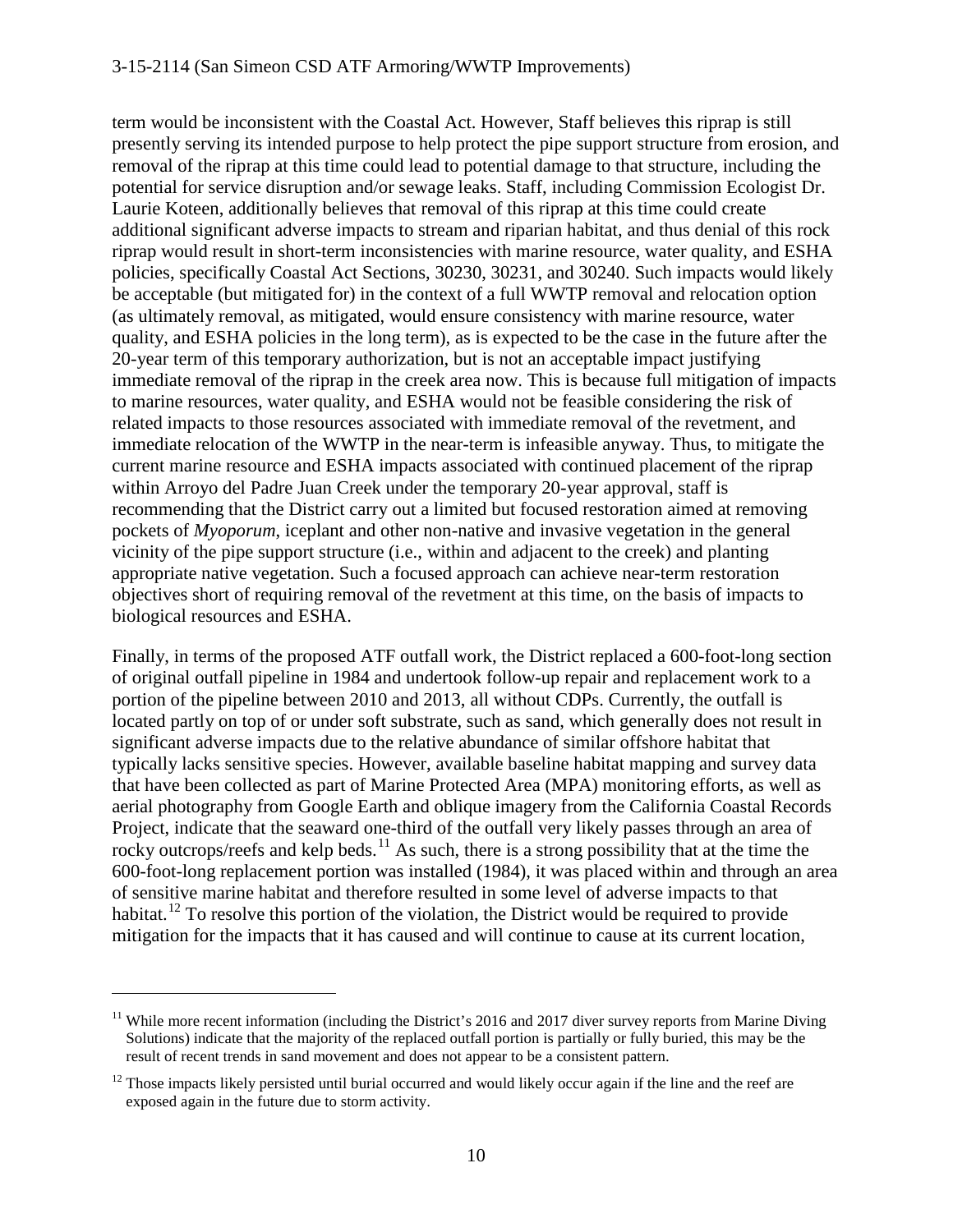until relocation of the WWTP warrants closure/abandonment of the outfall or following expiration of the 20-year limited authorization.

Specifically, in several past projects, the Commission has found that the removal of derelict fishing gear and other marine debris has provided important enhancements to the marine environment that adequately mitigate for impacts to hard substrate.<sup>[13](#page-10-0)</sup> Thus, this project is conditioned to require such mitigation to mitigate for impacts to the marine habitat caused by the seaward one-third of the outfall. In addition, more recent repairs to the outfall indicate that as recently as 2010 the outfall had failed in one section and released treated sewage (disinfected secondary effluent) onto the beach and into surf zone. While tests were performed to assess the integrity of the outfall at that time, the tests were not capable of detecting smaller leaks or areas of the line that are in imminent threat of failing. In addition, the outfall is located within two different protected areas (the Cambria State Marine Conservation Area MPA and the Monterey Bay National Marine Sanctuary) which are afforded special protection under Coastal Act Section 30230. Given the lack of certainty (and thus, potential) regarding whether the integrity (or lack thereof) of the outfall is causing substantial adverse impacts to the marine habitat environment, as well as marine resources and water quality, staff is recommending that the District complete an integrity assessment of the outfall to ensure that the outfall is not leaking or in danger of failure. If the assessment shows the line is leaking, that the outfall's diffusers are not functioning as designed, or that portions of the line are at risk of failing, then this CDP approval is conditioned to require the District to submit a complete CDP amendment application within 30 days to address the compromised condition of the line.

In short, to address Coastal Act policy conflicts in a manner that is most protective of coastal resources, staff recommends that the Commission approve the project on a temporary basis in a manner designed to allow the District adequate time to plan for the eventual relocation of its facility and its functions. Staff understands the significance of this relocation and that it will not and cannot happen overnight. The recommendation thus represents a process to getting to that point, which would also necessarily include securing funding and spending the time to plan for relocation of wastewater treatment functions to an inland location safe from coastal hazards and where such a facility will have fewer coastal resource impacts and issues overall. Such approval recognizes the need for the WWTP in the current location in the short term, while also providing a path forward to relocation and other alternatives that are appropriate for such critical public infrastructure in light of coastal hazards and sea-level rise in the longer term, consistent with Coastal Act imperatives.

In other words, on the basis of conflict resolution, a 20-year limited authorization for the revetment and a requirement to remove the revetment after 20 years (and plan for relocation of the WWTP during the interim given that it will not necessarily have the benefit of shoreline protection after expiration of the 20-year limited authorization) resolves the conflict between Chapter 3 policies that warrant denial of the proposed ATF riprap revetment on the basis of inconsistency with the Coastal Act in the long term (specifically, coastal hazards and ESHA policies) with Chapter 3 policies that warrant approval presently of the proposed ATF revetment and riprap (specifically, marine resource, water quality, and ESHA policies) to ensure protection

<span id="page-10-0"></span><sup>13</sup> See, for example, E-08-021, E-11-017, and 9-16-0160.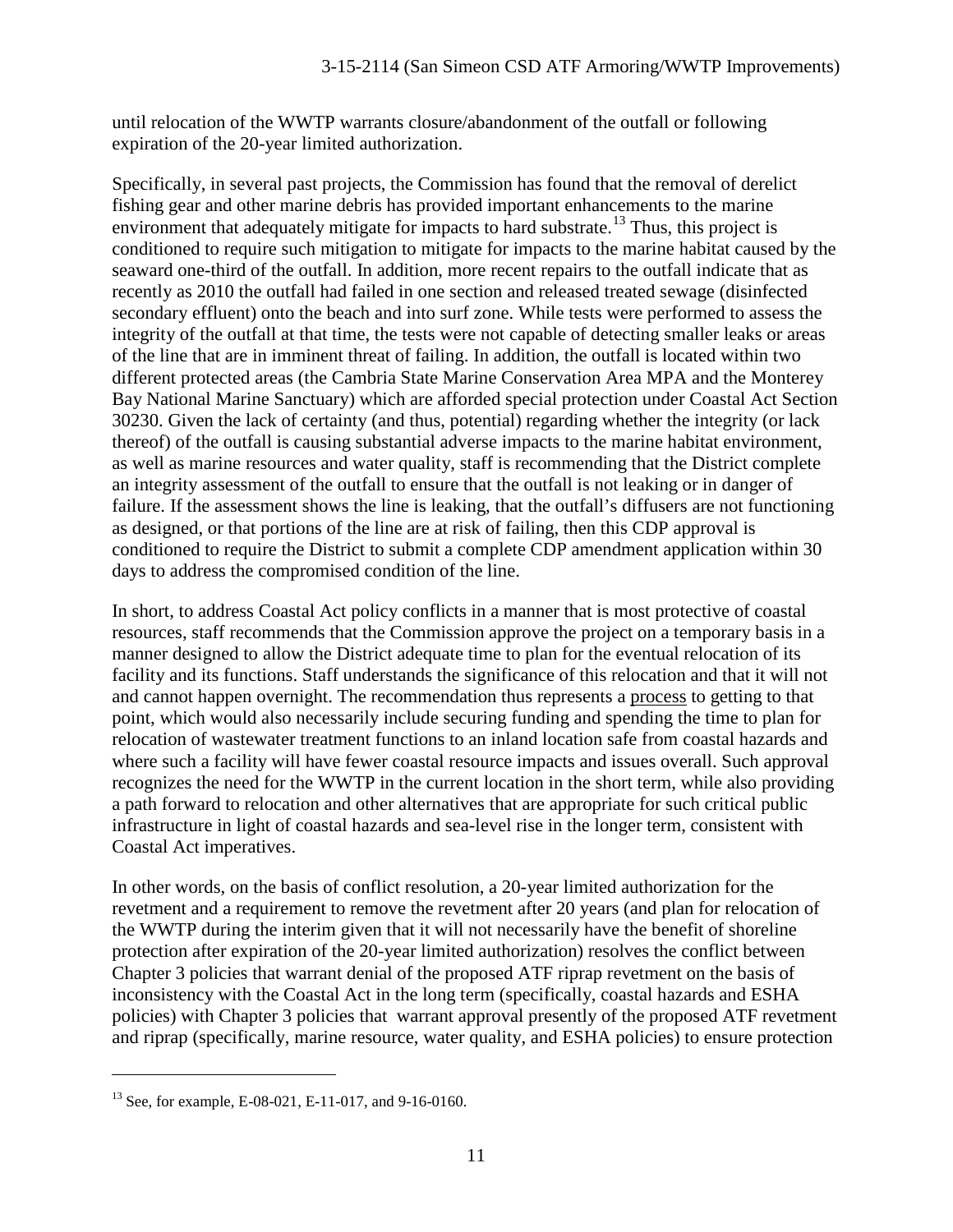of coastal resources in the near term. This is appropriate because the 20-year limited authorization for the revetment and riprap ensures immediate and short-term protection for marine resources, water quality, and ESHA that would be threatened if the revetment and riprap were removed now, but over 20 years ensures minimization of coastal hazards and coastal resource impacts in the long term by providing the District ample time to plan for relocation of the WWTP to a location more consistent with coastal resource policies overall. This approval recommendation resolves the conflict between Coastal Act policies in a manner that on balance is the most protective of significant coastal resources by balancing coastal resource protection in both the short term and the long term. As conditioned, the project can be found consistent with the Coastal Act, and staff recommends approval of the CDP. Approval of this application pursuant to the staff recommendation, issuance of the permit, and the Applicant's subsequent compliance with all terms and conditions of the permit will result in resolution of the above described violations of Enforcement Case No. V-3-01-028.

The necessary motion and resolution to approve the staff recommendation are found on page 14 below.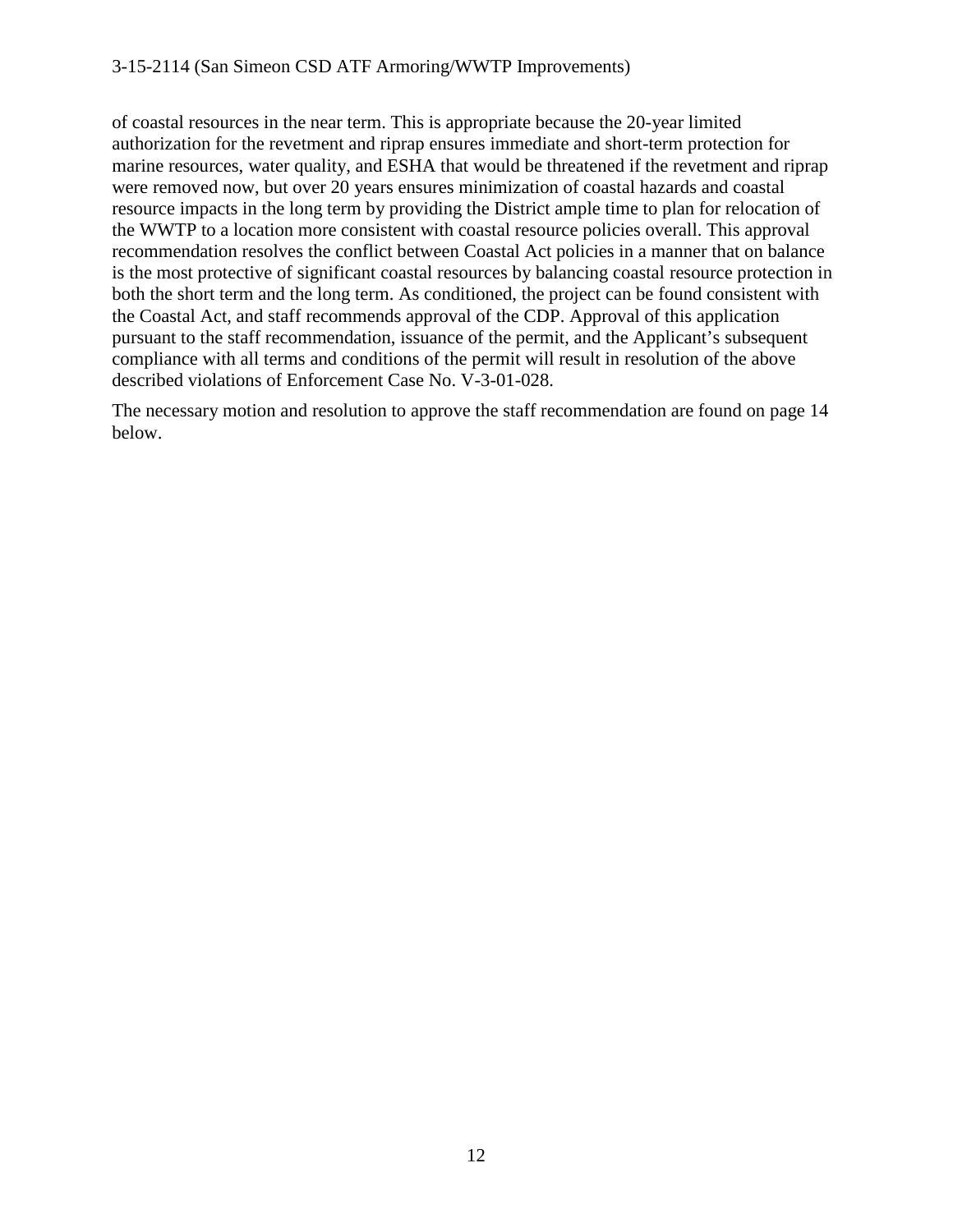# **TABLE OF CONTENTS**

| B. |  |
|----|--|
|    |  |
|    |  |
|    |  |
| F. |  |
|    |  |
|    |  |
|    |  |
|    |  |

### **APPENDICES**

Appendix A: Substantive File Documents

Appendix B: Staff Contact with Agencies and Groups

### **[EXHIBITS](https://documents.coastal.ca.gov/reports/2018/10/F12a/F12a-10-2018-exhibits.pdf)**

- Exhibit 1: Project Location Maps
- Exhibit 2: Historical WWTP Site Photos (1972 to 2013)
- Exhibit 3: Recent WWTP Site Photos
- Exhibit 4: Project Plans (Showing ATF Revetment and Outfall Development)
- Exhibit 5: San Luis Obispo County LCP Flood Hazard Map for San Simeon Acres
- Exhibit 6: Lateral Access Deed Restriction (Required by CDP 199-09)
- Exhibit 7: San Simeon Public Access Dedications Map
- Exhibit 8: Applicant's Habitat Map
- Exhibit 9: Applicant's Potential Revegetation Areas Map
- Exhibit 10: Aerial Imagery Showing Outfall Location
- Exhibit 11: Applicant's Conceptual Public Access Bridge Designs
- Exhibit 12: Adjacent Landowner's (Cavalier Acres, Inc.) Support for Bridge
- Exhibit 13: Adjacent Landowners' Authorization for Retention of Riprap (9231 Balboa Avenue)
- Exhibit 14: Applicant's Alternative Locations Analysis & Site Map (San Simeon Acres only)
- Exhibit 15: Applicant's WWTP Life Expectancy Analysis and Component Upgrades
- Exhibit 16: Applicant's Contractor's Invoices (dated November 25, 1969 and February 6, 1970**)**
- Exhibit 17: Applicant's 1982 Geologic Report (Wooley)
- Exhibit 18: Coastal Commission Notices of Violation (October 12, 2004 and January 26, 2015)
- Exhibit 19: Draft Memorandum of Agreement for Outfall Substrate Mitigation
- Exhibit 20: Applicant's Correspondence (dated September 24, 2018, August 29, 2018, June 14, 2018, February 16, 2018, and February 1, 2018)

# **[CORRESPONDENCE](https://documents.coastal.ca.gov/reports/2018/10/F12a/F12a-10-2018-corresp.pdf)**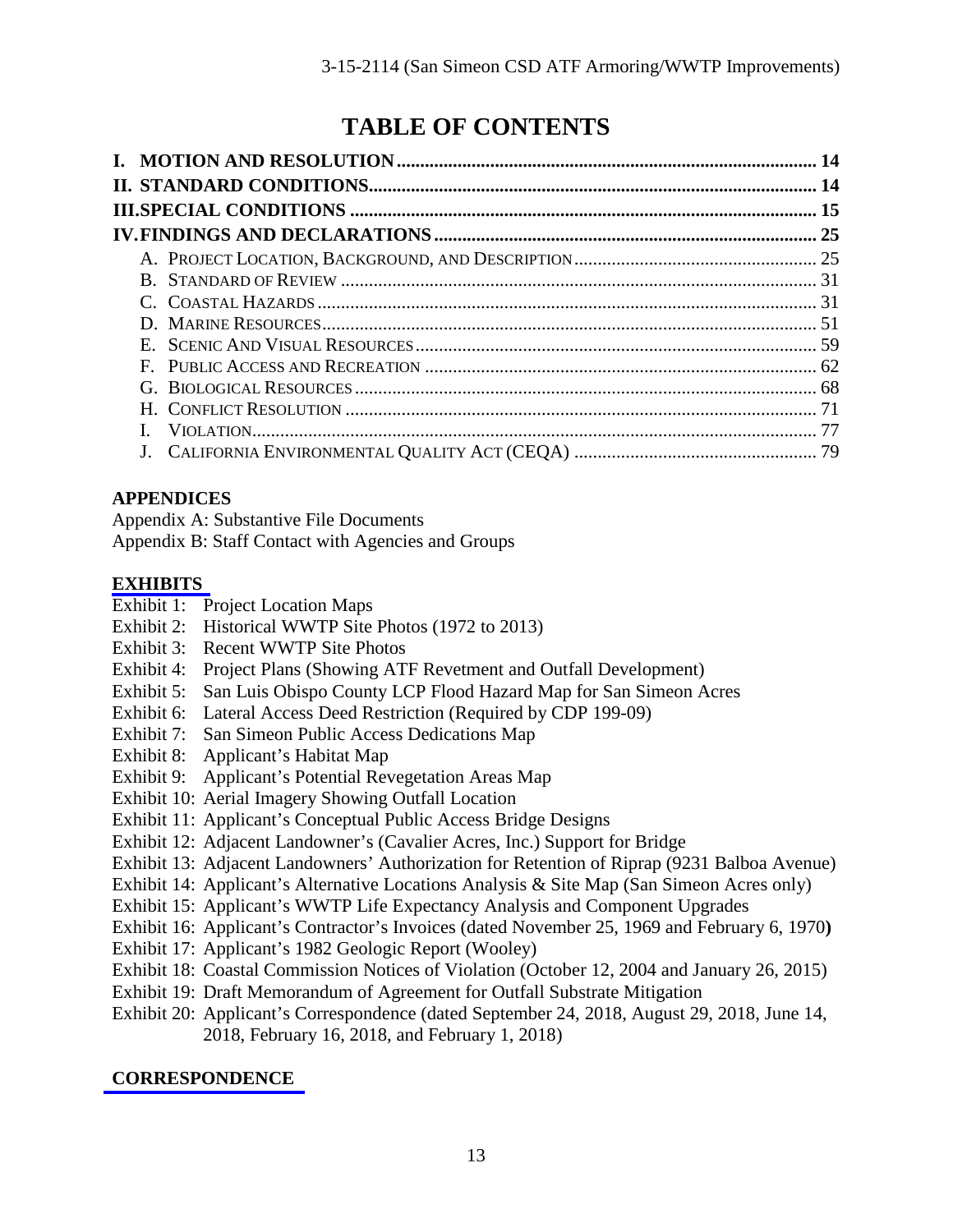# **I. MOTION AND RESOLUTION**

Staff recommends that the Commission, after public hearing, **approve** a coastal development permit for the proposed development. To implement this recommendation, staff recommends a **YES** vote on the following motion. Passage of this motion will result in approval of the CDP as conditioned and adoption of the following resolution and findings. The motion passes only by affirmative vote of a majority of the Commissioners present.

*Motion: I move that the Commission approve Coastal Development Permit Number 3- 15-2114 pursuant to the staff recommendation, and I recommend a yes vote.* 

*Resolution to Approve CDP: The Commission hereby approves Coastal Development Permit Number 3-15-2114 and adopts the findings set forth below on grounds that the development as conditioned will be in conformity with the policies of Chapter 3 of the Coastal Act. Approval of the permit complies with the California Environmental Quality Act because either 1) feasible mitigation measures and/or alternatives have been incorporated to substantially lessen any significant adverse effects of the development on the environment, or 2) there are no further feasible mitigation measures or alternatives that would substantially lessen any significant adverse impacts of the development on the environment.*

# **II. STANDARD CONDITIONS**

This permit is granted subject to the following standard conditions:

- **1. Notice of Receipt and Acknowledgment**. The permit is not valid and development shall not commence until a copy of the permit, signed by the Permittee or authorized agent, acknowledging receipt of the permit and acceptance of the terms and conditions, is returned to the Commission office.
- **2. Expiration.** If development has not commenced, the permit will expire two years from the date on which the Commission voted on the application. Development shall be pursued in a diligent manner and completed in a reasonable period of time. Application for extension of the permit must be made prior to the expiration date.
- **3. Interpretation.** Any questions of intent of interpretation of any condition will be resolved by the Executive Director or the Commission.
- **4. Assignment.** The permit may be assigned to any qualified person, provided assignee files with the Commission an affidavit accepting all terms and conditions of the permit.
- **5. Terms and Conditions Run with the Land.** These terms and conditions shall be perpetual, and it is the intention of the Commission and the Permittee to bind all future owners and possessors of the subject property to the terms and conditions.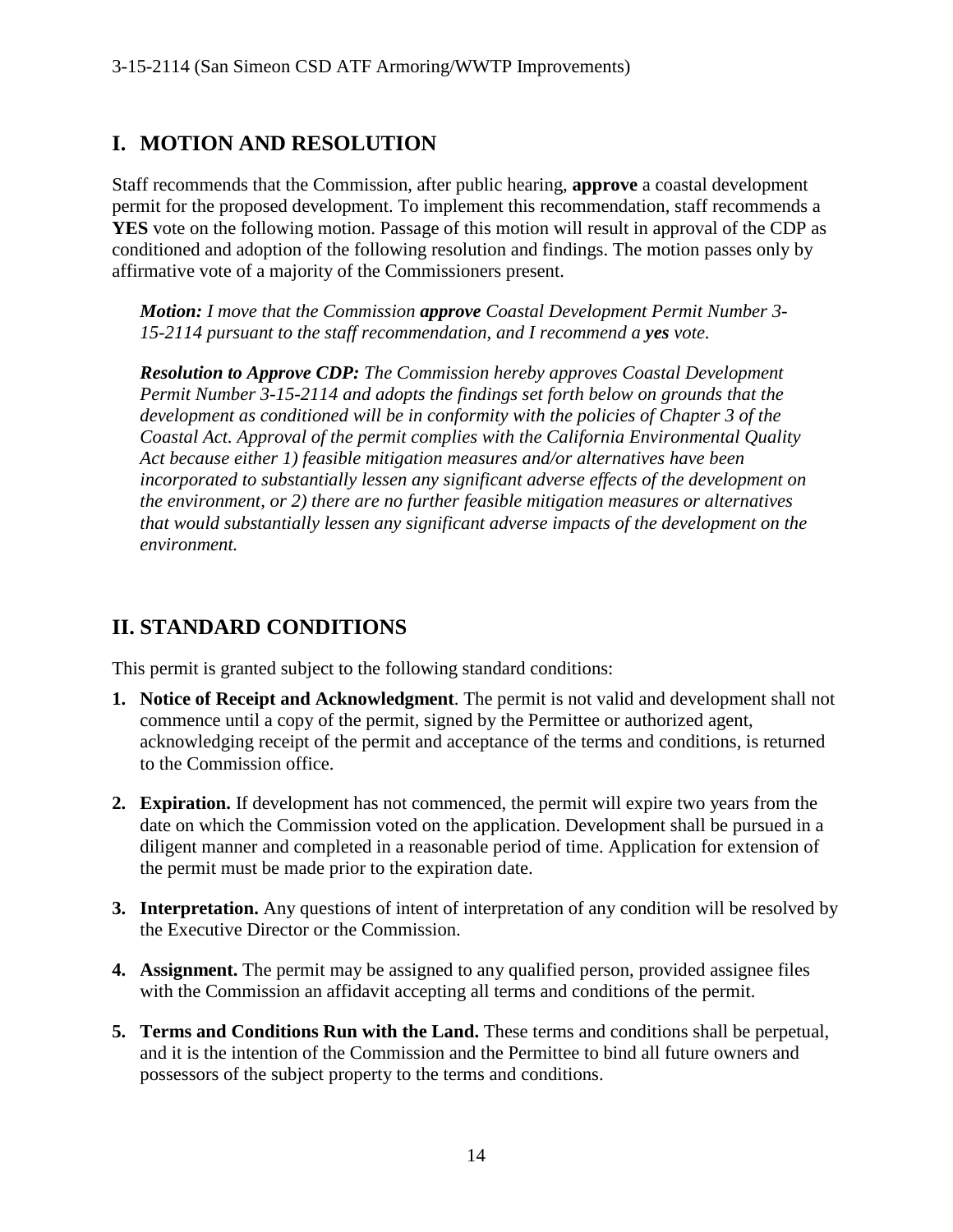# **III. SPECIAL CONDITIONS**

This permit is granted subject to the following special conditions:

#### **1. Approved Project.**

- **a. ATF Development.** This CDP authorizes after-the-fact development consisting of: 1) the placement of over 650 cubic yards of riprap on the beach and fronting the bluffs immediately adjacent to the San Simeon Community Services District's (District's) wastewater treatment plant (WWTP) in 1983 (as described and shown on the plan sheet titled *Site Map* dated June 2016 and dated received in the Coastal Commission's Central Coast District Office on December 23, 2015); 2) the placement of an up to 450-cubicyard in riprap revetments along both sides of Arroyo del Padre Juan Creek and improvements to a pipe support structure crossing the creek, both in 1995 (as shown on a plan sheet from John Wallace & Associates dated received in the Central Coast District Office on December 23, 2015); 3) replacement of the entire pipe support structure with a new structure in 1999; 4) replacement of 600 feet of outfall pipe in 1984 and replacement of a 100-foot section of outfall pipe between 2010 and 2013; and 5) other structural and component upgrades and related development over many years (as described in **Exhibits 4 and 15**).
- **b. New Development.** This CDP also authorizes additional riprap, native habitat restoration, and construction of a free-span public access pedestrian/bicycle bridge as mitigation and as described in more detail in **Special Condition 4** below.
- **c. Maintenance.** This CDP also authorizes maintenance of the revetment, the native habitat restoration, and a pedestrian access bridge and associated development (see also **Special Conditions 4 and 5**)
- **d. Other Minor Measures.** This CDP also authorizes limited additional measures necessary to address coastal hazards (including as exacerbated by sea level rise) in order to ensure the continuous operation of the WWTP for the duration of the authorized approval to protect water quality and public health, upon determination by the Executive Director that the limited additional measures fall within the scope of authorized development pursuant to this CDP and do not require a CDP amendment. Any such measures shall be the minimum necessary to abate the identified problem.
- **e. Interim Authorization**. By acceptance of this CDP, the Permittee acknowledges and agrees that this approval is an interim authorization (i.e., for up to 20 years as specified in **Special Condition 2**) for the Approved Project as specified in subsections (a) through (d) above, to allow for the continued operation and function of the District's WWTP over this timeframe to protect the WWTP against erosion and potential water quality and public health impacts, while simultaneously providing the Permittee time to plan for and consider inland alternatives for future wastewater treatment functions, such as WWTP relocation away from existing and future coastal hazards at this low-lying shoreline location. The public access bridge is not subject to the 20-year authorization timeframe, and is instead authorized and required permanently.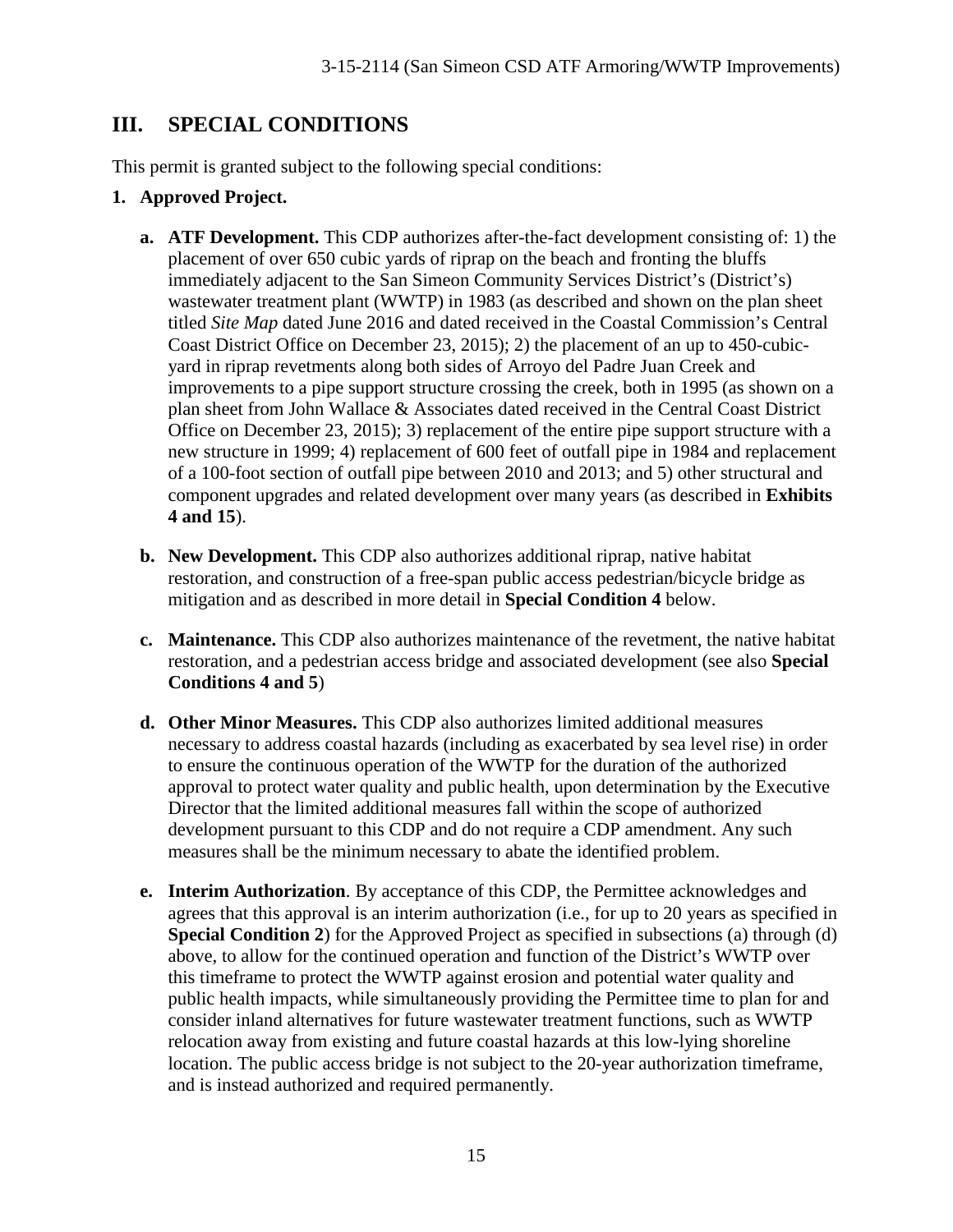#### 3-15-2114 (San Simeon CSD ATF Armoring/WWTP Improvements)

**2. Duration of Authorization.** The Approved Project identified in **Special Condition 1** is authorized for up to 20 years from the date of approval (i.e., through October 12, 2038, the expiration date of this CDP), subject to compliance check-ins every five years by the Executive Director, other than the public access bridge (see **Special Condition 4(c)**)that is authorized and required permanently. By acceptance of this CDP, the Permittee acknowledges and agrees that such development authorized pursuant to this CDP is only permitted for up to the next 20 years to provide the Permittee appropriate time to secure funding and to plan, develop, consider, and implement a project designed to relocate WWTP functions to an inland site (or sites if functions are broken up into one or more facility locations) that minimizes coastal hazard threats (see also **Special Condition 3**).

The Permittee also acknowledges and agrees that it shall remove the Approved Project in its entirety and restore the affected bluff and creek areas to their pre-development condition or better within two years of removal of the Approved Project, or expiration of this CDP, whichever comes first. Prior to initiating removal of the WWTP and resultant restoration activities, the Permittee shall submit a plan for same to the Coastal Commission for its review and approval to ensure Coastal Act consistency.

The expiration date of this CDP may only be modified by the Commission, either via the Executive Director's check-in process identified below or via a CDP amendment request by the Permittee. In the case of the latter, the Commission shall only consider such a request if the Permittee submits a complete CDP amendment request (i.e., including all necessary information identified by the Executive Director as required for filing purposes) to the Commission prior to the expiration date of this CDP (i.e., before October 12, 2038). Any CDP amendment request that includes proposed retention of the approved development and WWTP in its current location may not be accepted for filing without a showing of significant and diligent action taken in furtherance of the requirements of the approved Coastal Hazards Response Plan (see **Special Condition 3**), and may not just rely on an expectation of longterm operation of the WWTP at the present location.

The Permittee shall be subject to every-five-year check-ins with the Executive Director on the status of its CDP compliance efforts. In 2023, 2028, and 2033 (and in no event later than October 12, 2023, October 12, 2028, and October 12, 2033, respectively) the Permittee shall request a determination from the Executive Director about whether significant and diligent progress has been made on meeting the terms and conditions of this CDP, in particular implementation of the Coastal Hazards Response Plan required by **Special Condition 3**. At those times, the Permittee shall submit to the Executive Director documentation specified in the CDP that the Permittee or the Executive Director deems necessary or appropriate to evaluate and demonstrate compliance in this regard. If the Executive Director determines that significant and diligent progress is being made towards such compliance at these five-year check-ins, then the Executive Director shall notify the Permittee of this determination, and the authorization will continue uninterrupted. If the Executive Director concludes based on the evidence that the Permittee is not making significant and diligent progress with respect to the terms and conditions of this CDP (and, in particular, implementation of the Coastal Hazards Response Plan required by **Special Condition 3**), then the Executive Director shall notify the Permittee of this determination, and resolution of condition compliance will be brought to the Commission for consideration and potential action at a public hearing, which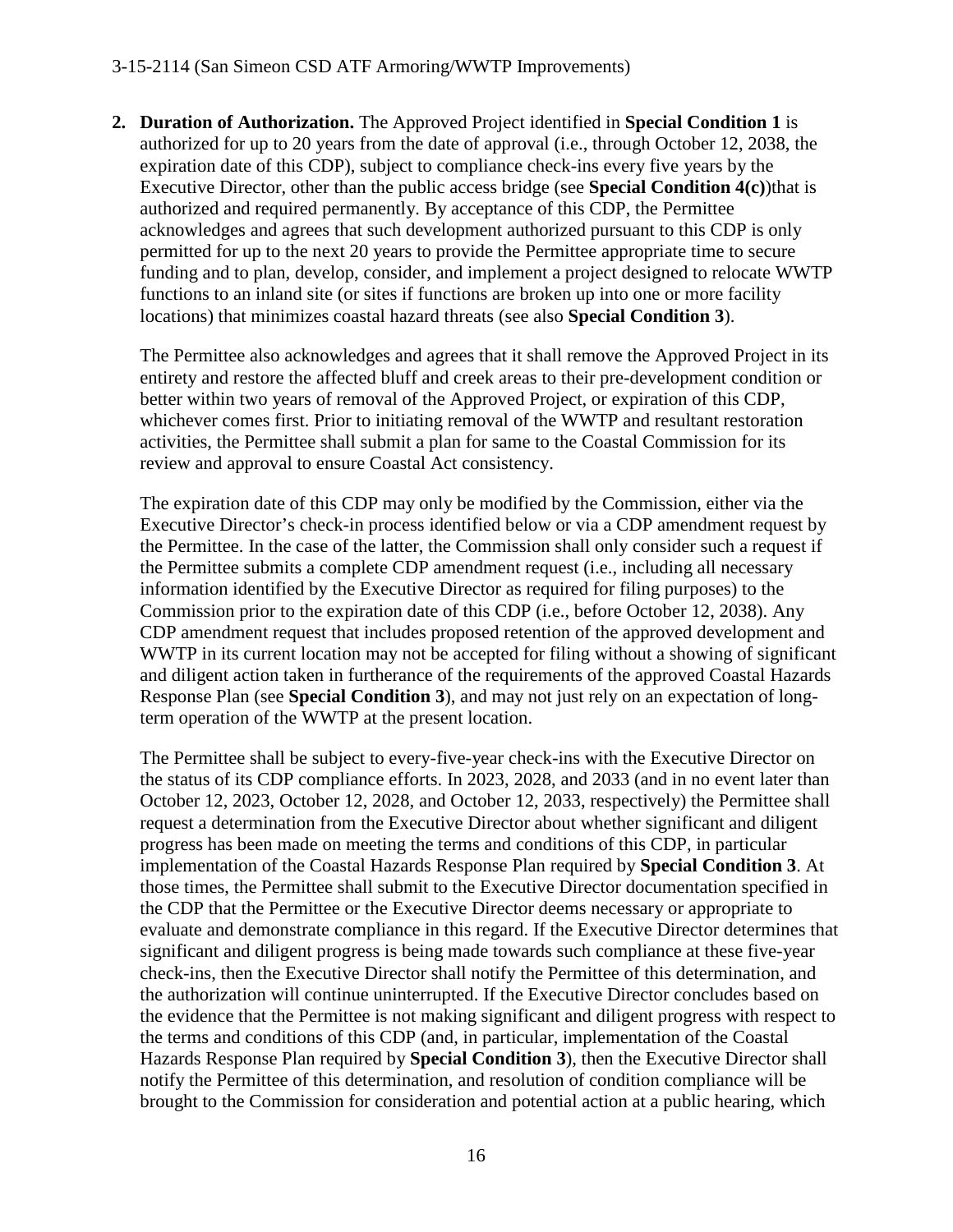may include, but is not be limited to, changes to the CDP authorization duration.

**3. Coastal Hazards Response Plan.** WITHIN THREE YEARS OF THE DATE OF THE APPROVAL OF THIS CDP (i.e., no later than October 12, 2021), the Permittee shall submit two copies of a Coastal Hazards Response Plan to the Executive Director for review and approval. The Response Plan shall be developed in coordination with appropriate staff and agencies at San Luis Obispo County, the Regional Water Quality Control Board, and any other relevant agencies with authority over the development to propose a new and/or relocated WWTP and/or associated wastewater functions. The Response Plan shall build upon the work completed to date as described in the document titled *Alternatives Analysis for Relocation of the San Simeon Community Services District Wastewater Treatment Plant*  (dated April 18, 2008 and received in the Coastal Commission's Central Coast District Office on December 23, 2015) and the document titled *San Simeon Community Services District Estimated WWTP Life Expectancy Analysis* (dated August 18, 2016 and dated received in the Central Coast District Office on August 29, 2016). The Response Plan shall provide a clear long-term plan for providing necessary wastewater treatment functions at an inland location or locations that are not subject to the significant coastal hazards threatening the existing WWTP as identified in the Commission-adopted findings for CDP 3-15-2114.

The Response Plan shall, at a minimum, identify a preferred inland site or sites for District wastewater treatment functions, including evaluating alternative wastewater treatment options in-lieu of building a new inland WWTP (including the construction of an inland package plant or plants, the possibility of combining services with other nearby existing WWTPs, and similar alternatives), and shall provide details regarding the mechanisms, costs, funding options, and timing for potential relocation and for full restoration of the existing WWTP site. Expected costs to purchase land for a relocated plant, to decommission the existing plant and to restore the site, to upgrade any relocated wastewater treatment functions to include water recycling (including addressing the potential for joint satellite facilities and/or collaborations with nearby communities and wastewater service providers for water recycling) must be included. The Response Plan shall provide a detailed evaluation of whether the use of the WWTP outfall can be eliminated and the outfall removed as part of moving wastewater functions to a more inland location. Any costs associated with new and/or upgraded outfall pipelines, pumps, and/or lift stations deemed necessary (including rerouting of sewer pipes to a relocated plant, etc.) shall also be included. The Response Plan shall include a timeline of potential major relocation events, including expected timeframes for land acquisition, planning, permitting, design, construction and eventual operation of a relocated plant or alternative wastewater treatment solutions that avoid the significant coastal hazards that threaten the existing WWTP as identified in the Commission-adopted findings for CDP 3-15-2114. Extension to the three-year deadline for submittal of the Coastal Hazards Response Plan may be granted by the Executive Director for good cause.

**4. Mitigation Plan.** PRIOR TO ISSUANCE OF THIS CDP (and in no case later than one year from approval of this CDP (i.e., no later than October 12, 2019), the Permittee shall submit two copies of a Mitigation Plan to the Executive Director for review and approval. The Mitigation Plan shall clearly provide for the following: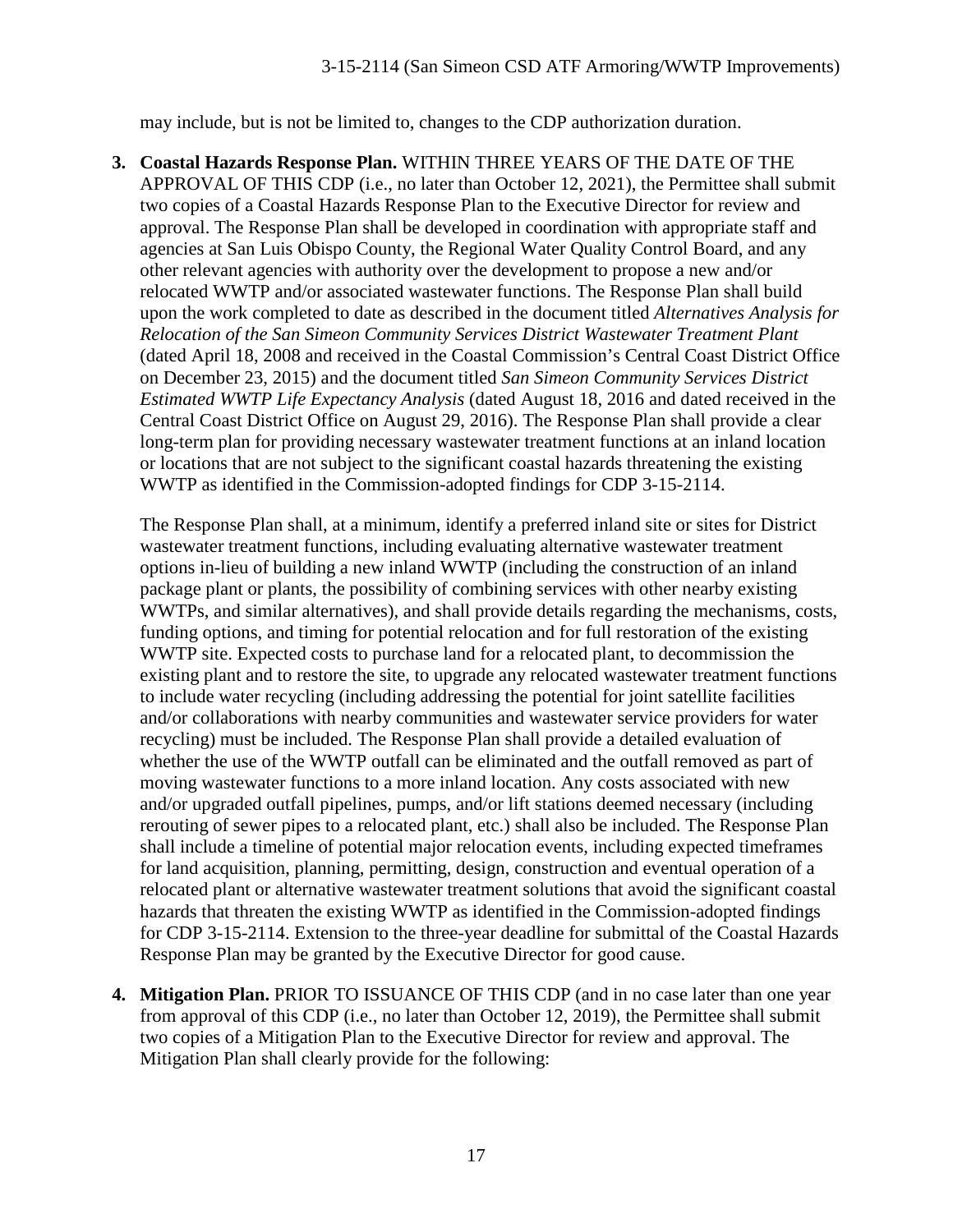- **a. Additional Riprap.** The placement of additional riprap along the exposed fill areas located between the top of the existing riprap revetment and the existing WWTP perimeter wall to an elevation of approximately 22.5 to 23.0 feet, as shown on **Exhibit 4**. The Plan shall provide for this additional riprap to be installed as soon as possible but in no case later than the beginning of the 2019-2020 winter storm season (i.e., by November 1, 2019) and shall describe all aspects of the riprap construction methodology (e.g., rock to be used (which may include rock that has migrated seaward from the existing revetment); minor changes to the existing revetment if required to account for the placement of the additional rock; machinery to be used; construction staging areas; time and duration of construction; construction access (e.g., from the area of the WWTP itself or from the beach); etc.). Extension to the riprap installation deadline may be granted by the Executive Director for good cause.
- **b. Non-Native Plant Removal and Restoration.** 1) The removal of all invasive ice plant and *Myoporum* and other non-native species in the portions of Arroyo del Padre Juan Creek that are in the vicinity of the buried riprap (i.e., in the creek, along the creek bank, and in the creek floodplain, as roughly shown in yellow and green in **Exhibit 9**); and 2) restoration of this area through the planting of appropriate native vegetation designed to increase the biological productivity and native species richness of the creek environment. The Permittee shall provide plans and photos of the project area for where the removal and restoration shall occur, and a timeline for when this work shall occur. Other requisite plan elements include a description of the methods of non-native plant removal and restoration planting, identification of an appropriate reference site and sampling scheme for derivation of the restoration plant palette, as well as a description of the source of plant materials to be used in the restoration, and a list of specific, measurable performance criteria to be achieved. Regular monitoring and provisions for remedial action to occur over the continued life of the Approved Project (such as replanting as necessary based on a failure to achieve performance criteria) shall be identified to ensure restoration success, as well as a timeline for reporting monitoring findings to the Executive Director. The Plan shall provide for this restoration being completed according to the provisions of the approved Mitigation Plan within two years of the approval of this CDP (i.e., by October 12, 2020). Extension to the restoration deadline may be granted by the Executive Director for good cause.
- **c. Public Access Pedestrian/Bicycle Bridge.** A free-span bridge shall be installed to provide continuous 24-hour pedestrian and bicycle access from the end of Balboa Avenue to the existing public access trail near the end of San Simeon Avenue. The bridge shall be a minimum of 10 feet wide, shall utilize a consistent and uniform design that seamlessly integrates into and blends with the surrounding environment as much as possible, and shall integrate all necessary utility crossings below the bridge deck. The bridge shall be sited and designed to be safe from erosion and flood threat for a 100-year storm. No bridge abutments or support piles shall be located within the creek or on the creek banks. All railings shall be minimized and only provided when necessary to protect public safety, and shall be sited and designed in a manner that does not negatively obstruct public coastal views. The Mitigation Plan shall provide for construction of the bridge and installation all related signage according to the provisions of the approved Mitigation Plan within five years of approval of this CDP (i.e. by October 12, 2023). The free-span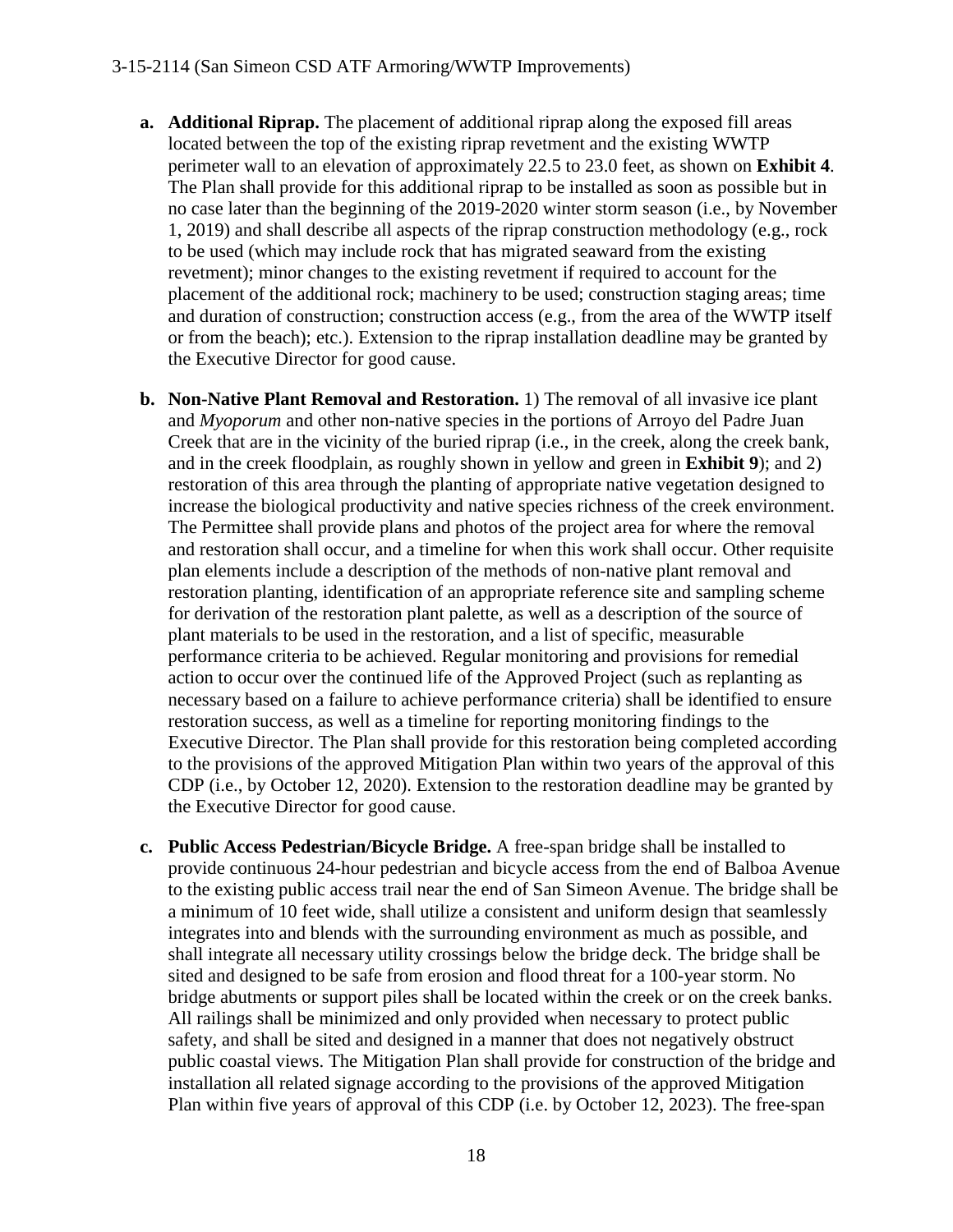bridge may be in conformity with the District's previously planned conceptual bridge designs as shown in **Exhibit 11** but it does not have to be, as long as it is in conformity with the parameters in this condition. Extension to the bridge installation deadline may be granted by the Executive Director for good cause. The Mitigation Plan shall also provide for the following:

- **1. Signage.** Public access informational and directional signage shall be installed at appropriate locations in relation to the bridge. The signs shall be designed so as to provide clear information without impacting public views and site character. At a minimum, at least one public access sign shall be located at either end of the bridge and near the ends of San Simeon and Balboa Avenues. Sign details showing the location, materials, design, and text of all public access signs shall be provided. Signs shall include the California Coastal Trail and California Coastal Commission emblems and recognition of the Coastal Commission's role in providing public access at this location.
- **2. Repair and Maintenance.** The bridge and all related signs and improvements shall be repaired and maintained in their approved state to provide continued function and public utility in perpetuity. The Mitigation Plan shall clearly provide for this requirement, including a schedule for ongoing inspection, and provisions for repair and maintenance as needed, subject to Executive Director determination of whether the proposed repair and maintenance requires a CDP.
- **3. License Agreement or Easement.** The Permittee shall provide written evidence that one of the following options has been implemented prior to issuance of the CDP:

**Option 1: License Agreement.** The Permittee shall provide written evidence that the Permittee and Cavalier Acres, Inc. (and any other owners of the property where the pedestrian/bicycle bridge will at least be partially constructed) have executed and recorded an agreement in favor of the People of the State of California granting an irrevocable license in perpetuity to (a) the Permittee for construction and maintenance of a pedestrian/bicycle bridge over Arroyo del Juan Padre Creek and the installation of associated public access signage and restoration (as described in **Special Conditions 4(b),**  $4(c)$ **,**  $4(c)(1)$  **and**  $4(c)(2)$ **), and (b) to the public for general public** access and passive recreation use of the licensed area described below, in each case pursuant to the terms and conditions of this CDP. The irrevocable license shall provide for an accessway that is at least 10 feet wide (and at least wide enough to accommodate all of the required bridge and related access features without reducing the accessway to less than 10 feet wide) and shall extend from the end of San Simeon Drive on the upcoast side of the creek to the end of Balboa Avenue on the downcoast side of the creek, including the area of the pedestrian/bicycle bridge over Arroyo del Juan Padre Creek and related public access signage (as described in **Special Conditions 4(c), 4(c)(1) and 4(c)(2)**) and as shown on **Exhibit 21** hereto (the "licensed area"). The license agreement shall provide that the Permittee agrees to repair and maintain the approved bridge and all related signs and improvements in their approved state to provide continued function and public utility in perpetuity (as described in **Special Condition 4(c)(2)**) and perform restoration (as described in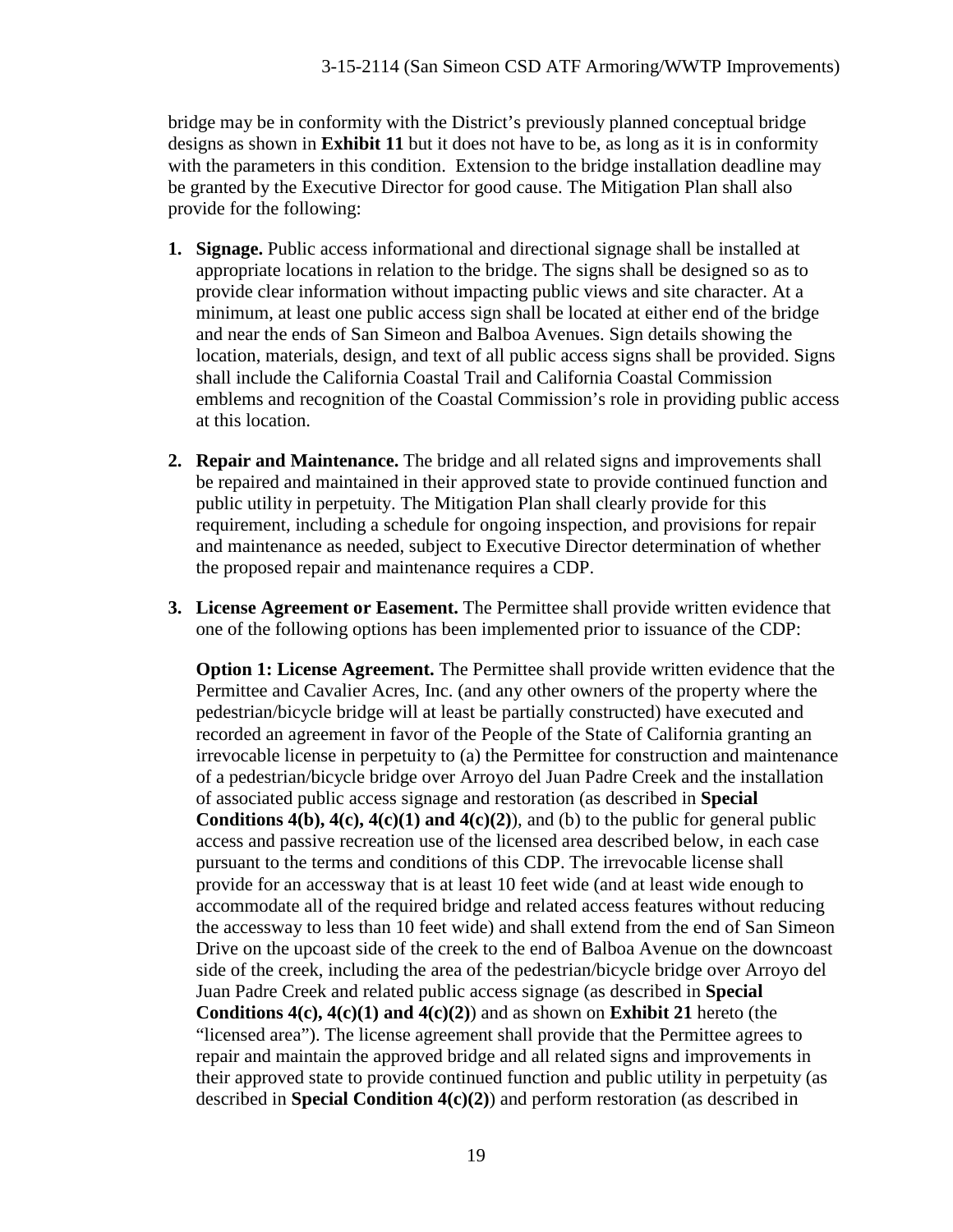**Special Condition 4(b)**. No development, as defined in Section 30106 of the Coastal Act, shall occur within the licensed area except for a public access trail, bridge, sign and related development, and habitat restoration (i.e., in the creek, along the creek bank, and in the creek floodplain, as roughly shown in yellow and green in **Exhibit 9**) in accordance with **Special Conditions 4(b) and 4(c)**. The recorded document shall include a legal description and corresponding graphic depiction of the legal parcels within which the licensed area is located, and a metes and bounds legal description and a corresponding graphic depiction, drawn to scale, of the perimeter of the licensed area prepared by a licensed surveyor based on an on-site inspection. The license agreement shall run with the land, be binding on any successor owner of the property subject to this permit; must be recorded free of prior liens and any other encumbrances that the Executive Director determines may affect the interest being conveyed; must include a provision requiring Cavalier Acres, Inc. and any successors to disclose the existence of the agreement to any prospective successor; must be acceptable to the Executive Director in form and content; and must provide the Commission a right to enforce the license agreement. The document shall provide that it shall not be used or construed to allow anyone to interfere with any rights of public access acquired through use which may exist on the property.

**Option 2: Easement.** The Permittee shall provide written evidence that Cavalier Acres, Inc. has executed and recorded a document in a form and content acceptable to the Executive Director, dedicating to the San Simeon Community Services District, to hold on behalf of the People of the State of California, an easement for public access and recreational uses in perpetuity consistent with the location and terms set forth in **Option 1.** 

The Permittee shall undertake development in accordance with this condition and the approved Mitigation Plan required pursuant to **Special Condition 4**. Minor adjustments to the above requirements, as well as to the Executive Director-approved Mitigation Plan, which do not require a CDP amendment or new CDP (as determined by the Executive Director) may be allowed by the Executive Director if such adjustments: (1) are deemed reasonable and necessary; and (2) do not adversely impact coastal resources.

**5. Riprap Revetment, Monitoring, Repair and Maintenance.** The Permittee shall ensure that the condition and performance of the approved riprap revetment (which is located on the seaward and creek sides of the WWTP's vertical containment wall) and the pipe support structure (located in and above Arroyo del Juan Padre Creek) must be regularly monitored by a licensed civil engineer with experience in coastal structures and processes. Such monitoring evaluation shall at a minimum address whether any significant weathering or damage has occurred that would adversely impact future performance of these structures, and identify any structural damage requiring repair to maintain the approved as-built project in its approved and/or required state for the duration of the authorization. A monitoring report prepared by a licensed civil engineer with experience in coastal structures and processes, and covering the above-described evaluations, shall be submitted to the Executive Director for review and approval every five years from the date of approval (i.e., by October 12, 2023, October 12, 2028, and October 12, 2033, respectively; and additional periodic terms should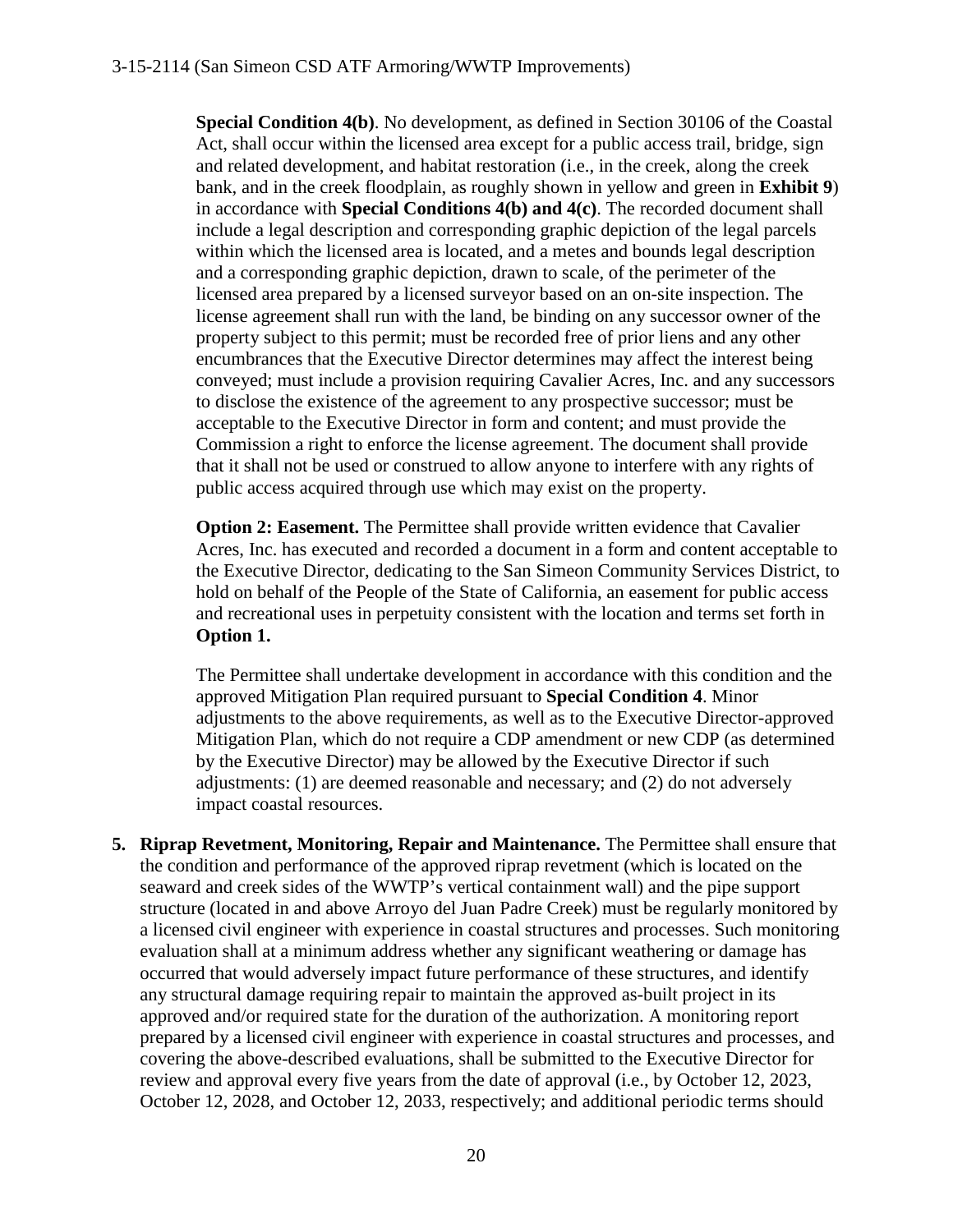the expiration date of this CDP be extended by the Commission via a CDP amendment process). The monitoring report shall provide for evaluation of the condition and performance of the revetment and the pipe support structure, and shall recommend any necessary maintenance, repair, changes or modifications.

This CDP authorizes revetment repair and maintenance as described in this special condition. The Permittee acknowledges and agrees to: (a) maintain the approved revetment and the pipe support structure in a structurally sound manner and in their approved states; (b) retrieve and restack any portion of the permitted revetment or related improvements that become displaced or otherwise substantially impair beach access and recreation; and (c) annually or more often inspect the revetment and the pipe support structure for signs of failure and, with respect to the revetment, any displaced riprap. Any such repair- or maintenance-oriented development associated with the approved riprap revetment and pipe support structure shall be subject to the following:

- **a. Repair and Maintenance.** "Repair" and "Maintenance," as it is understood in this special condition, means development that would otherwise require a CDP whose purpose is to bring the condition of the overall permitted riprap revetment and the pipe support structure into conformance with its approved configuration, including retrieval of any riprap that may be displaced from the approved configuration.
- **b. Other Agency Approvals.** The Permittee acknowledges that this repair and maintenance condition does not obviate the need to obtain authorizations from other agencies for any future maintenance and/or repair episodes.
- **c. Repair and Maintenance Notification.** At least 30 days prior to commencing any repair and/or maintenance event, the Permittee shall notify, in writing, planning staff of the Coastal Commission's Central Coast District Office. The notification shall include: a detailed description of the repair and/or maintenance event proposed; any plans, engineering and/or geology reports describing the event; a construction plan that complies with all aspects of the approved construction plan (see **Special Condition 8**); identification of a construction manager and his/her contact information (i.e., email, phone numbers, etc.) as described below (see **Special Condition 8(e)**); other agency authorizations; and any other supporting documentation (as necessary) describing the repair and/or maintenance event. The repair and/or maintenance event shall not commence until and unless the Permittee has been informed by planning staff of the Coastal Commission's Central Coast District Office that the repair and/or maintenance event complies with this CDP. If the Permittee has not been given a verbal response or sent a written response within 30 days of the notification being received in the Central Coast District Office, the repair and/or maintenance event shall be authorized as if planning staff affirmatively indicated that the event complies with this CDP. The notification shall clearly indicate that the repair and/or maintenance event is proposed pursuant to this CDP, and that the lack of a response to the notification within 30 days constitutes approval of it as specified in this CDP. Absence of such description in the notification shall negate the automatic approval provisions of this condition.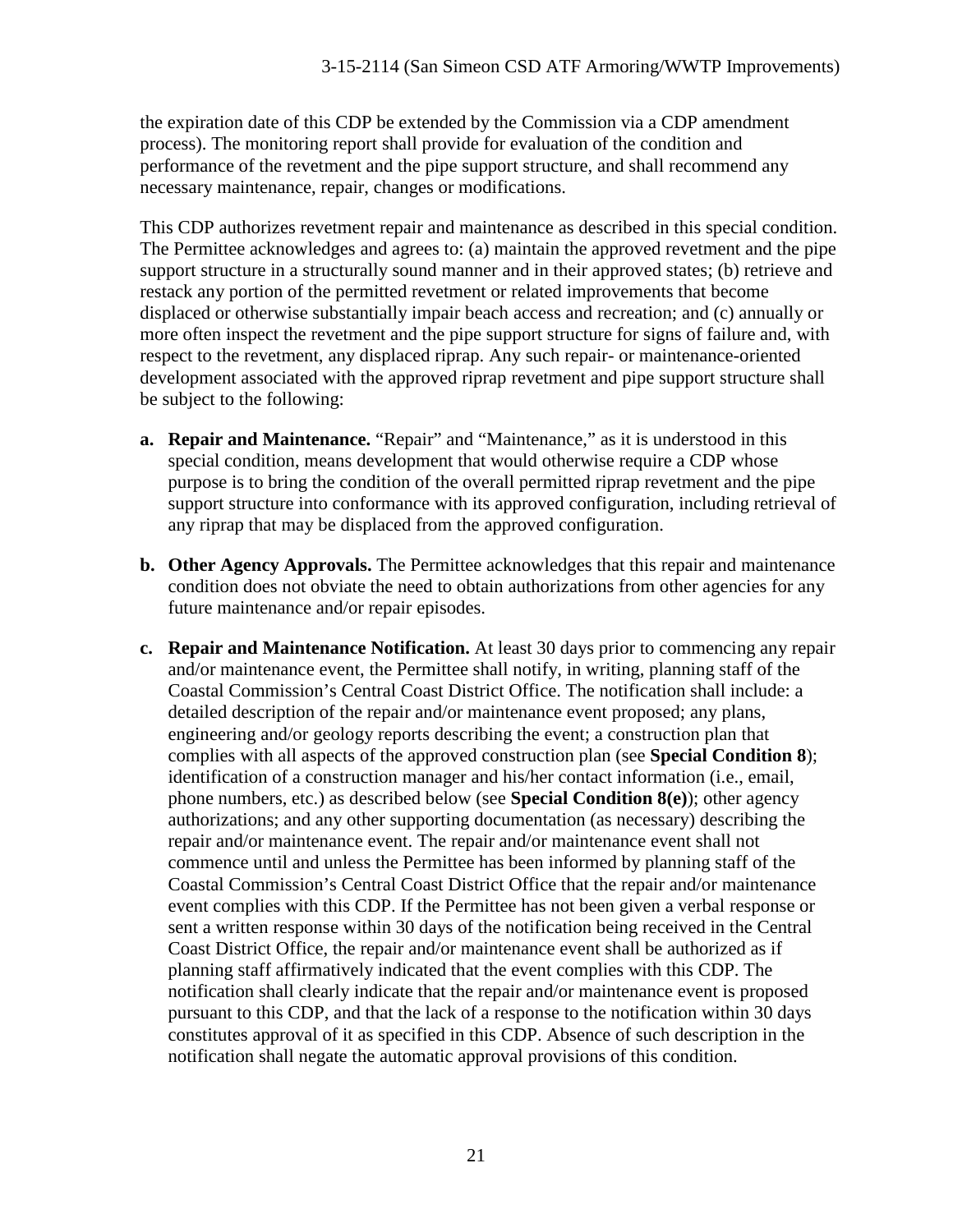- **d. Emergency.** In the event of an emergency requiring immediate maintenance, the notification of such an emergency episode shall be made as soon as possible, and shall (in addition to the foregoing information) clearly describe the nature of the emergency. Nothing in this condition shall serve to waive any Permittee rights that may exist in cases of emergency pursuant to Coastal Act Section 30611, Coastal Act Section 30624, and Subchapter 4 of Chapter 5 of Title 14, Division 5.5, of the California Code of Regulations (Permits for Approval of Emergency Work).
- **e. Non-compliance Proviso.** If the Permittee is not in compliance with any of the conditions of this CDP, or is in violation of the permitting requirements of the Coastal Act otherwise related to the WWTP site, at the time that a repair and/or maintenance event is proposed, then the repair and/or maintenance event that might otherwise be allowed by the terms of this future repair and maintenance condition may not be allowed by this condition, subject to determination by the Executive Director. Any proposed repair and/or maintenance event that planning staff of the Coastal Commission's Central Coast District Office determines to not be in compliance with this CDP shall require a CDP amendment or a new CDP.
- **f. Duration and Scope of Covered Revetment Repair and Maintenance.** Future revetment repair and maintenance under this CDP is allowed subject to the above terms throughout the duration of the authorization (see **Special Condition 2**). The Permittee shall maintain the approved revetment and other related development in their approved state during the period of authorization.
- **6. Ocean Outfall Substrate Mitigation Fee.** WITHIN SIX MONTHS OF THE DATE OF THE APPROVAL OF THIS CDP (i.e., no later than April 12, 2019), the Permittee shall compensate for ocean substrate habitat impacts resulting from placement of the outfall through payment of a \$3,141.43 mitigation fee to the Regents of the University of California on behalf of the UC Davis Wildlife Health Center. The mitigation fee shall be used by the SeaDoc Society, a marine ecosystem health program of the UC Davis Wildlife Health Center, to remove lost fishing gear offshore of the central coast of California as part of its "California Lost Fishing Gear Recovery Project" in accordance with the terms and conditions of a Memorandum of Agreement (Agreement) (see draft of Agreement in **Exhibit 19**) between the California Coastal Commission and the Regents of the University of California on behalf of the Wildlife Health Center. If the Executive Director determines that the UC Davis Wildlife Health Center is not carrying out the ocean substrate impact mitigation project in accordance with the terms and conditions of the Agreement, the Executive Director shall require transfer of any mitigation fee funds remaining at the time of such determination to an alternative entity to implement an alternative ocean substrate mitigation project acceptable to the Executive Director.
- **7. Outfall Integrity Assessment Plan.** WITHIN SIX MONTHS OF THE DATE OF THE APPROVAL OF THIS CDP (i.e., no later than April 12, 2019), the Permittee shall submit two copies of an Outfall Integrity Assessment Plan to the Executive Director for review and approval. The Assessment Plan shall include a procedure for undertaking a complete inspection of the existing outfall line from the WWTP connection point to the outfall line's termination point in the ocean to assess whether the outfall is leaking or is in danger of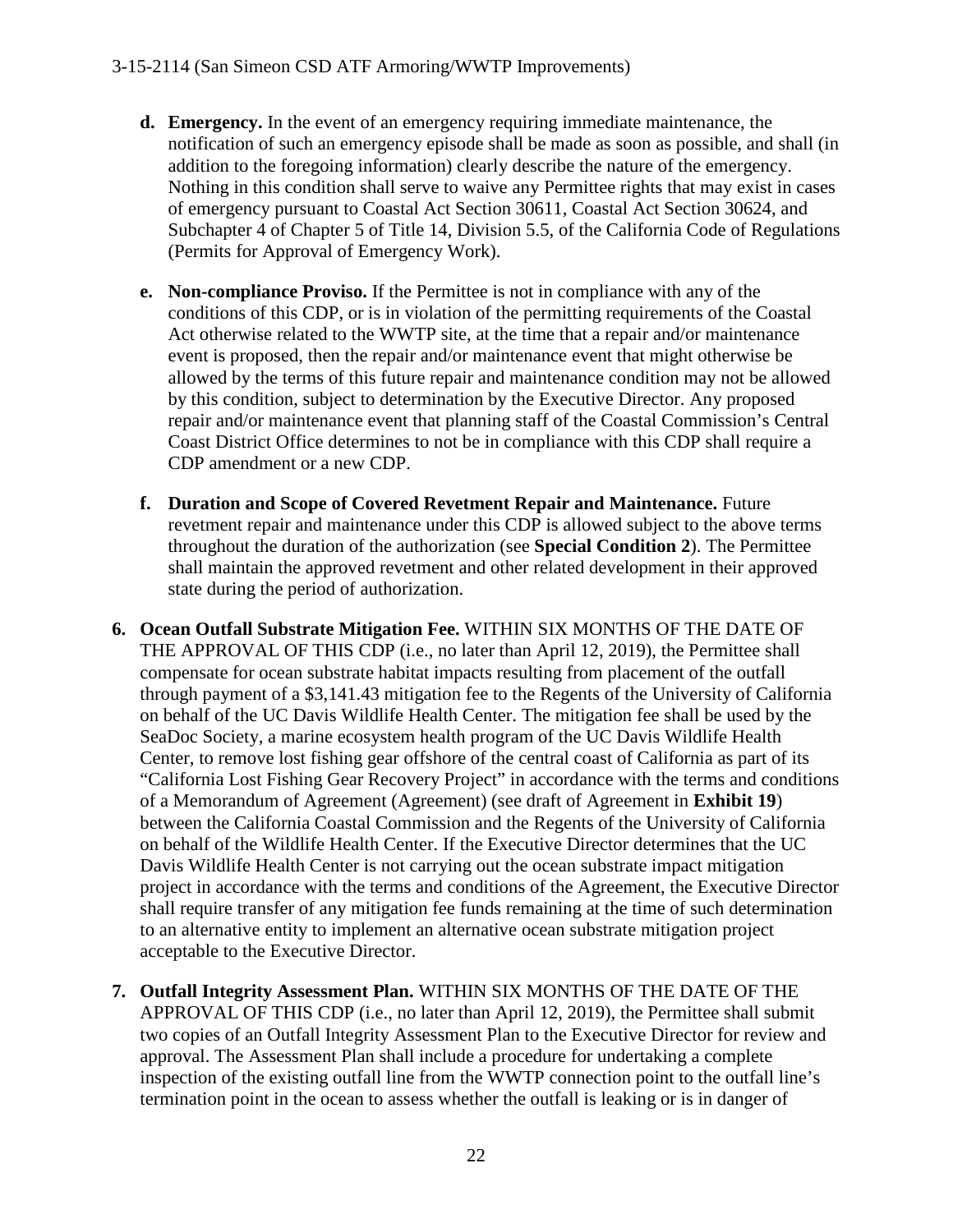leaking or having any type of failure. The Permittee shall undertake the outfall line assessment consistent with the approved Assessment Plan. If the assessment shows that the outfall line is leaking, or that the diffusers are not functioning as designed, or that portions of the outfall are at risk of failing, the Permittee shall submit a complete CDP amendment request within 30 days to address the compromised condition of the outfall line.

- **8. Construction Plan.** PRIOR TO ANY CONSTRUCTION ASSOCIATED WITH THE APPROVED MITIGATION PLAN DESCRIBED IN **SPECIAL CONDITION 4** ABOVE, the Permittee shall submit two copies of a Construction Plan to the Executive Director for review and approval. The Construction Plan shall, at a minimum, include the following:
	- **a. Construction Areas.** The Construction Plan shall identify the specific location of all construction areas, all staging areas, and all construction access corridors in site plan view. All such areas within which construction activities and/or staging are to take place shall be minimized to the fullest extent feasible in order to have the least impact on public access, beach and creek habitat, and ocean resources, including by using inland areas for staging and storing construction equipment and materials as feasible.
	- **b. Construction Methods.** The Construction Plan shall specify the construction methods to be used, including all methods to be used to keep the construction areas separated from public recreational use and habitat areas (including using unobtrusive fencing or equivalent measures to delineate construction areas), and including verification that equipment operation and equipment and material storage will not significantly degrade public views during construction to the maximum extent feasible.
	- **c. Construction BMPs.** The Construction Plan shall identify the type and location of all erosion control/water quality best management practices that will be implemented during construction to protect coastal water quality, including at a minimum the following: (1) silt fences, straw wattles, or equivalent apparatus, shall be installed at the perimeter of the construction site to prevent construction-related runoff and/or sediment from discharging to the ocean; (2) equipment washing, refueling, and/or servicing shall take place at least 50 feet from the bluff edge, and all construction equipment shall be inspected and maintained at an off-site location to prevent leaks and spills of hazardous materials at the project site; (3) the construction site shall maintain good construction housekeeping controls and procedures (e.g., clean up all leaks, drips, and other spills immediately; keep materials covered and out of the rain, including covering exposed piles of soil and wastes; dispose of all wastes properly, place trash receptacles on site for that purpose, and cover open trash receptacles during wet weather; remove all construction debris from the site); and (4) all erosion and sediment controls shall be in place prior to the commencement of construction as well as at the end of each work day.
	- **d. Construction Site Documents.** The Construction Plan shall provide that copies of the signed CDP and the approved Construction Plan shall be maintained in a conspicuous location at the construction job site at all times, and that such copies shall be available for public review on request. All persons involved with the construction shall be briefed on the content and meaning of the CDP and the approved Construction Plan, and the public review requirements applicable to them, prior to commencement of construction.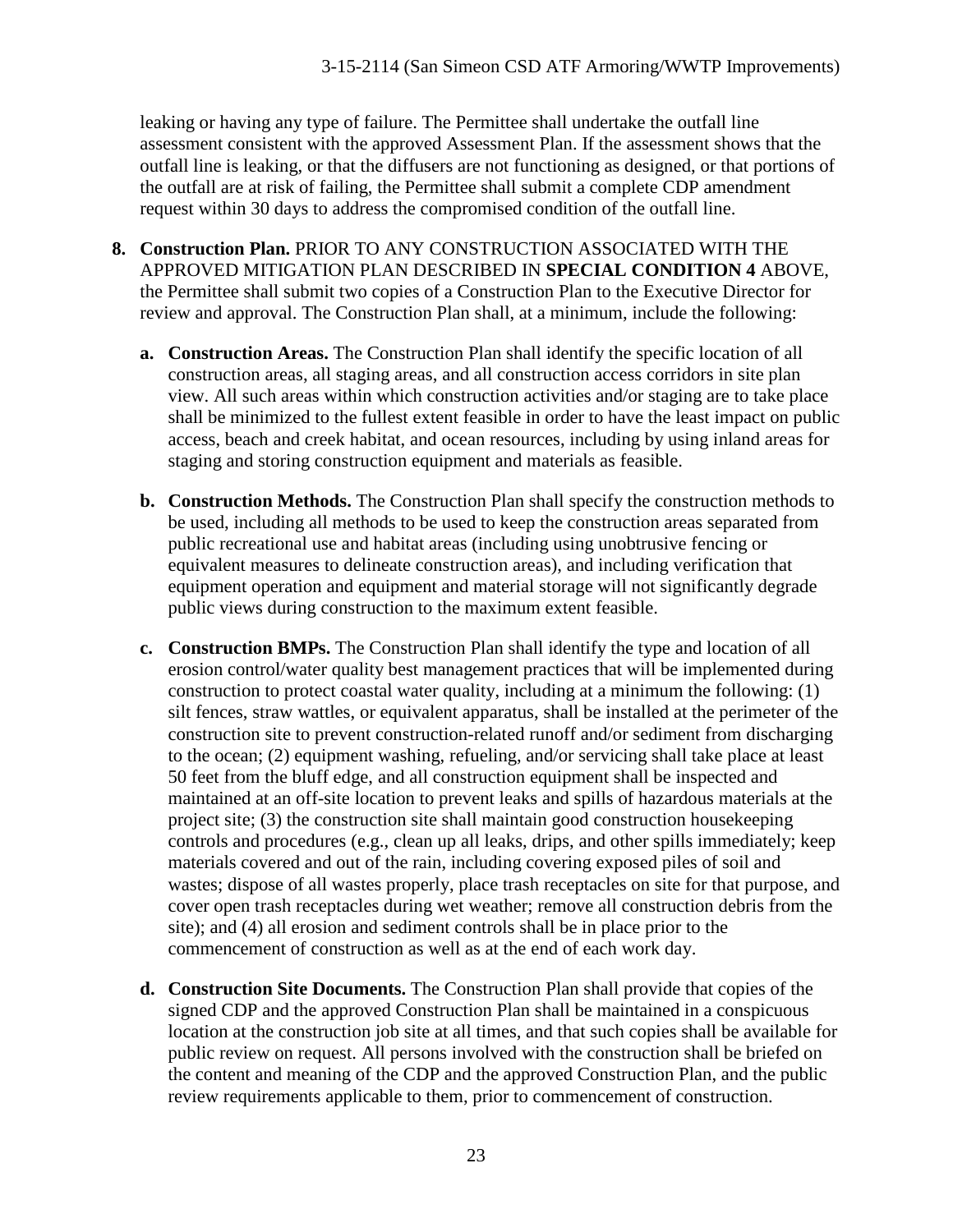- **e. Construction Manager.** The Construction Plan shall provide that a construction manager be designated to be contacted during construction should questions arise regarding the construction (in case of both regular inquiries and emergencies), and that the construction manager's contact information (i.e., address, phone numbers, email, etc.) including, at a minimum, a telephone number and email that will be made available 24 hours a day for the duration of construction, is conspicuously posted at the job site where such contact information is readily visible from public viewing areas (while minimizing public view impacts), along with an indication that the construction manager should be contacted in the case of questions regarding the construction (in case of both regular inquiries and emergencies). The construction manager shall record the name and contact information (i.e., address, email, phone number, etc.) and nature of all complaints received regarding the construction, and shall investigate complaints and take remedial action, if necessary, within 24 hours of receipt of the complaint or inquiry. All complaints and inquiries shall be documented, including any actions taken by the construction manager in response, and shall be provided to the Executive Director at least monthly during all construction.
- **9. Assumption of Risk, Waiver of Liability, and Indemnity Agreement.** By acceptance of this CDP, the Permittee acknowledges and agrees on behalf of itself and all successors and assigns:
	- **a. Coastal Hazards.** That the site is subject to extreme coastal hazards including but not limited to episodic and long-term shoreline retreat and coastal erosion, high seas, ocean waves, storms, tsunami, coastal flooding, landslides, bluff and geologic instability, and the interaction of same;
	- **b. Assume Risks.** To assume the risks to the Permittee and the property that is the subject of this CDP of injury and damage from such hazards in connection with this permitted development;
	- **c. 30235 Waiver.** To waive any rights that the Permittee may have under Coastal Act Section 30235, the San Luis Obispo County LCP, or other applicable laws, to shoreline armoring beyond what is recognized in this CDP to protect the existing WWTP and development authorized by this CDP for the limited duration of 20 years;
	- **d. Waive Liability.** To unconditionally waive any claim of damage or liability against the Commission, its officers, agents, and employees for injury or damage from such hazards;
	- **e. Indemnification.** To indemnify and hold harmless the Coastal Commission, its officers, agents, and employees with respect to the Commission's approval of the project against any and all liability, claims, demands, damages, costs (including costs and fees incurred in defense of such claims), expenses, and amounts paid in settlement arising from any injury or damage due to such hazards; and,
	- **f. Property Owner Responsible.** That any adverse effects to property caused by the Approved Project shall be fully the responsibility of the property owner.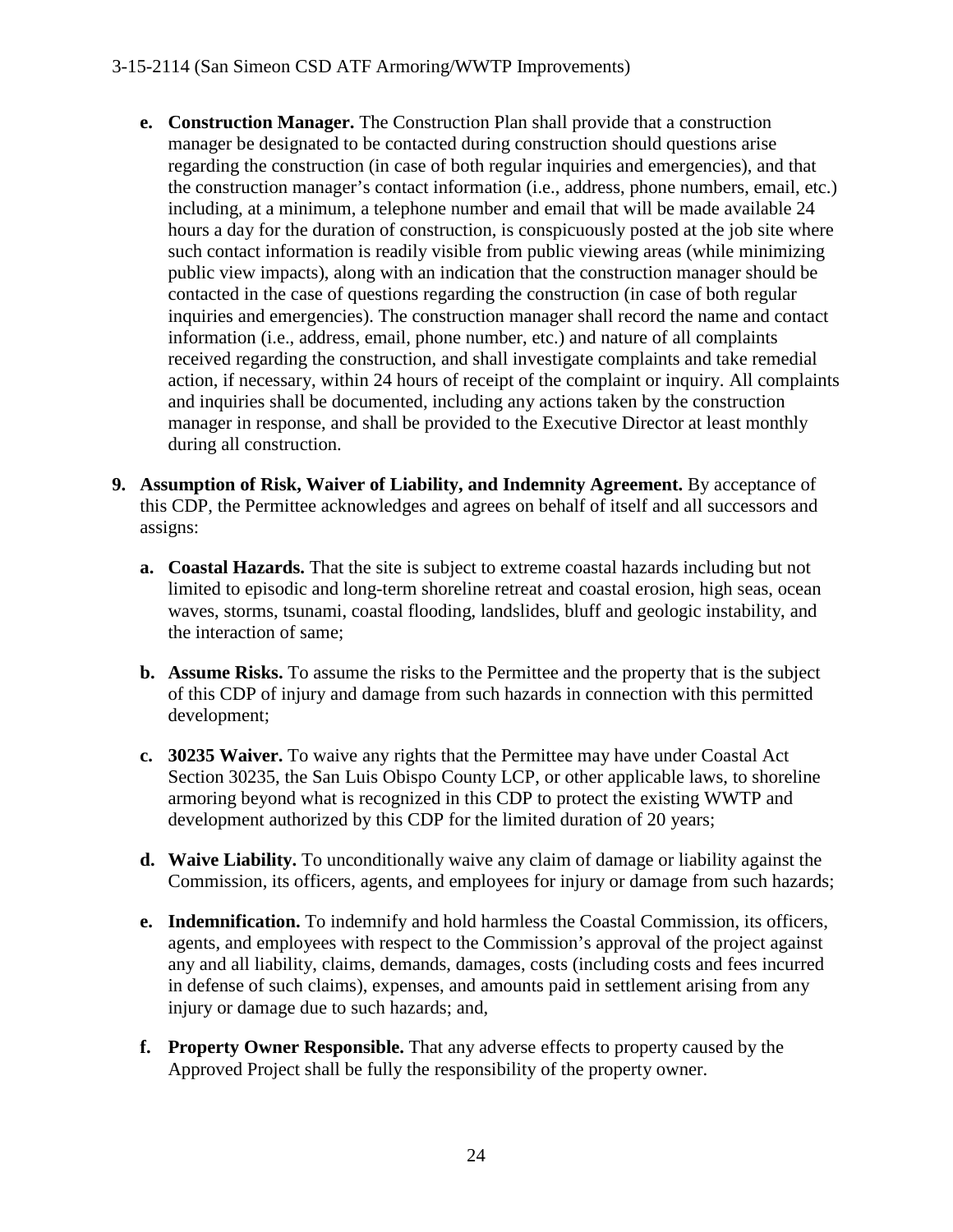- **10. Future Development.** This permit is only for the development described in CDP 3-15-2114. Pursuant to Title 14 California Code of Regulations (CCR) Section 13253(b)(6),any improvement to development authorized by this CDP shall require a CDP amendment or a new CDP. Accordingly, any future improvements to the WWTP, the existing revetments, the pipe support structure and associated abutments and associated development authorized by this permit shall require an amendment to this CDP from the Commission or shall require an additional CDP from the Commission. In addition, an amendment to this CDP from the Commission or an additional CDP from the Commission shall be required for any repair or maintenance identified as requiring a permit in PRC Section 30610(d) and Title 14 CCR Sections 13252(a)-(b).
- **11. Landowner Authorization.** PRIOR TO ISSUANCE OF THE CDP, the Permittee shall submit written evidence from adjacent property owners agreeing that they have authorized the Applicant to retain development on their property. Such written evidence to authorize riprap retention at 9231 Balboa Avenue shall be provided by all owners of property at this address whose authorization is not already included in **Exhibit 13**, or from an authorized representative of any homeowners' association at this address. Written evidence to authorize retention of riprap and the portion of the pipe support structure located on Cavalier Acres, Inc. property shall be provided by an authorized representative of Cavalier Acres, Inc.
- **12. Liability for Costs and Attorneys' Fees.** The Permittee shall reimburse the Coastal Commission in full for all Coastal Commission costs and attorneys' fees (including but not limited to such costs/fees that are: (1) charged by the Office of the Attorney General; and/or (2) required by a court) that the Coastal Commission incurs in connection with the defense of any action brought by a party other than the Permittee against the Coastal Commission and/or its officers, employees, agents, successors and assigns challenging the approval or issuance of this CDP, the interpretation and/or enforcement of the CDP conditions, or any other matter related to this CDP. The Permittee shall reimburse the Coastal Commission within 60 days of being informed by the Executive Director of the amount of such costs/fees. The Coastal Commission retains complete authority to conduct and direct the defense of any such action against the Coastal Commission and/or its officers, employees, agents, successors and assigns.

# **IV. FINDINGS AND DECLARATIONS**

# **A. PROJECT LOCATION, BACKGROUND, CDP HISTORY, AND DESCRIPTION**

#### **Project Location**

The San Simeon Community Services District's (District's) wastewater treatment plant (WWTP) is located on the seaward side of Balboa Avenue fronting the beach and Arroyo del Padre Juan Creek in the unincorporated San Simeon Acres area of northern San Luis Obispo County (see **Exhibit 1**). Construction on the WWTP began in the early 1960s, and aerial photographs from 1972 to 2013 provide a historical visual perspective of the site in relation to the beach, the bluff,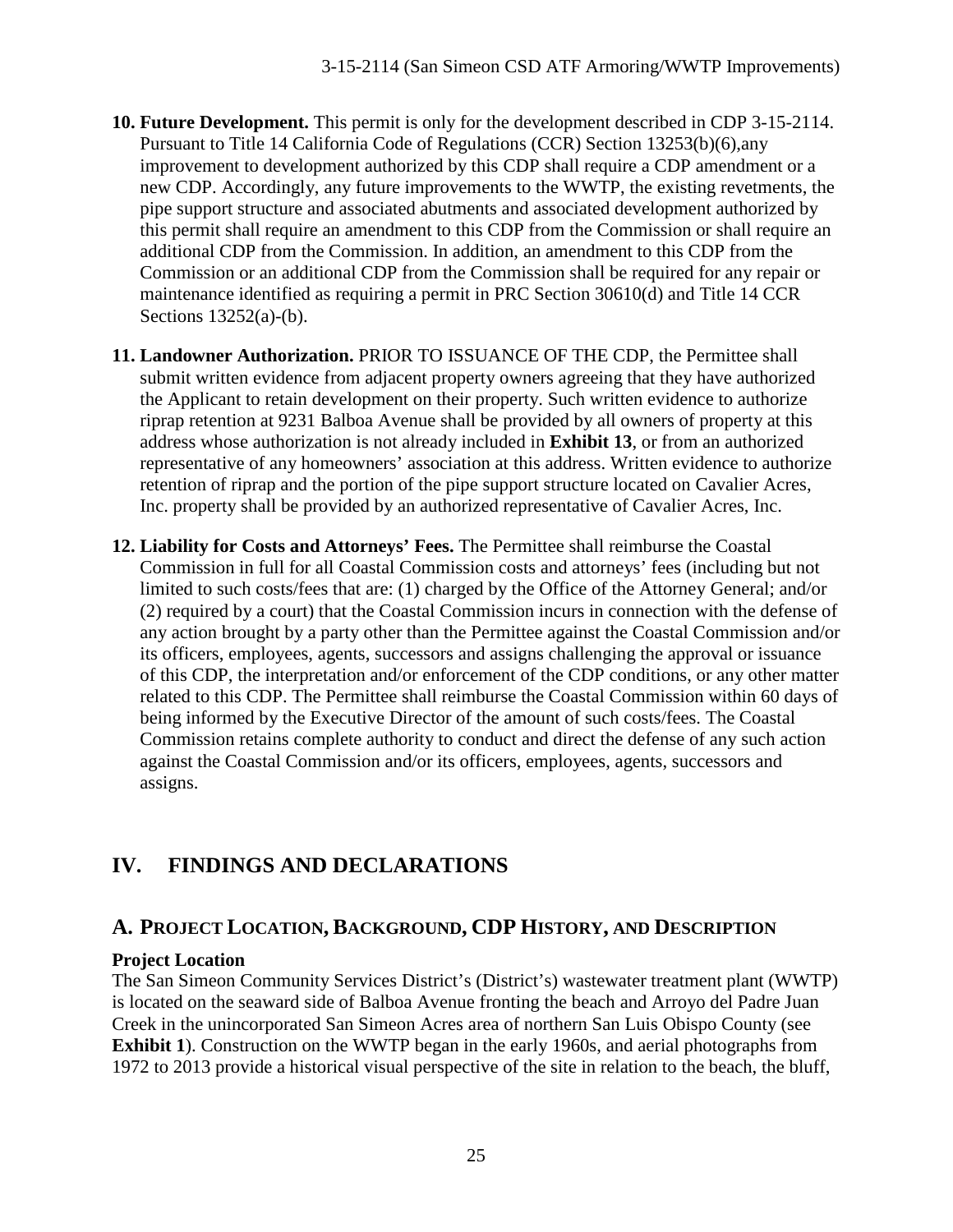and the adjacent creek (see **Exhibit 2**).<sup>[14](#page-25-0)</sup> In addition, more recent site photos give a perspective of the site today (see **Exhibit 3**). Because of its low-lying location adjacent to the beach and adjacent to a creek, the site is located wholly within the LCP's Flood Hazard (FH) combining designation (see **Exhibit 5** for a map of the FH zone specific to the San Simeon Acres area).

Arroyo del Padre Juan Creek drains from the foothills inland of Highway 1 to the beach and the Pacific Ocean and, as a result, the WWTP is located on a cornered bluff/bank (with part of the bluff facing the ocean (westerly) and part running perpendicular to the shoreline facing the channel of Arroyo del Padre Juan (northerly)). The WWTP sits atop this bluff at an approximate elevation of 13 to 15 feet above mean sea level. According to the submitted project materials, the western portion of the WWTP site is underlain by fill, while the eastern portion of the WWTP is underlain by natural terrace deposits. It is believed that the fill originated from excavated terrace deposits, including from excavation to form the WWTP's holding ponds when construction on the WWTP commenced in the early 1960s.

Today, the bluff at this location, both the northern section that faces the creek and the western section that faces the ocean, is almost entirely fronted by an existing riprap revetment that sits on a sand and gravel base. The District installed these materials (i.e., the riprap, sand, and gravel) in 1983 without a CDP and in violation of the Coastal Act, and this unpermitted development is the subject of Commission Enforcement Case No. V-3-01-028.<sup>[15](#page-25-1)</sup> Dense vegetation consisting of non-native invasive species, such as *Myoporum* and iceplant, covers much of the top of the riprap area nearest the WWTP (again, see **Exhibit 3** for project site photos). The riprap rises to the top of an existing approximately vertical containment/retaining wall that extends around the WWTP and which was built as part of the initial WWTP construction in the early 1960s. An approximately six-foot-tall chain link fence is affixed to the top of this vertical wall.

### **Project Background**

 $\overline{a}$ 

#### *Unpermitted Revetment*

District staff asserts that it placed some 125 cubic yards of riprap along the bluff in the late 1960s (prior to the initiation of CDP requirements<sup>[16](#page-25-2)</sup>) to protect the then-just-constructed WWTP from coastal hazards, submitting contractor's invoices dated November 25, 1969 and February 6, 1970 as evidence (see **Exhibit 16**). The District further asserts that this 1969-70 placement of riprap means that they have a pre-Coastal Act right to retain the existing revetment at this location. The Commission does not agree. First, District and Commission files and materials indicate that any such riprap had been fully displaced or had migrated away from the site by the time the District placed over 650 cubic yards of riprap to form a new revetment in 1983 (which is the subject of this ATF CDP application) to minimize the threat of a sewer spill. In fact, according to the District's 1982 site specific geologic investigation of the beach and bluff

<span id="page-25-0"></span><sup>&</sup>lt;sup>14</sup> The Commission's staff report for CDP 4-85-180 denotes that "the existing treatment plant" was "completed in 1973."

<span id="page-25-1"></span><sup>&</sup>lt;sup>15</sup> The riprap revetment and the sand and gravel base that were installed without a CDP and that are subject of the enforcement case are referred to in this report as "existing," where existing is understood to mean physically in place but not legally authorized by a CDP.

<span id="page-25-2"></span><sup>&</sup>lt;sup>16</sup> CDPs were required for development at this site starting on February 1, 1973 pursuant to 1972's Proposition 20 ("The Coastal Initiative"), and further starting on January 1, 1977 pursuant to 1976's Coastal Act.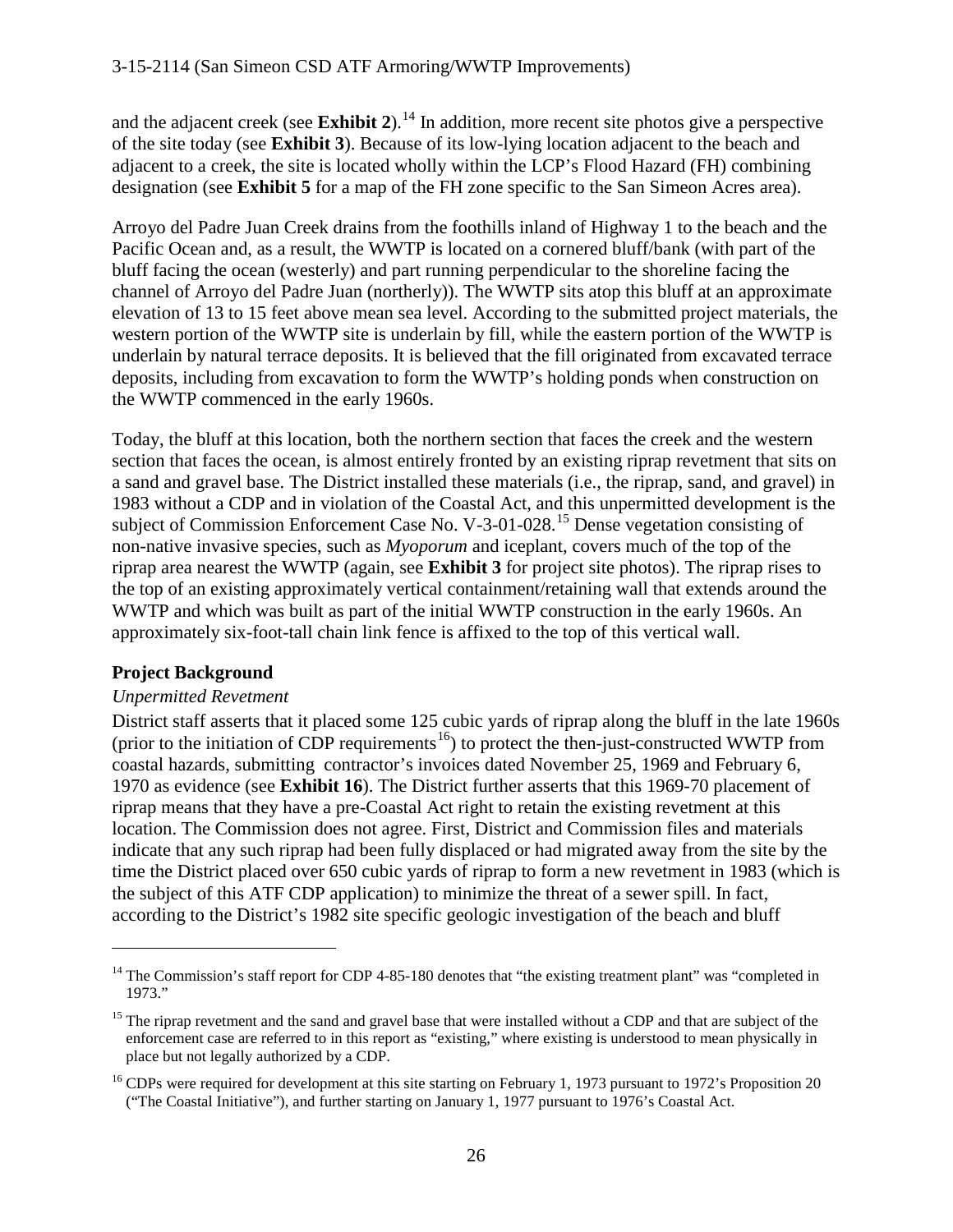fronting the WWTP (by R.T. Wooley; see **Exhibit 17**), the material at the foot of the bluff at that time consisted of "water worn gravels and cobbles,"<sup>[17](#page-26-0)</sup> with no presence of any remaining riprap noted. Thus, any pre-Coastal Act riprap was no longer present in 1983 when the District installed the unpermitted revetment that is currently present at the site (and there is no evidence to suggest that any such riprap was present when CDP requirements began in the early 1970s). And second, even if there were some sort of right to a 125-cubic-yard revetment under the facts presented (which there is not), the District installed over 650 cubic yards of riprap in 1983, creating a *new* revetment at that time, which is required to be evaluated as " a replacement structure requiring a coastal development permit."<sup>[18](#page-26-1)</sup>

Prior to the unpermitted revetment installation in 1983, the District asked Commission staff about CDP requirements to install a new revetment. In January 1982, Commission staff directed the District to apply for a CDP for the revetment, and informed the District that data supporting the need for the revetment, such as a geologic report, would need to be part of the application. Although the District subsequently submitted a geologic report to the Commission in mid-1982, the District never submitted a CDP application. Ultimately, in response to winter storms in 1982- 83, which resulted in inundation of the WWTP, the District placed a sand-and-gravel base adjacent to and on the seaward and creek sides of the aforementioned vertical containment wall, and then placed riprap on top of this base to form a revetment, without first obtaining a CDP or an emergency CDP as required under the Coastal Act. According to the Applicant's geologist, the revetment is made up of over 650 cubic yards of riprap that forms an approximately 200 foot-long by 12-foot-high by 15-foot-deep protective structure that occupies some 3,000 square feet of beach and stream area, and that stretches roughly 200 linear feet around the northern and westerly faces of the bluff and creek, and extends approximately 50 feet downcoast of the District's property boundary onto adjacent property.<sup>[19](#page-26-2)</sup> The revetment also extends up the bluff face (on both the creek and seaward sides of the WWTP) toward and over the top of the bluff. All of this development was undertaken without the benefit of a CDP, and thus constitutes a violation of the Coastal Act (Enforcement Case No. V-3-01-028), and the District is now proposing that the riprap revetment be recognized by the Commission after-the-fact.

#### *Unpermitted Outfall*

 $\overline{a}$ 

In 1984, the District also replaced a 600-foot-long portion of the roughly 800-foot-long<sup>[20](#page-26-3)</sup> outfall pipeline damaged by the 1982-83 winter storms, and replaced a smaller section (100 feet)

<span id="page-26-0"></span> $17$  A cobble is a type of rock defined on the Udden–Wentworth scale as having a particle size of 2.5 to about 10 inches, larger than a pebble and substantially smaller than a boulder.

<span id="page-26-1"></span> $18$  14 CCR Section 13252(b) requires a CDP when 50 percent or more of a revetment is replaced. In this case, even if a 125-cubic-yard revetment was present in 1983 (which it was not), the over 650 cubic yards of riprap installed in 1983 constituted a more than 500% replacement, or over five times what the District asserts had been placed in the late 1960s. This increase clearly exceeds the limit for which a CDP is exempt for replacement of a revetment.

<span id="page-26-2"></span><sup>&</sup>lt;sup>19</sup> Some of the adjacent property owners at the 9231 Balboa Avenue condominium complex have given their consent for the District to retain this revetment on their property (see **Exhibit 13**).

<span id="page-26-3"></span><sup>&</sup>lt;sup>20</sup> According to the District (via the 1964 WWTP plan sheets provided), the original outfall associated with the WWTP was eight inches in diameter and 840 feet long. The District's Waste Discharge Requirements Order No. R3-2013-0021 (National Pollutant Discharge Elimination System (NPDES) Permit No. CA0047961, which expires on February 1, 2019, identifies that "wastewater is discharged via an 800-foot ocean outfall."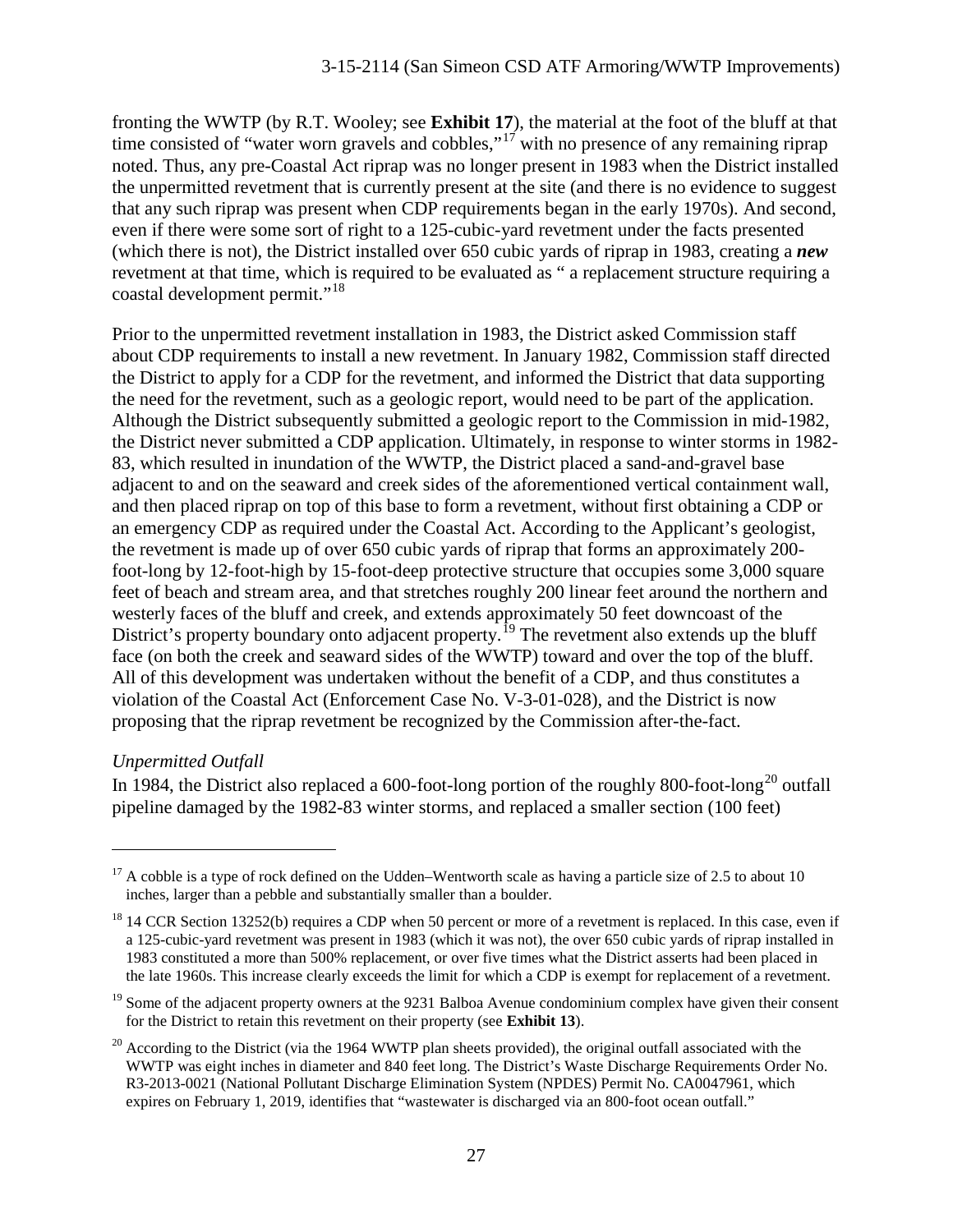beginning in 2010 after this section of the outfall line failed. Although the County apparently informed the District that no CDP was necessary for such outfall development in 2011.<sup>[21](#page-27-0)</sup> the outfall is located in the Commission's retained CDP jurisdiction where the County does not exercise CDP authority, and the applicable regulations require a CDP for outfall development that includes, among other things, "the placement, whether temporary or permanent, of riprap, artificial berms of sand or other beach materials, or any other forms of solid materials, on a beach or in coastal waters..."<sup>[22](#page-27-1)</sup> The outfall pipe was clearly a solid material placed in the ocean, requiring a CDP from the Commission. Upon being made aware of the outfall replacement development and the County exemption, Commission staff promptly informed the District that such development is not exempt from CDP requirements. Again, none of this development was covered by a CDP (and is a part of active Enforcement Case No. V-3-01-028), and thus all of it constitutes a violation of the Coastal Act, which the District proposes to correct via ATF authorization.

#### *Unpermitted Creek Riprap*

 $\overline{a}$ 

In 1995, again following winter storms, the District placed between 260 and 450 cubic yards of additional riprap<sup>[23](#page-27-2)</sup> along both banks of Arroyo del Padre Juan Creek and on an adjacent property.<sup>[24](#page-27-3)</sup> Placement of this riprap included the removal of riparian vegetation and some grading of the creek bank. The District indicates that it placed this riprap to protect the WWTP's elevated pipe support structure's abutments (which support the structure that contains sewer and water pipelines over the creek) against damaging winter storm flows. As with the outfall, the County again informed the District that an exemption from CDP requirements for this development was appropriate, issuing a non-CDP Construction Permit instead. However, such development is not exempt from CDP requirements under the Coastal Act and the LCP, where the applicable regulations require a CDP for placing new riprap, particularly in an environmentally sensitive habitat area (ESHA) such as a creek. However, the County at that time deemed this new placement of riprap in ESHA to be a "repair and maintenance" project that did not require a CDP. Such determination was never reported to the Commission and was clearly in error, including because there was no permitted riprap to repair or maintain at the abutments at that time. The District cites to this County exemption as evidence of appropriate permitting. However, and notwithstanding this error, because the placement of new riprap into ESHA cannot

<span id="page-27-0"></span><sup>&</sup>lt;sup>21</sup> An emergency permit was issued by San Luis Obispo County for these outfall replacements on May 10, 2010 (ZON2009-00650). Following the emergency replacements, the District applied to the County for a regular CDP to authorize the emergency replacements (as is required following emergency permitting). However, in a letter dated June 9, 2011, the County informed the District that the emergency replacements undertaken by the District were minor and exempt from CDP requirements pursuant to Coastal Zone Land Use Ordinance (CZLUO) Section 23.03.040(d)(1).

<span id="page-27-1"></span><sup>&</sup>lt;sup>22</sup> Per Section 13252(a)(1)(B) of the Title 14 of the California Code of Regulations.

<span id="page-27-2"></span> $^{23}$  The District does not know how much riprap was actually placed, and a visual inspection has proven inconclusive on this point. The file includes two conflicting plan sheets showing the placement of riprap in the creek, where one identifies 450 cubic yards (dated August 28, 1995 by John Wallace & Associates), and another identifies 260 cubic yards (dated August 30, 1995 by Craig Campbell). Thus, it is not clear whether 260 cubic yards or 450 cubic yards of riprap was placed along the creek banks, or some quantity in between.

<span id="page-27-3"></span> $^{24}$  As of the date of this report, the District has not provided evidence that this adjacent property owner, i.e. Cavalier Acres, Inc., has authorized the District to retain this riprap on Cavalier Acres, Inc. property. The District has informed Commission staff that it is in the process of receiving such authorization.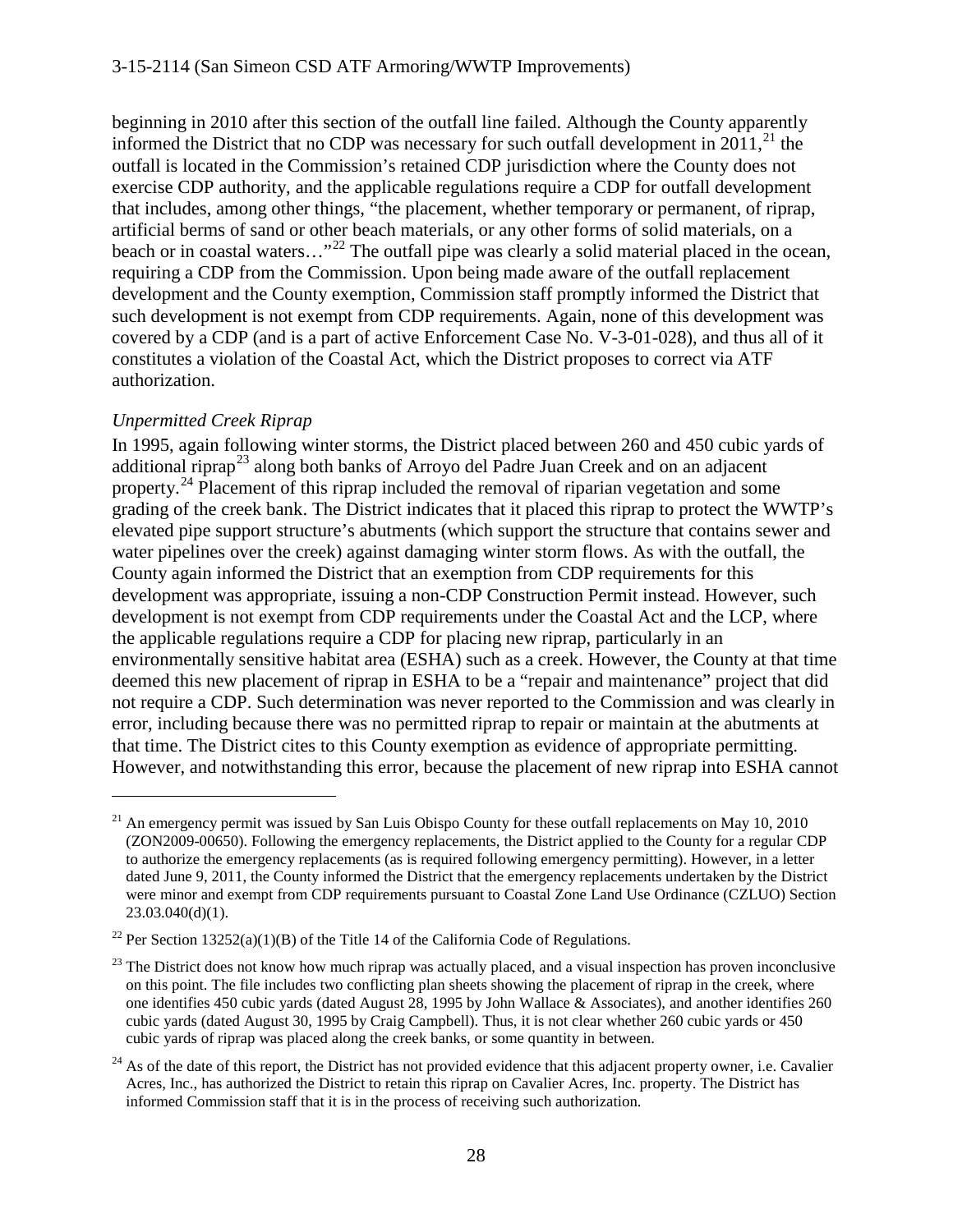be exempted under the law, it requires a CDP. Upon being made aware of the riprap and the County exemption, Commission staff promptly informed the District that such development is not exempt from CDP requirements and requires a CDP. Today this riprap has generally settled into the soft floodplain ground of the creek and its riparian corridor and has been mostly covered over time by sediment and vegetation. This development too constitutes a violation of the Coastal Act, which the District proposes to correct via ATF authorization.

#### *Unpermitted Pipe Support Structure*

In 1999, the District fully replaced the pipe support structure over Arroyo del Padre Juan Creek, including a portion located on an adjacent property. [25](#page-28-0) At that time the County again informed the District that such development was exempt from environmental review and CDP requirements because it constituted "repair and maintenance." However, such development is not exempt from CDP requirements. First, the support structure was replaced in its entirety, and Title 14 of the California Code of Regulations (CCR) Section 13252(b) explicitly states that any development that includes the replacement of 50 percent or more of the structure being repaired and maintained is not repair and maintenance but rather constitutes a replacement structure requiring a CDP. In this case, 100% of the pipe support structure was replaced, rendering any repair and maintenance exemption inappropriate. Furthermore, even if the replacement could qualify as "repair and maintenance" (which it does not), any such repair and maintenance development that is located in or within 50 feet of ESHA (or within 20 feet of streams) that includes the use of mechanized equipment or construction material is explicitly not exempt from CDP requirements (per 14 CCR Section  $13252(a)((3))$ ). The pipe support structure is within 20 feet of the creek ESHA (thus exceeding the 20-foot limit for streams and the 50-foot limit for ESHA per 14 CCR section 13252(a)(3)) and repair and/or maintenance of it thus requires a CDP. Upon being made aware of the pipe support structure development and the County exemption, Commission staff promptly informed the District that such development is not exempt from CDP requirements and requires a CDP. This development too constitutes a violation of the Coastal Act, which the District proposes to correct via ATF authorization.

#### *Unpermitted WWTP Improvements*

 $\overline{a}$ 

In addition, the District has also undertaken a variety of upgrades and replacements to, and expansions of, key WWTP structural components over the years (e.g., upgrades to the sludge tank pump and air lines, the blower building's electrical cabinets and wiring and other development, the disinfection contact chamber's pumps and baffles (in 2007), the equalization basin's pumps (in 2013), and other new pumps, lining of tanks, headworks building upgrades, etc.; see **Exhibit 15** for the full list). The District asserts that the work was either properly permitted or exempted by San Luis Obispo County and/or was repair and maintenance that was exempted from CDP requirements. However, such a position is not supported by the facts or the law. First, there is no evidence of County CDPs for such work. Second, such development is not exempt from CDP requirements. In fact, such development would need to first be "repair and/or maintenance" to be able to be considered for an exemption, which does not include augmentation

<span id="page-28-0"></span> $25$  As of the date of this report, the District has not provided evidence that this adjacent property owner, i.e. Cavalier Acres, Inc., has authorized the District to retain the portion of the pipe support structure located on Cavalier Acres, Inc. property. The District has informed Commission staff that it is in the process of receiving such authorization.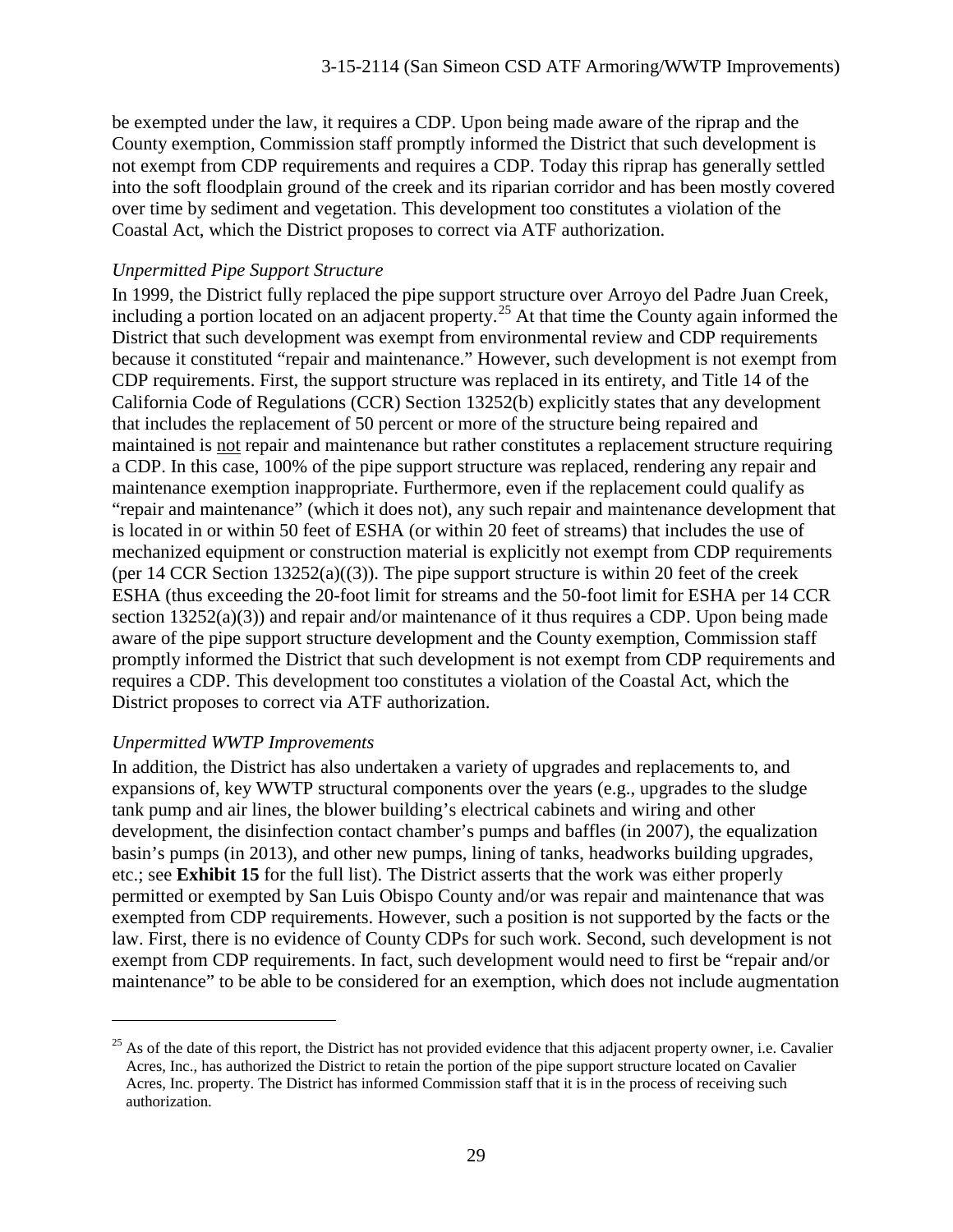or enhancements to the object being repaired or maintained. In other words, "repair and maintenance" presumes that the object of the "repair or maintenance" is not being improved upon, but rather is simply being perpetuated or sustained in its existing state. As a general rule, the District's upgrades and improvements over time that were undertaken without CDPs were not repair and maintenance but rather were augmentation or enhancements to the equipment, which do not qualify for an exemption as repair and maintenance.<sup>[26](#page-29-0)</sup> In addition, even if they did qualify as repair and maintenance (which they do not), any such repair and maintenance development that is located within 50 feet of the edge of the bluff or the creek ESHA and includes the presence of mechanized equipment or construction material is explicitly not exempt from CDP requirements, and neither is any development that includes the replacement of 50 percent or more of the structure being repaired and maintained (again, 14 CCR Sections 13252(a)(3) and 13252(b)). Given the site location, which fronts both the coastal bluff and the Arroyo del Padre Juan Creek ESHA, (where such 50-foot area occupies the majority of the site and essentially all of the WWTP components in question), and the augmentation and upgrade nature of the work undertaken, it is clear that CDPs were required for the work undertaken. However, CDPs for this work were never obtained, and thus these proposed project elements are properly before the Commission ATF, and are also components of Enforcement Case No. V-3- 01-028.

#### **Coastal Commission CDP History**

 $\overline{a}$ 

Beyond the unpermitted development, the Commission has also approved two CDPs at this site (CDP 199-09 in 1979 and CDP 4-85-180 in 1985). The Commission's 1979 approval of CDP 199-09 allowed for the construction of a 100,000-gallon flow balancing tank at the WWTP. This CDP included special conditions that required: 1) recordation of a deed restriction allowing public use of the beach seaward of the WWTP property from the mean high tide line to the toe of the bluff (see **Exhibit 6**); and 2) recordation of a deed restriction waiving "any claim due to any geologic or flooding condition" against the Commission and acknowledging that the Commission's approval of the CDP "makes no commitment for approval of the construction of future protective devices."

The Commission's 1985 approval of CDP 4-85-180 allowed the District to increase the sewage treatment capacity from 150,000 gallons per day (gpd) to 200,000 gpd via the installation of additional aeration and clarifier tanks. CDP 4-85-180 included special conditions that required: 1) written evidence of Regional Water Quality Control Board approval of the increase in sewage treatment capacity; and 2) that the District accept and agree to maintain any outstanding public access dedications in the San Simeon Acres area. The District did not comply with the special condition requirement to accept and maintain all outstanding public access dedications in the area. However, since that time other public entities (i.e., San Luis Obispo County and the State Coastal Conservancy) have accepted the totality of public access dedications in the area. Some of these public access dedications are for lateral beach access and some are for vertical access (see **Exhibit 7**). The vertical access dedications are in need of actual construction of improvements to make them usable to the public (see Public Access section below).

<span id="page-29-0"></span><sup>&</sup>lt;sup>26</sup>And, pursuant to Coastal Act Section 30610(b), other improvements (i.e., non-repair and/or maintenance) to public works facilities such as the WWTP categorically require a CDP.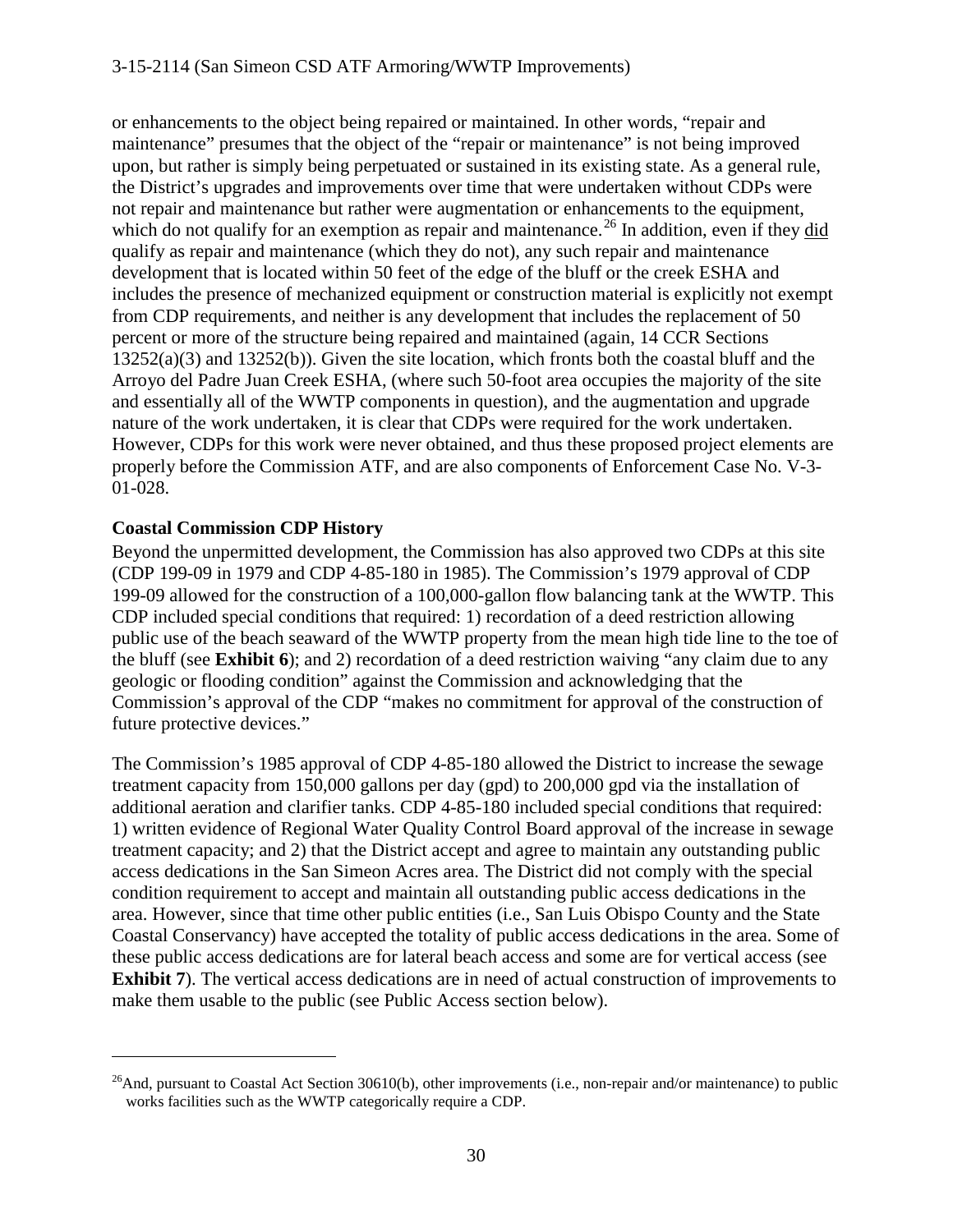#### **Project Description**

The Applicant is requesting that the Commission authorize ATF all of the unpermitted development identified above, including the riprap revetment fronting the site, the outfall replacements, the creek riprap, the replacement pipe support structure over Arroyo del Padre Juan Creek, and the series of WWTP improvements over the years. In addition, the Applicant proposes augmentation of the unpermitted revetment by adding riprap to the top of the revetment to raise it in elevation by an additional two feet. Even though the "proposed" ATF project (other than the two-foot proposed expansion of the revetment, which has not yet occurred) has already been constructed, for the Commission's CDP review purposes, the revetment and other ATF development must be treated as if it is all newly proposed at this time, given that such development was not properly evaluated, permitted, revised, and conditioned (as applicable) in consideration of impacts to coastal resources and applicable Coastal Act requirements. Where appropriate (e.g., in determining whether the current riprap revetment is providing sufficient safety from erosion and coastal hazards today and adequate protection of the WWTP) the Applicant has provided up-to-date information about the current conditions at the site. See **Exhibit 4** for proposed project plans for the revetment, creek riprap, outfall pipe location, pipe support structure, and onsite WTTP improvements; see **Exhibit 15** for additional details regarding the ATF onsite WTTP improvements.

# **B. STANDARD OF REVIEW**

If a CDP for a particular development is needed from both the Commission and a local government with a certified LCP, Coastal Act Section 30601.3 allows the Commission to act on a single consolidated CDP (with the policies of Chapter 3 of the Coastal Act as the standard of review, and the certified LCP to be used as non-binding guidance), if the Commission, the local government, and the applicant agree to such consolidation and public participation is not substantially impaired by that review process. In this case, the ATF development is proposed in the Commission's retained CDP jurisdiction as well as the CDP jurisdiction of San Luis Obispo County. All parties have agreed to consolidate the CDP application, public participation has not been impaired by the consolidated review process, and thus the standard of review for this consolidated CDP application is Chapter 3 of the Coastal Act.

# **C. COASTAL HAZARDS**

### **Applicable Policies**

Coastal Act Section 30235 addresses the use and allowance of shoreline protective devices for certain existing structures:

*30235. Revetments, breakwaters, groins, harbor channels, seawalls, cliff retaining walls, and other such construction that alters natural shoreline processes shall be permitted when required to serve coastal-dependent uses or to protect existing structures or public beaches in danger from erosion, and when designed to eliminate or mitigate adverse impacts on local shoreline sand supply. Existing marine structures causing water stagnation contributing to pollution problems and fish kills should be phased out or upgraded where feasible.*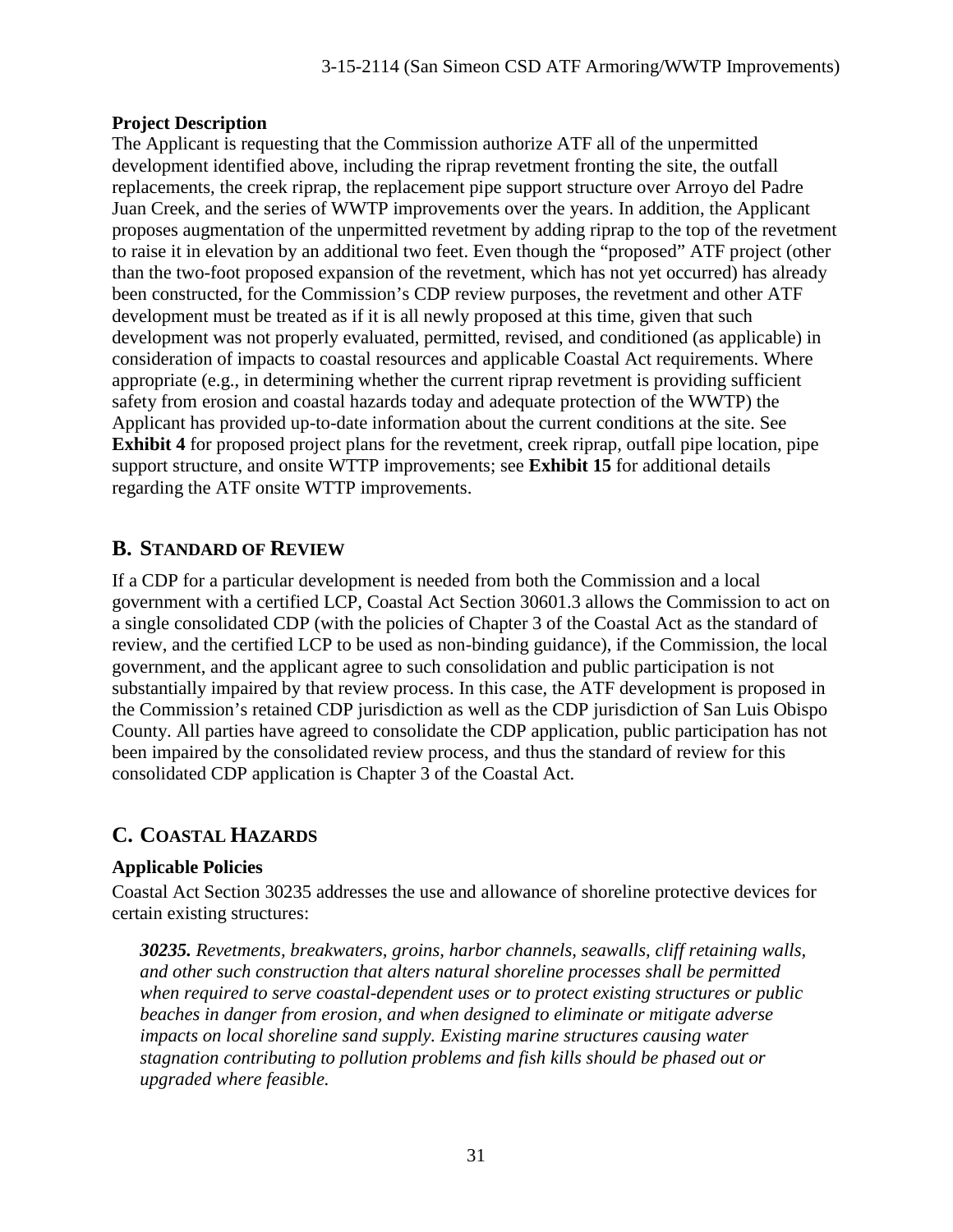Coastal Act Section 30253 requires that new development minimize risk to life and property in areas of high flood hazard areas, ensure long-term structural integrity, and avoid landform altering protective measures along bluffs and cliffs. Section 30253 states in relevant part:

*30253. New development shall do all of the following:*

- *(a) Minimize risks to life and property in areas of high geologic, flood, and fire hazard.*
- *(b) Assure stability and structural integrity, and neither create nor contribute significantly to erosion, geologic instability, or destruction of the site or surrounding area or in any way require the construction of protective devices that would substantially alter natural landforms along bluffs and cliffs.*

Together, Coastal Act Sections 30235 and 30253 acknowledge that seawalls, revetments, retaining walls, groins, and other such structural or "hard" shoreline protection devices designed to forestall erosion often alter natural landforms and natural shoreline processes. Accordingly, Section 30235 provides for approval of such shoreline protective devices when required to serve coastal-dependent uses or to protect existing structures or public beaches in danger from erosion, and when designed to eliminate or mitigate adverse impacts on shoreline processes. Furthermore, Section 30253(b) requires that new development be sited, designed, and built in a manner to not require construction of shoreline protective devices that would substantially alter natural landforms along bluffs and cliffs. The Coastal Act provides these limitations because shoreline protective devices can and often do have a variety of negative impacts on coastal resources, including adverse effects on sand supply, public access, coastal views, natural landforms, and overall shoreline beach dynamics on and off site, ultimately resulting in the loss of beaches, which are a fundamental coastal resource.

To protect these core coastal resources, the Coastal Act has a series of specific criteria that must be met in order to approve a shoreline protective device. For example, shoreline protective devices compelled by Coastal Act Section 30235 must be supported by substantial evidence demonstrating (1) there is an existing structure; (2) the existing structure is in danger from erosion; (3) a shoreline protective device is required to protect the existing endangered structure; and (4) the required shoreline protective device is designed to eliminate or mitigate its adverse impacts on shoreline sand supply. The first three questions relate to whether the proposed shoreline protective device is necessary, while the fourth question applies to mitigating at least some of its coastal resource impacts. This Section 30235 analytic framework also needs to be understood in relation to other Coastal Act requirements that address the need to avoid and/or mitigate for other potential coastal resource impacts resulting from shoreline protection (e.g., related to views, public access, water quality, habitat, etc.), and thus cannot be understood in a vacuum as it relates to approvability and conditioning of any particular proposed armoring structure. In fact, there can often be considerable overlap between Section 30235 and other Chapter 3 policies, such as the ways in which shoreline sand supply issues translate into beach access issues, and this finding explores those overlaps as well, which overlap may inform the ultimate mitigation package required to offset all relevant impacts to coastal resources resulting from shoreline protection for which approval is compelled under Section 30235. The analysis below walks through both Section 30235 and 30253 issues.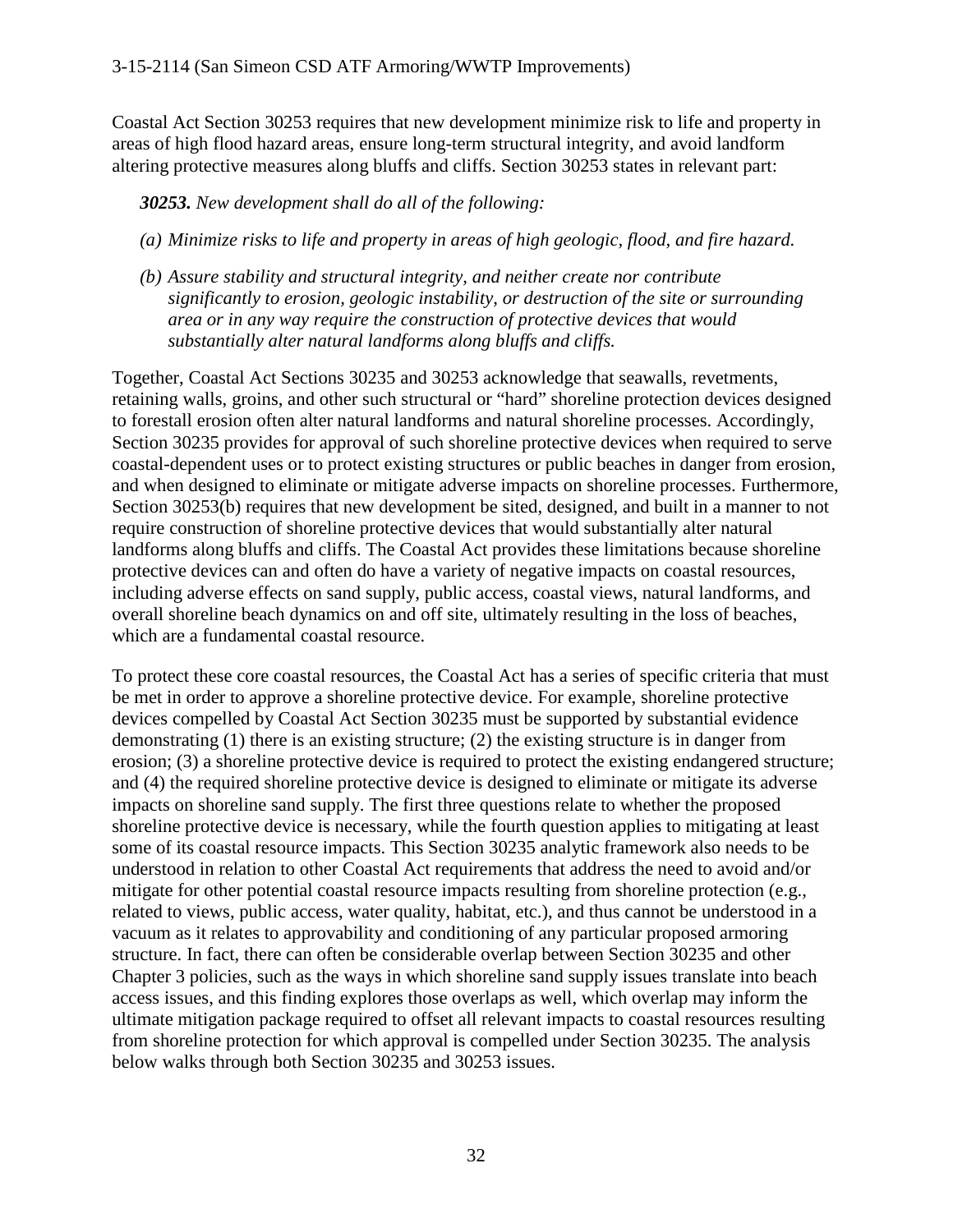#### **Analysis**

 $\overline{a}$ 

#### *Existing Structure to be Protected*

The first Section 30235 test is whether the structure for which a shoreline protective device is proposed is "existing" or not. The Coastal Act specifically distinguishes between development for which armoring is required under Section 30235, and development that is not. Under Coastal Act Section 30235, existing structures (which the Commission has interpreted to mean structures existing prior to the effective date of the Coastal Act on January 1, 1977) are within the scope of Section 30235 if the remaining three criteria identified above are satisfied. In contrast, under Section 30253, new structures (i.e., all structures built on or after January 1, 1977, including those structures that may have originally been built before then, but that have been redeveloped since January 1, 1977) are to be sited, designed, and built in a manner safe from coastal hazards without creating a need for a shoreline protective device that would substantially alter natural landforms along bluffs and cliffs.

In this case, the structure for which the shoreline protective device (i.e., the riprap revetment and riprap at the pipe support structure abutments) is being considered is the WWTP and its related components, including the accessory pipe support structure and pipelines. The WWTP was originally constructed in phases beginning in the early 1960s, before the Coastal Act's operative January 1, 1977 date, and before CDP requirements associated with 1972's Proposition 20 ("The Coastal Initiative") began in February of 1973. However, it should be noted that while the WWTP was originally constructed prior to these dates, it has also had considerable upgrades, expansions, new installation (e.g., new linings in tanks to expand the life expectancy), and various component replacements performed since then,<sup>[27](#page-32-0)</sup> and thus substantial redevelopment (here, nearly 90% replacement and/or upgrade of internal components) has been undertaken after the Coastal Act's enactment both with and without CDPs. [28](#page-32-1) The Applicant provided a list of WWTP upgrades and redevelopment undertaken with and without CDPs dating back to the installation of the WWTP in the early 1960s (see prior "Project Location, Background, and Description" section above for more detail). It is clear that there has been significant redevelopment at the site over time. In fact, although the facility's structural walls and foundation were constructed in the early 1960s, 12 out of the WWTP's 14 primary components (or roughly 86% of the WWTP's components) have been in some form replaced or augmented/upgraded/expanded (e.g., the blower building, disinfection chamber, digester, clarifiers, aeration tanks, outfall pipe, etc., all of which are critical to its use as a WWTP) since enactment of the Coastal Act (again see **Exhibit 15** for a full list and description).<sup>[29](#page-32-2)</sup> These

- Headworks: Upgraded to add a comminutor and a new vault in 1985, and new lining of the headworks vault, which has extended the lifespan of the concrete.
- Influent Flow Meter: Upgraded to an ABM meter in 2007.
- Equalization Basin: In 1985, one of the return pumps was replaced, and in 2007 one of the one pumps was rebuilt (with a 3 inch diameter Gorman Rupp) with the remaining pump was rebuilt in 2014 (with a 5 horsepower pump).

<span id="page-32-0"></span><sup>&</sup>lt;sup>27</sup> See **Exhibit 15** for the Applicant's Life Expectancy Analysis, which provides a full list of these changes.

<span id="page-32-1"></span> $28$  While the District disagrees that all previous work required permits, the District has agreed to include the work for ATF recognition as part of this project.

<span id="page-32-2"></span> $^{29}$  Specific examples of such development from the Applicant's Life Expectancy Analysis:

**Palmer Bowlus Process Meter: In 1986, it was replaced with a sonic meter.**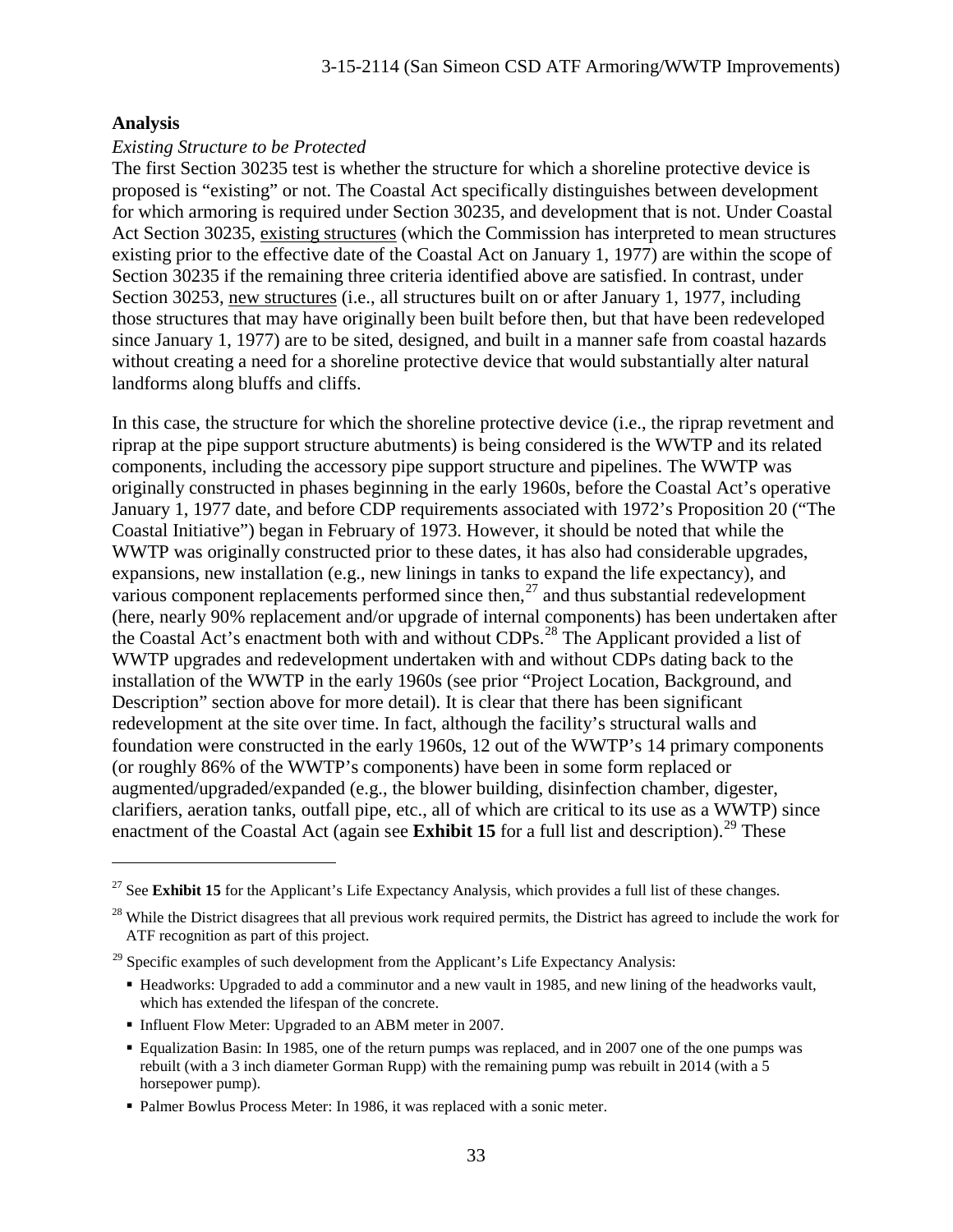modifications have also resulted in increased lifespans for the components and associated mechanical equipment, which corresponds to an increased lifespan for the now almost 60 yearold WWTP. For example, on page 5 of **Exhibit 15**, the 2016 analysis concludes that "the average component remaining life is 22 years" and that "the WWTP has a life expectancy of 20 years on average." And the District states in its June 14, 2018 letter to Commission staff that, "… the life expectancy analysis concluded in 2016 that the WWTP has at least another **20 years of usefulness [**emphasis added] – the concrete structures having more than 20 years, but mechanical equipment having less" (see page 26 of **Exhibit 20**). The modifications to the WWTP have been accomplished without the necessary CDP review to help inform decisions about redevelopment (which is essentially treated as new development for purposes of consideration of a CDP), and it fundamentally means that the current WWTP is not the same structure that was installed in 1960s given the unique industrial context here that the components of the WWTP that have been replaced are integrally tied to the function and use of the facility as a wastewater treatment plant at all. The unique industrial context of the proposed development distinguishes this matter from more typical scenarios involving redevelopment determinations of commercial or residential structures simply based on replacement of certain structural elements like walls, roofs, etc. In this specific industrial context, the WWTP has been redeveloped since CDPs were required (and in many instances without the necessary CDPs), and thus it does not constitute an "existing structure" for purposes of Section 30235. As a result, the WWTP does not qualify for shoreline armoring under Coastal Act Section 30235 tests, and for other reasons (e.g., due to coastal hazard requirements and coastal resource impacts from the armoring), the Coastal Act directs denial of this component of the project.

#### *Danger from Erosion*

 $\overline{a}$ 

As a preliminary matter, because the WWTP does not constitute an "existing structure" under Section 30235, as explained above, it thus constitutes "new development" subject to Section 30253, which requires, among other things, that new development: minimize risks to life and property in areas of high geologic, flood, and fire hazard (subsection (a)); assure stability and structural integrity (subsection (b)); and, not in any way require the construction of a protective device that would substantially alter natural landforms along bluffs and cliffs (subsection (b)).

- Aeration Basins: Aeration basin 1 was part of the original construction of the WWTP. Aeration basins 2 and 3 were installed in 1972, and aeration basin four was installed in 1985. In 1985, the four concrete basins were lined. In 2000, the air piping was replaced in all of the basins. In 2007, air internals (including diffusers) were rebuilt.
- Clarifiers: In 1986, the basin structures were lined. In 2007, gears, drives, sprockets, chains, weirs, and flights were replaced on the aeration system.
- Sludge Tank: In 2007, the pump and air lines were replaced.
- Aerobic Digester: In 1985, components were replaced. In 2007, similar replacements were made as was done to aeration basins 2 through 4.
- Disinfection Contact Chamber: Upgrades in 1985, including installation of new chemical tanks. Baffles and chemical meter pumps were installed in 2007.
- Generator: An emergency diesel generator was installed in 2007. In 2014, the District performed a major engine overhaul.
- Blower Building: In 1985 an electrical transformer was installed. In 2007, variable frequency drives (VFDs), electrical cabinets and wiring for the VFDs, blowers, and power were either installed or upgraded.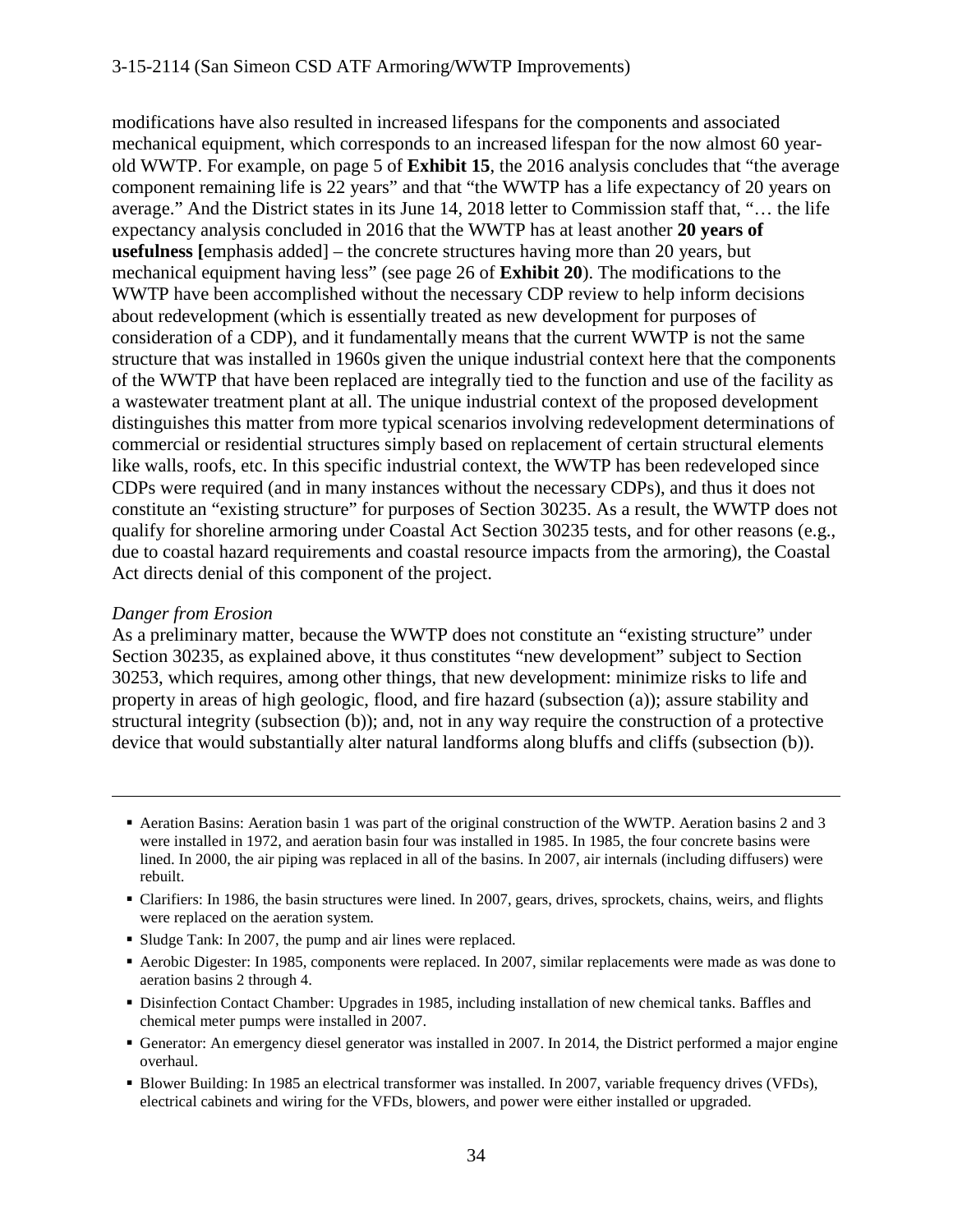In this case, empirical evidence from historic storm events and a number of Applicant-submitted geotechnical studies support the proposition that the WWTP is, and has been, in danger from erosion,<sup>[30](#page-34-0)</sup> primarily due to direct ocean wave attack and from stream flow/scour from Arroyo del Padre Juan Creek. For example, Consulting Geologist R. T. Wooley concluded as early as 1982 that some locations along the bank of the creek had eroded up to 20 feet in recent years, and that "retreat of the seacliff at the western corner is very close to exposing the containment wall of the sewage treatment plant, and requires remedial action to prevent the undercutting and possible failure of the wall" (see **Exhibit 17**). According to Wooley, the plant was excavated out of the blufftop terrace deposits "to varying depths of up to fourteen feet to accommodate the tanks and working surfaces. The loose materials from the terrace gravels, and the fragments of bedrock developed from the tank excavations were dumped to the north and west to enlarge the site. This fill has been rapidly removed by wave erosion and caused the sea cliff to retreat from a former position twenty feet or so seaward." This report also indicates that whatever rock protection was placed on the site prior to 1982 had all essentially migrated away leaving only "water worn gravels and cobbles"<sup>[31](#page-34-1)</sup> along the base of the bluff.

A 1983 storm event resulted in ocean waves striking the WWTP's boundary wall, and the Applicant constructed the revetment (without proper authorization) at that time in order to protect critical WWTP infrastructure and avoid a public health and water quality emergency, thus violating Section 30253(a) by not minimizing risks to life and property in an area of high geologic and flood hazard and violating Section 30253(b) by not assuring stability and structural integrity, but requiring the construction of a protective device that substantially altered the natural landforms along the bluffs here (e.g., the riprap occupied the sandy beach, blocked natural passive erosion of the bluff, changed its slope, and altered the natural bluff to what it is today).

In addition, a quantitative slope stability analysis was performed (Earth Systems Pacific, May 13, 2006) to help assess the degree of danger to the facility. The 2006 report concluded that "without a bluff protection structure, the WWTP could be undermined and flooded within a 10-year period." This analysis was updated in 2016 and 2017, with the average annual erosion rate for the bluffs adjacent to the WWTP estimated at eight inches per year, with the WWTP's clarifiers, aeration basins, chlorine contact basin, office, and equalization basin close to and only protected from the bluff edge erosion threat by the riprap revetment. These analyses concluded that while the riprap revetment may be overtopped, the revetment is necessary to provide protection for the WWTP and its continued wastewater treatment function.

In sum, these past studies and historic events have confirmed that the WWTP was historically and is currently subject to significant coastal hazards which clearly did not minimize risks to life

<span id="page-34-0"></span> $30$  While the Coastal Act does not define the term "in danger," and while each case is evaluated based upon its own particular set of facts, the Commission has in the past interpreted "in danger" to mean that a structure would be unsafe to use or otherwise occupy within the next two or three storm season cycles (generally, the next few years) if nothing were to be done (i.e., in the no project alternative). See, for example, CDP 3-07-019 (Pleasure Point seawall); CDP 3-09-025 (Pebble Beach Company Beach Club seawall); CDP 3-09-042 (O'Neill seawall); CDP 2- 10-039 (Lands End seawall); and CDP 3-14-0488 (Iceplant LLC seawall).

<span id="page-34-1"></span> $31$  A cobble is a type of rock defined on the Udden–Wentworth scale as having a particle size of 2.5 to about 10 inches. It is generally larger than a pebble and smaller than a boulder.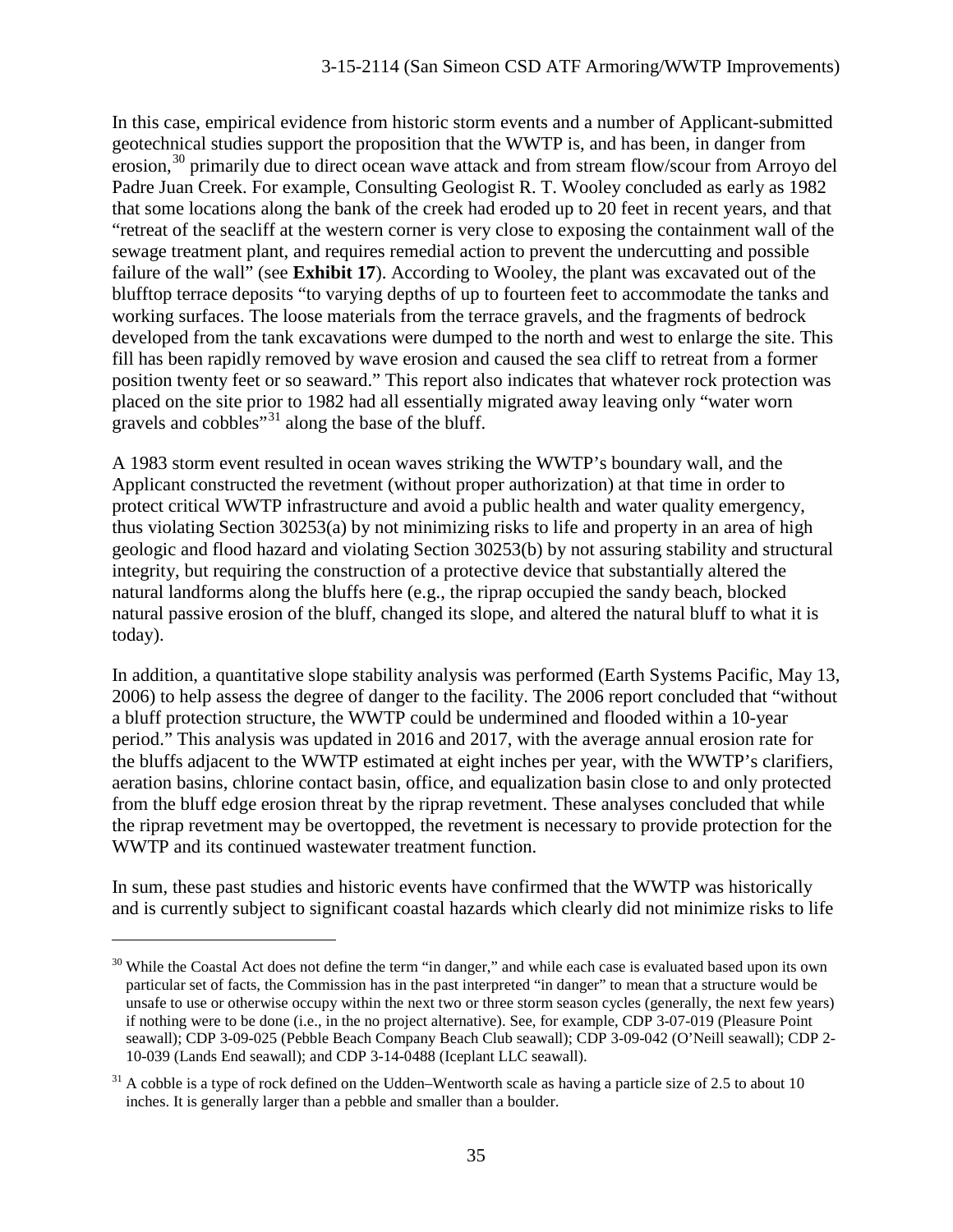and property in an area of high geologic and flood hazard (inconsistent with Section 30253(a)) and which led to construction of a protective device that substantially altered the natural landforms along the bluffs here (inconsistent with Section 30253(b)). The WWTP is located at a low-lying area just above beach level. In fact, although the main surface of the WWTP is about 13 to 15 feet above mean sea level, its tanks extend deeper than that and are located much closer to sea level. In addition, the WWTP is located immediately adjacent to the mouth of a creek. The erosion danger is thus three-fold: erosion and flooding associated with ocean storm and wave attack and inundation, as well as from riverine scour and flooding from the adjacent Arroyo del Padre Juan Creek, and the combination of these ocean and riverine forces. Therefore, and including as determined by the Commission's Senior Coastal Engineer, Dr. Lesley Ewing, the WWTP was in danger from erosion at the time of the placement of the revetment in 1983 and continues to be today. Furthermore, because the WWTP is in danger from erosion, it does not minimize risks to life and property in an area of high geologic and flood hazards, as required by Section 30253(a). These dangers and risks compelled the District to construct a protective device that substantially altered the natural landforms along the bluffs here, in violation of Section 30253(b). In short, the WWTP is inconsistent with Chapter 3 coastal hazards requirements, thus warranting denial of ATF approval for the revetment.

#### *Alternatives Analysis*

As previously discussed, the WWTP is not an "existing endangered structure" for purposes of the third test under 30235. Furthermore, whether a shoreline protective device is "required" under this third test of 30235 speaks to the necessity of the shoreline protective device relative to feasible alternatives evaluated. Other alternatives to shoreline protective devices typically considered include: the "no project" alternative; removal and/or relocation of the threatened structures away from coastal hazards risk; sand replenishment programs; drainage and vegetation measures on the blufftop; and combinations of each. In this case, the District analyzed the feasibility associated with a range of potential alternatives, including: 1) the no project alternative (i.e., removal of the existing rock revetment); 2) retention of the existing revetment; 3) removal of the existing revetment and installation of a vertical seawall; 4) removal of the existing revetment and full relocation of the WWTP.

With respect to the "no project alternative," this option was dismissed for the reasons described previously, in that the WWTP is located in a highly hazardous location where critical public infrastructure affecting public health and the environment would be in danger without some form of shoreline protection if the WWTP is not moved. In other words, the "no project alternative" would not ensure project consistency with the Coastal Act's marine resource (Section 30230), water quality (Section 30231), and environmentally sensitive habitat (ESHA) (Section 30240) policies; nor would the "no project alternative" protect the WWTP (if it qualified as an "existing endangered structure per 30235, which it does not, as discussed above) because the WWTP would then be subject to inundation from coastal hazards. Thus, the "no project alternative" is not a feasible option. The next alternatives analysis evaluated different shoreline protective devices, including retaining the existing riprap revetment as well as replacing the revetment with a more vertical seawall. The analyses concluded that the existing revetment, constructed in 1983, is nearing the end of its useful life (i.e., it was constructed 35 years ago with a then identified 50 year life expectancy) and it does not offer longer-term (i.e., 100 years) protection, including as sea level rises. Specifically, the District's consultant's analyses show that the existing/proposed revetment could be overtopped by approximately 2.4 feet during just a 10-to-20-year storm event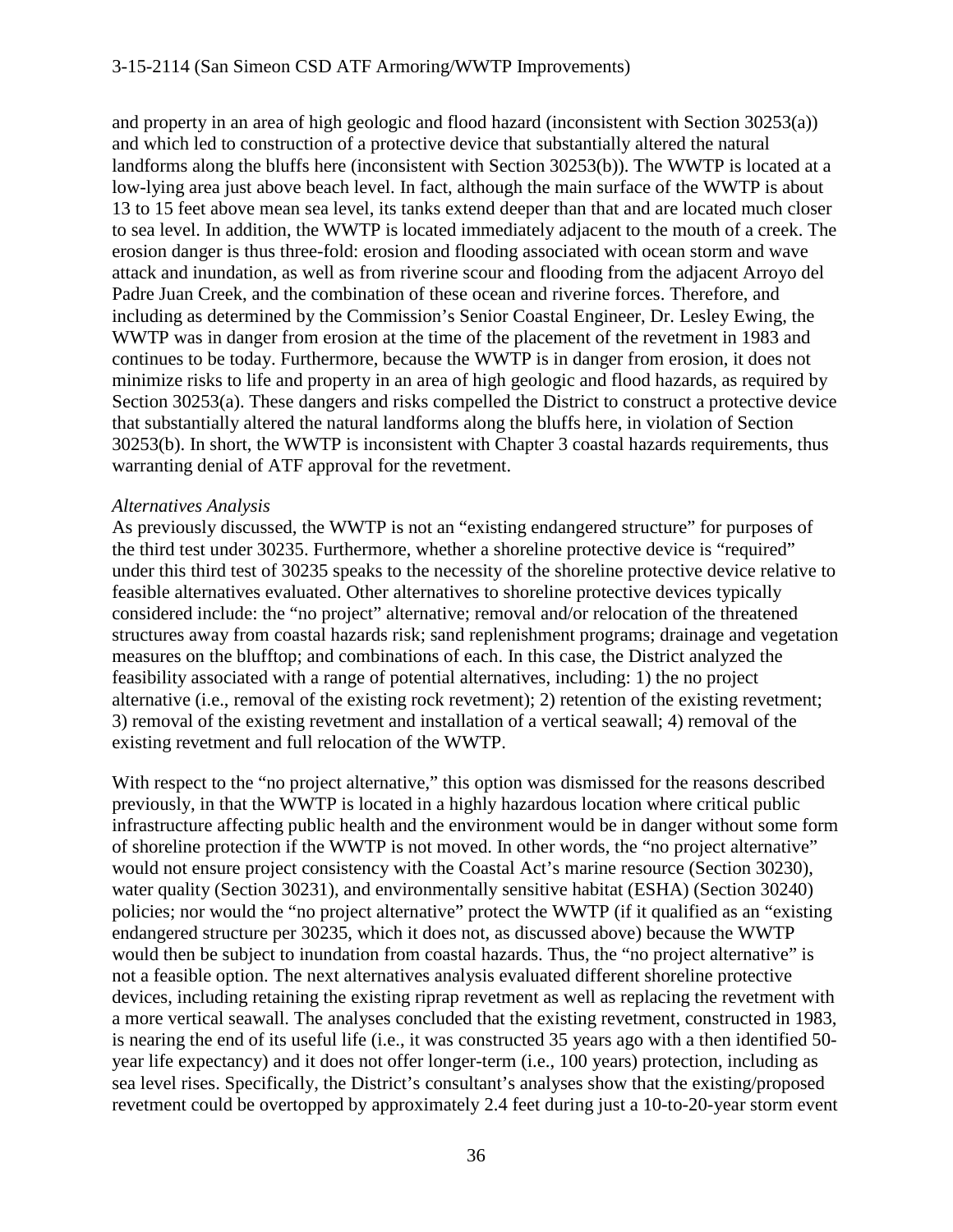today ("the analyses of sea wave run-up indicate that, under the conditions analyzed, the rip rap may be overtopped").<sup>[32](#page-36-0)</sup> Apparently however, the District disagrees with its consultant's conclusions in practicality, stating in a June 14, 2018 letter to Commission staff that, "Fortunately, the District had the benefit of witnessing a 20-year storm event in 2017 which was mixed with a super high-tide. District staff observed the storm and no overtopping occurred. Thus sea level rise and "super storms" are a reality, but they are manageable." In addition, even if there were overtopping, the District maintains that such overtopping would not necessarily adversely affect critical WWTP infrastructure operations. While certain storms of varying strength may not impact the WWTP to significant adverse effect every time, this approach does not account for larger and more frequent storm events that are likely to occur in the near future with changing climate patterns and sea level rise. This approach also brings with it grave environmental consequences if the WWTP were to be flooded in such a way now or in the near future. The Commission, including as advised by the Commission's technical staff such as Dr. Ewing and Dr. Joseph Street (the Commission's staff geologist), agrees with the overtopping data presented in the Applicant's consultant's reports and believes larger storms (i.e., larger than the 10-to-20-year storm discussed in those reports) would have consequential effects at and around this WWTP. And such larger storms (i.e., larger than a 20-year storm) are not uncommon on the California coast, and their effects will only be exacerbated by rising sea levels. In short, it is clear that the existing revetment in its present condition does not provide long-term protection and that a more robust shoreline protective device would be needed in the relative short term to provide even just limited storm protection, let alone longer-term storm protection (i.e., for 100 year storms and 100 years of safety and stability, as is more typically the standard for such critical infrastructure).

On this point, the alternatives analysis identified different height elevations needed for vertical walls, which might be able to offer the type of long-term protection needed for the WWTP. The alternatives studied included increasing the height of the facility's upper bluff perimeter retaining wall and constructing a separate vertical seawall just seaward of the enlarged retaining wall, both with and without the existing revetment.

In terms of raising the facility's perimeter wall height to provide needed protection, the Applicant's consultants estimate that this wall would have to be increased by 7.5 to 11 feet to prevent overtopping from projected 50- and 100-year wave run-up amounts if the riprap revetment were to remain, and by approximately 3 to 7 feet if the riprap revetment were to be removed. However, they concluded that removing the riprap would increase the potential for erosion and undermining of the perimeter wall's foundation, possibly resulting in failure of the wall itself. In either case, this alternative is not recommended because the existing upper bluff vertical perimeter wall was built in the 1960s and was generally built to retain fill soil and support the bluff and was not designed to withstand sea wave impact. The integrity of the wall

<span id="page-36-0"></span> $32$  Using a maximum observed stillwater ocean level of  $+5.24$  feet (using the NAVD88 datum where mean sea level is approximately +3 NAVD88), and the estimated wave run-up height for a 10-to-20-year storm at this location of +17.16 feet NAVD88. When the 17.16-foot wave run-up height is added to the stillwater elevation of 5.24 feet, the corresponding flood elevation is  $+22.4$  feet NAVD88. The top of the current revetment structure is about  $+20$ feet NAVD88, resulting in the 2.4-foot overtopping. Given that the finished grade of the WWTP site itself is about five feet lower than the top of the revetment, the potential for serious problems during such an event, including failure and sewage spills, are severe.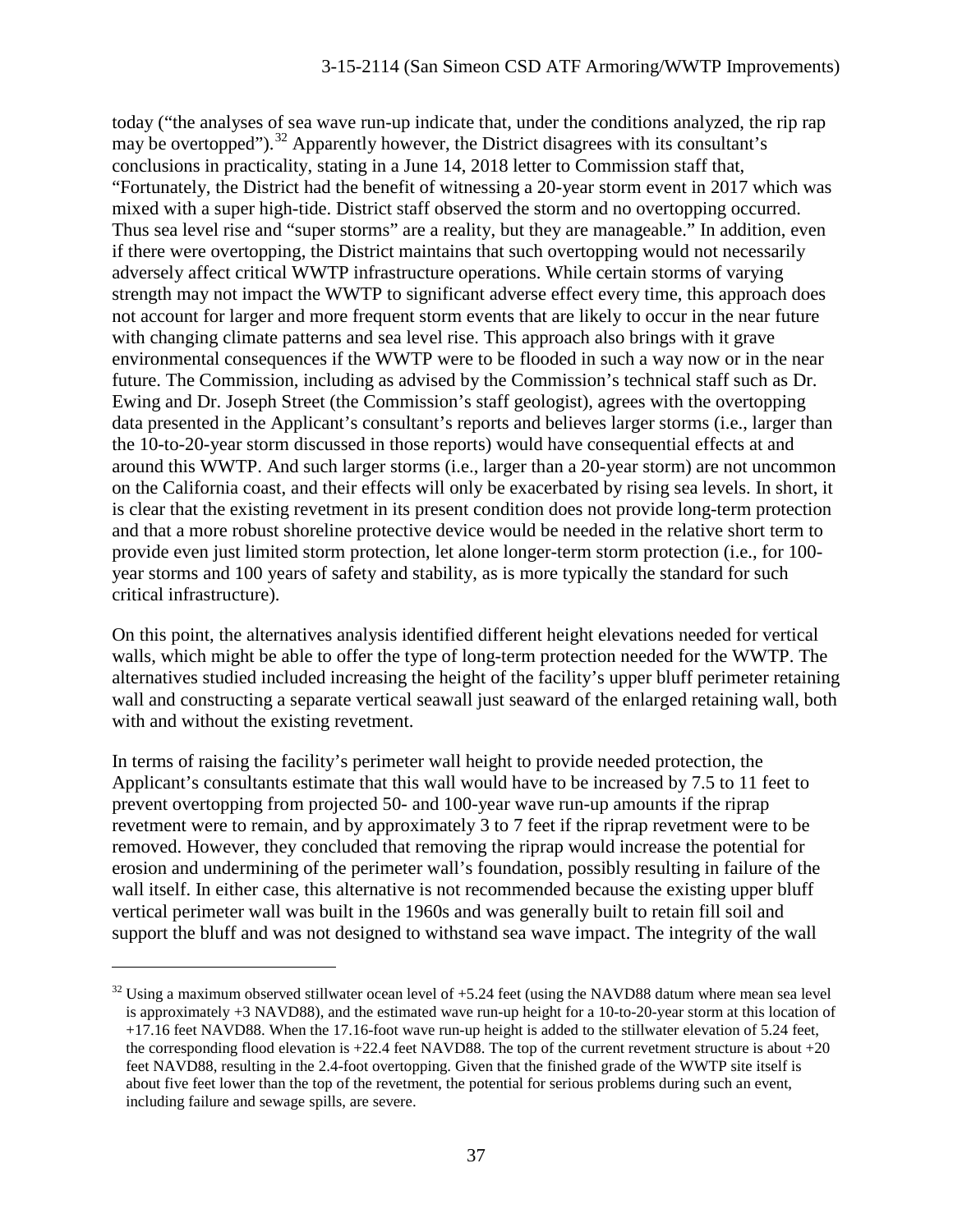and its foundation are currently unknown and may not have the ability to withstand the impacts of wave run-up striking the wall or any increases to its height. For these reasons, the walls would likely need to be even higher to account for such overtopping elevations, and would likely need to be augmented otherwise to address engineering concerns. Such a wall would also be significantly higher than existing ground elevations, essentially creating a "fort" of sorts on the bluff, which would raise scenic resource concerns as well. Considering this, raising the retaining wall of the existing facility would not ensure project consistency with the Coastal Act's marine resource (Section 30230), water quality (Section 30231), or ESHA (Section 30240) policies.

In terms of constructing a new vertical seawall just seaward of the facility's perimeter wall (while also retaining a riprap revetment seaward of it), required wall elevations to prevent overtopping within the next 10, 20, 50, and 100 years are estimated by the Applicant's consultants to be at least 2.7, 3.0, 7.5, and 11.2 feet higher than the existing revetment elevation, respectively. If the existing revetment were to be removed as part of this construction, required wall elevations to prevent overtopping within the next 10, 20, 50, and 100 years were estimated to be about the same as the revetment elevation for the 10- and 20-year estimates, and 2.1 feet and 6.4 feet higher for the 50 and 100 year estimates, respectively. However, the existing revetment mitigates the retreat of the bluff and provides erosion protection for the bluff. Without the revetment, the bluff retreat rate would be significant (or the revetment would not have been put there in the first place) and any wall founded on a conventional shallow footing would be very short lived. Thus, the Applicant's consultants estimate that any new vertical seawall would need to be keyed into bedrock for structural stability and would need to reach at least +26.4 feet NAVD88 in elevation (or about 10 feet taller than the elevation of the existing WWTP perimeter wall) to ensure overtopping protection from a 100-year storm. Constructing a new vertical seawall at this location also poses some identified problems by the Applicant. For example, access to this area of the site with conventional heavy construction equipment would be quite difficult, which may prohibit its construction altogether, and short-term impacts during its construction may be significant due to the necessary heavy equipment. In addition, environmental and biological impacts to the beach and creek areas are likely to be significant and would need to be minimized and mitigated, as would the above-described "fort" effect. Additionally, construction of a new wall would not be cost effective. Thus, construction of a new vertical seawall would not ensure consistency with marine resources (Section 30230), water quality (Section 30231), or ESHA (Section 30240) policies.

Thus, based on the existing protection provided by the existing riprap revetment (again, only providing 10-to-20-year protection with as much as 2.4 feet of overtopping potential), the District's analysis concluded that should the WWTP remain in its current location immediately fronting the ocean/beach and adjacent to the mouth of Arroyo del Padre Juan Creek, some type of significant new shoreline protective device would be needed to reach levels of longer-term storm protection (i.e., for 100-year storms and 100 years of safety and stability), which does not ensure consistency of the WWTP with Coastal Act hazards policies (specifically Section 30253) as discussed above. In the interim, however, the analysis concludes as well that the existing riprap revetment height and/or geometry could be modified to prevent the estimated overtopping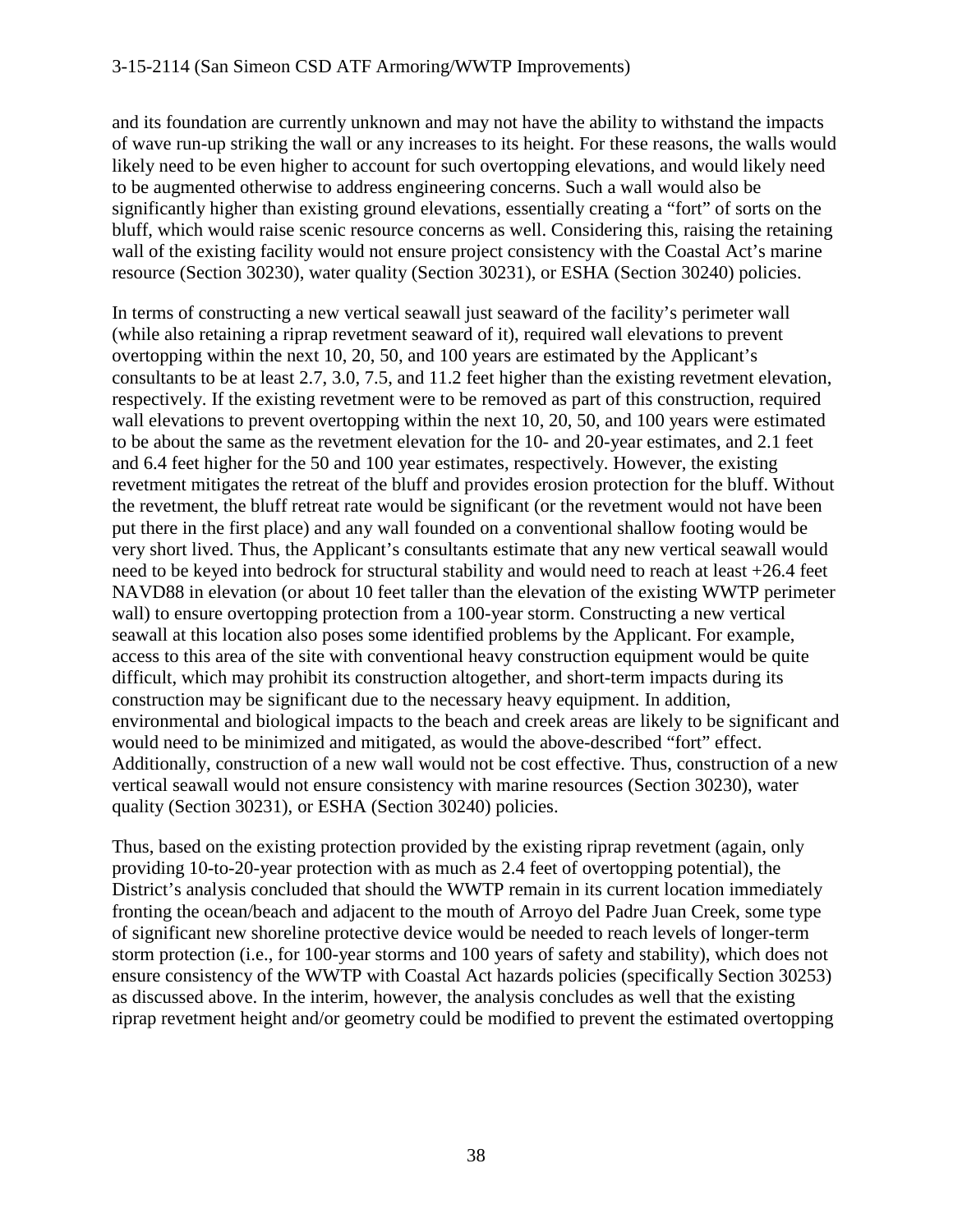and flooding of the facility by 10-to-20-year storm events during the next 10, 20, and 50 years, respectively. $33$ 

And finally, the Applicant's alternative locations analysis evaluated the feasibility associated with relocation of the WWTP to other locations in San Simeon Acres only (see **Exhibit 14** for the Applicant's alternative locations analysis and map). In other words, while the other options evaluated the type of shoreline protective device needed to manage coastal hazards risk at the current location, this additional analysis looked toward the feasibility of relocating the WWTP, which would avoid such risks. While preliminary and not an exhaustive evaluation of all potential sites and options, the analysis offered an initial assessment of the feasibility and issues associated with various sites and general costs. $34$  Nine sites were initially identified, and three of the sites were eliminated due to the potential for substantial environmental impacts (Site A (due to proximity to Pico Creek), Site F (due to proximity to the coastal bluff edge), and Site G (due to proximity to Arroyo del Padre Juan Creek). Of the six remaining sites, Sites B and C were rejected due to the number and proximity of adjacent residences and the need for significant tree removal, and Site I was rejected due to the potential for blocking public and private views of the ocean. Site H, while not completely rejected, would be located just seaward of Highway 1 and development here likely would be visible from Highway 1 when traveling northbound. The District opined that two remaining sites (Sites D and E) showed the most promise as alternative locations for relocation. In short, the District's analysis indicates that at least two sites (D and E) have potential for relocation use (and others may have potential as well, depending on evaluation criteria applied), and further evaluation would need to be performed if the District pursued relocation.<sup>[35](#page-38-2)</sup> Thus, although it is well understood that further insight into the costs and constraints of these potential locations is necessary and that relocation would take considerable time and financial resources, the analysis concluded that some sites were potentially feasible for WWTP relocation in the future within San Simeon Acres.<sup>[36](#page-38-3)</sup>

<span id="page-38-0"></span> $33$  However, the District, the District's consultant (Earth Systems, Inc.), and Dr. Lesley Ewing generally agree that the overall structural integrity of the now 35-year-old revetment is unknown given that there has been no maintenance work done to the revetment since it was installed, and that restacking the revetment could potentially trigger a whole range of consequences, including the need for substantial restructuring or complete replacement of the revetment.

<span id="page-38-1"></span> $34$  This was first undertaken in 2008 by Boyle Engineering and then more recently updated by the District in 2016 (as part of the current ATF application), with criteria including sites that were within San Simeon Acres, at least 12 acres in size, located inland and away from coastal hazards risk, and LCP-designated to allow a wastewater treatment plant. In addition to these criteria, the District's analysis included an evaluation of size, topography, land use and zoning, sensitive receptors, visibility, agriculture, biological resources, and cultural resources.

<span id="page-38-2"></span><sup>&</sup>lt;sup>35</sup> Relocation would also require funding. On that note, the District's estimate for the construction cost for a relocated WWTP was roughly \$17 million, not including property acquisition, planning, and permitting. For comparison, the estimated cost to fully replace all of the WWTP components at the existing site would be roughly \$7 million.

<span id="page-38-3"></span> $36$  In addition, the District has not explored in depth other potentially feasible alternatives, including the possibility of connecting with Cambria's WWTP, located to the south, or by investigating the feasibility of constructing a smaller package plant inland and out of harm's way, or a series of smaller package plants, or by working with the County and other communities to develop a regional plant that would serve Cambria, San Simeon, and the remainder of northern San Luis Obispo County. Some of these potential options could, if feasible, negate the need for a new WWTP at all.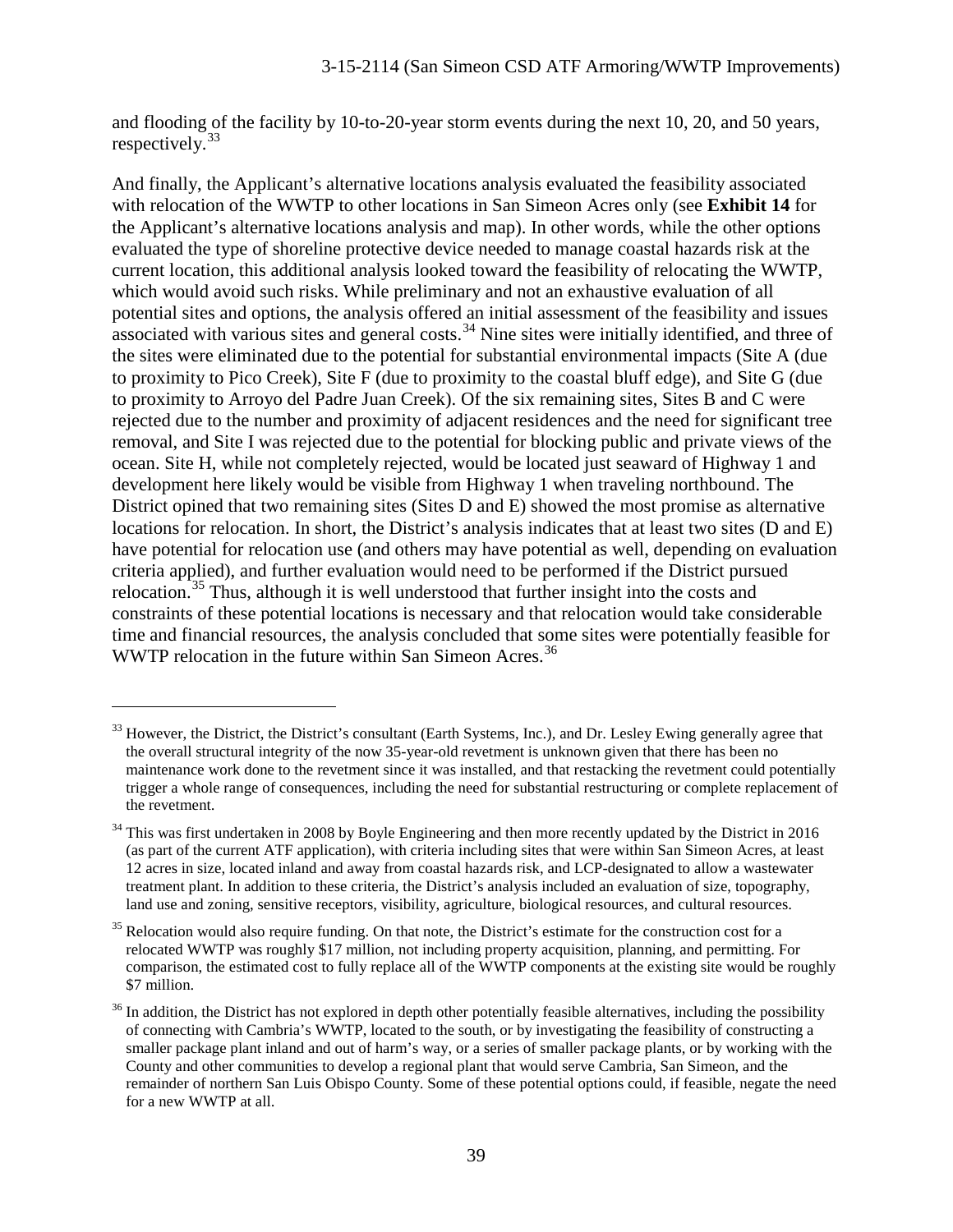Relocation of critical public infrastructure along the coast is an important adaptation tool. One of the key findings of the Commission's 2015 Sea Level Rise Guidance is the need to ensure that critical infrastructure is located out of harm's way as a means of providing continued function and viability of such essential services in a manner that does not lead to significant adverse coastal resource impacts (e.g., on shoreline resources when armoring and other hazard responses are considered), and to ensure that public dollars are invested wisely in an era of sea level rise. The Guidance furthers this concept through its adaptation strategy recommendations, including:

*Adaptation strategies should prioritize protection of coastal habitats and public access…. Implement natural solutions for shoreline protection, including managed retreat…Managed retreat allows shorelines to migrate inland naturally, rather than using seawalls, flood barriers, or rock revetments to anchor them in a specific location. This strategy may involve removal or relocation of residential, commercial, or industrial development and restoration of natural areas to enhance ecosystem services, make sound infrastructure investments, and provide additional protection and safety against flooding through buffering effects, as described above.*

Similarly, the California Climate Action Plan (Safeguarding California 2018) also includes numerous recommendations to limit siting of new development in hazardous areas and to implement retreat strategies, recommending, for example:

- *As much as feasible, avoid new development and the expansion of existing structures in at-risk coastal locations. (O-1.6)*
- *Use regulatory authority to reduce risk to existing property impacted by sea level rise and plan to adapt publically-owned critical infrastructure at risk from sea level rise such as highways, wastewater treatment plants, airports, ports, pipelines, and transmission lines. (O-1.8)*
	- *a. Invest in engineering and cost feasibility studies to move all vulnerable infrastructure that can be relocated to a higher or more protected area.*
	- *b. Reinforce non-moveable infrastructure at risk of sea level rise and storm surge.*
	- *c. Regularly monitor all at-risk coastal infrastructure.*
- *When feasible, use phased retreat or buyout of vulnerable property and develop incentive programs to relocate existing at-risk development. (O-1.9)*
- *Advance and develop adequate funding for the research and implementation of nature-based infrastructure projects, including living shorelines, managed retreat, wetland restoration, and related strategies. (O-2.1)*
- *Where possible, remove existing shoreline protective devices to allow coastal lands and habitats including beaches, dunes, and wetlands to migrate landward over time as the mean high tide line and public trust boundary moves landward with sea level rise. (O-2.3)*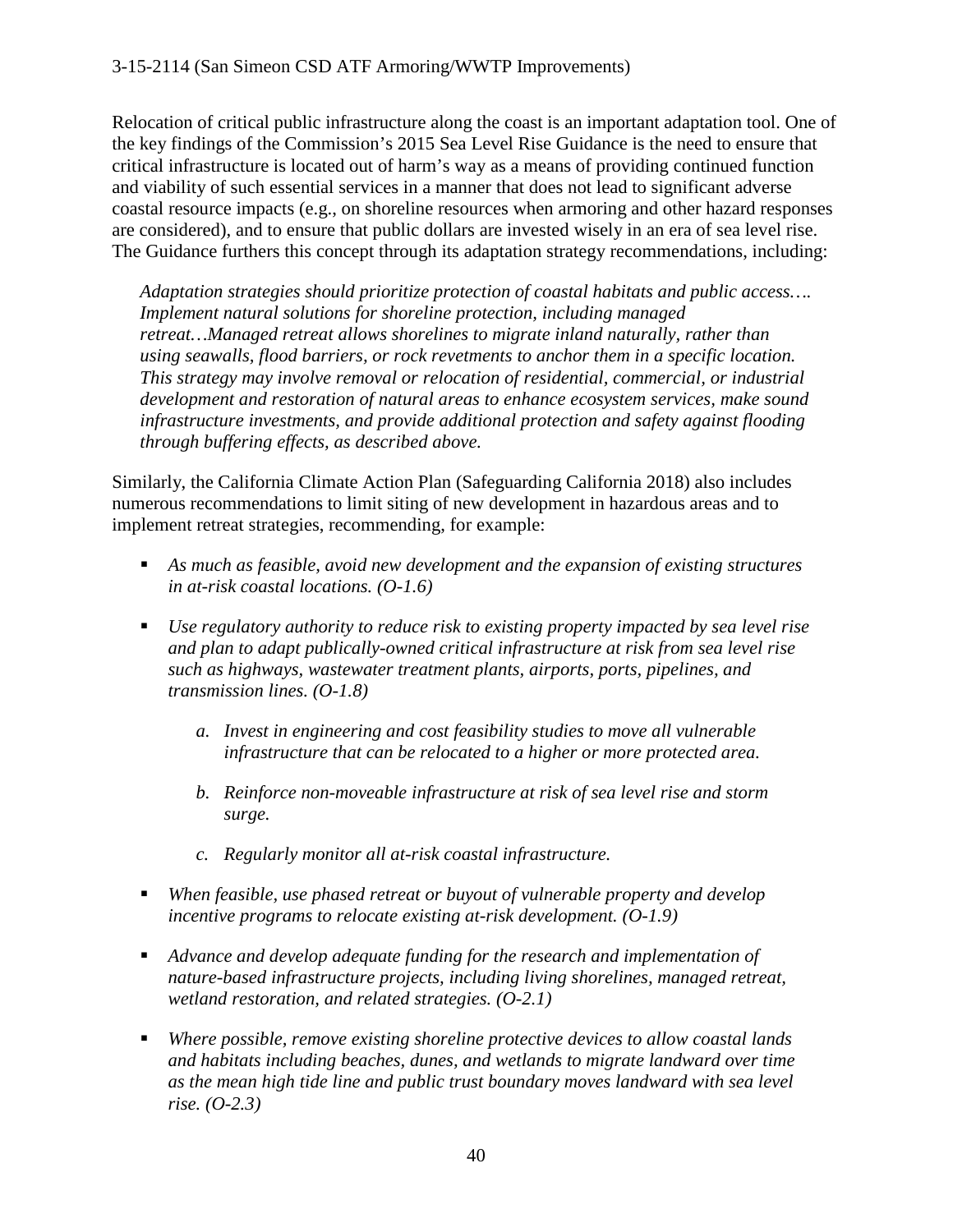*Analyze the economic costs and co-benefits of managed retreat and nature-based infrastructure projects in comparison to grey alternatives, such as reduced flood risk and stormwater runoff; include market and non-market values (e.g. ecosystem services) in these evaluations. (O-2.6)*

Various reports as well, such as Stanford Law School's California Coastal Armoring Report, which identifies "retreat plans" as provisions for explaining how a structure can be relocated and/or removed when a triggering event occurs (e.g., sea level reaches a certain elevation, inundation of the property occurs one or more instances over a specific time period, etc.) are typically cited as a way for such critical development to relocate.<sup>[37](#page-40-0)</sup>

The Commission has been recently looking very critically at post-Coastal Act, redeveloped, and/or new wastewater treatment plants and their functions in relation to low-lying areas and dealing with coastal hazards in the long-term, and in recent cases has identified mechanisms to set the stage for relocation inland. For example, in its approval of additional back-up/redundancy equipment to be installed at the South San Luis Obispo County Sanitation District's WWTP in Oceano in May 2017 (CDP 3-16-0233), the Commission's conditions identified a long-term path forward for moving the WWTP out of the way of coastal hazards risk through providing time and a methodology for pursuing necessary analysis and steps in the interim and longer term. The Commission also denied WWTP redevelopment in Morro Bay in January 2013, instead directing the City to pursue WWTP facilities inland (which is underway now).

In this case, and as evidenced both empirically by historic storms, and as evidenced scientifically through geologic reports and District-provided analyses, the WWTP is located in a hazardous location that is subject to significant coastal and riverine flood and erosion risks at this time (including because the revetment only provides limited protection for these types of storm events), let alone the near future, when such risks will only be exacerbated, including as sea levels rise. The key question is what to do about this risk, including what options and tools to employ to ensure that critical public infrastructure that protects public health and the environment remains safe and operational in both the short and the long term. The alternatives analysis helped to clarify potential risk abatement options. Notably, as described above, the analysis found that the "no project" option (i.e., removing the revetment) would place the WWTP at imminent hazards risk. The analysis also concluded that simply retaining the existing revetment will only provide limited protection (i.e., up to a 10-to 20-year storm event and, even then, with some overtopping). In order to provide enhanced safety, including over the longer term if the WWTP were to remain at this location, the WWTP would require a new, substantially larger shoreline protective device to abate coastal hazards (e.g., a vertical seawall or a much larger riprap revetment), while implicating consistency issues of the WWTP with other Coastal Act policies. The District's consultant's geologic analysis recommended an adaptive management program be implemented for the existing riprap, in relationship to future weather conditions, with specific methods of protection employed in the near terms, such as increasing the riprap slope from 2:1 to 1.5:1 or 1:1. However, that analysis also states that major changes to

<span id="page-40-0"></span> $37$  2015 California Coastal Armoring Report: Managing Coastal Armoring and Climate Change Adaptation in the 21<sup>st</sup> Century. Stanford Law School, Environment and Natural Resources Law & Policy Program.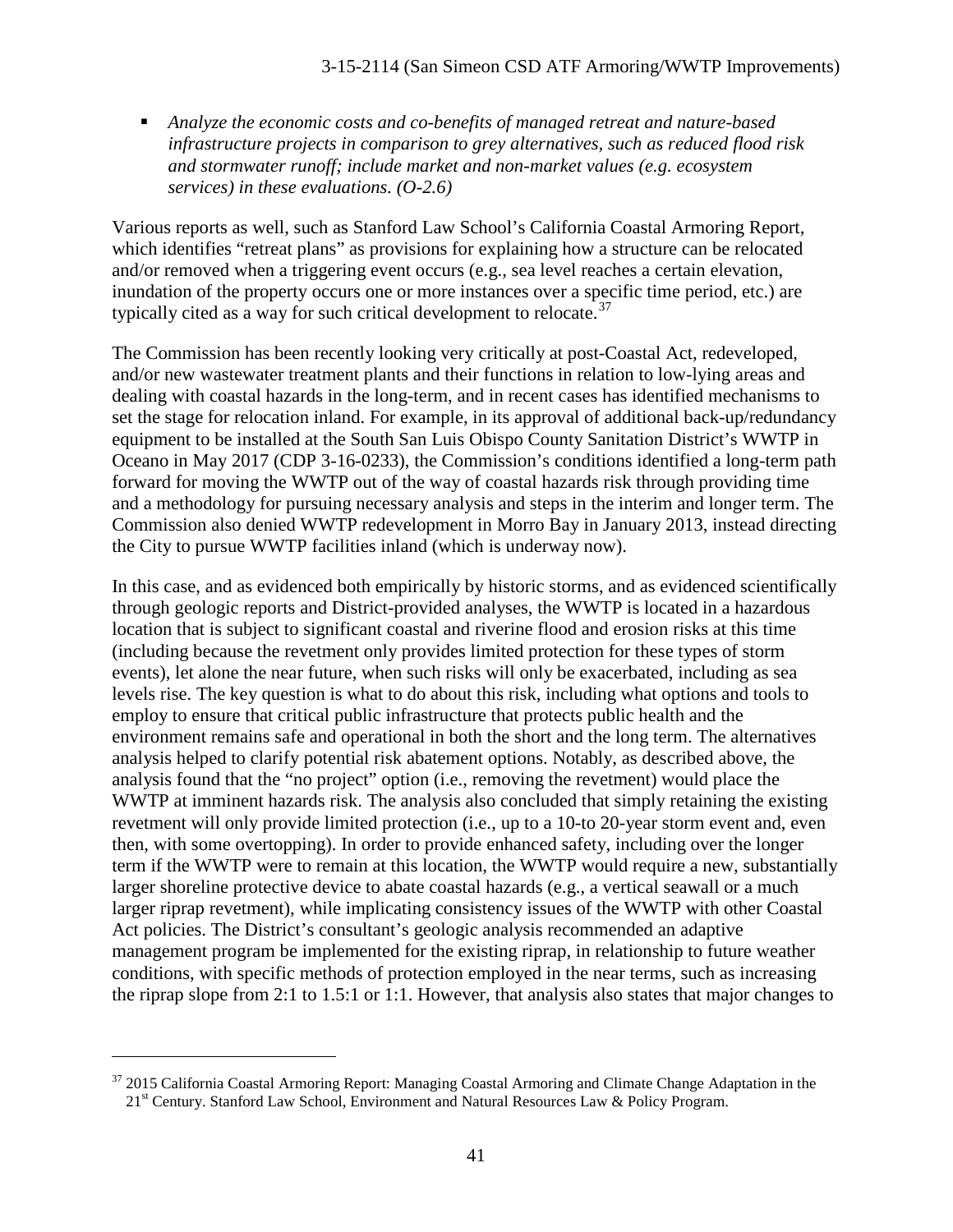the current revetment, including slope reconfigurations, could be infeasible or have unintended consequences given that the revetment has not been evaluated for integrity or stability.

The District, in its arguments against relocation, indicates that "armoring the bluff with additional riprap, restacking the riprap, constructing a seawall and other protective measures can be taken to adequately address erosion and sea level rise" (See **Exhibit 20**). However, as discussed above, all such options raise significant Coastal Act consistency issues, and approval of the revetment as proposed would be inconsistent with the Coastal Act, including Section 30253.

As discussed above and below in the "Marine Resources" section, while the WWTP is "in danger from erosion" that necessitates some form of shoreline protective device now if left in the current location, including to avoid severe public health and environmental damage, WWTP relocation is feasible *in the relatively near future,* but not immediately as of the time of consideration of this CDP application, and such relocation would completely avoid all coastal resource impacts associated with shoreline armoring because it avoids the need for a shoreline protective device altogether.<sup>[38](#page-41-0)</sup> Thus, the Alternatives Analysis supports the conclusion that in the *short term* a shoreline protective device would be required to protect the WWTP if it otherwise constituted an "existing structure" for purposes of 30235 (which it does not) because there are no feasible alternatives in the short term that are fully Coastal Act consistent; however, in the *long term,* relocation of the WWTP is a feasible alternative which will ensure full Coastal Act consistency. Since the WWTP does not constitute an existing structure for which shoreline protection is compelled under 30235, further discussion of feasible alternatives to ensure longterm consistency with the Coastal Act is discussed below.

In summary, and as explained above, the WWTP as it exists today does not constitute an "existing structure" for purposes of 30235 because the replacement and upgrade of approximately 90% of the integral components of the WWTP render it redeveloped, considering that in this specific industrial context the WWTP would have no use or function without consideration of the replaced and upgraded components. Because the WWTP is not an "existing structure," 30235 does not require a shoreline protective device to protect the WWTP, despite the fact that the WWTP is in danger from erosion and is required in the near term because there is no feasible alternative to protect the WWTP in the near term. Because the WWTP is not an "existing structure" under 30235, mitigation for sand supply impacts due to presence of a revetment is not further discussed in context of Section 30235 consistency, but is further discussed below.

<span id="page-41-0"></span> $38$  In addition, the expected remaining useful life of the WWTP (not counting the outfall or riprap revetment) is estimated by the District at 22 years (from 2016) without significant upgrades, all of which will require significant funds (see page 5 of **Exhibit 15**). In addition, the 600-foot replacement of outfall line in 1984 has a published expected lifespan of 25 years (which has since passed), and the riprap revetment, which has had no maintenance or other work done to it since it was placed in 1983, had a then identified 50-year lifespan. Revetments such as this are well known for lasting well less than even 20 years in the coastal environment absent regular maintenance and repair. Thus, the WWTP and critical accessory development will need significant upgrades in the near term, which all have significant fiscal as well as coastal resource components, and options now need to be understood in that context as well.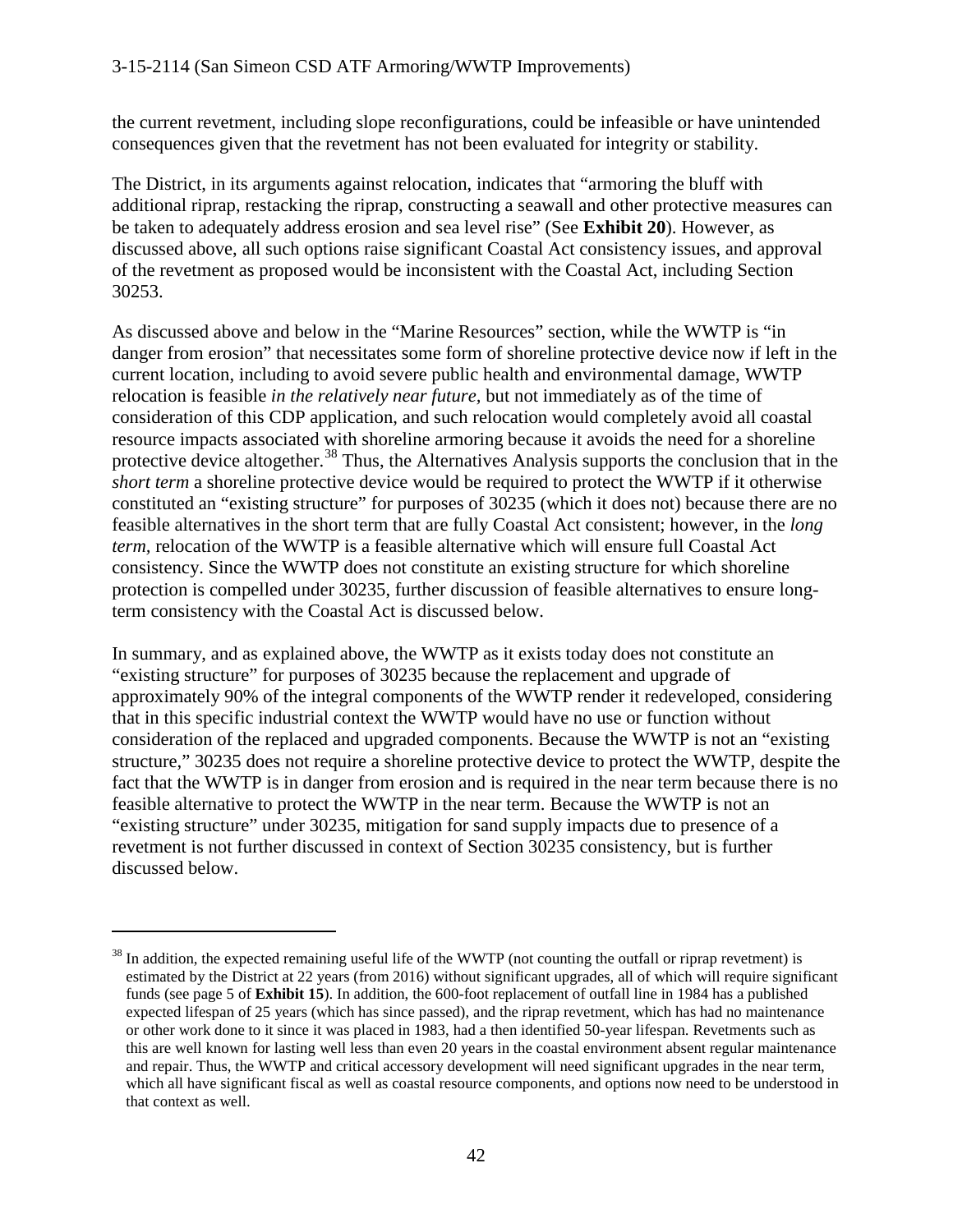Similarly, the analysis above confirms that the WWTP was historically and is currently subject to significant coastal hazards that clearly did not minimize risks to life and property in an area of high geologic and flood hazard (inconsistent with Section 30253(a)) and which led to construction of a protective device that substantially altered the natural landforms along the bluffs here (inconsistent with Section 30253(b)). The WWTP is located at a low-lying area just above beach level. In fact, although the main surface of the WWTP is about 13 to 15 feet above mean sea level, its tanks extend deeper than that and are located much closer to sea level. In addition, the WWTP is located immediately adjacent to the mouth of a creek. The erosion danger is thus three-fold: erosion and flooding associated with ocean storm and wave attack and inundation, as well as from riverine scour and flooding from the adjacent Arroyo del Padre Juan Creek, and the combination of these ocean and riverine forces. Therefore, the WWTP was in danger from erosion at the time of the placement of the revetment in 1983 and continues to be today and as such, the WWTP does not minimize risks to life and property in an area of high geologic and flood hazards, as required by Section 30253(a). These dangers and risks compelled the District to construct a protective device that substantially altered the natural landforms along the bluffs here, in violation of Section 30253(b). In short, the WWTP is inconsistent with Chapter 3 coastal hazards requirements, thus warranting denial of ATF approval for the revetment.

That being said, as described above, the District needs time in order to plan, develop, consider and implement a relocated WWTP (including securing requisite funding to do so). Given that approval of the revetment as-is to protect the WWTP does not ensure consistency with Coastal Act hazards policies *in the long term*, approval here is premised on protecting marine resources, water quality, and environmentally sensitive habitat (ESHA) (see discussion in those sections below), which would all be significantly impacted if the revetment were removed immediately. In other words, there is a Coastal Act conflict between coastal hazards and ESHA policies (Sections 30253 and 30240, specifically) which compels denial of shoreline protection to protect the WWTP in the long term with marine resource, water quality, and ESHA policies (Sections 30230, 30231, and 30240, specifically) which compel approval of the WWTP in the near term to protect water quality, marine resources, and human health in the immediate term. Resolution of this conflict is accomplished through the conflict resolution provisions of the Coastal Act (i.e., Coastal Act Sections 30007.5 and 30200(b)), a procedure that allows for resolution of conflict between a policy or policies of the Coastal Act that warrant denial (here, coastal hazards policies and, as discussed below, ESHA policies) with a policy or policies that compel approval (here, protection of marine resources, water quality, and ESHA) by taking the action which, on balance, is most protective of significant coastal resources (see "Conflict Resolution" section below for further explanation justifying approval). So, the Coastal Act-consistent solution is essentially a two-pronged approach: require planning for WWTP relocation in the future (to ensure consistency with coastal hazards policies, including Section 30253) while, in the interim, retaining the existing revetment (with coastal resource impacts adequately mitigated for, as discussed below) to provide other necessary coastal hazards protection (including protection of marine resources, water quality, and ESHA per Sections 30230, 30231, and 30240). In this context the approval of the placement of additional riprap at the top of the revetment to provide an approximately two feet of additional height for such short-term protection can be found Coastal Act consistent. The combination of these two approaches (an interim and a longer-term solution) satisfies both Coastal Act Section 30253 requirements and the requirements of Sections 30230, 30231, and 30240, including because it authorizes a needed shoreline protective device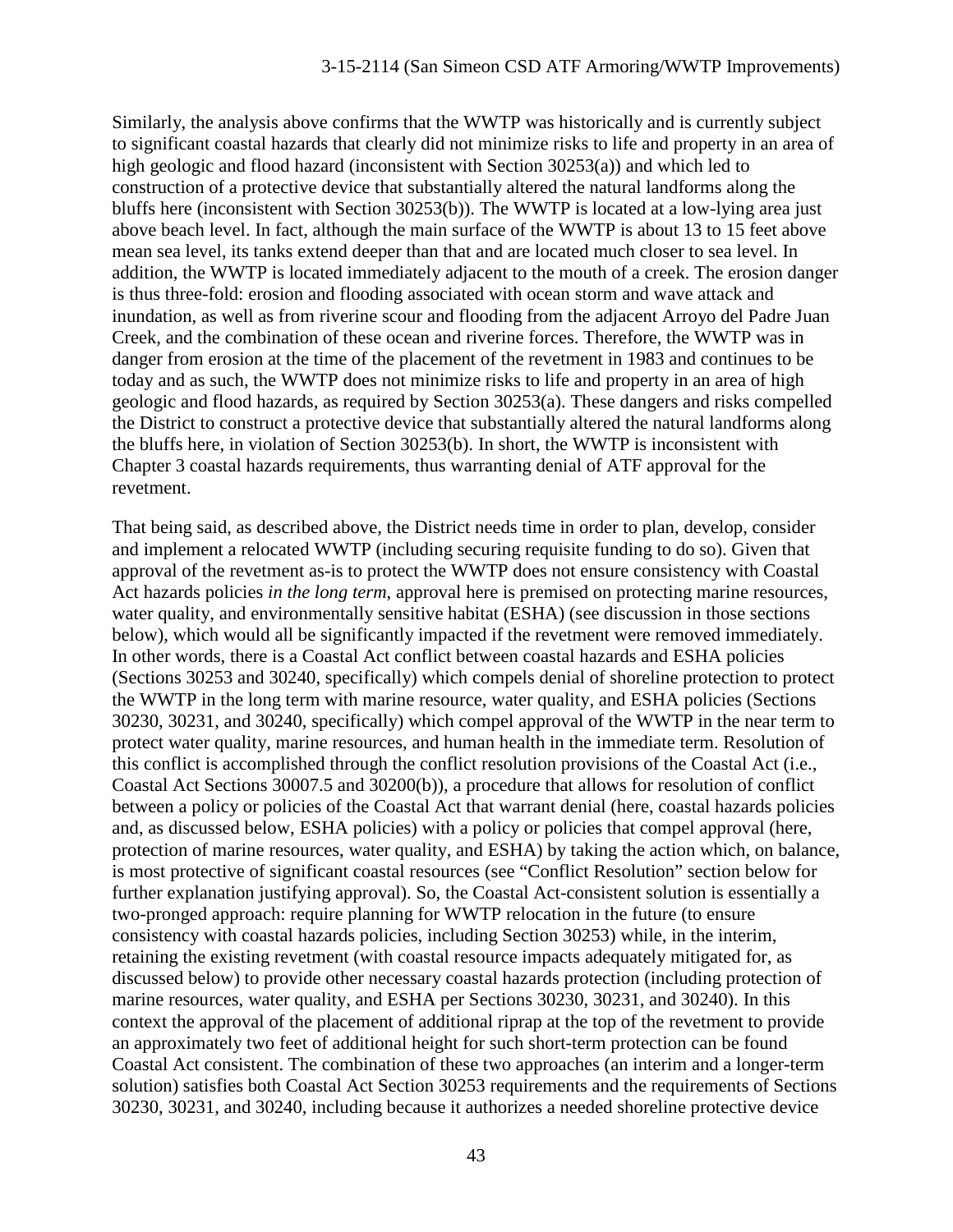*now* to protect critical public infrastructure while simultaneously proactively planning for and ensuring that WWTP relocation and shoreline protective device avoidance (and attendant coastal resource impacts) is carried out in the *future.*

Thus, **Special Condition 2** authorizes the revetment on a temporary 20-year basis (subject to required mitigations as described subsequently) to allow for the continued operation and function of the WWTP, including to presently protect water quality and public health, while simultaneously allowing time to plan for WWTP relocation away from coastal hazard risks. **Special Condition 1** authorizes all the above-described ATF development, including the main revetment, the creek riprap, the pipe support structure, and the outfall replacements.<sup>[39](#page-43-0)</sup> Special **Condition 1** also recognizes that limited measures to ensure continuing function of the WWTP may be necessary in the interim in relation to the revetment or otherwise, including restacking, augmentation, and other measures to address flooding and other coastal hazards, and that these shall be the minimum necessary to abate the identified problem, shall only be allowed if they are required to ensure the continuous operation of the WWTP to protect water quality and public health, and shall be removed and the affected area restored to its pre-construction state or better upon WWTP relocation or expiration of this CDP. And **Special Condition 4(a)** specifically allows the placement of additional riprap along the exposed fill areas located between the top of the existing riprap revetment and the existing WWTP perimeter wall to add about two feet of height to the revetment in those areas to better protect the WWTP in the short-term period. **Special Condition 5** requires monitoring reports that evaluate the condition and performance of the revetment, including with recommendations, if any, for necessary maintenance, repair, changes, or modifications.

**Special Condition 3** requires a Coastal Hazards Response Plan to build upon the work completed to date in terms of potential WWTP relocation and/or other alternatives to provide necessary wastewater functions at more inland and safer locations. The Coastal Hazards Response Plan is intended to provide a clear plan for addressing WWTP relocation, including building upon the preliminary work already done in this regard. The analysis would include funding options, expected costs of purchasing land for a relocated plant or other facilities, as well as expected costs to: decommission the existing plant and to restore the site to its natural state; provide for water recycling (including addressing the potential for joint satellite facilities and/or collaborations with nearby communities for water recycling); and include a timeline of potential major relocation events, including expected timeframes for land acquisition, planning, permitting, design, construction and eventual operation, of a relocated plant or alternative wastewater treatment solutions that avoid the significant coastal hazards that threaten the current WWTP. The Response Plan will also include a detailed evaluation of whether the use of the WWTP outfall can be eliminated and the outfall removed as part of moving wastewater functions to a more inland location. Any costs associated with new and/or upgraded outfall pipelines, pumps, and/or lift stations deemed necessary (including rerouting of sewer pipes to a relocated plant, etc.) shall also be included. The Response Plan is due in three years, but extension to the three-year deadline for submittal of the Coastal Hazards Response Plan may be granted by the

<span id="page-43-0"></span> $39$  Because portions of the main revetment, the creek riprap, and the pipe support structure are located on adjacent properties not owned by the District, **Special Condition 11** requires the District to submit written evidence from these adjacent property owners agreeing that such development may be retained on their properties.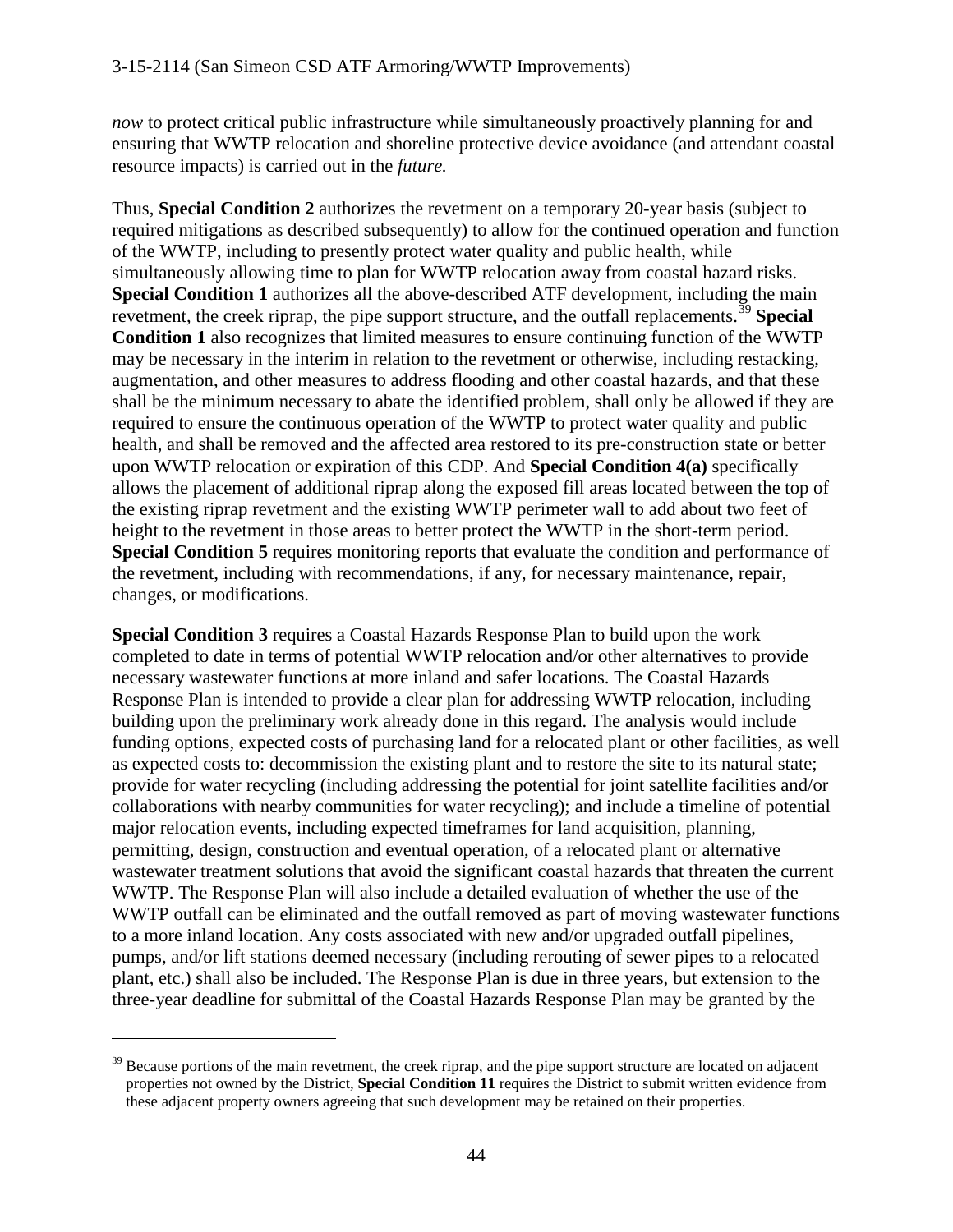Executive Director for good cause. The intent of all this work would then be for the District to eventually submit a CDP amendment request or new CDP application to the Commission to authorize implementation of the approved Coastal Hazards Response Plan.

In terms of recognizing and assuming the hazards risks for shoreline development, the Commission's experience in evaluating proposed developments in areas subject to hazards has been that permittees continue to pursue development despite periodic episodes of heavy storm damage and other such occurrences. Development in such dynamic environments is susceptible to damage due to such long-term and episodic processes. Past occurrences statewide have resulted in public costs (through low-interest loans, grants, subsidies, direct assistance, etc.) in the millions of dollars. As a means of allowing continued development in areas subject to these hazards while avoiding placing the economic burden for damages onto the people of the State of California, applicants are regularly required to acknowledge site hazards and agree to waive any claims of liability on the part of the Commission for allowing the development to proceed. Accordingly, this approval is conditioned for the Applicant to assume all risks for developing at this location (see **Special Conditions 9 and 12**).

To ensure that the District makes adequate progress towards meeting the terms and conditions of this approval, including with respect to the aforementioned plans and analyses, the Executive Director is tasked with verifying that significant and diligent progress has been made on meeting the terms and conditions of this approval, with a formal evaluation at every five-year interval (i.e., by October 12, 2023, October 12, 2028, and October 12, 2033). If the Executive Director is satisfied with the progress made towards such compliance at these intervals, then the authorization will continue without interruption until the next five-year check-in period. If the Executive Director is not satisfied with the progress, then the condition compliance matter will be brought to the Commission for consideration and potential action at a public hearing, which may include, but not be limited to, changes to the CDP authorization duration. See **Special Condition 2**.

## *Sand Supply Mitigation*

Given that **Special Condition 1** authorizes the revetment (both after the fact for the last 35 years it has been in place, as well as for the next 20 years), the Coastal Act requires mitigation of all impacts to shoreline sand supply from the shoreline protective device (where avoidance of impacts is not possible). Some of the effects that a shoreline structure may have on natural shoreline processes can be quantified, including: (1) the loss of the beach area on which the structure is located; (2) the long-term loss of beach that will result when the back-beach location is fixed on an eroding shoreline; and (3) the amount of material that would have been supplied to the beach if the back-beach or bluff were to erode naturally. The first two calculations affect beach and shoreline use areas, and the third is related to shoreline sand supply impacts, but all three impact public access to the beach.

With respect to the loss of beach (and shoreline area that could become beach over time) on which a structure is located, shoreline protective devices are physical structures that occupy space. When a shoreline protective device is placed on a beach area, the underlying beach area cannot be used as beach. This generally results in a loss of public recreational access and sand supply. The area located beneath a shoreline protective device, referred to as the encroachment area, is the area of the structure's footprint. In this case, the revetment protecting the WWTP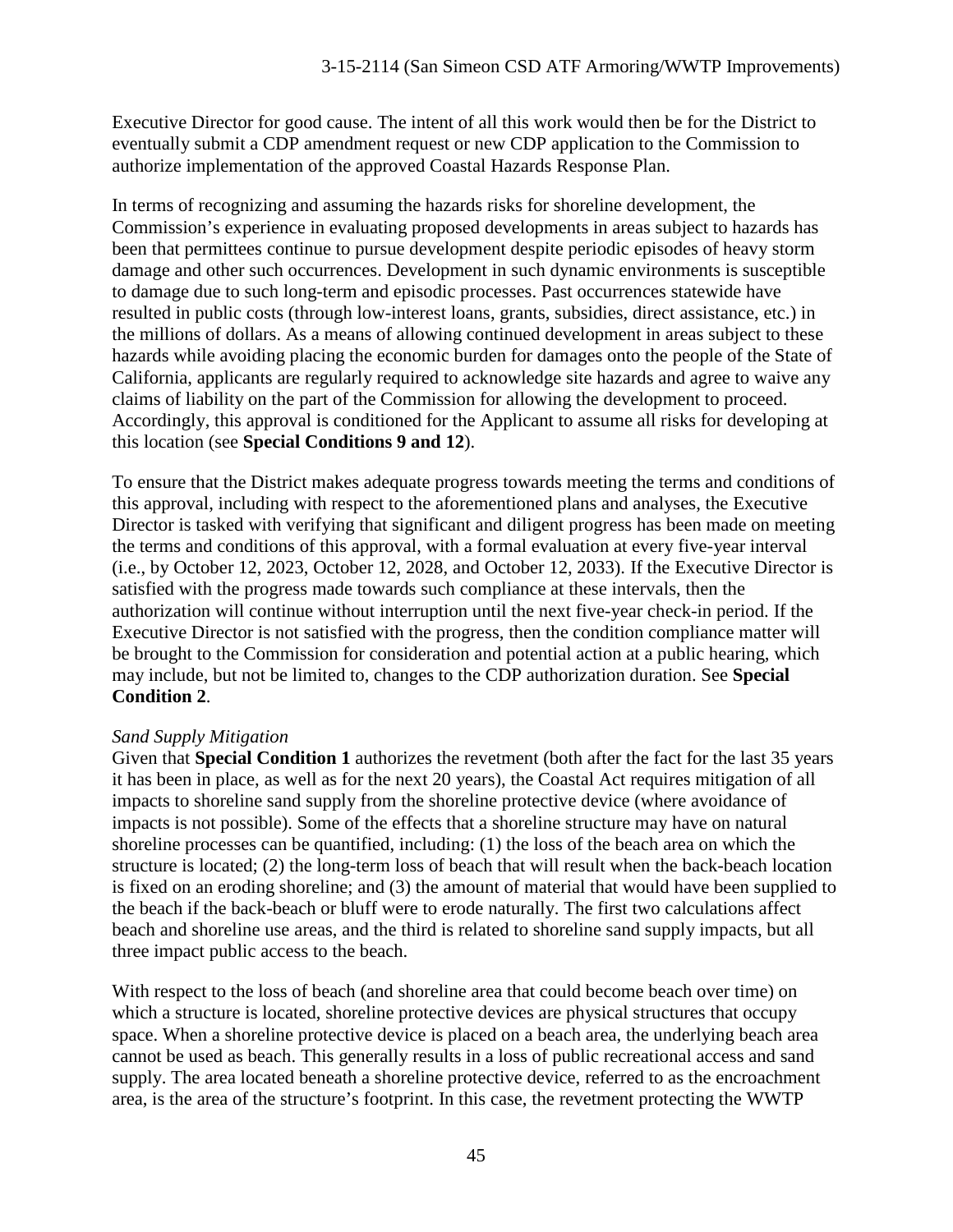covers approximately 3,000 square feet of shoreline and beach area (the revetment is approximately 200 feet long by 15 feet wide (by approximately 12 feet tall)). Thus, this revetment has covered approximately 3,000 square feet of shoreline and beach area for approximately 35 years, and will continue to cover shoreline and beach area for the next 20 years. Thus, approximately 3,000 square feet of shoreline and beach area has been unavailable for public use for 35 years, and an approximate same amount will continue to be unavailable to the public for at least the next 20 years under this CDP. Furthermore, this area that has been covered up by the riprap for 35 years is also deed restricted for public use as part of an earlier Commission action. Specifically, the Commission's 1979 approval of CDP 199-09, which allowed for the construction of a 100,000-gallon tank, included a special condition that required recordation of a deed restriction (see **Exhibit 6**) providing for exclusive public use of the beach seaward of the WWTP property from the mean high tide line to the toe of the bluff.<sup>[40](#page-45-0)</sup> The Applicant claims that riprap remained at the toe of, and on the bluff from the 1969 placement of riprap, and that the deed restriction was not covered over by the new riprap placed in 1983. However, as identified in the previously described Wooley report (1982 – **Exhibit 17**), and other evidence, including from Boyle Engineering, indicating in its May 7, 2008 letter to Commission staff that the "original riprap placed in 1969 had already washed away," no existing riprap was described as being located at the toe or on the bluff face, only water-worn gravel and cobble was noticed at the base of the bluff. Thus it is clear that the placement of over 650 cubic yards of riprap in 1983 at the base of the bluff covered at least a portion of the beach area required by the Commission to be deed restricted for public beach access in 1979, inconsistent with the requirements of the deed restriction, and further impacting public access to the beach in this location. In any event, the revetment currently protecting the WWTP clearly covers approximately 3,000 square feet of shoreline and beach area seaward of the toe of the bluff.

In terms of fixing the back beach, on an eroding shoreline a beach will generally exist between the ocean and inland bluffs as long as there is space available to form such a beach. As natural bluff erosion proceeds, the profile of the beach also retreats and the beach area migrates inland with the bluff. This process stops, however, when the backshore is fronted by a hard structure such as a revetment. Experts generally agree that where the shoreline is eroding and a shoreline protective device is installed, the device will eventually define the boundary between the sea and the upland. While the shoreline on either side of the armor may continue to retreat, shoreline in front of the armor eventually stops at the armoring. This effect is also known as passive erosion or "coastal squeeze." The beach area will narrow, being squeezed between the moving shoreline and the fixed backshore, and this represents the loss of a beach and shoreline as a direct result of the armor.

The passive erosion impacts, or the long-term loss of beach due to fixing the back beach, of a riprap revetment is equivalent to the footprint of the bluff area that would have become beach due to erosion and is equal to the long-term average annual erosion rate multiplied by the length of property that has been fixed by a shoreline protective device.<sup>[41](#page-45-1)</sup> In this case, the revetment is

<span id="page-45-0"></span> $^{40}$ As discussed above in the "Coastal Commission CDP History" section, that CDP also included a condition that put the District on notice that the Commission's approval of the CDP did not include a commitment for approval of the construction of future protective devices.

<span id="page-45-1"></span> $<sup>41</sup>$  The Commission has in the past used the following equation for calculating this impact: the area of beach lost due</sup> to passive erosion (Aw) is equal to the long-term average annual erosion rate (R) times the number of years that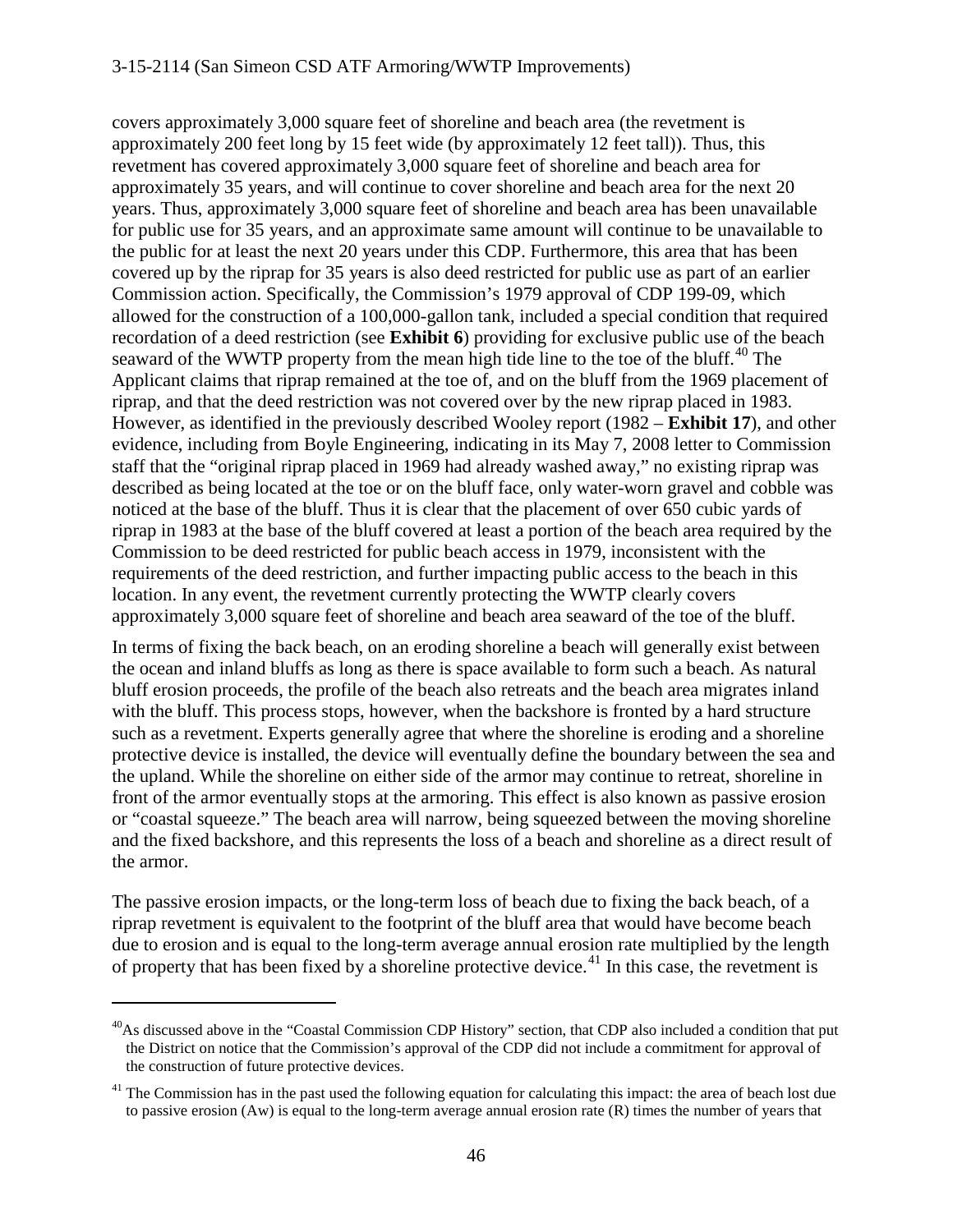approximately 200 feet in length,  $42$  and the estimated average annual bluff retreat for this site is between six and eight inches per year. Therefore, using a conservative estimate (i.e. eight inches per year), the impacts from fixing the back beach will be the annual loss of beach over the span of 200 feet, or approximately 133 square feet of beach annually (0.66 feet x 200 feet). The riprap revetment has been on the site for 35 years, since 1983. The Commission is also authorizing the revetment for an additional 20 years. So the revetment will have 55 years of impact (35 years that the revetment has been in place since 1983, plus authorization to retain the revetment for another 20 years) under this CDP, representing a total loss of 7,315 square feet (133 square feet of beach lost per year for 55 years) of beach/shoreline that would have been created naturally if the back beach had not been fixed by the revetment.

Thus, the revetment leads to beach and shoreline use area impacts of approximately 10,315 square feet (3,000 square feet associated with the revetment's footprint and 7,315 square feet associated with passive erosion due to fixing the back beach) over 55 years through 2038. There is no doubt that such impacts represent a significant public recreational access impact, including a loss of the social-economic value of beach and shoreline recreational access, for which the Coastal Act requires mitigation. In addition, the 1979 deed restriction, which deed restricts the beach area under the existing revetment for public use, has been at least partly inaccessible due to the presence of the riprap for 35 years now, both inconsistent with the Commission's prior approval and inconsistent with protecting the public's legally established right to use that beach area.

The most obvious in-kind mitigation for these impacts would be to create a new 10,315-squarefoot area of beach/shoreline to replace what has been and will be lost over the 55-year timeframe with an identical area of beach/shoreline in close proximity to the eliminated beach/shoreline area. While in concept this would be the most direct mitigation approach, in reality, finding an area that can be turned into a beach and ensuring it does so appropriately over time is very difficult in practice. At the same time, the calculations of the affected area do provide an appropriate relative scale for evaluating commensurate alternative mitigations. In the past, the Commission has looked at several ways to value such beach and shoreline areas in order to determine appropriate in-lieu mitigation fees, including the real estate value of the land that will be taken from public use. The Commission has found that using a real estate valuation method as a basis for identifying mitigation allows for objective quantification of the value of beach and shoreline area, and is related in both nature and extent to the impact. This method requires an evaluation of the cost of land that could be purchased and allowed to erode and turn into beach naturally to offset the area that will be lost due to the revetment.

Toward this end, Commission staff identified the market value of a number of blufftop properties throughout the San Simeon Acres area as a means to identify the value of such property that could be purchased and allowed to erode and create beach. Specifically, as the Commission has

the back-beach or bluff will be fixed (L) times the width of the property that will be protected (W). This can be expressed by the following equation:  $Aw = R \times L \times W$ . The annual loss of beach area can be expressed as  $Aw' =$ R x W.

<span id="page-46-0"></span> $42$  Where this includes both westerly and northerly components, both of which are included in the calculation here inasmuch as both lead to the identified loss of beach.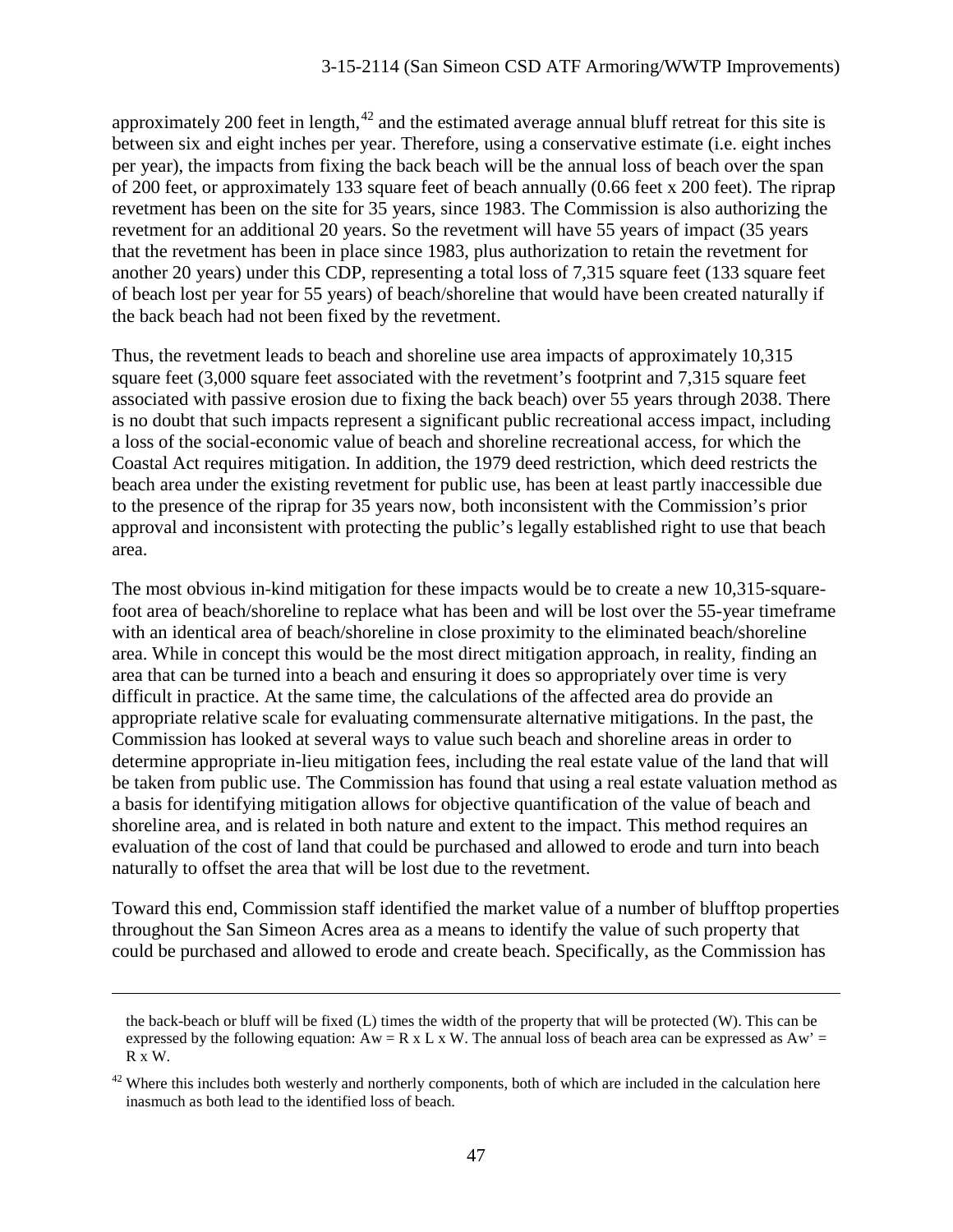done in previous cases, <sup>[43](#page-47-0)</sup> this review was conducted by looking at the sales of blufftop property in this specific area within the last several years. This value is then divided by the properties' square footage to arrive at a price per square foot.

The evaluation included three blufftop properties (i.e. three condominiums on the same property) and four properties located just inland of the blufftop along Balboa Avenue and Vista del Mar. The values range from a low of \$373 per square foot for the property at 9140 Balboa Avenue to a high of \$694 per square foot for one of the condominium properties at 9231 Balboa Avenue, which is directly downcoast of the WWTP.<sup>[44](#page-47-1)</sup> The average value per square foot for these seven properties is \$503 per square foot. This value represents a reasonable estimate of the market value of blufftop and non-blufftop property nearest the subject site based on actual sales data in the last several years. Applying this \$503-square-foot land value to the revetment's 10,315 square-foot impact would result in a fee of \$5,188,445 (10,315 square feet x \$503 per square foot) to mitigate for the riprap revetment's 55 years' worth of beach loss impacts.

The final impact calculation is with respect to the loss of sand in the larger sand supply system. Beach sand material comes to the shoreline from inland areas, carried by rivers and streams; from offshore deposits, carried by waves; and from coastal dunes and bluffs. Bluff retreat is one of several ways that sand is added to the shoreline. Bluff retreat and erosion is a natural process resulting from many different factors such as erosion by wave action causing cave formation, enlargement and eventual collapse of caves, saturation of the bluff soil from groundwater causing the bluff to slough off, and natural bluff deterioration. When the bluff is protected by a shoreline protective device, the natural exchange of material from the bluff to the beach will be interrupted and, if the shoreline is eroding, there will be a measurable loss of material to the beach.

In these cases, bluff sediment would be added to the beach at these locations, as well as to the larger littoral cell sand supply system fronting the bluffs, if natural erosion were allowed to continue. The volume of total material that would have gone into the sand supply system over the lifetime of the shoreline structure would be the volume of material between (a) the likely future bluff face location with shoreline protection; and (b) the likely future bluff face location without shoreline protection. Using the Commission's typical methodology to calculate this impact, the Commission's Senior Coastal Engineer, Dr. Ewing, determined that this impact is roughly equal to 28 cubic yards of sand per year.<sup>[45](#page-47-2)</sup> Over the course of the 55-year mitigation horizon, the revetment will thus result in the loss of about 1,540 cubic vards of sand (i.e., 28) cubic yards/year x 55 years  $= 1,540$  cubic yards) that would otherwise be added to the beach/sand supply system. Based on recent estimates of costs for beach quality sand for other

<span id="page-47-0"></span><sup>43</sup> See e.g. 2-10-039 (Land's End Seawall); A-3-PSB-12-042 and -043 (Vista del Mar Avenue and Ocean Avenue seawalls); and 3-16-0345 (Honjo).

<span id="page-47-1"></span><sup>&</sup>lt;sup>44</sup> The three blufftop condominium properties at 9231 Balboa Avenue had a value of \$694, \$538, and \$498 per square foot respectively. The property at 9140 Balboa Avenue, which is just inland of the blufftop, had a value of \$373 per square foot. The properties at 279 and 289 Vista del Mar each had a value of \$514 per square foot. The property at 9116 Balboa Avenue (unit 11) had a value of \$392 per square foot.

<span id="page-47-2"></span><sup>&</sup>lt;sup>45</sup> Sand supply loss is calculated with a formula that utilizes factors such as the fraction of beach quality material in the bluff material, the height of the armoring in relation to the bluff, and the predicted rate of retreat of the bluff during the period that the revetment would be in place (assuming no revetment were installed).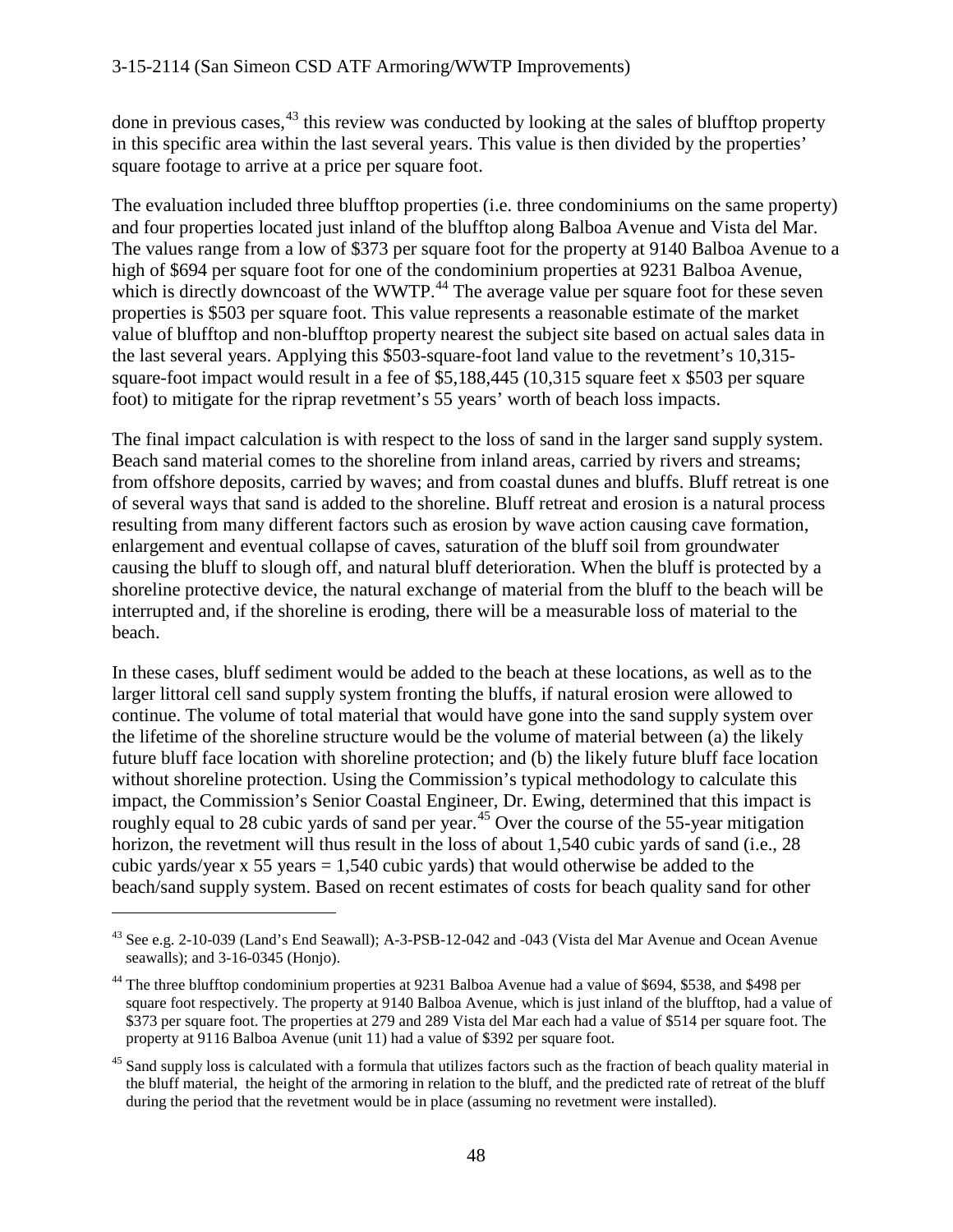projects, the cost of purchasing and delivering 1,540 cubic yards of beach quality sand is currently approximately \$50 per cubic yard. $4\overline{6}$  Thus, an in-lieu fee to address this sand supply impact would be approximately \$77,000 (i.e., \$50/cubic yard x 1,540 cubic yards = \$77,000).

Therefore, over the 55-year mitigation timeframe, beach/shoreline and sand supply loss impacts associated with the revetment would result in a mitigation fee of \$5,265,445 (i.e., \$5,188,445 +  $$77,000 = $5,265,445$ .

#### *Sand Supply Impacts Conclusion*

 $\overline{a}$ 

In this case, the revetment's impacts to sand supply and associated beach recreational values/use over the 55-year timeframe has led to and will lead to a loss of over 10,000 square feet of beach and over 1,500 cubic yards of sand, both finite and important coastal resources. As a means of providing an easily understood value that can be used to quantify and understand the loss of such important resources, another way of looking at this impact is that it would cost over \$5 million to offset it if it were to be offset through an in-lieu fee. Although requiring such a mitigation fee would be one appropriate way to commensurately offset this project impact, another is to identify some form of offsetting and equivalent public access improvement package (i.e., new public accessways, etc.). This is particularly so in the present case given the facts considering the small size of the District, and the significant financial cost in preparing for long-term relocation of the WWTP. Thus, on the facts here staff finds it particularly appropriate to identify compensatory mitigation in terms of public access value to offset impacts to coastal resources by permitting the revetment in the near term, while ensuring that the District allocates money to the long-term solution of relocation of the revetment.

As described in more detail in the "Public Access" section below, Commission staff has previously discussed with the District the option of the District constructing a pedestrian and bicycle bridge across Arroyo del Padre Juan Creek as mitigation for the riprap's past and ongoing impacts. In response to these discussions, the District previously developed and submitted to Commission staff two conceptual design plans (see **Exhibit 11**) for a pedestrian/bicycle bridge across the creek intended as a means of mitigating project impacts, including in lieu of paying a rote monetary mitigation fee. Such a bridge would provide lateral access from the network of blufftop trails upcoast from the project, across the creek, and through to Balboa Avenue and open space located downcoast at San Simeon State Park, effectively adding another connection, and certainly the most critical in terms of the California Coastal Trail (CCT), between north and south San Simeon Acres. The bridge would close a gap in the access system at this location (i.e., there is no creek crossing, and access users are forced to circumnavigate the creek either by walking along the beach or walking up to Hearst Drive, to get from one side to the other), and thus would facilitate a full connection of the CCT in this area, providing substantial public access benefits. Ultimately, the District changed its position, and in its February 16, 2018 and June 14, 2018 letters indicated that it was not required to mitigate for any impacts, and that it was not legally able to construct the bridge even if it were.<sup>[47](#page-48-1)</sup> On the

<span id="page-48-0"></span><sup>46</sup> See, for example, CDPs 3-14-0569 (Custom House Embankment Repairs), A-3-STC-12-011 (4th Avenue Armoring), 2-11-009 (City of Pacifica Shoreline Protection), and 2-10-039 (Land's End Seawall).

<span id="page-48-1"></span> $47$  The District's current position is that it does not have the legal ability to construct a bridge in the first place. However, community service districts (which the District is) are authorized by statute to "acquire, construct, improve, maintain, and operate recreation facilities, including but not limited to, parks and open space, in the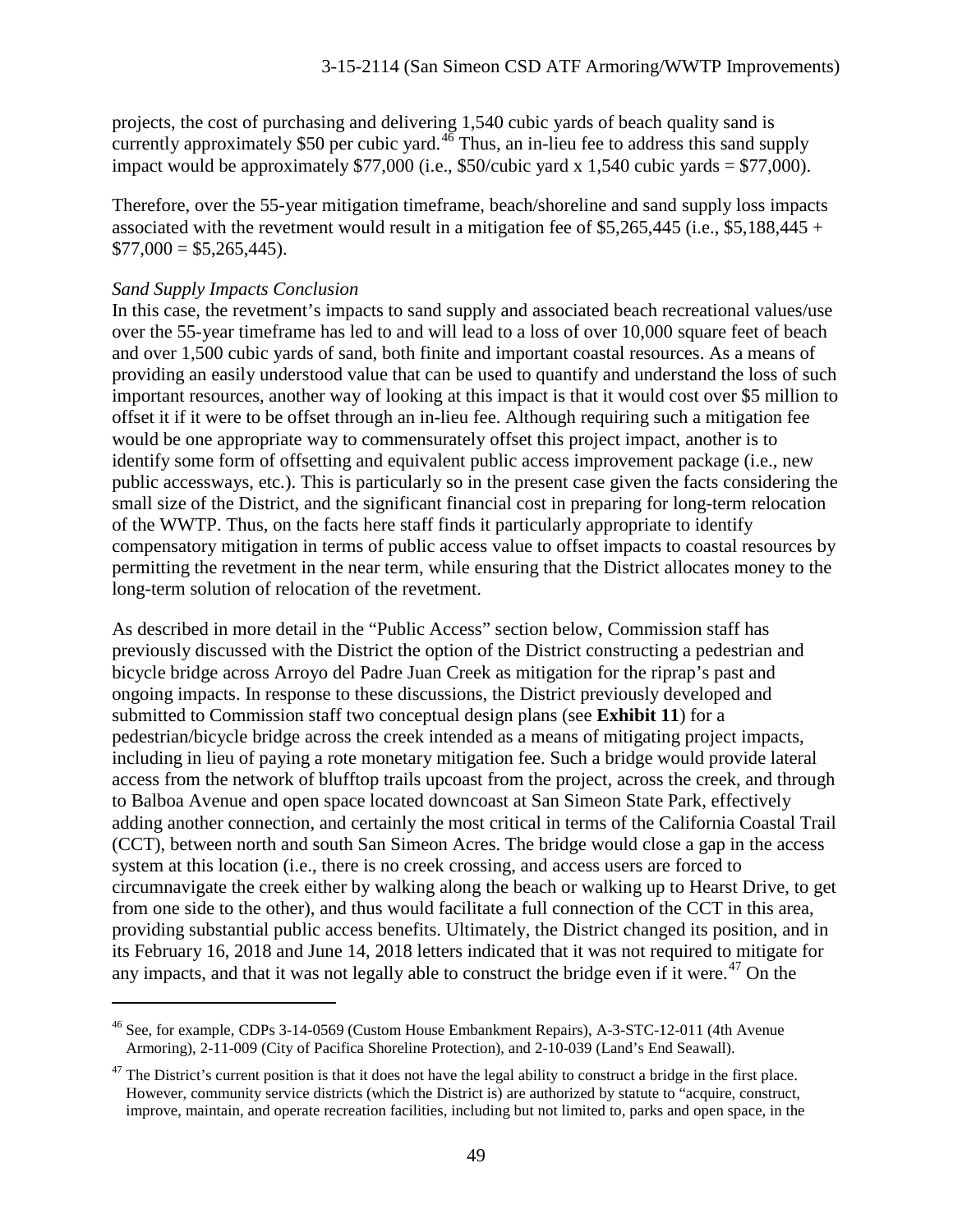former, the Commission simply disagrees, and notes that all applicants, whether public or private, are still required to mitigate for armoring impacts on the public's coastal resources, including beach access impacts. The Commission notes that it has not spared public agencies from this requirement in past cases and that it would be inappropriate to begin such a practice here (see the "Public Access and Recreation" section below further discussion of this issue).

Even so, there is an argument that the full impacts (e.g., estimated at over \$5 million) of the project are not being mitigated, and that additional mitigation could be required now (including payment of mitigation fees and additional access improvements commensurate with the calculated impacts). However, such mitigation would usurp scarce time, money, and resources the District needs in order to focus on planning for WWTP relocation out of this hazardous beachfront location, and for site restoration of the WWTP property consistent with the requirements of the Coastal Act. Fortunately, this approval structure means that additional access benefits will be realized over the longer term (e.g., revetment removal, WWTP and revetment relocation, site restoration, etc.), which will in the long run offset any difference in the impacts versus the mitigation required now in that longer-term framework. In short, removal of the WWTP and related development and restoration in the longer term can serve to fully mitigate for all of the revetment's coastal resource impacts because it will no longer be extant. Therefore, the Commission finds that the construction of the public access bridge over Arroyo del Padre Juan Creek and planning for the future relocation of the WWTP and removal of the revetment (and thus future elimination of all revetment coastal resource impacts), and restoration of the WWTP property appropriately mitigates for the revetment's sand supply and public access impacts, consistent with the Coastal Act, in lieu of payment of the calculated mitigation fee.

## *Coastal Hazards Conclusion*

 $\overline{a}$ 

The WWTP has historically been and is currently in danger from erosion and coastal hazards, based on the District's consultant's analysis that the current protection affords only limited protection at this time, let alone into the future when sea level rise is expected to make existing conditions worse. Thus the WWTP does not minimize risks to life and property in an area of high geologic and flood hazards (inconsistent with CA section 30253). As a result, the WWTP necessitated an unpermitted riprap revetment that altered the natural landforms along the bluff at this location and covered up a portion of an existing-at-the-time public access deed restriction. The WWTP and ATF approval of the revetment cannot be found consistent with the Coastal Act's hazards policies in the long-term. However, on the basis of conflict resolution (discussed below), the Commission is able to approve the proposed project on a limited-term basis to protect marine resources, water quality, and ESHA in the immediate-term and the Commission accordingly conditions the approval to mitigate the revetment's sand supply and public access impacts as discussed above.

same manner as a recreation and park district formed pursuant to the Recreation and Park District Law, Chapter 4 (commencing with Section 5780) of Division 5 of the Public Resources Code." (*See* Gov. Code sec. 61100(e).)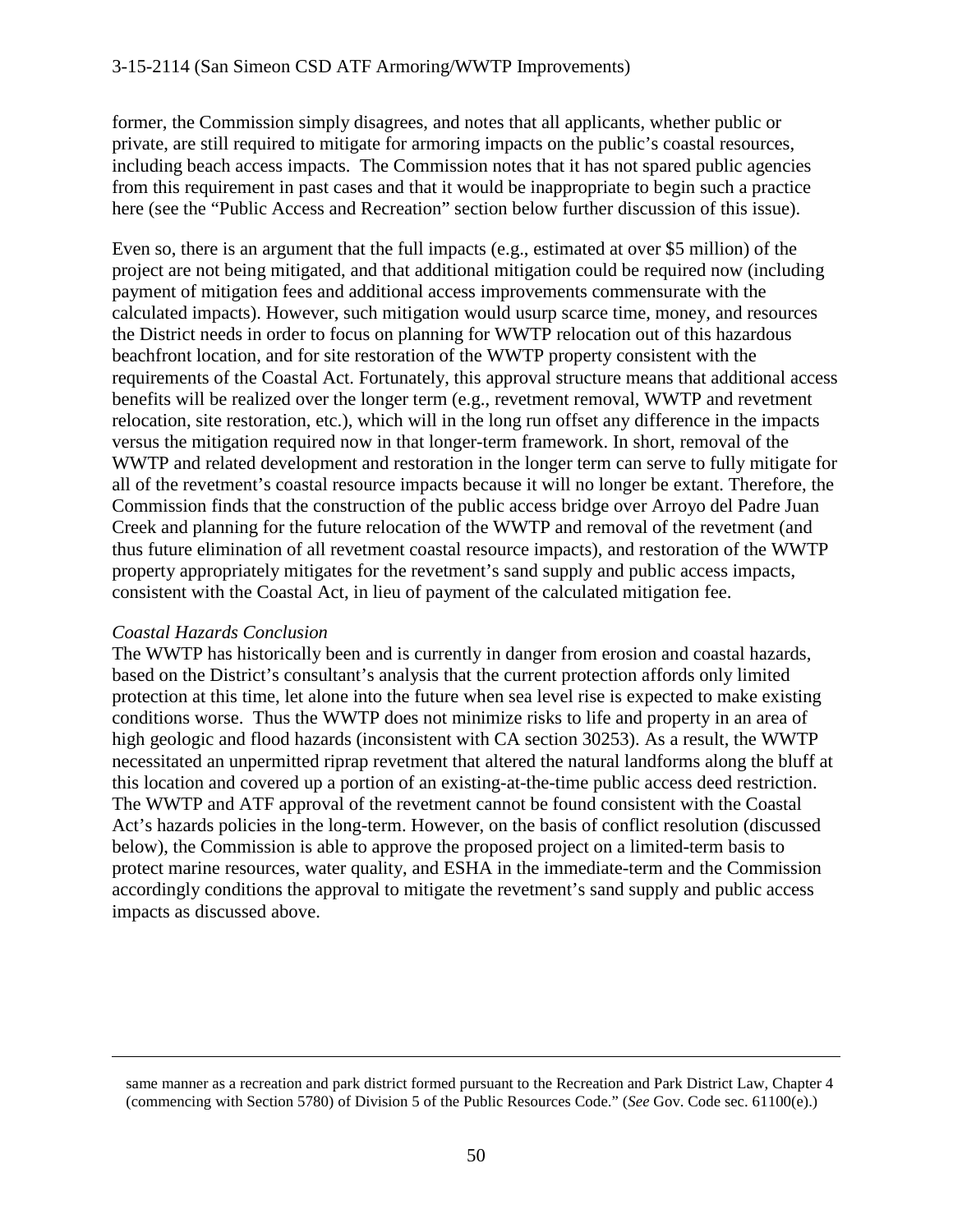# **D. MARINE RESOURCES**

# **Applicable Policies**

The Coastal Act protects the marine and freshwater resources and offshore habitat located in the vicinity of this site. Coastal Act Sections 30230 and 30231 specifically state:

*Section 30230. Marine resources shall be maintained, enhanced, and where feasible, restored. Special protection shall be given to areas and species of special biological or economic significance. Uses of the marine environment shall be carried out in a manner that will sustain the biological productivity of coastal waters and that will maintain healthy populations of all species of marine organisms adequate for long-term commercial, recreational, scientific, and educational purposes.*

*Section 30231. The biological productivity and the quality of coastal waters, streams, wetlands, estuaries, and lakes appropriate to maintain optimum populations of marine organisms and for the protection of human health shall be maintained and, where feasible, restored through, among other means, minimizing adverse effects of waste water discharges and entrainment, controlling runoff, preventing depletion of ground water supplies and substantial interference with surface water flow, encouraging waste water reclamation, maintaining natural vegetation buffer areas that protect riparian habitats, and minimizing alteration of natural streams.*

In addition, Coastal Act Section 30233(a) states:

*Section 30233(a). The diking, filling, or dredging of open coastal waters, wetlands, estuaries, and lakes shall be permitted in accordance with other applicable provisions of this division, where there is no feasible less environmentally damaging alternative, and where feasible mitigation measures have been provided to minimize adverse environmental effects, and shall be limited to the following:*

- *(l) New or expanded port, energy, and coastal-dependent industrial facilities, including commercial fishing facilities.*
- *(2) Maintaining existing, or restoring previously dredged, depths in existing navigational channels, turning basins, vessel berthing and mooring areas, and boat launching ramps.*
- *(3) In open coastal waters, other than wetlands, including streams, estuaries, and lakes, new or expanded boating facilities and the placement of structural pilings for public recreational piers that provide public access and recreational opportunities.*
- *(4) Incidental public service purposes, including but not limited to, burying cables and pipes or inspection of piers and maintenance of existing intake and outfall lines.*
- *(5) Mineral extraction, including sand for restoring beaches, except in environmentally sensitive areas.*
- *(6) Restoration purposes.*
- *(7) Nature study, aquaculture, or similar resource dependent activities.*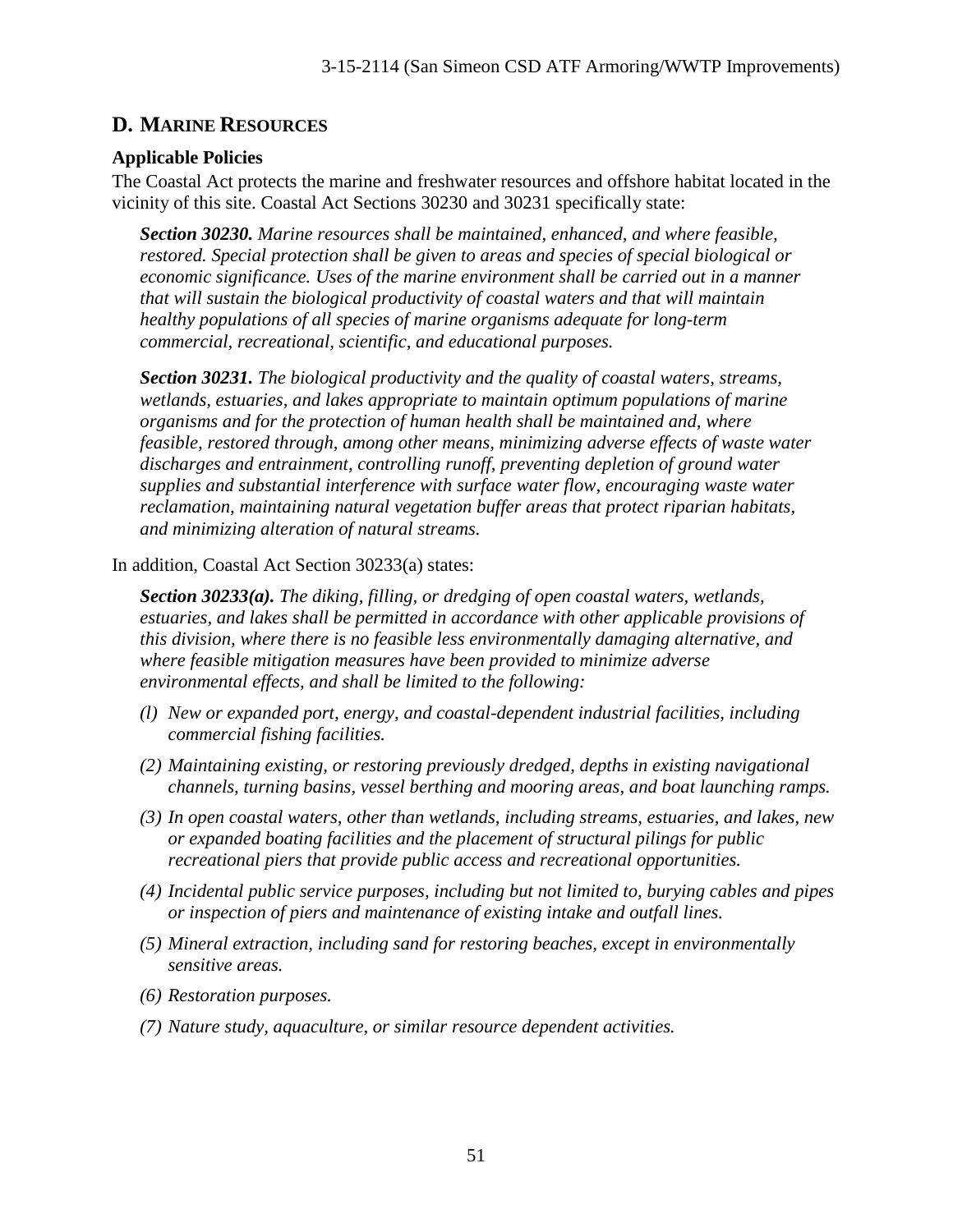## **Analysis**

 $\overline{a}$ 

# *Unpermitted Outfall Replacement*

The 600-foot-long outfall replacement (that was completed in 1984) and the 100-foot-long outfall replacement (that was completed between 2010 and 2013) both required "fill" as that term is defined in the Coastal Act, $48$  and also implicate the marine resource and related water quality protection policies of the Coastal Act. The Applicant proposes to authorize these outfall replacements ATF as part of this CDP application. See **Exhibit 4** and **Exhibit 10** for the location of the outfall.

Coastal Act Section 30233 restricts the Commission from authorizing a project that requires filling open coastal waters unless it meets three tests. The first test requires the proposed activity to fit within one of seven categories of allowed uses described in Coastal Act Section  $30233(a)(1)-(7)$ . The second test requires that there be no feasible less environmentally damaging alternatives to the fill. The third test mandates that feasible mitigation measures be provided to minimize the project's adverse environmental effects. Sections 30230 and 30231 reaffirm and support these latter two tests in terms of requiring that marine resources and biological productivity of coastal waters be protected as much as possible.

In terms of the first test under 30233, or the allowable use test, Coastal Act Section 30233(a)(4) allows fill in open coastal waters for "incidental public service purposes, including but not limited to, burying cables and pipes or inspection of piers and maintenance of existing intake and outfall lines." The purpose of the proposed outfall pipe and pipe replacements, which both necessitated fill, was to improve water quality and protect public health by replacing damaged portions of the existing wastewater outfall. Therefore, the Commission finds that the proposed outfall replacements qualify as allowable uses pursuant to Coastal Act Section 30233(a)(4).

The second test of Coastal Act Section 30233 requires an assessment of whether there are feasible less environmentally damaging alternatives. A typical range of alternatives for this type of project would likely include the no-project, relocation, and full replacement alternatives. With respect to the former, the no-project alternative (i.e., not replacing the damaged portions of outfall) would not solve the problem of potential effluent flow from the damaged outfall or allow for functioning of the outfall as intended, thus allowing the outfall to continue to function inadequately and unsafely with associated impacts to public health and water quality in ocean waters off of San Simeon Acres (in violation of Coastal Act Sections 30230 and 30231). With respect to relocation, while this option could provide short-term benefits to habitat (e.g., removing the line from its current location in an area known to contain rocky reef and kelp habitat to an area that is solely comprised of soft, sandy substrate), this option is not feasible right now, including due to the costs involved in studying the surrounding habitat and assessing the most environmentally friendly location. This is particularly so because of the need to wisely manage resources to plan for eventual relocation of the entire WWTP to ensure long-term consistency with coastal hazard policies. In addition, movement of the line to another area in the vicinity may not be allowed by the National Oceanic and Atmospheric Administration and the California Department of Fish and Wildlife because the new line would be placed in two

<span id="page-51-0"></span><sup>&</sup>lt;sup>48</sup> Coastal Act Section 30108.2 defines "fill" as "earth or any other substance or material ... placed in a submerged area."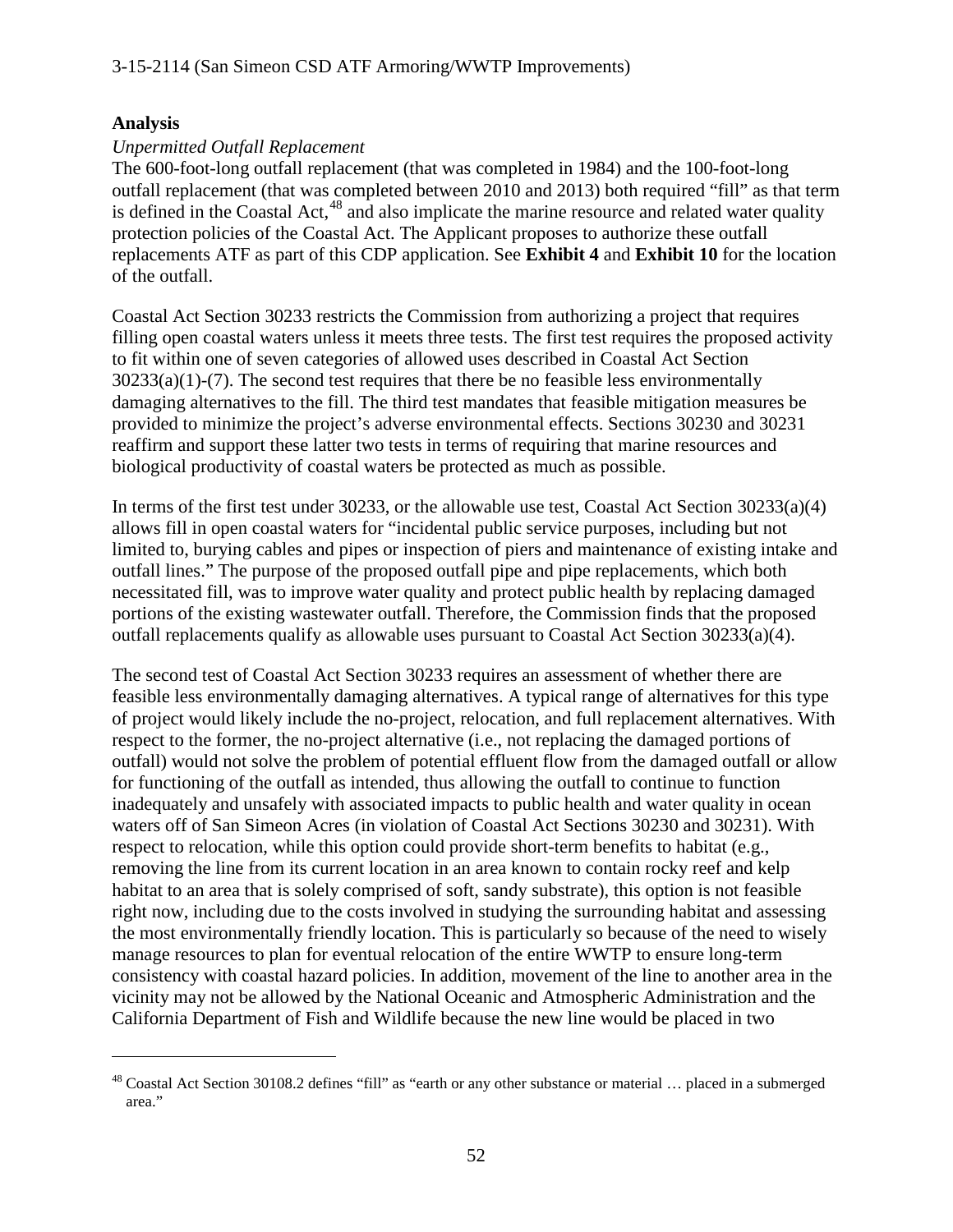established Marine Protected Areas (MPAs). As discussed further below, original placement of the outfall predates designation of the current placement site as MPAs.

With respect to full replacement, the replacement of the entire outfall would surely provide an upgrade to the damaged outfall to a condition at least as good as it was in 1983 and prior. A new outfall would be built to the latest standards (including with the addition of modern day outfall diffusers) and could be placed in the most environmentally appropriate location (assuming connection to the WWTP where it is situated now) with the most environmentally appropriate length. However, the estimated cost for a new outfall built to the current design (800 feet by eight inches) would range between approximately \$150,000 and \$300,000, based on recent examples. Furthermore, this alternative does not address the fundamental coastal hazards associated with maintaining the WWTP at its present location in the long term and thus diverts scarce resources to an alternative that is not fully consistent with the Coastal Act and may not be allowed in the MPAs.

The above-described alternatives are either infeasible or do not resolve all project inconsistencies with the Coastal Act, especially when there is no evidence currently to suggest that the proposed replacement portions are malfunctioning. The Commission thus finds that the proposed project (i.e., authorizing ATF replacements of the majority of the outfall) at this time is the least environmentally damaging feasible alternative.

The third test under Coastal Act Section 30233 requires that the project include feasible mitigation measures to minimize adverse environmental effects. Hard substrate (especially highrelief substrate) and its associated biota are relatively rare offshore of central California and therefore any effect to them is potentially significant. Impacts to high-relief substrate in particular are significant because: (a) rocky reefs are relatively rare along the central and southern California coasts; (b) they support a diverse assemblage of epifaunal invertebrates; (c) they attract fish as a nursery ground, food source, and as shelter; and (d) epibiota residing on rocky substrates are sensitive to mechanical disturbance and increased sediment loads. Adverse impacts (e.g., crushing, scraping, and/or displacement) to hard substrate can occur during cable or pipeline installation and subsequent movement of the pipeline or cable on the seafloor due to currents and wave action. Placement of the outfall on and across rocky substrates would disrupt associated bottom communities, likely crushing and/or dislodging small, sessile or relatively sedentary invertebrates along a narrow strip. As discussed further below, although information and reports provided by the Applicant suggest that outfall is placed within sandy soft-bottom substrate, based on other evidence it is likely that the replacement portions of the outfall installed in 1984 and between 2010 to 2013 adversely impacted hard substrate environment.

Here there are several feasible mitigation measures that will minimize adverse impacts of the proposed ATF outfall development. These mitigation measures include requiring the District to assess and mitigate for impacts to substrate habitat incurred by the proposed project. By imposing the special conditions described in this report (see **Special Conditions 6** and **7**, and see further discussion of these conditions below and in the "Conflict Resolution" section below) as part of the coastal development permit, the Commission finds that the third test of Coastal Act Section 30233 has been met.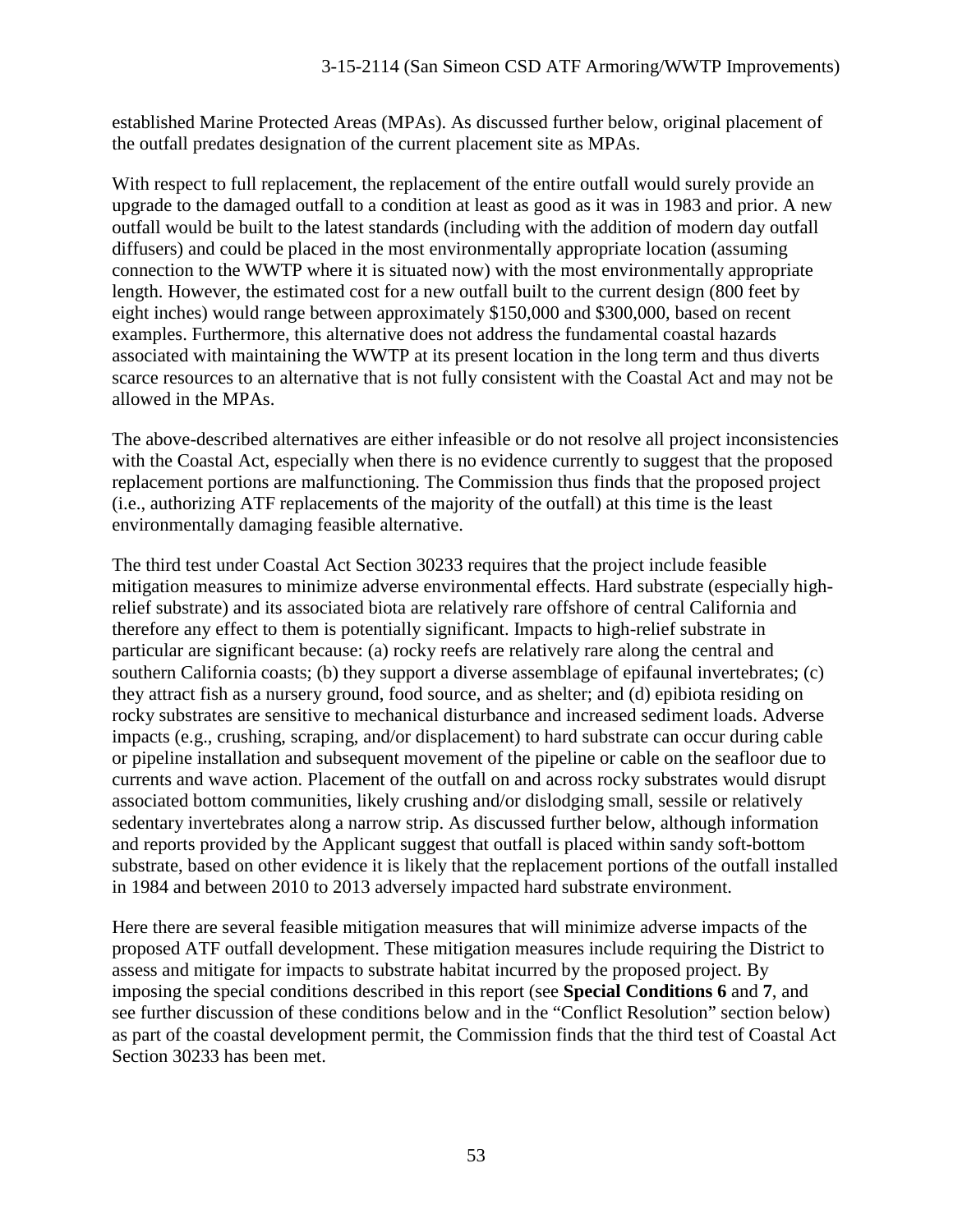The Commission therefore finds the outfall replacement projects in 1984 and those that took place between 2010 and 2013 can be found consistent with Coastal Act Section 30233.

In terms of Coastal Act Sections 30230 and 30231, the outfall, and thus the development undertaken on the outfall, is located offshore of San Simeon Acres in coastal waters that are now part of two different MPAs (i.e., the Cambria Marine Conservation Area and the Monterey Bay National Marine Sanctuary), both of which generally do not allow new outfall pipelines to be installed within their boundaries. In this case, though, the original outfall was placed in the early 1960s well before the Coastal Act and well before the origination of the two MPAs identified above.<sup>[49](#page-53-0)</sup> However, the replacement portions that are the subject of this ATF proposal occurred in 1984 and between 2010 and 2013, subsequent to adoption of the Coastal Act (thus Sections 30230 and 30231 apply to the replacements), and subsequent to the MPA designations for the 2010 to 2013 work, and the outfall's functionality is critical to preventing significant adverse water quality degradation and resultant public health and safety impacts in the coastal environment. In light of this, the marine resources and water quality policies of the Coastal Act (Sections 30230 and 30231) affirmatively compel approval of the ATF portions of the outfall pipeline in order to protect water quality and public health and safety. However at the same time, placement of the ATF portions of the outfall resulted in its own impacts to marine resources, which have not been mitigated to date, and the critical question at this juncture is how to best mitigate for those impacts of the outfall replacement projects now, beyond its potential removal in the near term as described in **Special Condition 3** (and given that, as discussed above, the outfall's function in preventing significant adverse water quality degradation and resultant public health and safety impacts in the coastal environment compels approval of the ATF portions in the near term under Sections 30230 and 30231 - see discussion in the "Conflict Resolution" section below for justification of project approval and imposition of special conditions here regarding the outfall).

In terms of quantifying these impacts, available habitat mapping data from MPA monitoring efforts and the District's own monitoring reports (per Waste Discharge Requirements Order No. R3-2013-0021/National Pollutant Discharge Elimination System (NPDES) Permit No. CA0047961, which expires February 1, 2019) have been analyzed. According to the District's most recent monitoring inspection reports (in 2016 and 2017), the outfall is located in mostly sandy soft-bottom substrate, either laying on top of sand or buried underneath it in parts. However, these reports are very brief, were undertaken during times of high turbidity/low visibility, and only include descriptions for the 100 feet or so of the outfall line closest to the termination point. Additionally, it is not clear what type of habitat or habitats into which the replacement portions of the outfall were installed in 1984 and between 2010 and 2013 (i.e., whether these went through a rocky reef or kelp habitat and more recently became buried in sand) given that no surveys of the offshore area were undertaken at those times. While the District's recent monitoring inspection reports indicate that the shoreward 700 feet or so of the outfall line is partially or fully buried, this may be the result of recent trends in sand movement. Further, based on available baseline habitat mapping and survey data that has been collected as part of MPA monitoring efforts, as well as aerial photography from Google Earth and oblique

<span id="page-53-0"></span> $49$  The Monterey Bay National Marine Sanctuary was established in 1992 and the Cambria Marine Conservation Area was established in 2007.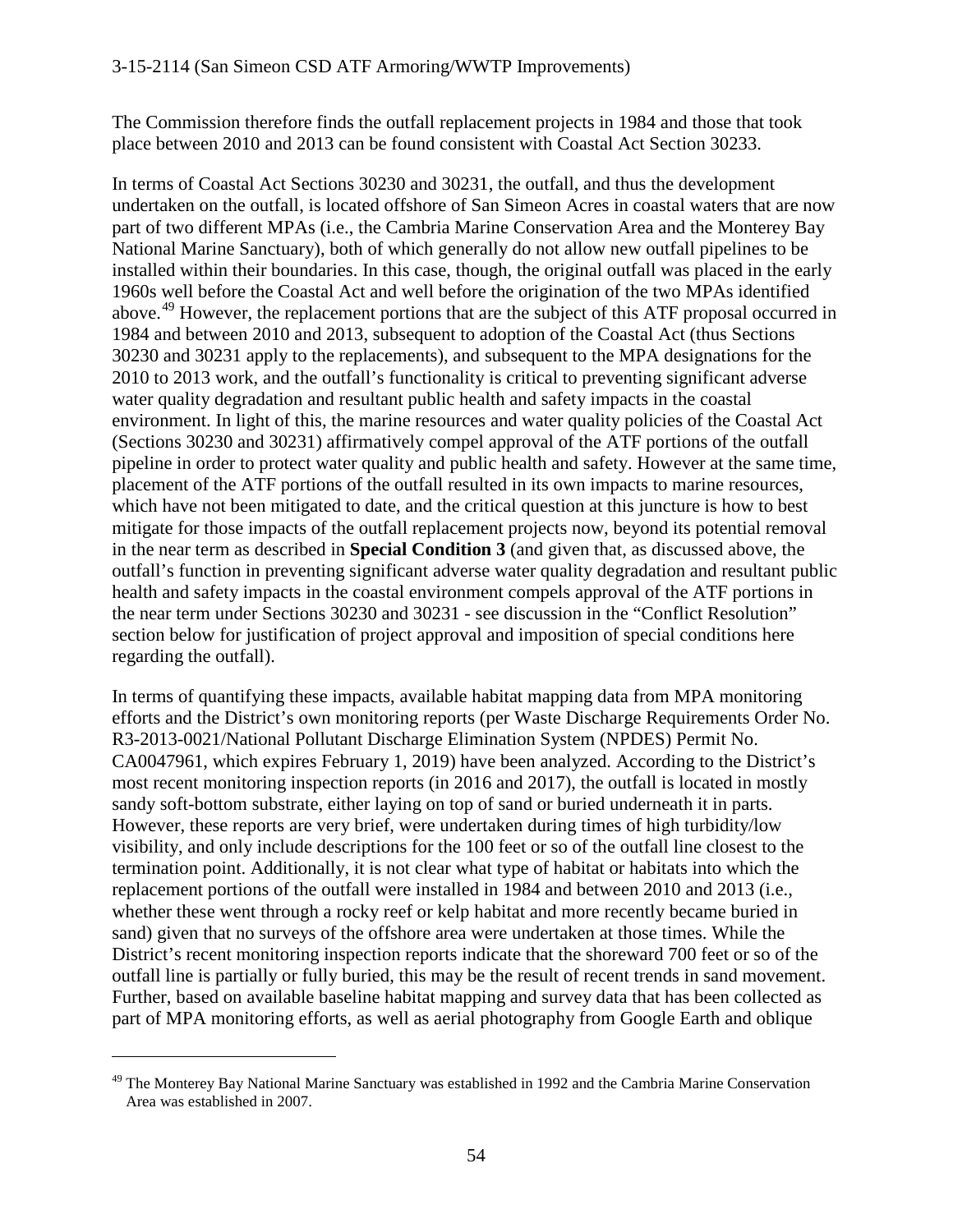imagery from the California Coastal Records Project, the seaward portion of the outfall (i.e., about the last approximately 325 feet of the outfall nearest its offshore termination point) appears to pass through an area known to include rocky outcrops/reefs and kelp beds (see **Exhibit 10** for aerial imagery showing this area). As such, there appears to be a strong likelihood that at the time that portions of the line were replaced in 1984 and between 2010 and 2013, that this was done within and through an area of sensitive marine habitat (both hard and soft substrate) $^{50}$  $^{50}$  $^{50}$  and therefore resulted in some level of non-insignificant adverse impacts to that habitat. Those impacts likely persisted until burial of the outfall occurred due to sand movement and would likely occur again if and when the outfall line and reef are exposed in the future due to potential futures changes in sand movement.

Although one can identify with some precision the square footage of hard bottom habitat adversely impacted by a project, it is difficult to create new underwater hard bottom habitat to mitigate for the adverse impacts of a project to this habitat type. The Commission has, however, approved enhancement of underwater habitats as appropriate mitigation for these types of impacts. One form of habitat enhancement is the removal of derelict fishing gear and other marine debris from hard bottom habitat. UC Davis has an established program, its Wildlife Health Center's California Lost Fishing Gear Recovery Project that removes derelict nets and gear from submerged reef habitat (see **Special Condition 6** and discussion in the "Conflict Resolution" section below for justification of project approval and imposition of special conditions here).<sup>[51](#page-54-1)</sup> Derelict fishing gear is found in the water along the entire coast of California. The gear is potentially hazardous to divers and an array of wildlife including seabirds, turtles, sea otters, and other marine mammals. Derelict fishing gear affects the marine environment in several ways: it can continue to "catch" fish and marine animals, which become enmeshed or trapped, and it can damage the habitat upon which it becomes entangled or upon which it rests. It is also a visual blight on the seafloor, diminishing the natural aesthetic quality of the seafloor and rocky habitat. Currently, the SeaDoc Society, a marine ecosystem health program of the UC Davis Wildlife Health Center, is focusing gear recovery efforts within the State's network of MPAs and near the Channel Islands.

Commission staff recently examined data on completed compensatory mitigation work to quantify the acreage of compensation that could be achieved for the funds provided to the Recovery Project for this purpose. In total, between 2009 and 2015, the Recovery Project has received \$801,193 in compensatory mitigation funds to mitigate impacts to a collective total of 24,325 square feet of hard bottom habitat from seven fiber optic cable projects and two pipeline

<span id="page-54-0"></span><sup>&</sup>lt;sup>50</sup> Hard substrate is exposed rocky seafloor that provides habitat for a diverse group of plants and animals. Along much of the California coast, hard substrates, including exposed bedrock, rock outcroppings, and rock crevices, provide habitat and shelter for numerous sessile organisms, fishes, and mobile invertebrates such as lobsters and crabs.

<span id="page-54-1"></span><sup>&</sup>lt;sup>51</sup> Started in 2005 by the SeaDoc Society, the primary purpose of the Recovery Project is to remove commercial fishing gear that is accidentally lost or intentionally discarded in California's marine environment. The Commission has previously found contributions to the Recovery Project to be an acceptable form of compensation for unavoidable adverse impacts to substrate habitat and the organisms it supports. For example, recently, in combined CDP/Consistency Certification Number E-08-021/CC-005-09, the Commission accepted AT&T's offer of \$100,000 to the Recovery Project as adequate to compensate for potential project-related impacts to 5,500 square feet of hard substrate and its biota.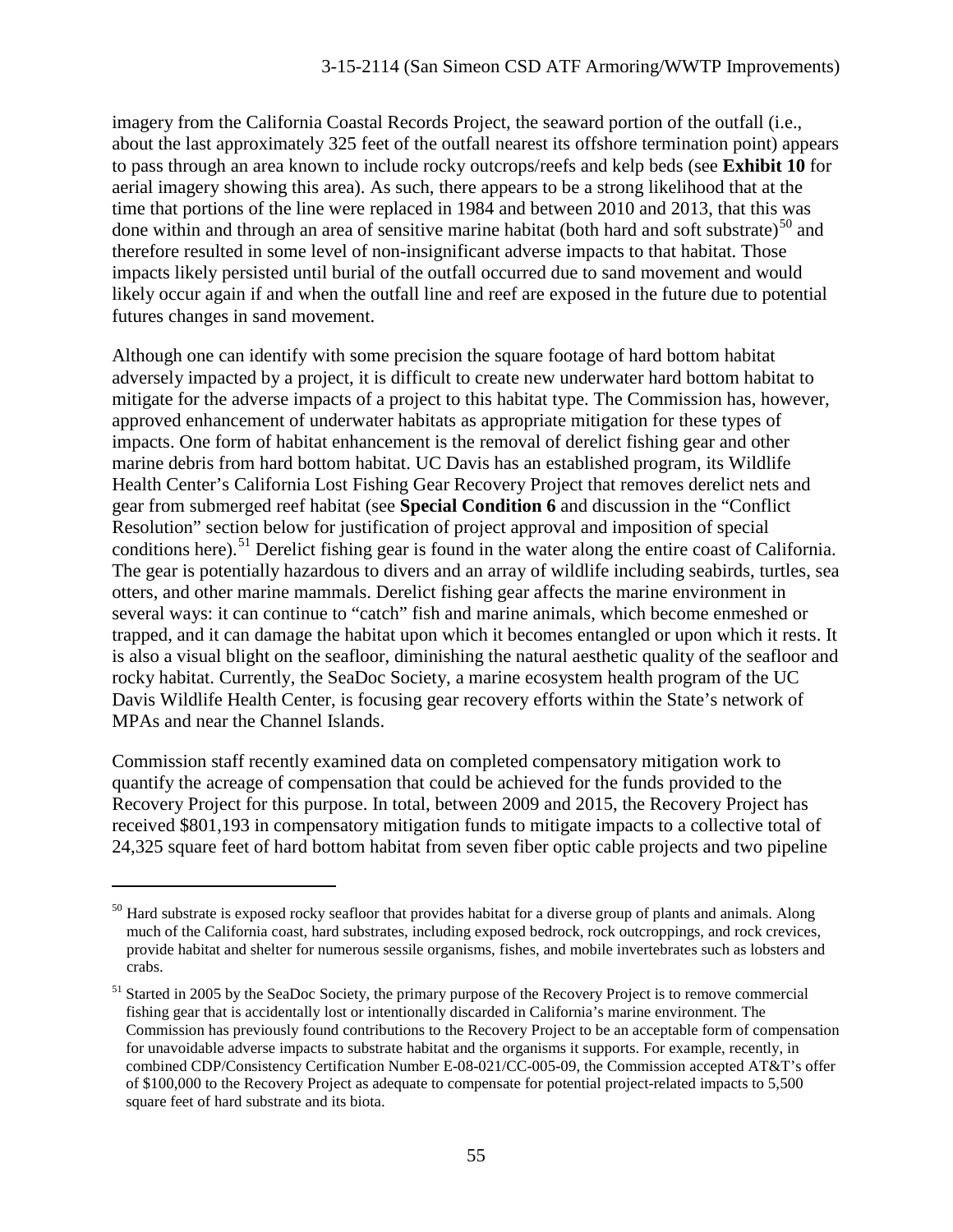removal projects. With these funds, the Recovery Project was able to collect 1,301 items of derelict fishing gear over 105 field days, resulting in the enhancement of an estimated 64,702 square feet of bottom habitat. These data show that the Recovery Project was able to achieve enhancement of marine habitats at a mitigation ratio of 2.7 to 1 and for a cost per area of \$12.38/square foot. When this cost per acre figure is adjusted to present dollars using the Consumer Price Index, the result is \$13.80/square foot.

Thus, to mitigate for the impacts of the replacement of 600 feet of outfall in 1984 and the replacement of 100 feet of outfall between 2010 and  $2013^{52}$  $2013^{52}$  $2013^{52}$  in accordance with the requirements of Sections 30230, 30231 and 30233 as discussed above, and based on the GPS coordinates for the end of the outfall, it is estimated that approximately 325 linear feet of line passes through an area known to support rock outcrops/reef and kelp beds (see **Exhibit 10** for aerial imagery showing the outfall termination point). Recent Commission actions (e.g., CDP 9-16-0160) provided for a habitat mitigation fee to be calculated by applying a 3:1 mitigation ratio to the total square footage of impacted hard substrate and then multiplying that area by a compensation rate of \$13.80 per square foot, and then adding an additional 5% administrative fee (calculated from the mitigation fee amount) to ensure that all of the actual mitigation fee is applied to direct habitat enhancement efforts. Thus the fee, in this case, would equate to \$2,991.84 (216.8 square feet x \$13.80) plus administrative costs of \$149.59 (5% of \$2991.84) for a total of \$3,141.43.<sup>[53](#page-55-1)</sup>

This mitigation is also warranted because of the location of the outfall in MPAs. On April 13, 2007, the California Fish and Game Commission voted unanimously to adopt 29 MPAs covering many of those areas identified as particularly important through the Marine Life Protection Act Initiative process in the Central Coast study region. The District's proposed ATF outfall replacement would involve the placement of outfall pipeline portions within the Cambria Marine Conservation Area and the Monterey Bay National Marine Sanctuary, both of which constitute MPAs. Coastal Act Section 30230 requires special protection of areas of special biological significance, such as MPAs. The replacement of the outfall in these MPAs caused impacts in the MPAs as identified above. **Special Condition 6** will also ensure the enhancement of the marine environment along California's central coast in and around these MPAs, thereby ensuring that the special protection of these areas required by Section 30230 and 30231 is provided (see discussion in the "Conflict Resolution" section below for justification of project approval and imposition of special conditions here).

Further, because the outfall has failed as recently as 2010, an integrity assessment would be required in order to ensure that the outfall line is not leaking or in danger of failure, including close to shore, to ensure resource protection consistent with Coastal Act Sections 30230 and 30231. Although the District's diver survey team suggested that the line be dredged to facilitate this type of inspection, less invasive methods may also be used to evaluate the line (such as internal video surveys or remote sensing equipment that can be operated within the line or from the surface of the sand above it). Thus, **Special Condition 7** requires the District to develop an Executive Director-approved plan to carry out an integrity assessment of the outfall line. Once

<span id="page-55-0"></span> $52$  The 100-foot section was replaced in the same footprint, and thus separate mitigation is not required.

<span id="page-55-1"></span> $53$  This value is based on an estimated 216.8 square feet (325 linear feet x 0.666-foot outfall width) of pipeline transit through sensitive marine habitat and the resulting potential habitat loss, damage, displacement and disturbance.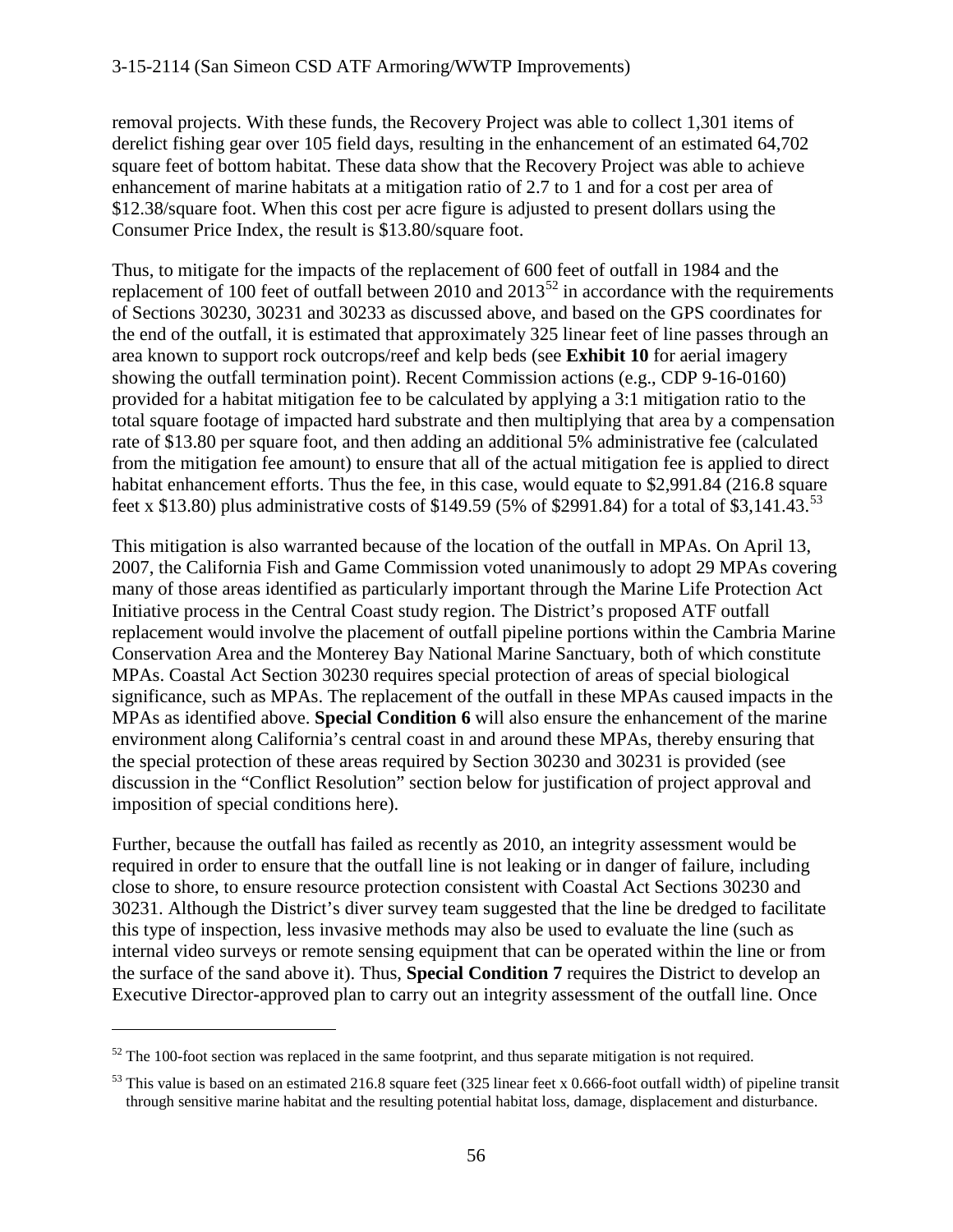approved, the Plan would need to be implemented as approved. **Special Condition 7** also requires that if the assessment shows the line is leaking, the diffuser is not functioning as designed, or portions of the line are at risk of failing, the District will be required to submit a complete permit amendment application within 30 days to address the compromised condition of the line (see discussion in the "Conflict Resolution" section below for justification of project approval and imposition of special conditions here).

#### *Unpermitted Riprap Revetments*

 $\overline{a}$ 

As mentioned above, the WWTP is located in a low-lying area immediately adjacent to the Pacific Ocean and Arroyo del Padre Juan Creek. This area currently experiences flooding events, primarily during winter storms that produce large swells from the ocean and heavy flows down the creek. Because of its location in this flood prone area, San Luis Obispo County has included this site within its Flood Hazard (FH) combining designation or overlay zone (see **Exhibit 5** for the FH map, which is part of the County's LCP, for San Simeon Acres).

As discussed above, the primary purpose of the proposed ATF retention of the revetments (both the main revetment fronting the WWTP and extending along the bank of Arroyo del Padre Juan Creek, as well as the additional riprap located in the creek) is to protect the WWTP and associated critical infrastructure, including the pipe support structure and its abutments.

In terms of the main revetment, however, (and also as described above), this existing revetment does not provide the level of protection typically required for critical coastal public infrastructure such as this facility (i.e., protection against a 100-year storm event as well as for 100 years of safety and stability). Recently, and according to a June 14, 2018 letter to Commission staff, the District now proposes to add about two feet of additional riprap to the top of the existing revetment to provide additional protection at this time. However, as proposed, and even with the additional riprap, the Commission cannot find that the proposed project will adequately protect marine and freshwater resources and water quality, because even with the added riprap the revetment would only provide protection against a 10-to-20-year storm. Thus, even with the proposed addition of riprap, the revetment cannot be relied upon to avoid water quality and public safety impacts in the long term. Thus, if the WWTP were to experience a 100-year storm event, major damage, including wastewater spills, would likely occur.<sup>[54](#page-56-0)</sup>

Typically, the Commission would require protection to be adequate to protect the existing critical infrastructure for the longer term, such as protection against a 100-year storm and safety and stability over 100 years, and thereby adequately protect water quality. Conditions to remove the inadequate shoreline protection would be required as would conditions to replace the inadequate protection with adequate protection (e.g., a vertical seawall). However, as described above, ATF approval of the revetment cannot be found consistent with Coastal Act hazards policies in the long term. Therefore, as discussed below (see discussion in the "Conflict Resolution" section below), this approval is structured as a temporary approval, in which the District will retain the existing revetment and creek riprap, install additional riprap between the top of the existing

<span id="page-56-0"></span><sup>&</sup>lt;sup>54</sup> It is worth noting that immediate removal of the revetment to address project inconsistency with Coastal Act hazards policies, including Section 30253, would implicate the same marine resource and water quality concerns in that the WWTP would be at risk of a 100-year storm event, which would likely result in major damage and wastewater spills, given that there is no immediately-available feasible location to relocate the WWTP.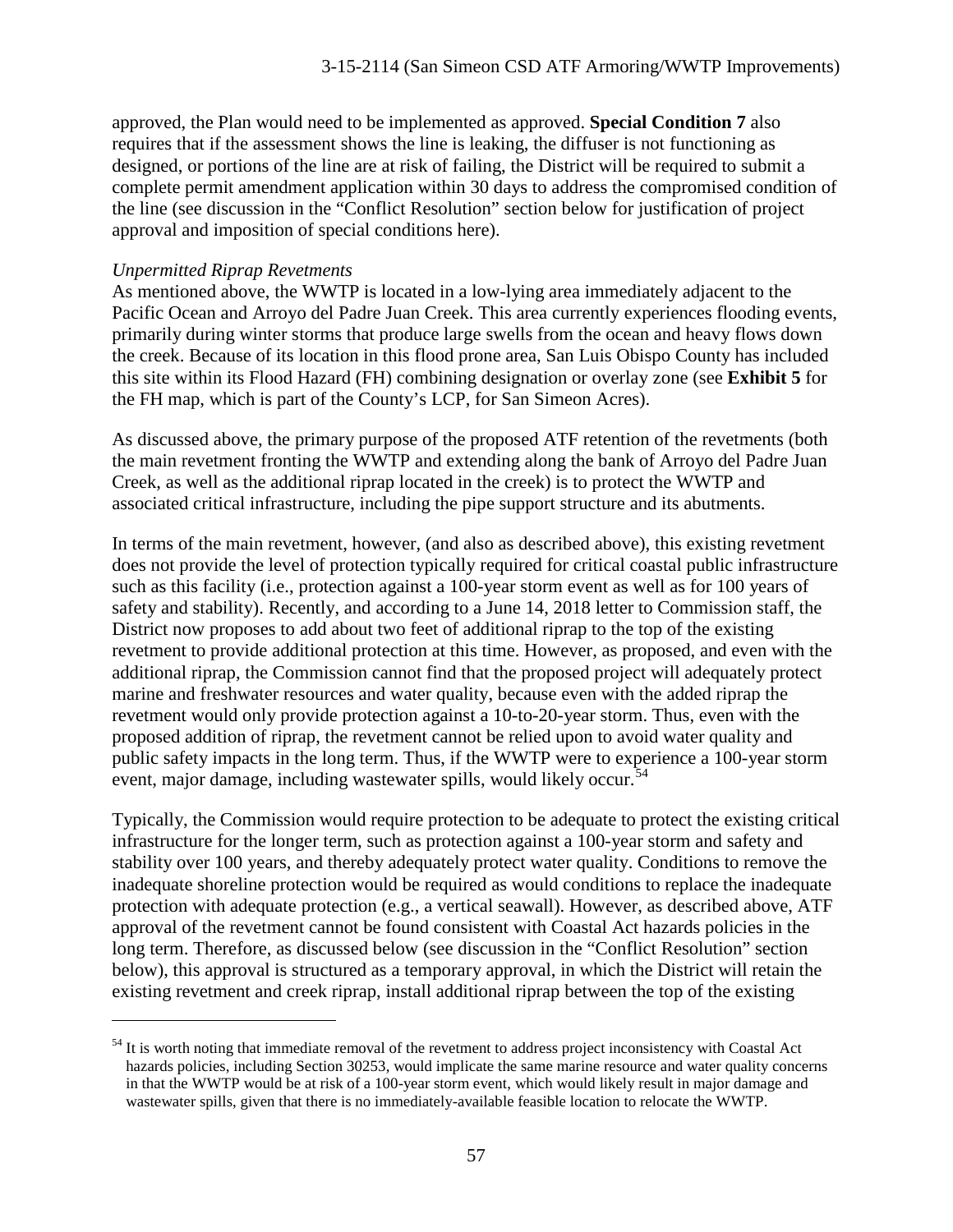revetment and the WWTP's existing perimeter wall for additional coastal hazard protection in the 20-year authorization period (via new riprap, or by using existing riprap on the beach in order to return as much public beach property to the public as possible), until such time as the ATFapproved revetment is removed or until the 20-year limited authorization expires, whichever occurs first (**Special Condition 2** and **Special Condition 4(a)**). The Commission finds that this limited-term authorization for the continued placement of the revetment to allow the District adequate time to fund, study, and pursue relocation efforts for the WWTP (which if relocated will ultimately ensure greater protection of water quality and habitat) adequately mitigates for potential impacts of the proposed development consistent with Sections 30230 and 30231.

Furthermore, as partial mitigation for beach/shoreline public access impacts, as described in the "Public Access and Recreation" and "Conflict Resolution" sections below, this approval is conditioned to require the construction of a public access pedestrian/bicycle bridge across Arroyo del Padre Juan Creek (see **Special Condition 4(c)**). However, as part of this construction, impacts to the creek and creek banks will likely occur. With respect to construction impacts, this project will require the movement and placement of large equipment, workers, materials, and supplies through the mouth of the creek and public access areas on the north side of the creek to gain access for the abutments (which are required to remain outside the creek and creek banks) and generally intrude and negatively impact the aesthetics, ambiance, serenity, and safety of the recreational beach experience. To protect the water quality of nearby creeks (which flow into the ocean) during construction of the bridge (and during the installation of additional riprap at the top of the revetment allowed by **Special Condition 4(a)**), **Special Condition 8** requires submission of a Construction Plan that includes the methods typically required by the Commission to protect water quality and marine resources during construction of the bridge (including maintaining good construction site housekeeping controls and procedures, the use of appropriate erosion and sediment controls, requiring any equipment washing, refueling, or servicing at the site to be done at least 50 feet from the site's perimeter fence, etc.). To further protect marine resources and offshore habitat, **Special Condition 8** requires construction documents to be kept at the site for inspection, and also requires a construction manager to be available to respond to any inquiries that arise during construction.

In terms of the riprap revetment placed in the creek to protect the pipe support structure and its abutments, the majority of this riprap has been buried over time by creek sediment and beach sand and has been further covered over by riparian and invasive vegetation. According to the Applicant's biological assessment, little riprap is visible in the creek today. The integrity of this riprap is thus unknown at this time and it is not clear that this riprap provides adequate protection of the pipe support structure and the abutments necessary to protect water quality in the case of a 100-year storm. However, the riprap may provide a lower degree of protection (i.e. less than 100-year storm) of the pipe support structure and the abutments, and thus immediate removal of the creek riprap would potentially have impacts to marine resources and water quality if such removal led to undermining of the pipe support structure. Again, this conclusion is further informed by the fact that there is no immediately-available feasible location to relocate the entire WWTP at this time in order to entirely avoid potential impacts resulting from failure of the pipe support structure. For this reason (and as discussed in the "Conflict Resolution" section below), this approval is structured as a temporary approval, in which the District may retain the existing riprap in the creek during the 20-year authorization period until such time as the riprap is either removed or until the 20-year limited authorization expires, whichever occurs first (**Special**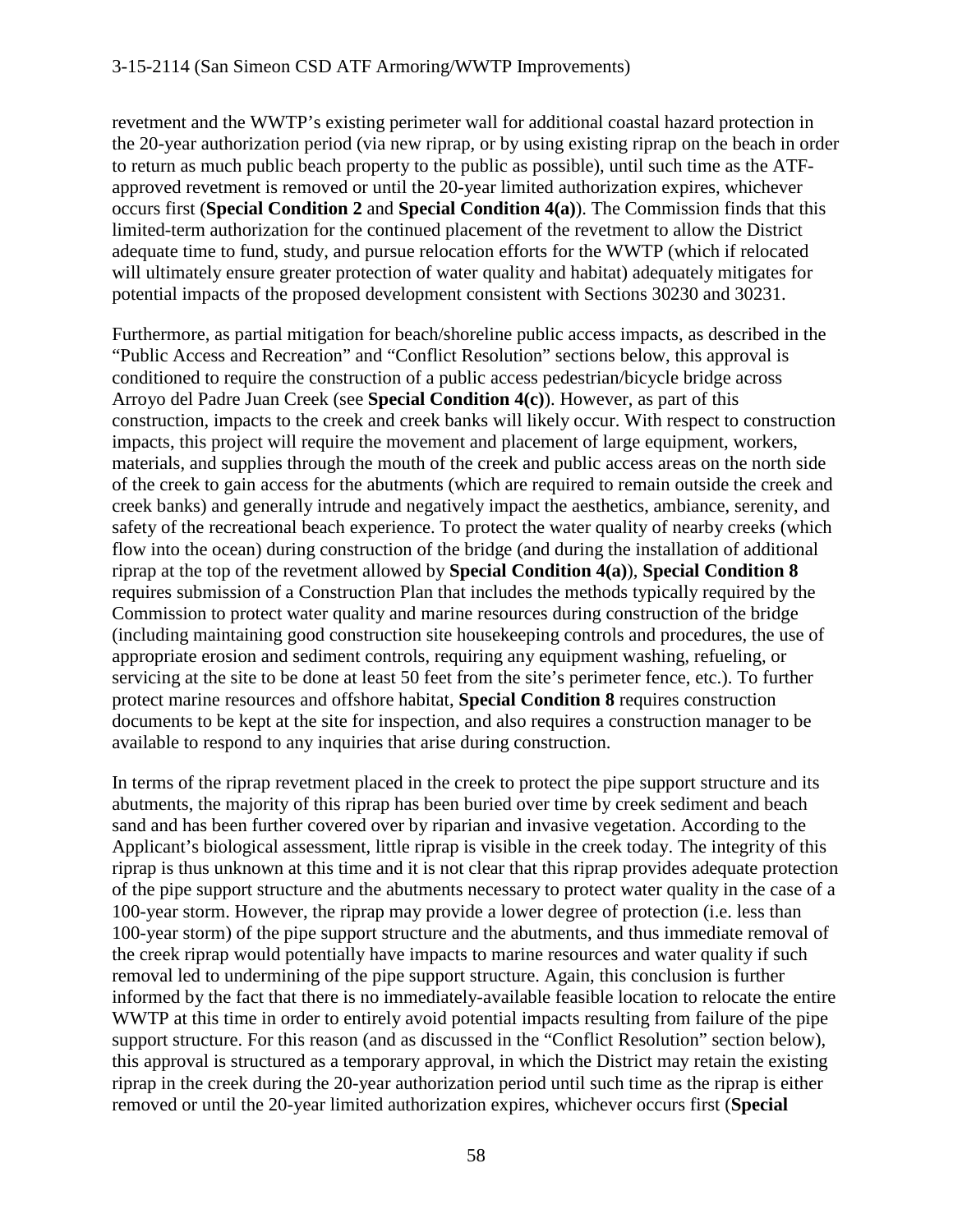**Condition 2**). The Commission finds that this limited-term authorization for the continued placement of the creek riprap to allow the District adequate time to fund, study, and pursue relocation efforts for the WWTP (which if relocated would entail removal of the pipe support structure, abutments and riprap, ultimately ensuring protection of water quality in the long term) adequately mitigates for potential impacts of the proposed development, consistent with Sections 30230 and 30231.

# *Conclusion*

Thus, for the reasons outlined above and as conditioned, the project is consistent with Coastal Act Sections 30230, 30231, and 30233 regarding protection of marine and freshwater resources and offshore habitat. (See discussion in the "Conflict Resolution" section below for justification of project approval and imposition of special conditions here.)

# **E. SCENIC AND VISUAL RESOURCES**

# **Applicable Policy**

Coastal Act Section 30251, cited below, protects the aesthetic and visual quality of coastal areas:

*Section 30251. The scenic and visual qualities of coastal areas shall be considered and protected as a resource of public importance. Permitted development shall be sited and designed to protect views to and along the ocean and scenic coastal areas, to minimize the alteration of natural land forms, to be visually compatible with the character of surrounding areas, and, where feasible, to restore and enhance visual quality in visually degraded areas. New development in highly scenic areas such as those designated in the California Coastline Preservation and Recreation Plan prepared by the Department of*  Parks and Recreation and by local government shall be subordinate to the character of *its setting.*

Coastal Act Section 30251 thus requires that scenic and visual qualities of coastal areas be considered and protected as a resource of public importance. New development must be sited and designed to protect public views to and along the ocean and in scenic coastal areas, and where feasible to restore and enhance visual quality in visually degraded areas. The proposed project includes after-the-fact development located at the WWTP site that is in the public view from a variety of vantage points.

# **Analysis**

First, with respect to views from Highway 1, the District's WWTP is located in a small developed area of the north coast of San Luis Obispo known as San Simeon Acres. Highway 1 is a National Scenic Byway in this location and public views from Highway 1 are protected along this stretch of coast as required by the County's LCP and Coastal Act, and great care has been taken over the decades to protect such views of the coast and ocean in this general location. The proposed project includes the ATF authorization of a riprap revetment and related development near the immediate shoreline, but none of this development is visible from Highway 1 due to the presence of other intervening development located between Highway 1 and the WWTP site. Thus the proposed project will not have any visual impacts to coastal views from Highway 1.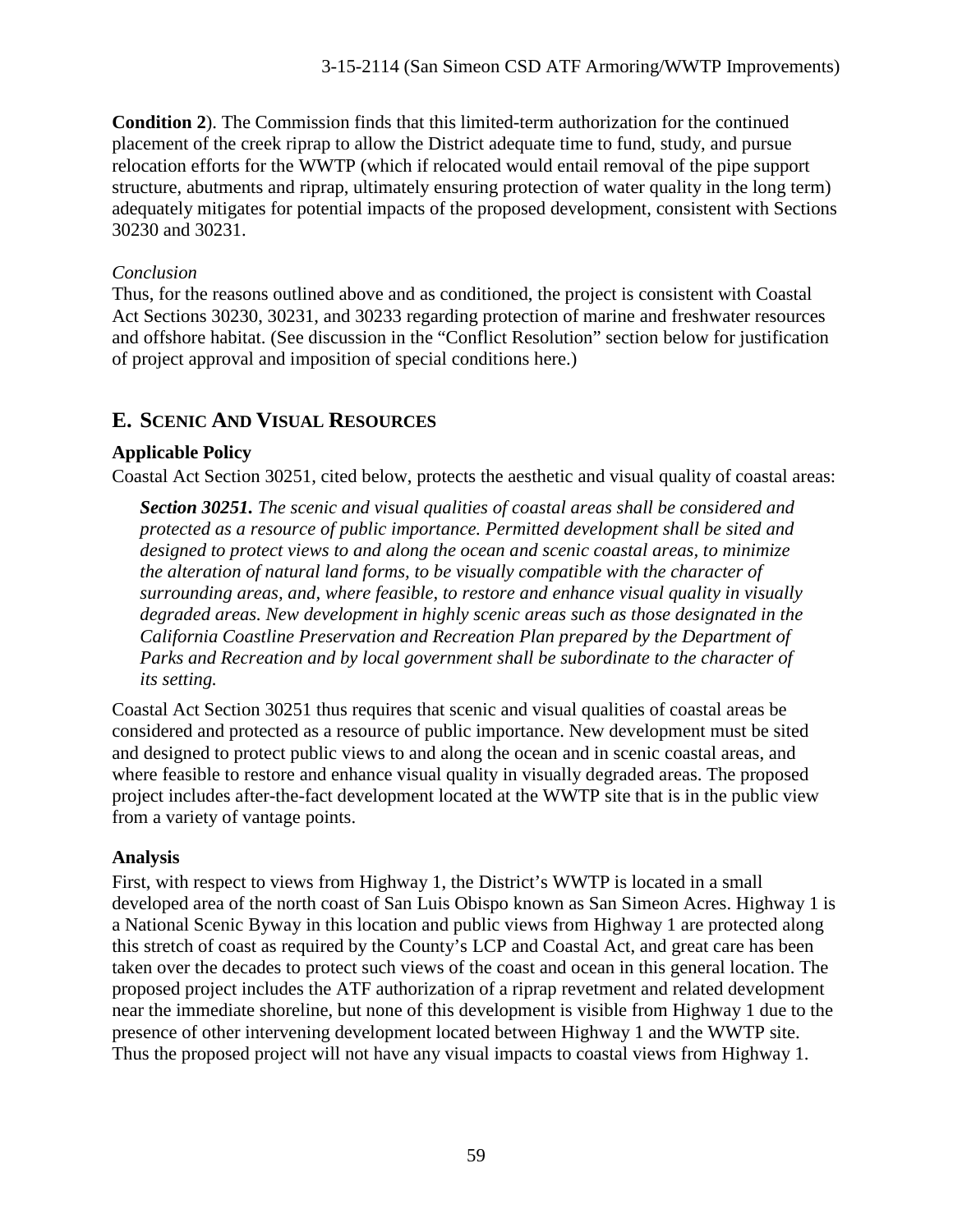#### 3-15-2114 (San Simeon CSD ATF Armoring/WWTP Improvements)

However, with respect to coastal views from other locations, the project site is on and adjacent to a popular beach recreation area, and is near a series of coastal paths, including the beach access path immediately upcoast of the site, in which the WWTP and the revetment are in view. This beach is an important coastal access destination for residents and visitors to the area alike. The riprap revetment is an anomaly inasmuch as there is virtually no armoring upcoast and downcoast at this location and in the overall San Simeon Acres beach area.<sup>[55](#page-59-0)</sup> Thus the beach remains a relatively pristine area with a mostly natural, unarmored shoreline. Although the District contends in its June 14, 2018 letter (see **Exhibit 20**) that the riprap and the WWTP are "necessary visual distractions in the civilized world that we live in" and that "the riprap actually blends in naturally to its surroundings," the proposed project would authorize an unnatural artificial looking and highly visible structure (i.e., the riprap revetment) in this significant public recreational viewshed, including as seen from the beach and from nearby trails. And the District's proposal to add two feet in height to the revetment will only exacerbate such public view impacts.

In terms of views from the beach and nearby trails (including the vertical accessway on the north side of the creek), the revetment fronting the WWTP is visible from these locations and has been for 35 years (i.e., since 1983). Through this authorization, the revetment (including the additional 2 feet of rock) would continue to be present and highly visible from the beach and trails for an additional 20 years (pursuant to **Special Condition 2)**. As mentioned, the beach in this location is highly popular and well used, especially in the summer, when increased numbers of visitors descend on San Simeon Acres to explore San Luis Obispo County's rural north coast and visit Hearst Castle. Many of these people stay in the area's multitude of lodging options and take advantage of the beach in front of the WWTP. The revetment thus presents an artificial distraction in its present state to a multitude of people, and has been adversely impacting public views for decades. In addition, only the top of the riprap revetment is currently being screened from view by vegetation (see photos of the site in **Exhibit 3**). While vegetation growth on the top of the revetment has helped mitigate some of the visual impact over time by screening the riprap, photographic evidence of the revetment soon after its placement shows an imposing and unnatural (compared to the natural bluff landforms upcoast and downcoast of the project site) riprap façade covering a portion of the back beach and natural bluff area. In addition, even though this vegetation is providing some relief, the covering is a variety of mostly non-native vegetation (e.g., *Myoporum* and iceplant), which has been fostered over time by the riprap itself, leading to additional visual and habitat impacts.

Other aspects of the proposed project also cause public view impacts as seen from the beach and trails, including the pipe support structure (which was fully replaced in 1999) and remnant riprap that is still visible in the creek mouth. In addition, the pedestrian and bicycle bridge that will cross the creek in the near future (required as mitigation for the project's public access impacts, as discussed below) will also likely be visible from some public beach vantage points and will likely provide additional public view impacts from the beach and public trails, including blufftop trails to the north of the creek.

<span id="page-59-0"></span> $55$  The exception to this is a small amount of riprap located at the base of the Pico Avenue beach access stairway, located about 1,000 feet to the north of the WWTP.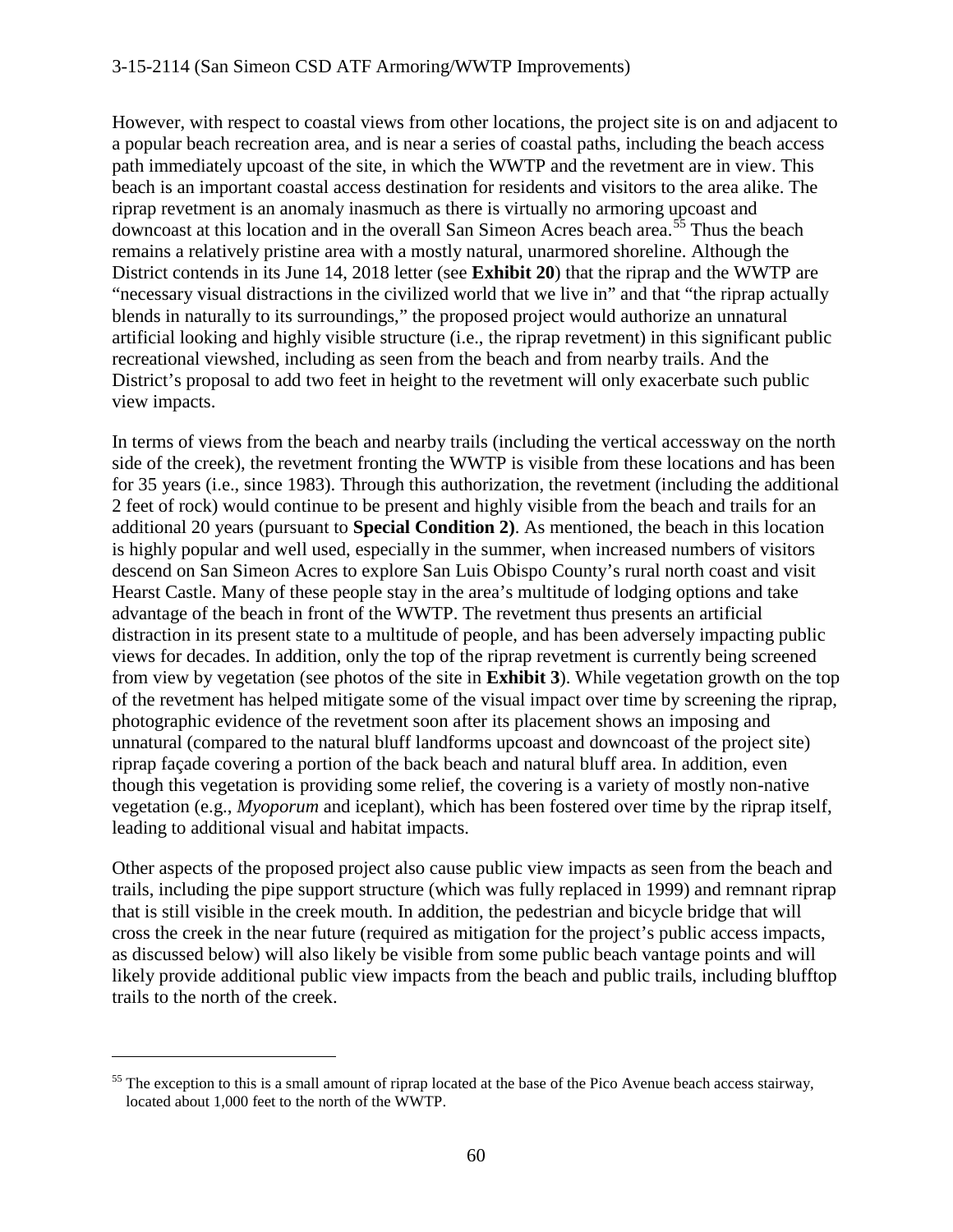Thus, the proposed project has adversely affected, and will continue to adversely affect, the public viewshed and aesthetic of the area for another 20 years by retaining and expanding the riprap revetment along the back beach and bluff area of the project site, and other proposed development within the creek area, in an area of coastline that is otherwise mostly unarmored. The riprap revetment is prominently visible in public views from vantage points on the beach and the vertical accessway located directly across the creek from the WWTP, detracting from and degrading views from these areas. In short, the project as proposed is inconsistent with the Coastal Act's visual resources policies, specifically 30251, because the visual impact caused by the riprap revetment and associated development is significantly adverse considering the generally otherwise-unarmored nature of this area.

Therefore, to reduce/mitigate the revetment's identified significant adverse visual impacts, several options could be recommended. The first is to require a different shoreline protective device that would better blend into the area's natural aesthetic. For example, the District could be required to, at least, remove the riprap revetment fronting the WWTP and install a vertical wall, which could be colored, contoured, and textured to mimic natural bluffs. This would provide a visual improvement over the riprap, while still providing protection for the WWTP. In addition, the top of the vertical wall could be planted with native bluff landscaping that would cascade down the wall's face, which would further help soften its visual impact. Another recommendation would be to fully revegetate the existing riprap revetment fronting the WWTP (including removal of all non-native species and revegetation with native, drought-tolerant, and ocean-friendly vegetation) to provide effective vegetative screening. Restoration within the creek would also provide for some visual mitigation to soften the impacts identified above.

However, as described previously in this report, while mitigating the revetment's coastal resource impacts *could* include substantial measures now to address impacts in the short term (e.g., replacement of the revetment with a vertical wall that mimics the natural bluff form, and/or impact fees, etc.), such mitigation would divert scarce time, money, and resources the District needs in order to focus on what is ultimately the only way to find the revetment consistent with the Coastal Act in the long term (i.e., relocation of the WWTP out of this hazardous beachfront location, followed by removal of the revetment and restoration of the entire site; see discussion in the "Conflict Resolution" section below for justification of project approval and imposition of special conditions here). Again, the eventual relocation of the WWTP and restoration of the site is the long-term solution for Coastal Act consistency. When authorization for the riprap revetment expires, the District will in all likelihood need to relocate the WWTP, and thus the revetment will likely be removed and the site restored (and the revetment's visual resource impacts, which heretofore could only be mitigated for, will also be eliminated permanently as well), consistent with **Special Conditions 2** and **3**. As discussed below in the "Conflict Resolution" section, the revetment can only be found consistent with the Coastal Act for an interim period to protect the existing WWTP while the District undertakes efforts to relocate the WWTP outside of this hazardous location.

Thus, in the interim, this approval is conditioned accordingly (see **Special Conditions 4(a) and 4(b)**) to ensure riprap protection is allowed for the next 20 years, and the adjacent creek area is restored as much as feasible for the life of the 20-year authorization (see further discussion of creek restoration in the "Biological Resources" section below). These components of the required Mitigation Plan will help to ensure that the project's visual resource impacts are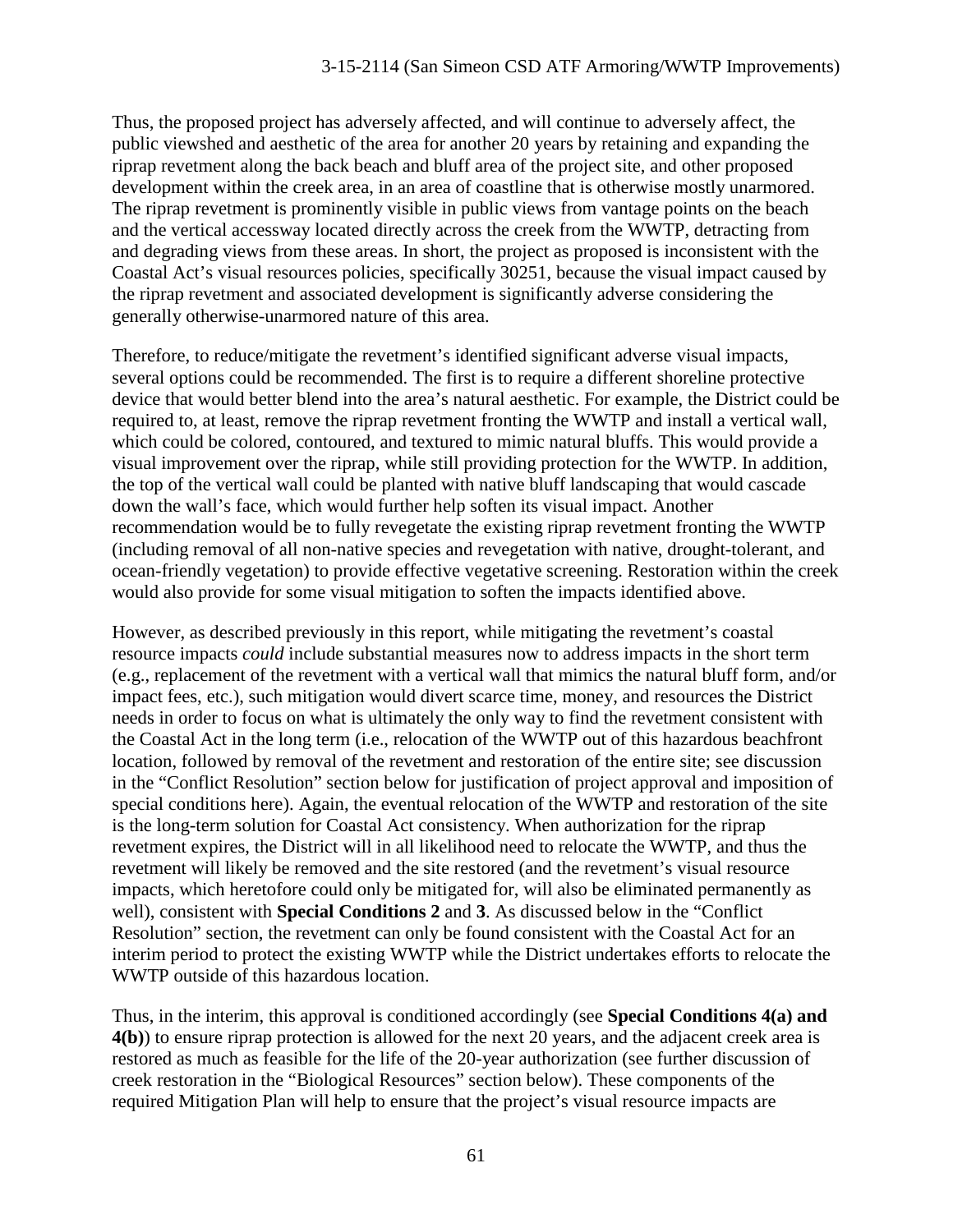addressed as much as possible consistent with the visual resource protection policies of Coastal Act Section 30251 for the limited 20-year duration of this permit. Therefore, as conditioned, the proposed project can be found consistent with the Coastal Act.

# **F. PUBLIC ACCESS AND RECREATION**

# **Applicable Policies**

Coastal Act Section 30604(c) requires that every coastal development permit issued for any development between the nearest public road and the sea "shall include a specific finding that the development is in conformity with the public access and public recreation policies of [Coastal Act] Chapter 3." The proposed project is located seaward of the first through public road (Highway 1). Coastal Act Section 30210 requires maximization of public access consistent with public safety needs, and Coastal Act Section 30211 requires that development not interfere with the public's right to access the sea. Coastal Act Sections  $30212(a)(1)$  and  $(a)(2)$  require new public access in development projects located between the nearest public roadway to the shoreline and along the coast except where it is inconsistent with public safety, etc., and where adequate access exists nearby. Section 30213 requires that lower-cost visitor and recreational facilities be protected, and provided where feasible. And, finally, Sections 30221 and 30223 protect oceanfront land and upland areas for recreational uses, respectively:

*Section 30210. In carrying out the requirement of Section 4 of Article X of the California Constitution, maximum access, which shall be conspicuously posted, and recreational opportunities shall be provided for all the people consistent with public safety needs and the need to protect public rights, rights of private property owners, and natural resource areas from overuse.*

*Section 30211. Development shall not interfere with the public's right of access to the sea where acquired through use or legislative authorization, including, but not limited to, the use of dry sand and rocky coastal beaches to the first line of terrestrial vegetation.*

*Section 30212(a)(1)(2) (in relevant part). Public access from the nearest public roadway to the shoreline and along the coast shall be provided in new development projects except where: (1) it is inconsistent with public safety, military security needs, or the protection of fragile coastal resources, (2) adequate access exists nearby…* 

*Section 30213 (in relevant part). Lower cost visitor and recreational facilities shall be protected, encouraged, and, where feasible, provided. Developments providing public recreational opportunities are preferred…*

*Section 30221. Oceanfront land suitable for recreational use shall be protected for recreational use and development unless present and foreseeable future demand for public or commercial recreational activities that could be accommodated on the property is already adequately provided for in the area.*

*Section 30223. Upland areas necessary to support coastal recreational uses shall be reserved for such uses, where feasible.*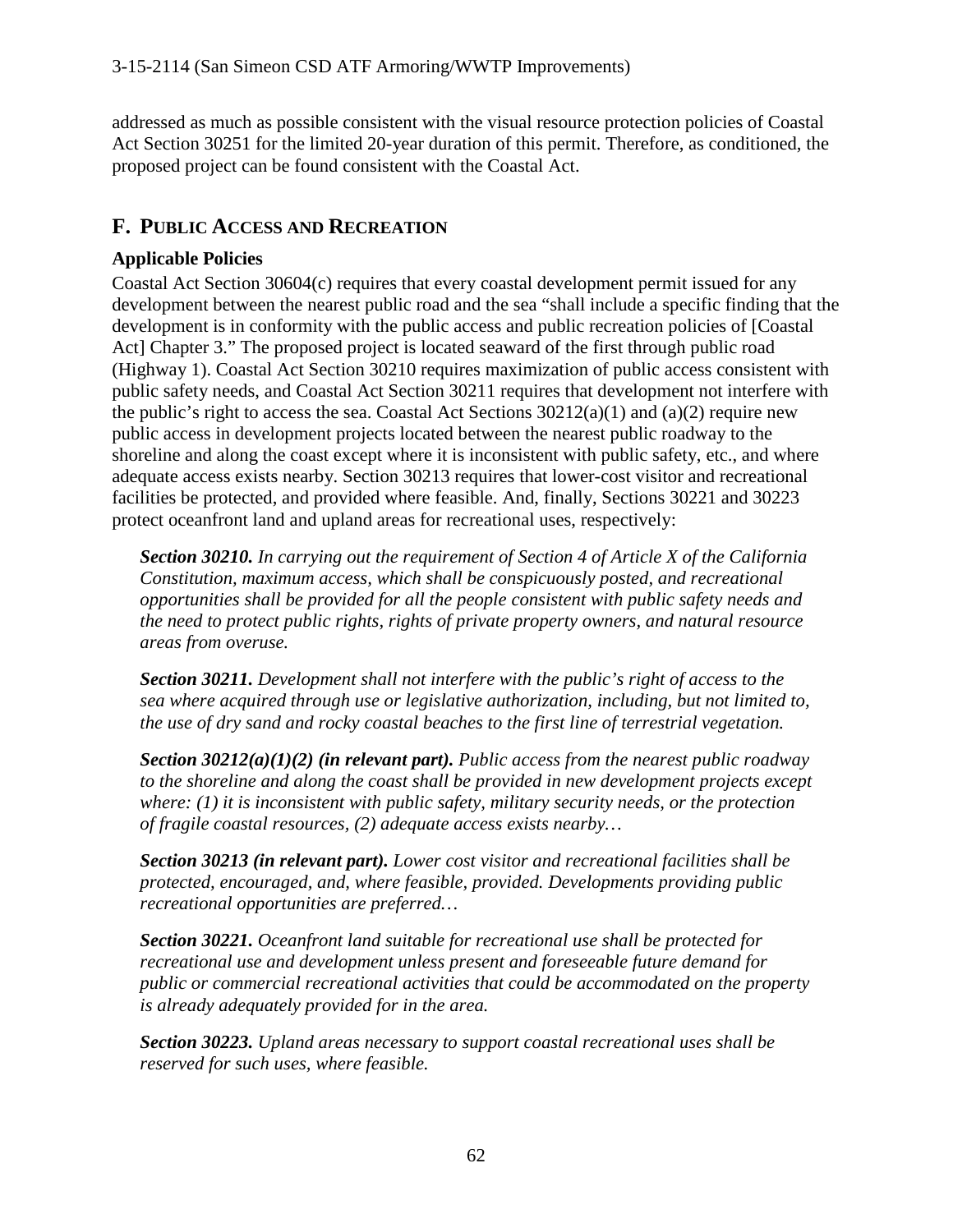#### **Public Access Background**

#### *Permitting History*

 $\overline{a}$ 

The Commission has approved two CDPs on the District's WWTP site previously: CDP 199-09 and CDP 4-85-180. Specifically, on March 9, 1979 the Commission approved CDP 199-09, which allowed for the construction of a 100,000 gallon flow balancing tank. This CDP was conditioned to require recordation of a deed restriction binding the Applicant and any successors in interest to allow the public the right to use that portion of the beach on the District's property from the mean high tide line to the toe of the bluff (see **Exhibit 6** for the recorded Deed Restriction dated December 8, 1981). In other words, before the revetment was installed in 1983, the beach it was installed on was already required by the Commission to be dedicated to public beach use, not riprap revetment use.

On June 26, 1985, the Commission approved CDP 4-85-180, which allowed for an increase in the sewage treatment capacity from 150,000 gallons per day (gpd) to 200,000 gpd by installing aeration and clarifier tanks. This CDP included a special condition that required the District to accept and agree to maintain any outstanding vertical and lateral access offers of dedications (OTDs) in the area. The District, however, did not comply with this special condition requirement. Notwithstanding the District's lack of compliance with the condition and lack of due diligence to accept the OTDs before they expired, however, since that time the Commission worked to ensure that such OTDs did not expire, and independent of the District was able to reach agreements with other public entities (i.e., San Luis Obispo County and the State Coastal Conservancy) to accept the totality of outstanding public access dedications in the area. These include lateral public access dedications between the mean high tide line and the toe of the bluff<sup>[56](#page-62-0)</sup> and vertical access dedications from the blufftop to San Simeon beach.<sup>[57](#page-62-1)</sup> See **Exhibit 7** for the locations of these public access dedications.

#### *Overview of Existing Access in San Simeon Acres*

In addition to the beach area seaward of the WWTP that was deed restricted for public beach use in 1979 (now partially covered by the unpermitted revetment) described above, public access to and along the beach within the San Simeon Acres area exists in several places. For example, existing lateral and vertical access is available north of the project site. The primary vertical access in this area is a stairway that is located about 1,000 feet north of the WWTP at the end of the cul-de-sac on Pico Avenue. The stairway, which has recently been repaired, provides public access from the end of the cul-de-sac to the beach. Free and ample vehicular parking is available at the end of the cul-de-sac as well. Also, on the Cavalier Oceanfront Resort property (which is about 300 feet north of the WWTP), a recorded deed restriction requires public access from the mean high tide line to the toe of the bluff (as required by CDP 4-81-242). While this deed restricted access area is technically on the beach, the resort property and the adjacent Sands-bythe-Sea hotel property contain an informal blufftop trail adjacent to the blufftop's edge and a more formalized series of pathways between the blufftop and the hotels that are also used by the

<span id="page-62-0"></span><sup>&</sup>lt;sup>56</sup> Including as required by CDPs 4-81-242 (Cavalier Acres, Inc.), 4-82-566 (Cohen et al.), 4-82-380 (Western California Investments), 4-85-175 (Sansome et al.), 418-28 (Sessa) and 4-86-236 (Midland Pacific Building Corporation).

<span id="page-62-1"></span> $57$  Including as required pursuant to CDPs 4-81-242 (Cavalier Acres Inc.), 4-82-566 (Cohen et al.), 4-85-175 (Sansome et al.), and 42-02 (Stinson – which expired).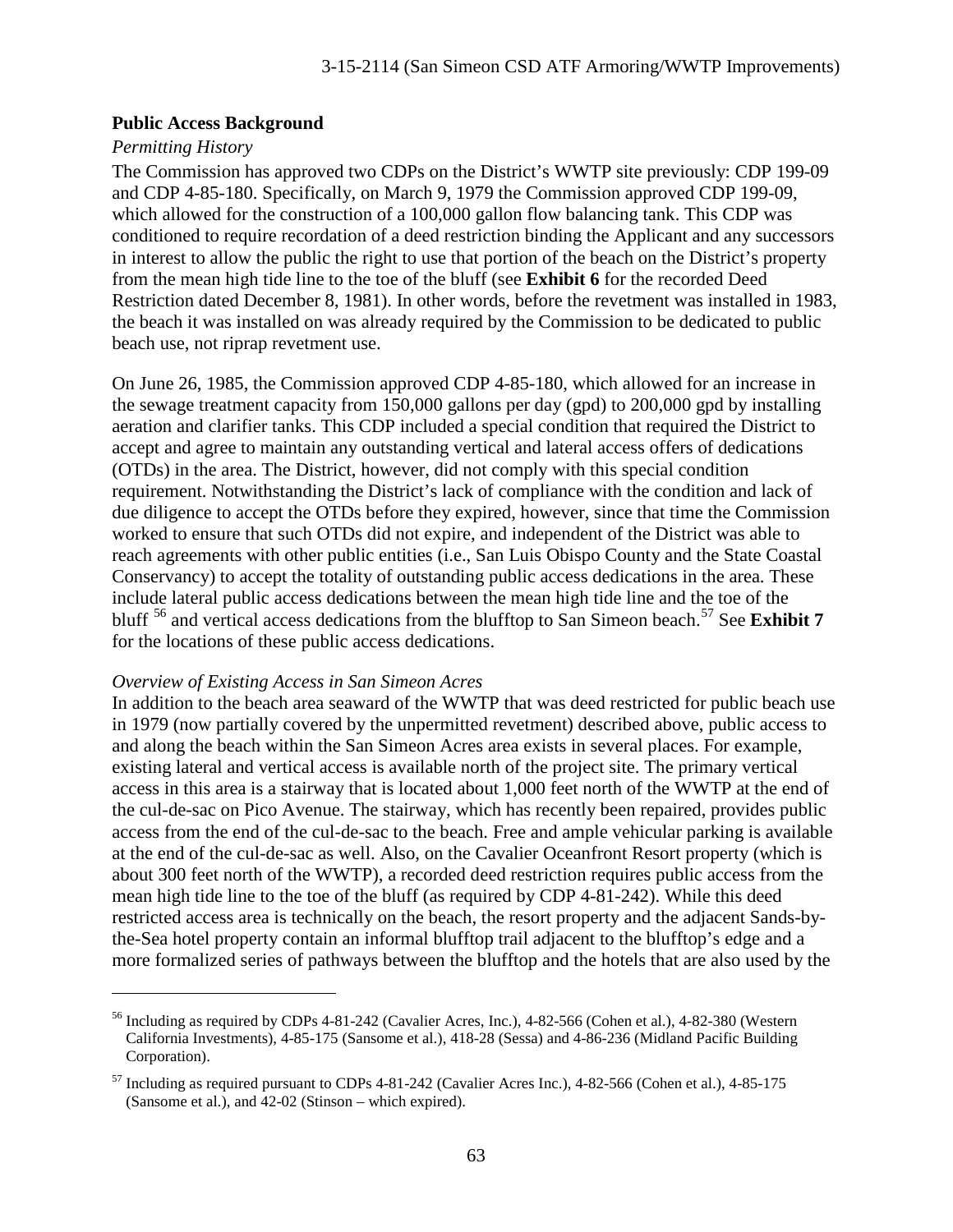general public, and which also include a series of benches and lookouts. These trails then connect to a sidewalk that extends along San Simeon Avenue, where the sidewalk then meets a partially paved trail that extends down along the northern side of Arroyo del Padre Juan Creek and terminates on the beach. There is, however, no bridge access across this creek that connects San Simeon Avenue to Balboa Avenue. See **Exhibit 7** for these access points that are located north of the project site.

To the south of the WWTP, there are not any lateral blufftop trails per se, primarily due to intervening residential development that is located seaward of Balboa Avenue, and access is along the street in this area. With respect to vertical access from Balboa to the beach, there are two accepted vertical OTDs<sup>[58](#page-63-0)</sup> south of the WWTP, but these accessways have not been formally developed or opened to date. However, an informal vertical accessway exists at the intersection of Balboa Avenue and Vista Del Mar Avenue, with free street parking available. Here, an unimproved dirt path, just upcoast of San Simeon State Park property, connects the road to the blufftop, and an informal path down the bluff provides access to the beach.<sup>[59](#page-63-1)</sup> This path is well used by the public. See **Exhibit 7** for the location of the two accepted OTDs and for the informal vertical access path.

In conclusion, there are two existing vertical access points to the beach north of the project site and one to the south providing the public a means to get to the beach. Regarding lateral access, while lateral access is available on the beach and lateral blufftop access exists north of the project site, there is no lateral bridge connection across Arroyo del Padre Juan Creek to connect to Balboa Avenue and Vista del Mar, which are located adjacent to or south of the project site.

## **Analysis**

 $\overline{a}$ 

This entire stretch of coast, including the beach located seaward of the WWTP site (which, as previously mentioned, was restricted by the Commission for public access, and the unpermitted revetment is currently encroaching upon a portion of this restricted area), is very popular with residents and visitors alike and is heavily used by the public, especially in the summer as visitors take an opportunity to enjoy the coast to surf, fish, sunbathe, walk, and swim. As discussed further above in the "Coastal Hazards" section, shoreline structures can have a variety of negative impacts on coastal resources, including adverse effects on beaches and sand supply, which ultimately result in the loss of the beach with associated impacts to public recreational access. The proposed project has impacted beach public access here for the last 35 years without proper authorization (and will continue to impact this critical coastal resource for up to the next 20 years under this approval until the WWTP is anticipated to be relocated and the revetment is removed pursuant to **Special Condition 2**). [60](#page-63-2) This impact to public access has resulted from

<span id="page-63-0"></span><sup>&</sup>lt;sup>58</sup> These OTDs, which were required by CDPs 4-82-566 (Cohen et al.) and 4-85-175 (Sansome et al.), have been accepted by the State Coastal Conservancy.

<span id="page-63-1"></span><sup>&</sup>lt;sup>59</sup> San Simeon State Park is located just south of this informal trail. A segment of the California Coastal Trail runs along the blufftop in this area.

<span id="page-63-2"></span><sup>60</sup> As discussed in the "Conflict Resolution" section below, **Special Conditions 1 and 2** allow the revetment, and thus the WWTP, to remain in place during an interim up-to-20-year period while the District undertakes efforts to relocate the WWTP outside of this hazardous location. Upon expiration of this approval, the riprap revetment will also need to be removed, which will require removal of the encroachment on the beach (thus freeing up the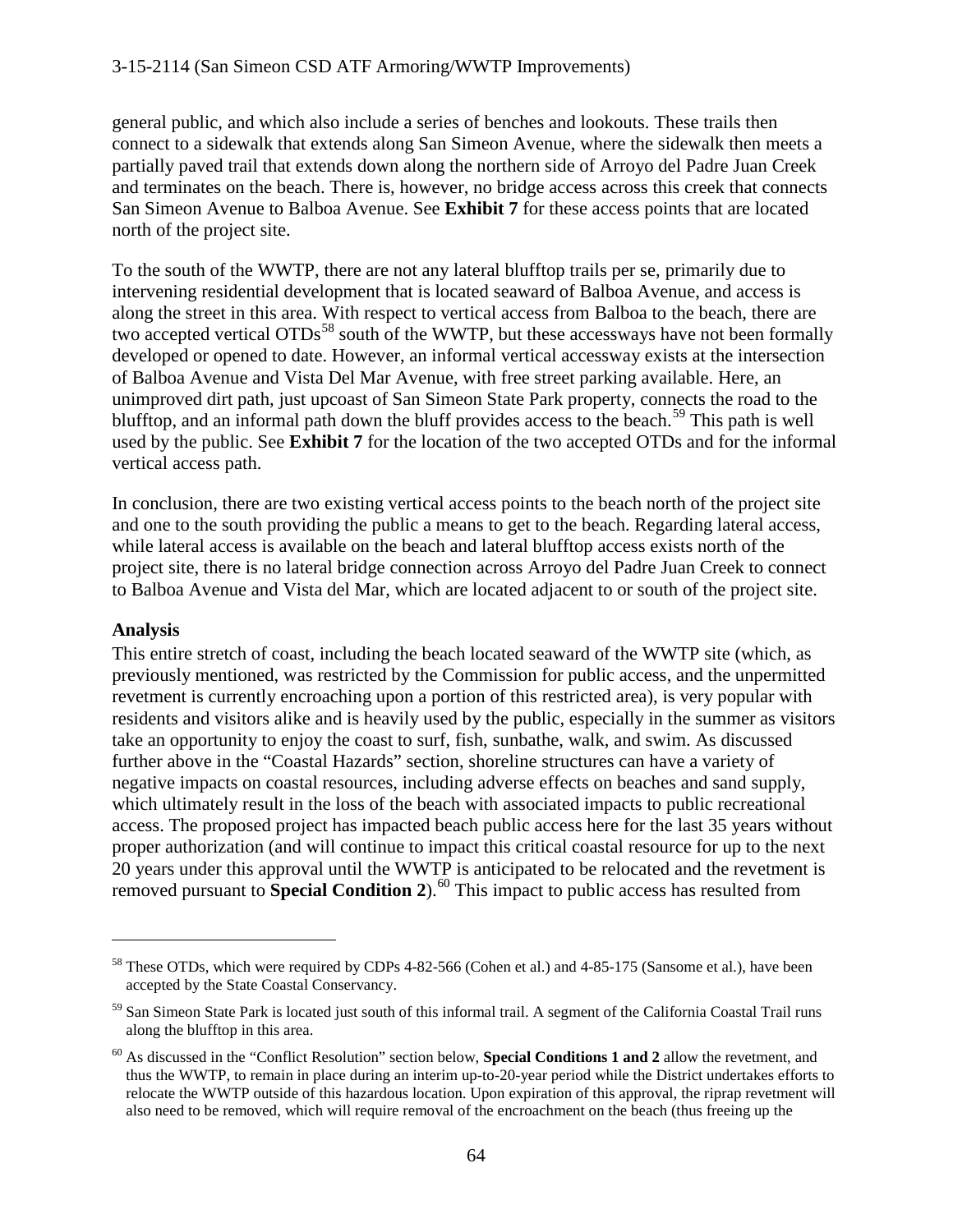encroachment of the revetment onto approximately 3,000 square feet of beach that the Commission previously restricted for public access, and the resultant loss of beach creation due to passive erosion and the loss of sand that would be supplied to the shoreline system from erosion if the bluffs were not armored. For these reasons, the proposed project is inconsistent with the public access policies cited above, which require: 1) that public recreational access opportunities be maximized (Section 30210); 2) that development not interfere with the public's right of access, including to the beach (Section 30211); 3) that development located between the sea and first public road provide access to and along the shoreline (Section 30212); and, 4) the protection of lower-cost visitor recreational opportunities (Section 30213) (see discussion in the "Conflict Resolution" section below for justification of project approval and imposition of special conditions here). As further discussed in the "Coastal Hazards" section above, these public access impacts can and have been quantified in monetary terms based on a real estate valuation method, and further factoring in loss of beach due to fixing of the back beach, passive erosion, and loss of sand supply. Strictly in terms of monetary value, these public access impacts (*i.e.*, loss of usable beach) total over \$5 million.

To address the public access impacts of the revetment that have occurred over the past 35 years and will continue until the WWTP is relocated and the revetment is removed, aside from payment of the over \$5 million mitigation fee due to the lag time between payment of such fees and realization of the intended mitigation, a pedestrian/bicycle bridge over Arroyo del Padre Juan Creek was discussed with the Applicant. The bridge would fill a much needed gap in the California Coastal Trail (CCT) along this area of coast by providing a lateral access connection between upcoast trails and the downcoast areas of Balboa Avenue, Vista del Mar, and San Simeon State Park, and effectively connecting north and south San Simeon Acres and CCT components therein. In discussions with Commission staff regarding potential mitigation packages to offset the above-described coastal resource impacts, the District originally prepared and submitted two conceptual design options for the access bridge (see **Exhibit 11**). The idea was that the bridge could both mitigate for these impacts and further the District's then-stated goal of constructing such a bridge connection. The bridge would provide lateral access from the network of blufftop trails upcoast from the project, across the creek, and through to Balboa Avenue and open space located downcoast at San Simeon State Park, effectively adding another connection, and certainly the most critical in a CCT sense, between north and south San Simeon Acres. The bridge would close a gap in the access system at this location (i.e., there is no creek crossing, and access users are forced to circumnavigate the creek either by walking along the beach or walking up to Hearst Drive, to get from one side of the creek to the other) and thus facilitate full connection of the CCT in this area, providing substantial public access benefits.

Although the District originally was amenable to such a bridge as mitigation for project impacts (and Commission staff produced a staff report for the February 2018 hearing with this in mind), it was concerned about the deadline for constructing the bridge due to funding concerns. Ultimately, the District radically changed its position, and in its February 16, 2018 and June 14, 2018 letters (see **Exhibit 20**) indicated that it was not required to mitigate for any impacts, and that it was not legally able to construct the bridge even if it were. On the former, the Commission

underlying lateral access easement area), will eliminate passive erosion impacts, and will allow for the bluff to naturally retreat.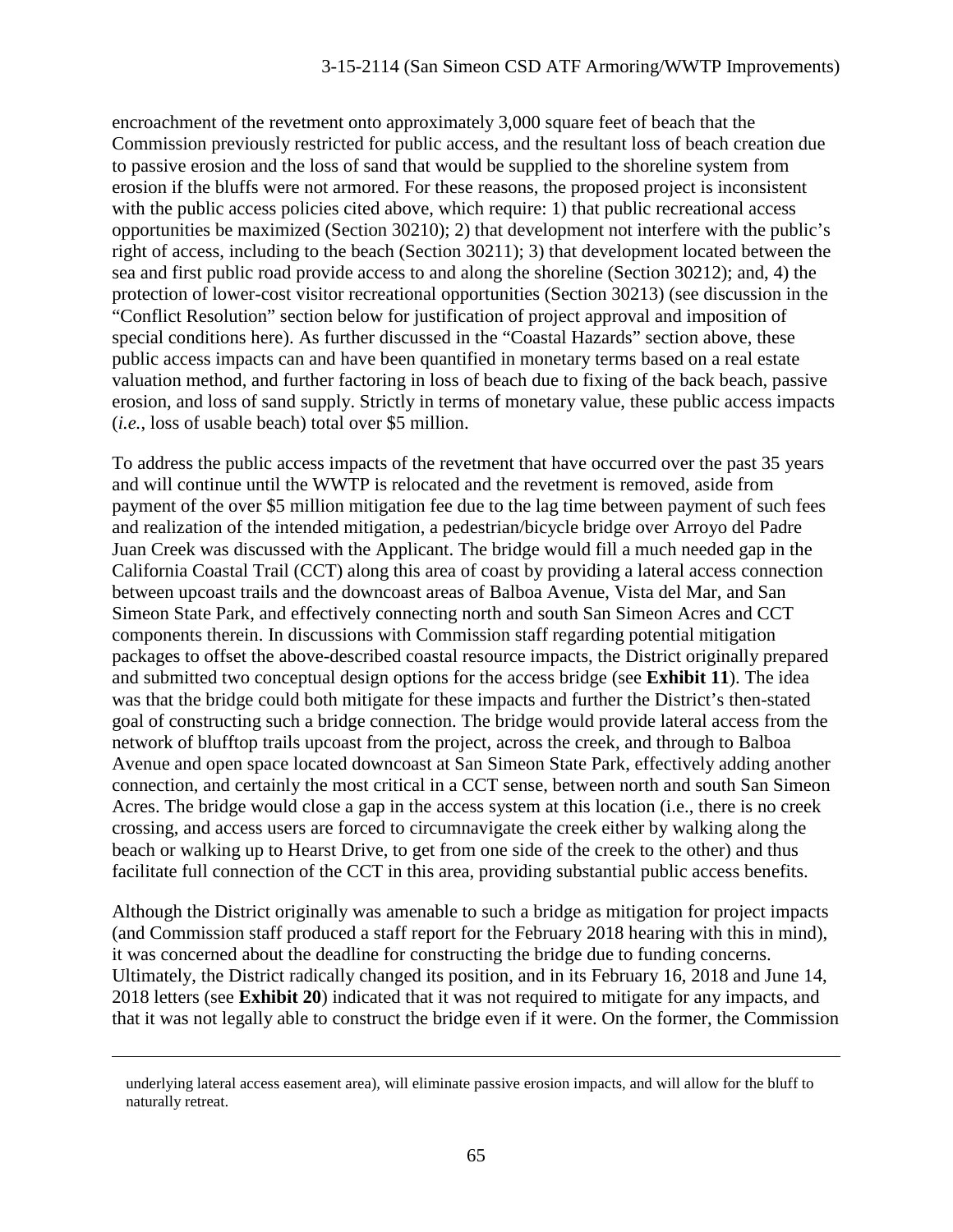disagrees, based on the analytic justification above regarding the impacts to public access that have and continue to be caused by the revetment at this location, and notes that all applicants, whether public or private, are required to mitigate for armoring impacts on the public's coastal resources, including beach access impacts, and it is in no way appropriate to allow this applicant to avoid mitigating for such impacts simply because the applicant is a public agency, especially in a case where these impacts are the result of unpermitted armoring that has been in place for more than three decades with no consideration of appropriate mitigation for impacts caused by said armoring. The Commission notes that it has not exempted public agencies from this requirement in past cases (see, for example, the Commission's CDP requirements associated with the City of San Francisco's Sharp Park revetment in November of 2017 which also required compensatory mitigation), and it would not be Coastal Act consistent to begin such a practice here.

With respect to the District's legal authority to construct the bridge, the District indicates that the District's powers and the governmental functions it provides are constrained by their enabling resolution adopted by the San Luis Obispo County Board of Supervisors, and that this resolution requires that any bridge must be constructed "incidental to the purposes specified in [subparagraph] (j)…" which is limited to the "opening, widening, extending straightening and surfacing… of any street." However, the Commission, as advised by its legal counsel, disagrees with this assertion, noting that community service districts are explicitly authorized by statute to "acquire, construct, improve, maintain, and operate recreation facilities, including but not limited to, parks and open space, in the same manner as a recreation and park district formed pursuant to the Recreation and Park District Law, Chapter 4 (commencing with Section 5780) of Division 5 of the Public Resources Code."[61](#page-65-0) In addition, the District has already engaged in public access and recreational endeavors (as required by conditions of approval applicable to prior CDPs issued by the Coastal Commission and for which the District accepted the benefits of said permits), beginning in 1979 when the District deed restricted (see **Exhibit 6**) the beach fronting the WWTP to require public access (now partially covered by the unpermitted revetment), and in 1985 when the District accepted and agreed to maintain any access dedications in the San Simeon Acres area (see **Exhibit 7**), although the District never complied with this latter requirement. The District never suggested that it could not accommodate those public access requirements, and it was not until their February 16, 2018 letter that the District first suggested it could not in this case. In short, the District has the same types of authorities that all CSDs do, including with respect to providing for recreational access.<sup>[62](#page-65-1)</sup>

<span id="page-65-0"></span> $<sup>61</sup>$  See Government Code Section 61100(e).</sup>

<span id="page-65-1"></span> $62$  And even if the District did not have such authority, it seems likely that the District could request that it be afforded that authority by the Board of Supervisors (if, as the District asserts, it was created by the Board of Supervisors) if need be to build a significant public access feature for the residents of and visitors to San Simeon and the State of California as a means of offsetting identified public access impacts. In addition, if the bridge is not the focus of the mitigation package, then alternative mitigation would be required, and the District has not identified any such alternatives, which here are estimated to be approximately \$5 million in required mitigation. In past cases, the Commission has required certain applicants to pay an in-lieu mitigation fee for such calculated amounts. It seems in the District's best interest to pursue the bridge mitigation in this case, including as it provides tangible mitigation at the location of the impact in a more immediate period of time, where it would be a benefit directly within the District's boundaries, and the same cannot necessarily be said for a fee that might be used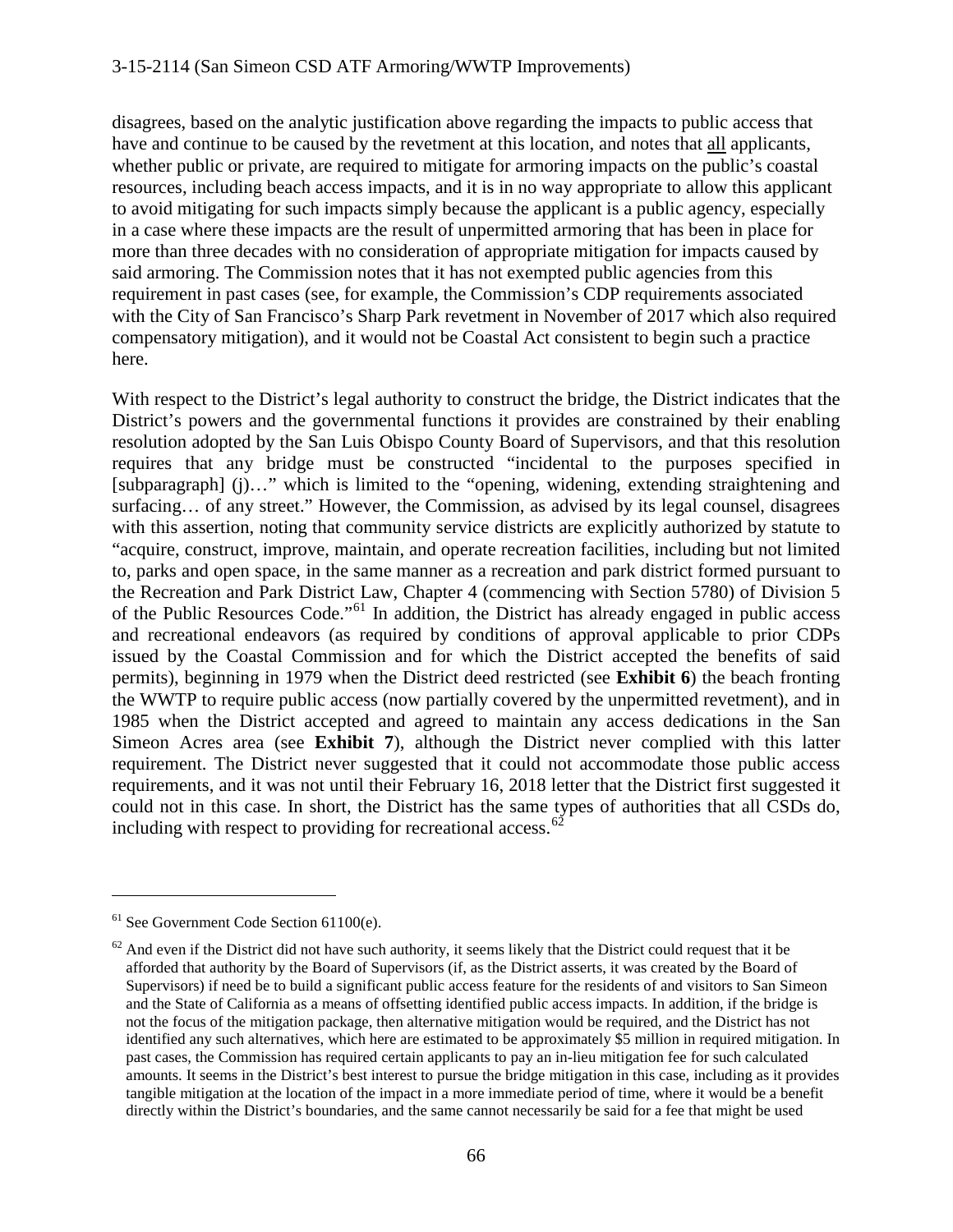With respect to the cost of the bridge, recent examples indicate that such bridge would cost substantially less than the one million-plus dollars that the District indicates.<sup>[63](#page-66-0)</sup> In addition, given the estimated degree of coastal resource impact is in the \$5 million dollar range, the bridge is actually a substantially less costly way for the District to address the impacts of its ATF development that adequately mitigates for the adverse impacts to public access caused by the revetment. In addition, the District would not be required to install the exact same bridge design it originally submitted (and for which it indicates would cost over a million dollars); rather, the District would simply need to identify a bridge design that meets the condition requirements. Less expensive alternatives that conform to the basic requirements of an adequate public access bridge are certainly available and **Special Condition 4(c)** speaks to the District evaluating different types and costs of any bridge to be constructed in this location that otherwise meets the specified performance standards. Again, recent examples from around the state indicate that such a bridge would be substantially less costly to the District than a \$5 million mitigation fee, or even the \$1 million-plus bridge cost projection it has estimated to date. Thus, the Commission here requires the bridge as mitigation for the identified impacts. Although the Commission notes that the District is not in agreement on the mitigation package at this time, the Commission finds that compensatory mitigation of this type is still more appropriate and less costly to the District and its ratepayers than requiring a multi-million dollar in-lieu mitigation fee, and that it appropriately and proportionately offsets project access impacts over the temporary approval horizon.

Thus, the Commission here requires the bridge to offset the above-identified impacts to public recreational access. Such bridge would provide multiple public benefits as described herein, as well as significantly reduce the cost of mitigation over the project horizon. **Special Condition 4(c)** lays out the required parameters for the bridge (e.g., a minimum 10-foot width, supports and abutments located outside the creek and creek-banks, available for use 24 hours a day, that the bridge's design integrates with the surrounding environment, and that the bridge be sited and designed to be safe from erosion and flooding threats, etc.). **Special Condition 4(c)** also requires that the bridge be constructed within five years of this CDP approval, that the Applicant obtain either an irrevocable license agreement or an easement from the adjacent property owner<sup>[64](#page-66-1)</sup> on whose property the bridge will be at least partially located, and also requires that the bridge's public access signage include the CCT and California Coastal Commission emblems and recognition of the Coastal Commission's role in providing public access at this location. Finally, this condition requires that the Applicant maintain all bridge improvements and related signage in perpetuity. Per **Special Condition 1,** the bridge is not subject to the 20-year authorization timeframe, and instead is authorized permanently.

elsewhere altogether and realization of the intended mitigation may be delayed well after payment of the mitigation fee.

<span id="page-66-0"></span> $63$  For example, a similarly-sized pedestrian and bicycle bridge (approximately 100 feet long by 9 feet wide) was recently installed at Frenchmen's Creek in Half Moon Bay for a cost of \$380,000. Another example in San Luis Obispo County is the Morro Bay to Cayucos Connector Bridge (spanning Toro Creek), which when constructed will be 150 feet long by 12 feet wide, and is estimated to cost approximately \$500,000. Here, the span would be about 125 feet with a 10-foot width.

<span id="page-66-1"></span> $64$  The Applicant has stated that a representative of this property owner (Cavalier Acres, Inc.) has indicated it agrees to have the bridge constructed on its property (see **Exhibit 12** for an email from Charlie Grace, San Simeon CSD) and has been provided conceptual plans.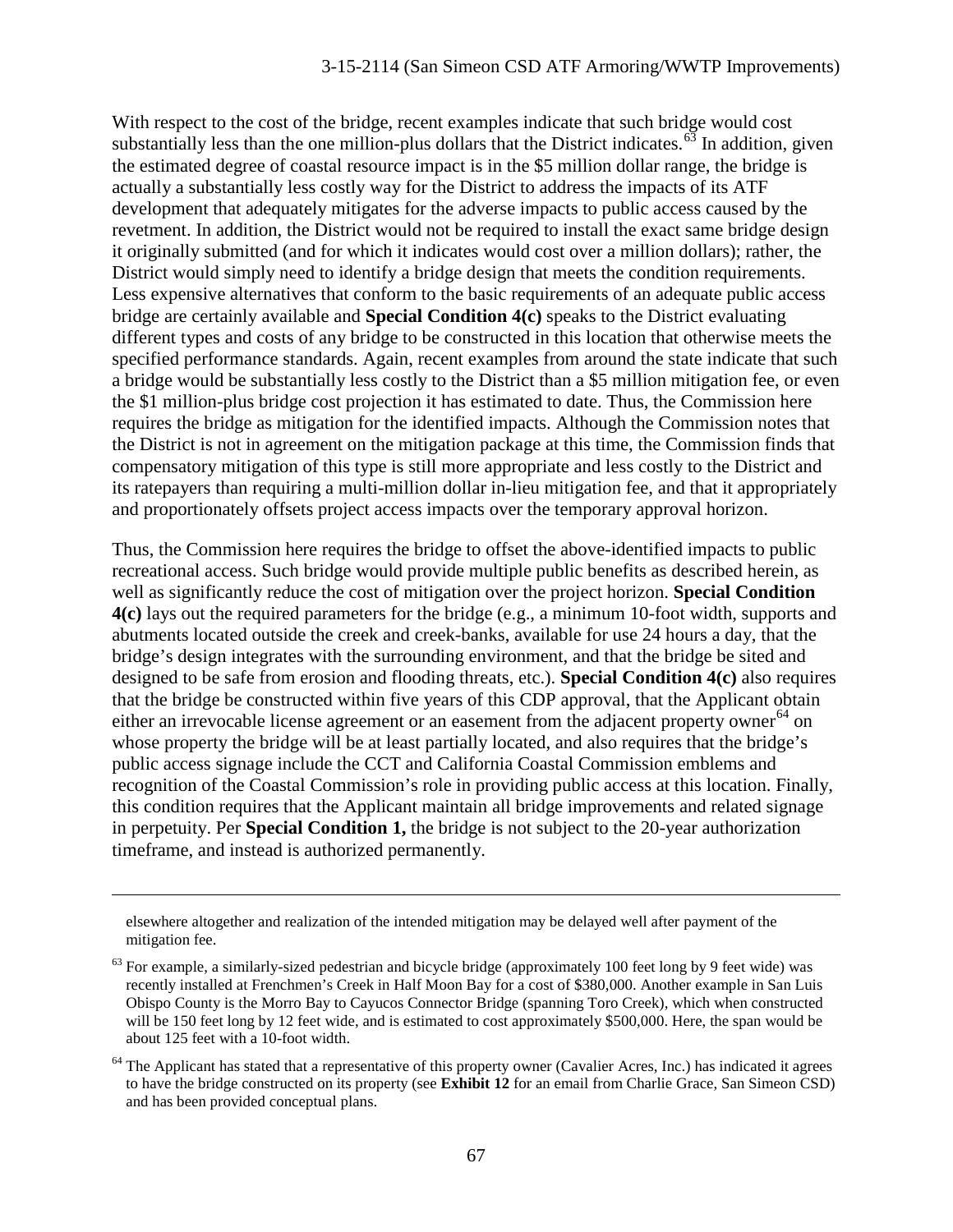As conditioned to require this bridge and, as discussed in the "Conflict Resolution" section below to require removal of the revetment upon expiration of this approval, the project can be found consistent with the Coastal Act public access policies identified above because the project (i.e., the bridge and the expected removal of the revetment when the WWTP is relocated) will: 1) provide maximum public access and recreational opportunities consistent with public safety needs (Section 30210); 2) facilitate the public's right of access to the sea, including the use of dry sandy beaches (Section 30211); 3) provide access from the nearest public roadway to the shoreline and along the coast (Section 30212); 4) provide a lower-cost recreational facility (i.e., the pedestrian bridge (Section 30213); 5) protect oceanfront land for recreational use (Section 30221), and 6) provide an amenity in an upland area (i.e., the bridge) that will support recreational uses (Section 30223).

# **G. BIOLOGICAL RESOURCES**

## **Applicable Policies**

Coastal Act Sections 30230 and 30231 state:

*Section 30230. Marine resources shall be maintained, enhanced, and where feasible, restored. Special protection shall be given to areas and species of special biological or economic significance. Uses of the marine environment shall be carried out in a manner that will sustain the biological productivity of coastal waters and that will maintain healthy populations of all species of marine organisms adequate for long-term commercial, recreational, scientific, and educational purposes.*

*Section 30231. The biological productivity and the quality of coastal waters, streams, wetlands, estuaries, and lakes appropriate to maintain optimum populations of marine organisms and for the protection of human health shall be maintained and, where feasible, restored through, among other means, minimizing adverse effects of waste water*  discharges and entrainment, controlling runoff, preventing depletion of groundwater *supplies and substantial interference with surface waterflow, encouraging waste water reclamation, maintaining natural vegetation buffer areas that protect riparian habitats, and minimizing alteration of natural streams.*

Coastal Act Section 30240 requires that development within and adjacent to ESHA be sited and designed to prevent impacts to such areas, and states:

#### *Section 30240.*

*(a) Environmentally sensitive habitat areas shall be protected against any significant disruption of habitat values, and only uses dependent on those resources shall be allowed within those areas.*

*(b) Development in areas adjacent to environmentally sensitive habitat areas and parks and recreation areas shall be sited and designed to prevent impacts which would significantly degrade those areas, and shall be compatible with the continuance of those habitat and recreation areas.*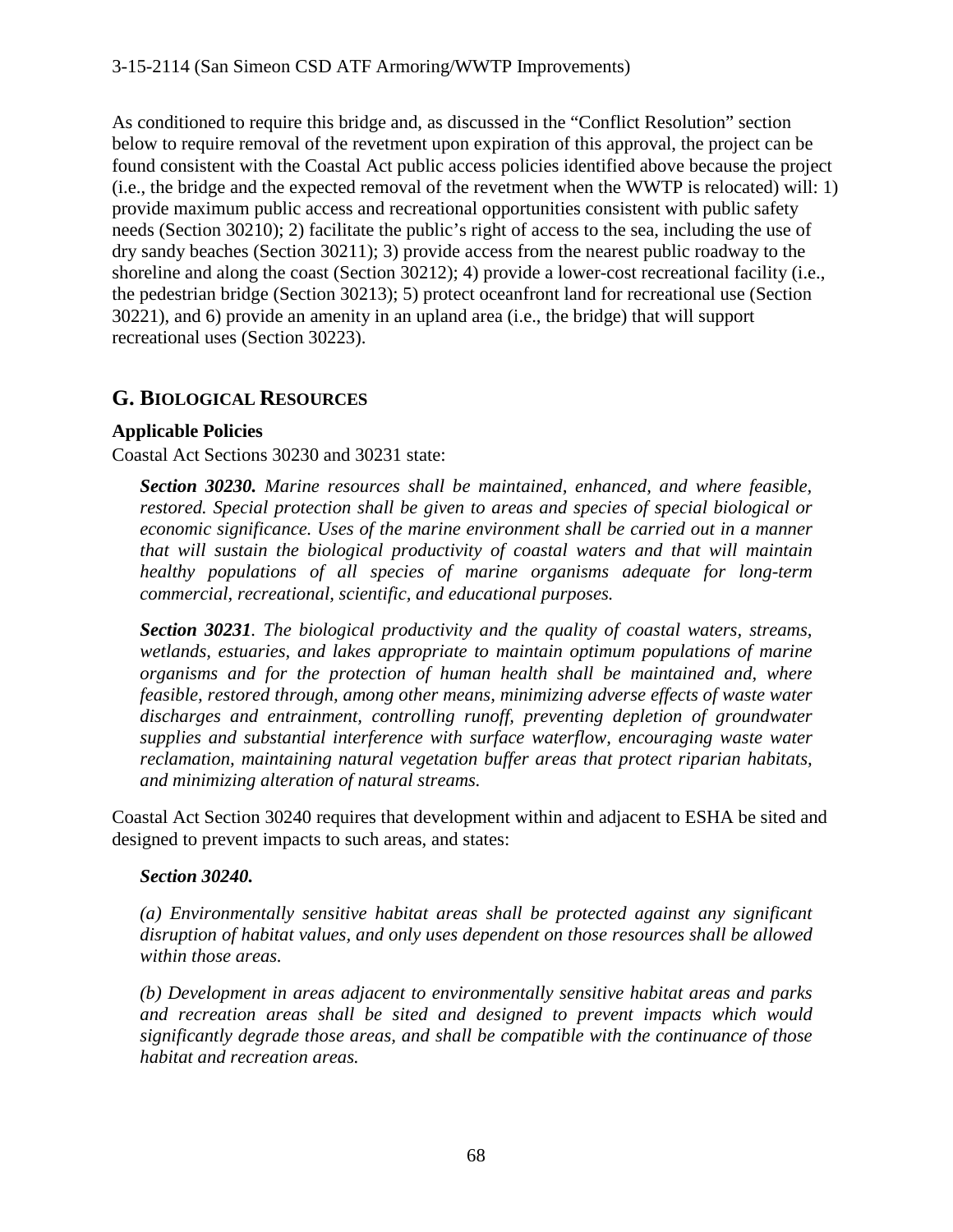#### **Analysis**

As described earlier, the proposed project includes after-the-fact placement of an up to 450 cubic yards of riprap in two revetments within Arroyo del Padre Juan Creek that occurred in 1995 (with associated vegetation clearing and bank grading activities), and the after-the-fact placement of a more than 650-cubic-yard riprap revetment along the face of the low coastal bluff and along the WWTP's west and north sides. These revetments were placed directly in the creek and riparian corridor, as well as adjacent to it.

The general area of both revetments includes a seasonal beach barrier lagoon and riparian corridor, and beach and tidal wetlands that support species characteristic of saltmarshes and coastal dunes. A District-submitted biological report from 2006<sup>[65](#page-68-0)</sup> describes the saltmarsh flat as dominated by "salt grass and ice plant, with beach silver weed, beach bur, seaside daisy, and bulrush." Salt grass is a species characteristic of both salt marshes and coastal dunes while beach bur is characteristic of beaches and coastal dunes.<sup>[66](#page-68-1)</sup> A more recent 2016 report<sup>[67](#page-68-2)</sup> concludes similarly that the area within the creek contains both seasonal wetlands as well as a variety of riparian vegetation (see **Exhibit 8** for the Applicant's habitat map for this area). The Commission's Ecologist, Dr. Laurie Koteen, has evaluated the relevant project materials and concluded that the portion of the riprap placed near the pipe support structure abutments was placed directly in environmentally sensitive habitat area (ESHA) and the main riprap revetment covers a portion of the upper beach. Currently, the riprap placed in ESHA is essentially completely buried and covered with a variety of native and non-native vegetation, and the riprap around the WWTP is covered at its top with non-native *Myoporum laetum* and non-native ice plant. In summary, the revetments cover an area of beach, wetlands, beach lagoon, and riparian habitat, some of which constitutes ESHA under the Coastal Act.

The California Department of Fish and Wildlife's Natural Diversity Data Base reports that California red-legged frogs, tidewater goby, and steelhead (federally listed as threatened, endangered, and threatened, respectively) have been recorded in Pico Creek, about a half-mile north of Arroyo del Padre Juan Creek. Other special status species identified in the general north San Luis Obispo County coastal region include western snowy plovers, western pond turtles, and two-striped garter snakes. In terms of the beach environment here, beach wrack is seasonal and ephemeral, but may be an important beach foraging and habitat resource at different times of the year. The California Coastal Records Project website (see, e.g., the photos in **Exhibit 2**) shows a generally narrow sandy beach dotted with a moderate amount of wrack that forms a recognizable wrack line and that lacks large cobble/aggregate. Although the area does not appear to be suitable for nesting by shore birds, it appears to provide foraging habitat in the summer and fall when sand is present. The small barrier beach lagoon, salt marsh, and riparian habitat of Arroyo del Padre Juan Creek appear to represent only marginal habitat for the steelhead, tidewater goby, red-legged frog, western pond turtle, and two-striped garter snake.

If any of these species are periodically present, the riprap that lines the coastal bluff around the

<span id="page-68-0"></span><sup>65</sup> By David Wolff Environmental and dated May 27, 2006.

<span id="page-68-1"></span><sup>&</sup>lt;sup>66</sup> Hickman, J.C. 1993. The Jepson Manual of Higher Plants of California. University of California Press, Berkeley, CA. 1424 pp.

<span id="page-68-2"></span><sup>67</sup> By Kevin Merk Associates and dated May 23, 2016.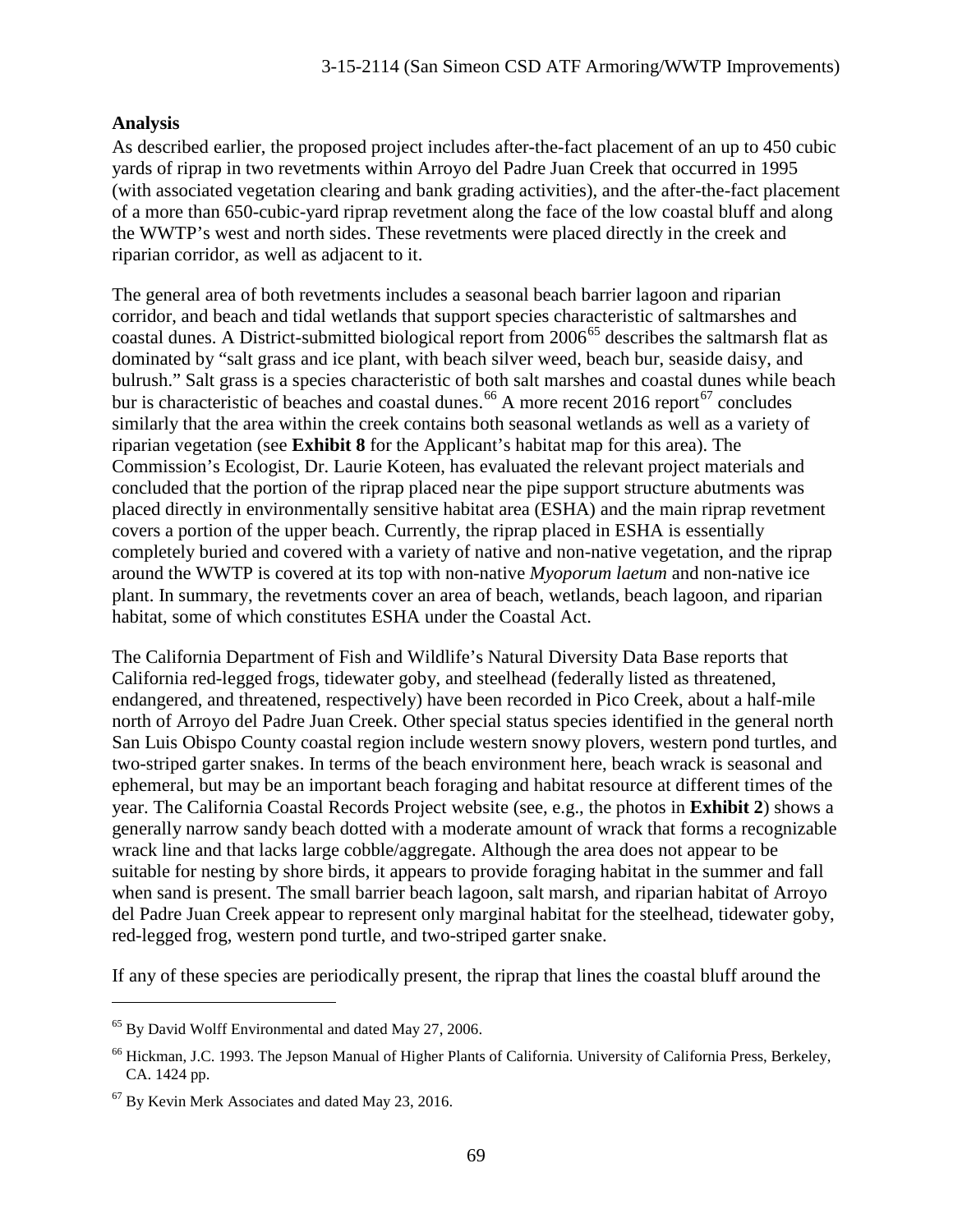WWTP is unlikely to affect their use of the area. However, the riprap within the creek certainly can affect the natural processes of the creek and its habitat functions. The presence of the riprap can cause significant negative ecological impacts on the riparian corridor, seasonal beach lagoon, and wetland areas (all of which constitute ESHA), including because the placement of the riprap can prevent the establishment of coastal bluff native vegetation and disrupt the natural habitat for sensitive species. All of these impacts raise questions of consistency with Coastal Act Sections 30230 and 30231, which require protection of these creek and related resource values. In addition, riprap is not an allowed use in ESHA under the Coastal Act. Thus, the Coastal Act's ESHA and creek-related policies would direct denial of the riprap in Arroyo del Padre Juan Creek, and its removal.

Clearly, full removal and restoration of the areas affected, including the creek area and the beach and bluff surrounding the WWTP, would be the most Coastal Act-consistent project in the long term. At the same time, and for similar reasons as articulated in the "Marine Resources" section of this report, such riprap (both in the creek and around the WWTP) is protecting against immediate problems that accrue to the WWTP and its associated infrastructure by virtue of its low-lying and creek/creek mouth location, and complete removal now would put the WWTP at significant risk, including risk of additional impacts to these affected habitats (including in the case of potential release of contaminated materials). In other words, immediate removal of the revetments would result in greater inconsistency with Section 30240 than simply allowing it to remain in place over the next 20 years. As discussed below in the "Conflict Resolution" section, to reconcile this conflict in policies, the Commission here provides a 20-year limited-term authorization for the existing revetment and riprap (which has been in place for 35 years and for which impacts to ESHA have already occurred) and allowing for interim measures to mitigate for those past and present/ongoing impacts to biological resources (see discussion below), and complete site restoration upon removal of the revetment and relocation of the WWTP, thus resulting in full consistency with Section 30240 at that time. Thus, this approval is conditioned on removal of the riprap revetments and restoration of the affected areas in the same time frame as applies to the relocation of WWTP functions to a more inland location. **Special Condition 2** requires full removal of the riprap revetments and full restoration at such time as the riprap revetments is no longer in existence at this location or the CDP expires, whichever occurs first. Only in this way can the project be found consistent with the above Coastal Act requirements in the long term.

At the same time, and in the interim, it is also clear that the Applicant can take measures that will limit ongoing impacts on the creek and its related habitats to mitigate impacts to ESHA in the near-term via a program for non-native and invasive removal and native species replanting. The intent in this regard is not a full restoration of the affected area at this time, as that would necessarily entail more significant work, including disturbing existing habitat and removing the riprap itself. Rather, the intent is to eradicate the most significant of the adversely-impacting vegetation and implement a focused revegetation effort, including monitoring and performance criteria, to help offset project impacts over the interim 20-year approval period (as well as the previous 35-year period that the revetment has been in place in and near the creek without proper authorization). Thus, this approval is conditioned for such an effort in the area nearest to where the riprap was placed, along both sides of the creek, as shown generally on the plan sheets shown in the yellow and green areas in **Exhibit 9** (see **Special Condition 4(b)**). It is noted that although the *Myoporum* and ice plant covering the top of the revetment nearest the beach are fairly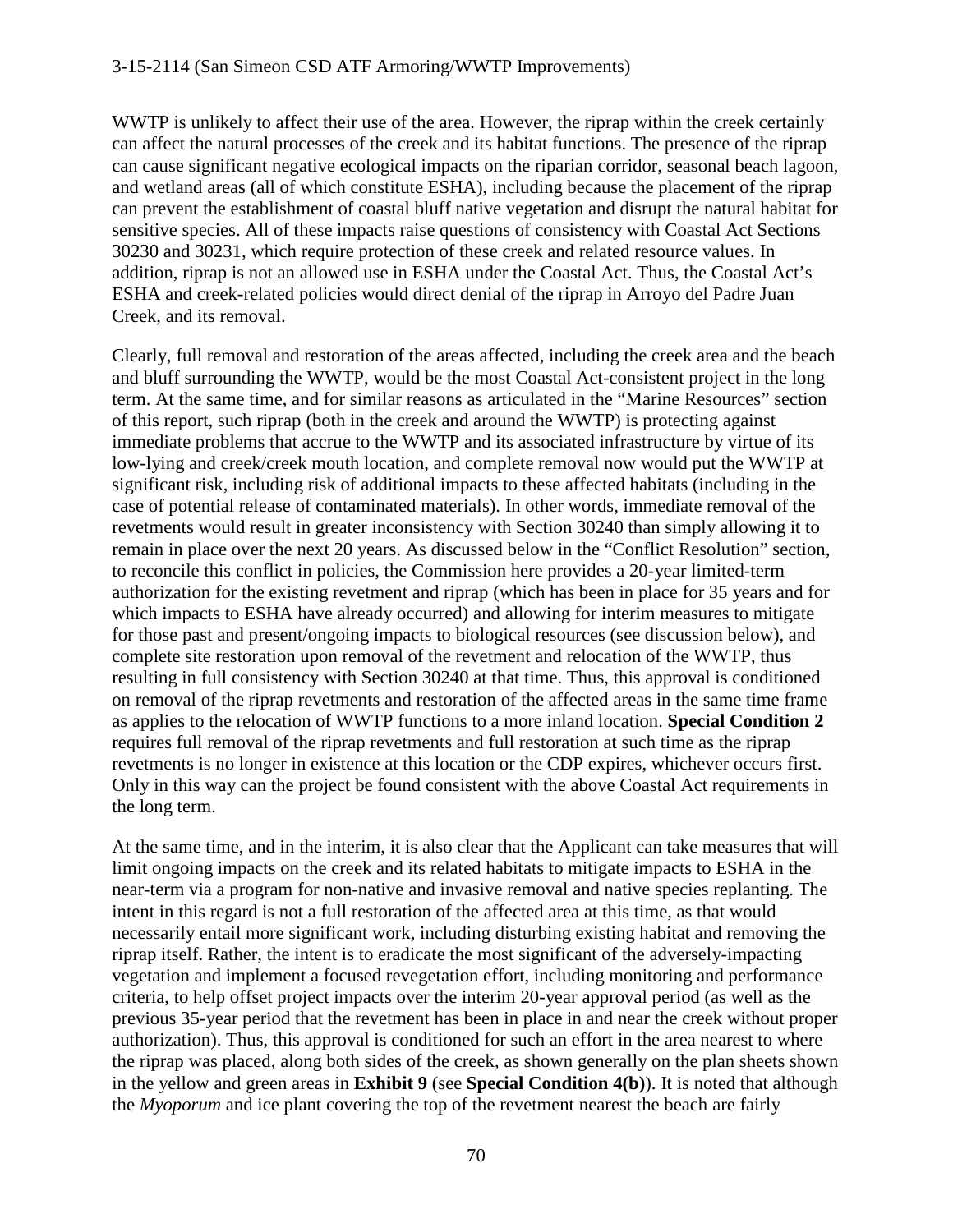virulent invasive non-natives, they are also effective in screening some of the riprap and softening its impact on the public view. This area is also the farthest from the more inland creekrelated habitats, and thus has the least impact on them, relatively speaking. While the Commission would normally require removal of these nonnatives and revegetation with native vegetation in this area, this nonnative vegetation is allowed to remain in this case for the 20-year authorization period, after which full restoration of this area with native plant species will be required per **Special Condition 2**. As conditioned, the project can be found consistent with Coastal Act Sections 30230, 30231, and 30240.

# **H. CONFLICT RESOLUTION**

#### **Applicable Coastal Act Sections**

Coastal Act Section 30007.5 states:

*Section 30007.5. The Legislature further finds and recognizes that conflicts may occur between one or more policies of the division. The Legislature therefore declares that in carrying out the provisions of this division such conflicts be resolved in a manner which on balance is the most protective of significant coastal resources. In this context, the Legislature declares that broader policies which, for example, serve to concentrate development in close proximity to urban and employment centers may be more protective, overall, than specific wildlife habitat and other similar resource policies.* 

Coastal Act Section 30200(b) states:

*Section 30200(b). Where the commission or any local government in implementing the provisions of this division identifies a conflict between the policies of this chapter, Section 30007.5 shall be utilized to resolve the conflict and the resolution of such conflicts shall be supported by appropriate findings setting forth the basis for the resolution of identified policy conflicts.* 

As noted previously in this report, the proposed project is inconsistent with a series of Coastal Act policies related to coastal hazards (in particular Section 30253) and coastal resource protection (and particularly in relation to Section 30240 related to ESHA) **in the long term**. However, as noted previously and as further explained below, denying the proposed project to eliminate these inconsistencies would lead to nonconformity with other Coastal Act policies, namely Sections 30230 and 30231 (marine resources and biological productivity) and Section 30240 (ESHA), which warrant protection in the **immediate term**. In such a situation, when a proposed project is inconsistent with a Chapter 3 policy, and denial of the project would cause inconsistency with another policy, Section 30007.5 of the Coastal Act provides for resolution of such a policy conflict.

## **Analysis**

The Commission in the past has resolved conflicts through application of Section 30007.5 involving the following seven analytic steps:

1. The project, as proposed, is inconsistent with at least one Chapter 3 policy;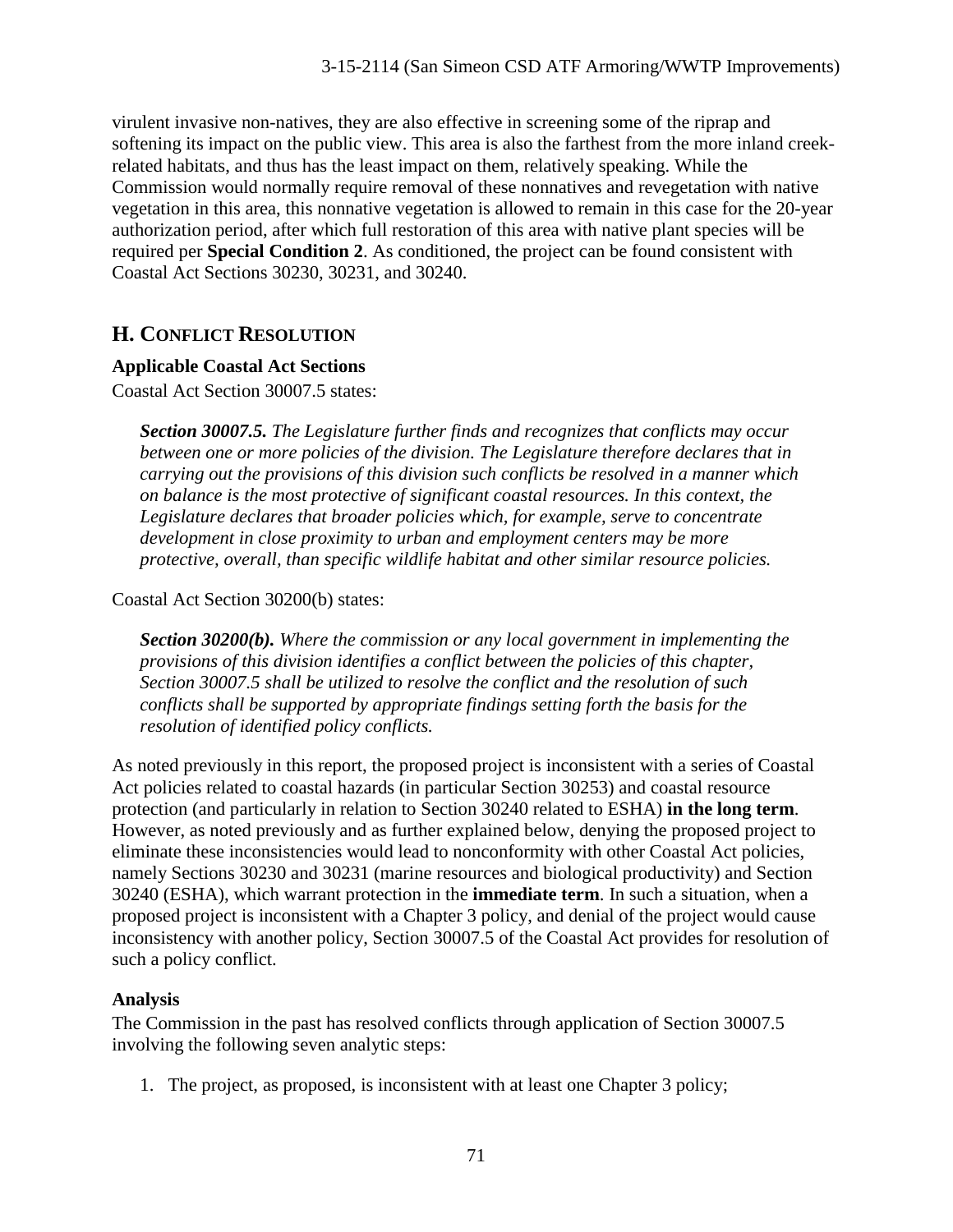- 2. The project, if denied or modified to eliminate the inconsistency, would affect coastal resources in a manner inconsistent with at least one other Chapter 3 policy that affirmatively requires protection or enhancement of those resources;
- 3. The project, if approved, would be fully consistent with the policy that affirmatively mandates resource protection or enhancement;
- 4. The project, if approved, would result in tangible resource enhancement over existing conditions;
- 5. The benefits of the project are not independently required by some other body of law;
- 6. The benefits of the project must result from the main purpose of the project, rather than from an ancillary component appended to the project to "create a conflict"; and,
- 7. There are no feasible alternatives that would achieve the objectives of the project without violating any Chapter 3 policies.

The development as recommended for approval by staff meets all of the above criteria for applying conflict resolution, as follows:

# *Step 1*

For the Commission to apply Section 30007.5, a proposed project must be inconsistent with an applicable Chapter 3 policy. Approval of the revetment would be inconsistent with the Coastal Act's hazard policies (in particular Section 30253) in the long-term. The protection (and thus, ongoing placement) of the WWTP in its current low-lying, oceanfront location does not minimize risks to life and property in an area of high geologic and flood hazard, as exacerbated by sea-level rise (Section 30253(a)). Nor does reliance on the revetment to allow continued, long-term operation of the WWTP assure stability and structural integrity of the site (Section 30253(b)). To the contrary, by seeking ATF approval of the revetment at this specific site, the WWTP requires construction of a protective device that substantially altered the natural landform along the bluffs and cliffs at this location (inconsistent with Section 30253(b)). The revetment is also inconsistent with other Coastal Act coastal resource protection policies as articulated in the findings above, perhaps most fundamentally because the revetment and associated riprap is partially placed within ESHA inconsistent with Section 30240.

## *Step 2*

The project, if denied or modified to eliminate the inconsistency, would affect coastal resources in a manner inconsistent with at least one other Chapter 3 policy that affirmatively requires protection or enhancement of those resources. A true conflict between Chapter 3 policies results from a proposed project that is inconsistent with one or more policies, and for which denial or modification of the project would be inconsistent with at least one other Chapter 3 policy. Further, the policy inconsistency that would be caused by denial or modification of a project must be with a policy that affirmatively mandates protection or enhancement of certain coastal resources.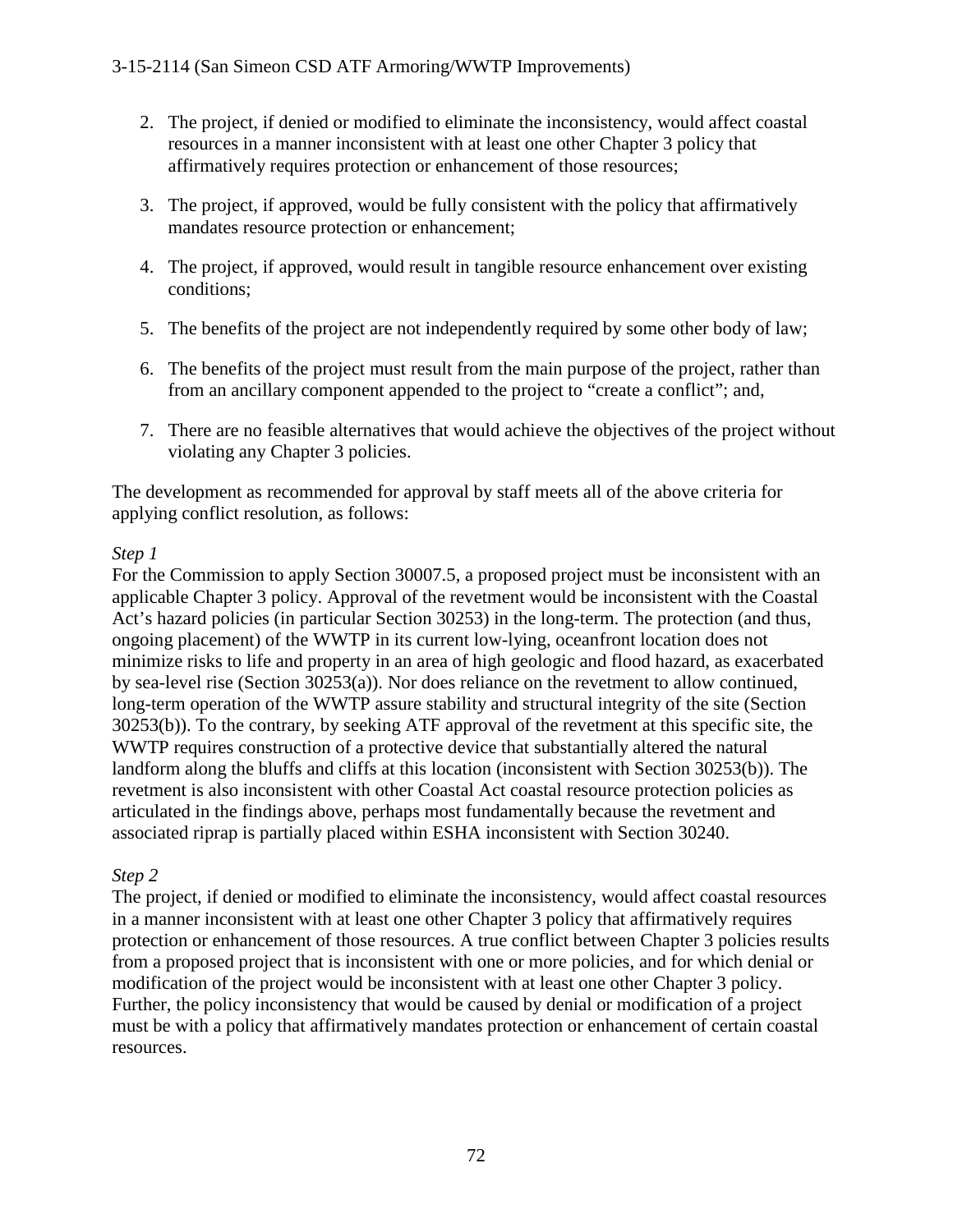As discussed above, the proposed project is inconsistent with Coastal Act coastal hazard and coastal resource protection policies (particularly Sections 30253 and 30240), which warrant denial of the project. However, Coastal Act Sections 30230 and 30231 affirmatively require the Commission to maintain and restore marine resources and the biological productivity and the quality of coastal waters for, among other things, protection of human health. Here, denial of the proposed project on the basis of the above-described inconsistencies would require removal of the revetment, which would subject the WWTP to flooding, erosion, and other coastal hazards identified above (due to lack of an immediate feasible location to relocate the WWTP), as exacerbated by sea-level rise, and would result in significant risk of adverse impacts to marine resources and water quality if the WWTP integrity was compromised. Thus, at least in the immediate term, Sections 30230 and 30231 affirmatively compel approval of the revetment to *maintain* and *restore* marine resources and the biological productivity and the quality of coastal waters for *maintenance* of optimum populations of marine organisms and for the *protection* of human health.

Furthermore, though placement of the revetment results in long-term inconsistency with ESHA policies (Section 30240), by the same token, given that the revetment has been in place protecting the WWTP for so long, removal of the revetment (on the basis of the above-described Coastal Act inconsistencies) would subject the WWTP to the same flooding, erosion, and coastal hazards identified above, as exacerbated by sea-level rise, and result in significant risk of adverse impacts to ESHA if the WWTP integrity was compromised. Thus, in the immediate term, Section 30240 affirmatively compels approval of the revetment to *protect* ESHA against any significant disruption of habitat values.

### *Step 3*

The project, if approved as recommended by staff, would be fully consistent with the policy that affirmatively mandates resource protection or enhancement. For denial of a project to be inconsistent with a Chapter 3 policy, the proposed project would have to protect or enhance the resource values for which the applicable Coastal Act policy includes an affirmative mandate. That is, if denial of a project would conflict with an affirmatively mandated Coastal Act policy, approval of the project would have to conform to that policy. If the Commission were to interpret this conflict resolution provision otherwise, then any proposal (no matter how inconsistent with Chapter 3) that offered a slight incremental improvement over existing conditions could result in a conflict that would allow the use of Section 30007.5. The Commission concludes that the conflict resolution provisions were not intended to apply to such minor incremental improvements.

The revetment, if approved as proposed to be conditioned herein, would be consistent with Sections 30230, 30231, and 30240 of the Coastal Act, which affirmatively mandate resource protection. As described above, the Commission's approval here of the revetment is only for a limited 20-year term to provide adequate protection of the WWTP and marine resources, water quality, and ESHA in the immediate-term while the District continues studying, evaluating, and developing a plan to ultimately relocate the WWTP from its current location, to ensure long-term consistency with coastal hazards (particularly Section 30253) and coastal resource protection (particularly Section 30240) policies. In fact, the limited authorization for the revetment here ensures full consistency with Sections 30230, 30231, and 30240 because, upon development and implementation of a relocation plan, protection of marine resources, water quality, and ESHA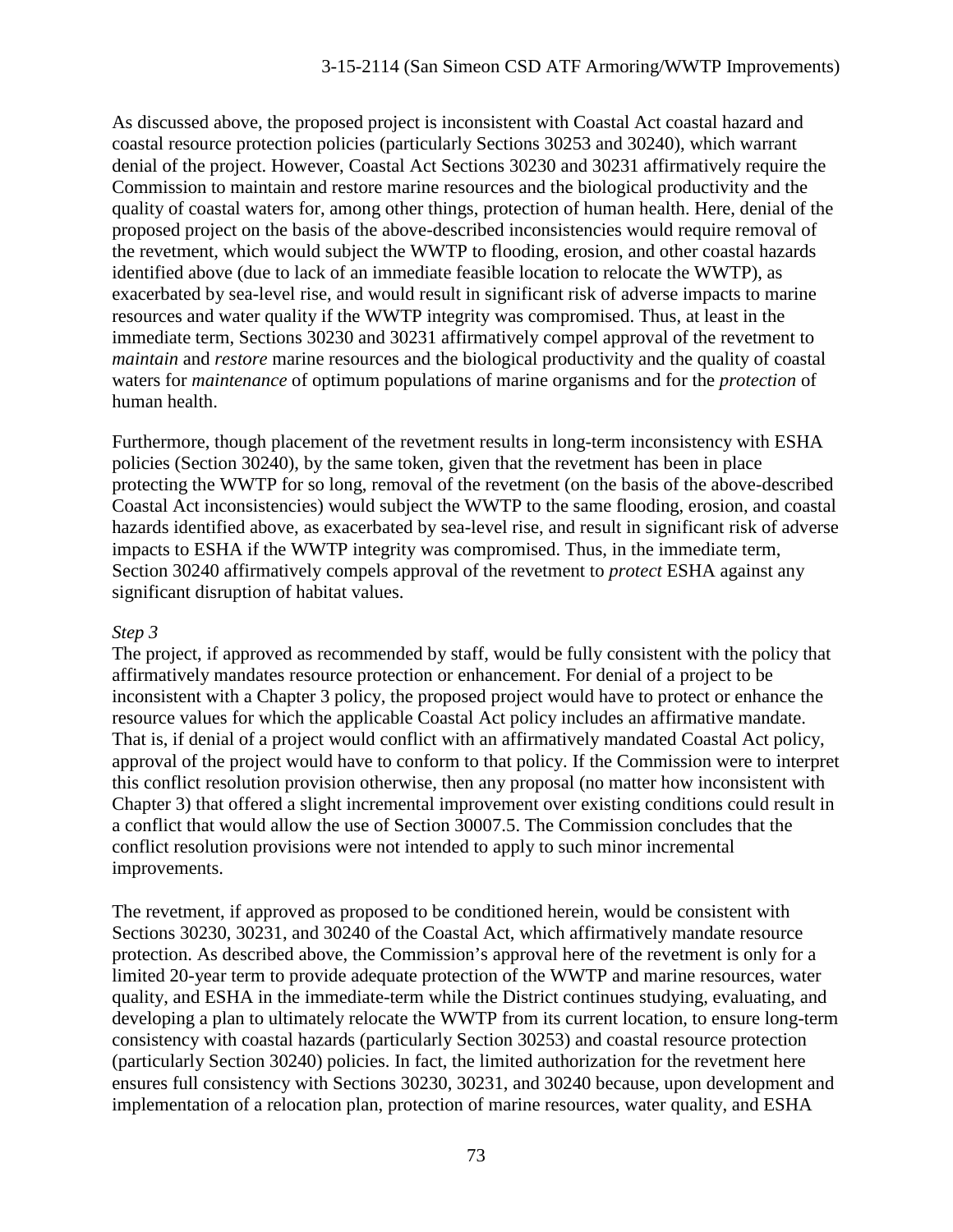#### 3-15-2114 (San Simeon CSD ATF Armoring/WWTP Improvements)

will be assured in the long term because relocation of the WWTP pursuant to the plan will entirely avoid any risk of adverse impacts to marine resources, coastal hazards, or ESHA by the WWTP.

#### *Step 4*

The project, if approved as recommended by staff, would result in tangible resource enhancement over existing conditions. This is the case here for several reasons. First, portions of the WWTP, the revetment, outfall pipeline, and outfall structure as they currently exist are unpermitted development in violation of the Coastal Act. By approving the project as herein recommended by Commission staff (including requiring compensatory mitigation), the development will become legitimized in a manner that takes into account appropriate coastal resource protection.

Furthermore, as discussed throughout this report, the 20-year approval for the in-place development is the outcome most protective of coastal resources because it balances both shortterm and long-term concerns regarding coastal resources. Namely, that uninterrupted and ongoing shoreline protection is necessary to protect marine resources (Section 30230), water quality (Section 30231), and ESHA (Section 30240) from significant adverse impacts to the WWTP and associated infrastructure if the revetment were not in place to protect them. However, at the same time, in the long-term the revetment (and existence of the WWTP at its current location) are untenable because they cannot be found consistent with coastal hazards (particularly Section 30253) and coastal resource protection (particularly Section 30240) policies on an extended timeframe. Thus, the 20-year approval (**Special Conditions 1 and 2**) provides protection for coastal resources in the near term (including compensatory mitigation) but also directs the District to continue developing a hazards response plan (**Special Condition 3**) to determine a feasible location where the WWTP and its functions can be relocated that will avoid the potential for any coastal resource impacts in the long-term.

Finally, as discussed above in this report, the proposed project can be found consistent with other resource policies of the Coastal Act, as mitigated and conditioned, which will result in tangible resource enhancement over existing conditions. This is especially so considering that the proposed riprap revetment here has been in place for 35 years without proper authorization and without proper consideration of mitigation requirements for significant adverse impacts to coastal resources resulting from that ongoing placement. These resource enhancements are as follows:

**Special Condition 4(c)** requires a lateral access pedestrian and bicycle bridge across Arroyo del Padre Juan Creek to mitigate the project's public access and sand supply impacts. This bridge will provide lateral access from blufftop trails upcoast, across the creek, through Balboa Avenue, and downcoast at San Simeon State Park. The bridge will also close a gap in the access system at this location and facilitate full connection of the California Coastal Trail.

**Special Condition 6** requires a \$3,141.43 payment to the UC Davis Wildlife Health Center's California Lost Fishing Gear Recovery Project to mitigate the project's marine resource impacts. The Lost Fishing Gear Recovery Project removes derelict nets and gear from submerged reef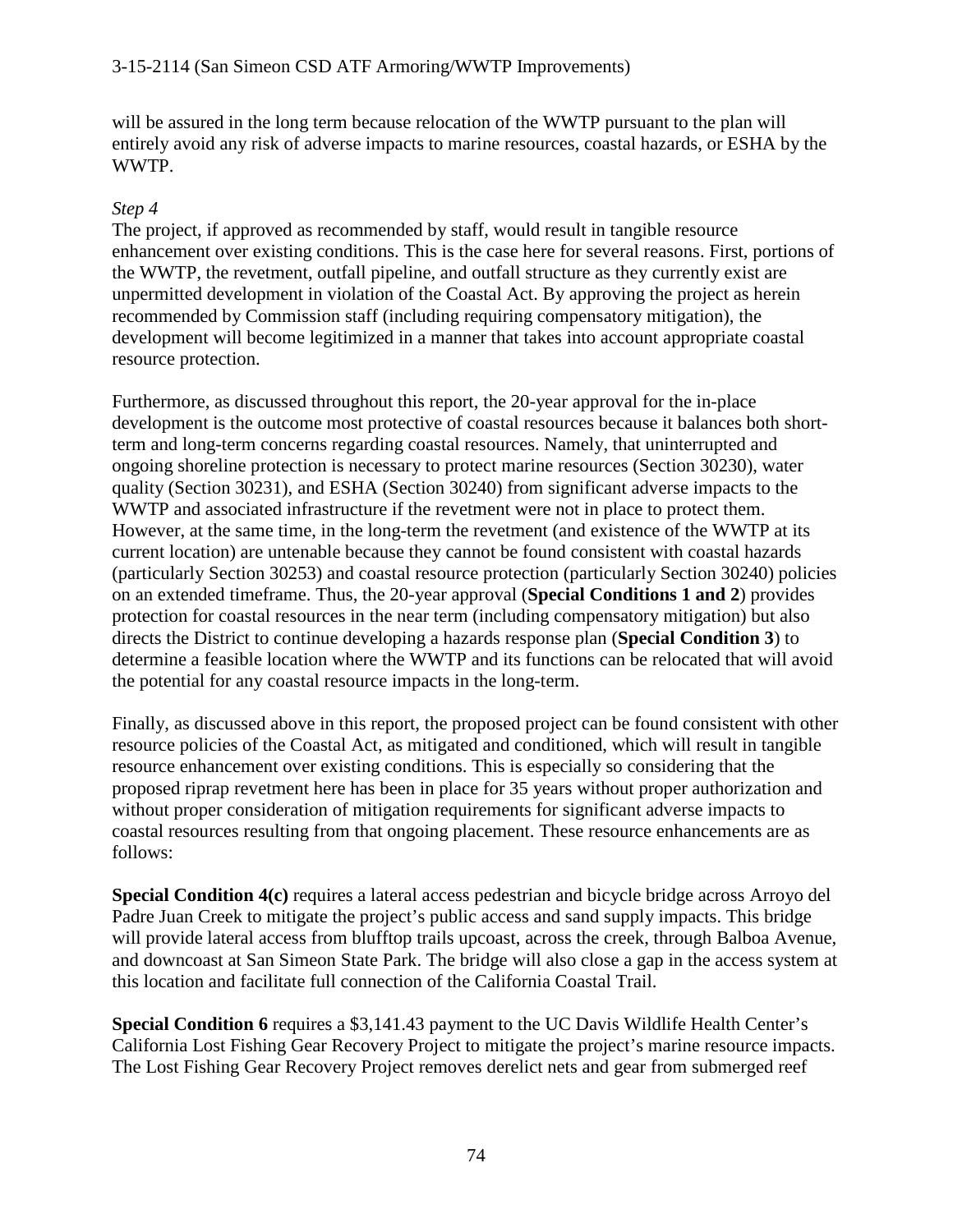habitat, which will result in habitat enhancement of hard bottom habitat which is difficult to mitigate for through replication.

**Special Condition 4(a)** allows for the addition of riprap to increase protection of the revetment fronting the WWTP over the life of the permit authorization duration. Finally, **Special Condition 4(b)** requires removal of non-native and invasive species and further replanting of native species on and around the revetment and Creek to limit ongoing ESHA impacts on the creek during the 20-year limited-term authorization for the revetment provided here. The intent of this mitigation is not full restoration of the affected area, but rather eradication of the most significant of the adversely-impacting vegetation and implementation of focused revegetation efforts, including monitoring and performance criteria, to help offset project impacts over the interim 20-year approval period (as well as the preceding 35-year period of unauthorized placement).

### *Step 5*

The benefits of the project are not independently required by some other body of law. The benefits that would cause denial of the project to be inconsistent with a Chapter 3 policy cannot be those that an applicant is already being required to provide pursuant to another agency's directive under another body of law. In other words, if the benefits would be provided regardless of the Commission's action on the proposed project, the applicant cannot seek approval of an otherwise unapprovable project on the basis that the project would produce those benefits. That is, the applicant does not get credit for resource enhancements that it is already being compelled to provide.

Here, the proposed project's benefits of protecting marine resources, water quality, and ESHA through continued placement of the riprap revetment for a limited 20-year period while a longterm hazards response plan for the WWTP is developed are not required by another agency under another body of law.

### *Step 6*

The benefits of the project must result from the main purpose of the project, rather than from an ancillary component appended to the project to artificially create a conflict. A project's benefits to coastal resources must be integral to the project purpose. If the project is inconsistent with a Chapter 3 policy, and the main elements of the project do not result in the cessation of ongoing degradation of a resource the Commission is charged with enhancing, the applicant cannot "create a conflict" by adding to the project an independent component to remedy the resource degradation. The benefits of a project must be inherent in the purpose of the project. If this provision were otherwise, applicants could regularly "create conflicts" and then request that the Commission use Section 30007.5 to approve otherwise unapprovable projects. The balancing provisions of the Coastal Act could not have been intended to foster such an artificial and easily manipulated process, and were not designed to barter amenities in exchange for project approval.

Here the identified benefits of the proposed project (protection of marine resources, water quality, ESHA, and human health through continued use of the WWTP and the revetment) directly stem from the main purpose of the project, which is to allow continued placement of the revetment to provide protection to the WWTP and associated infrastructure from coastal hazards.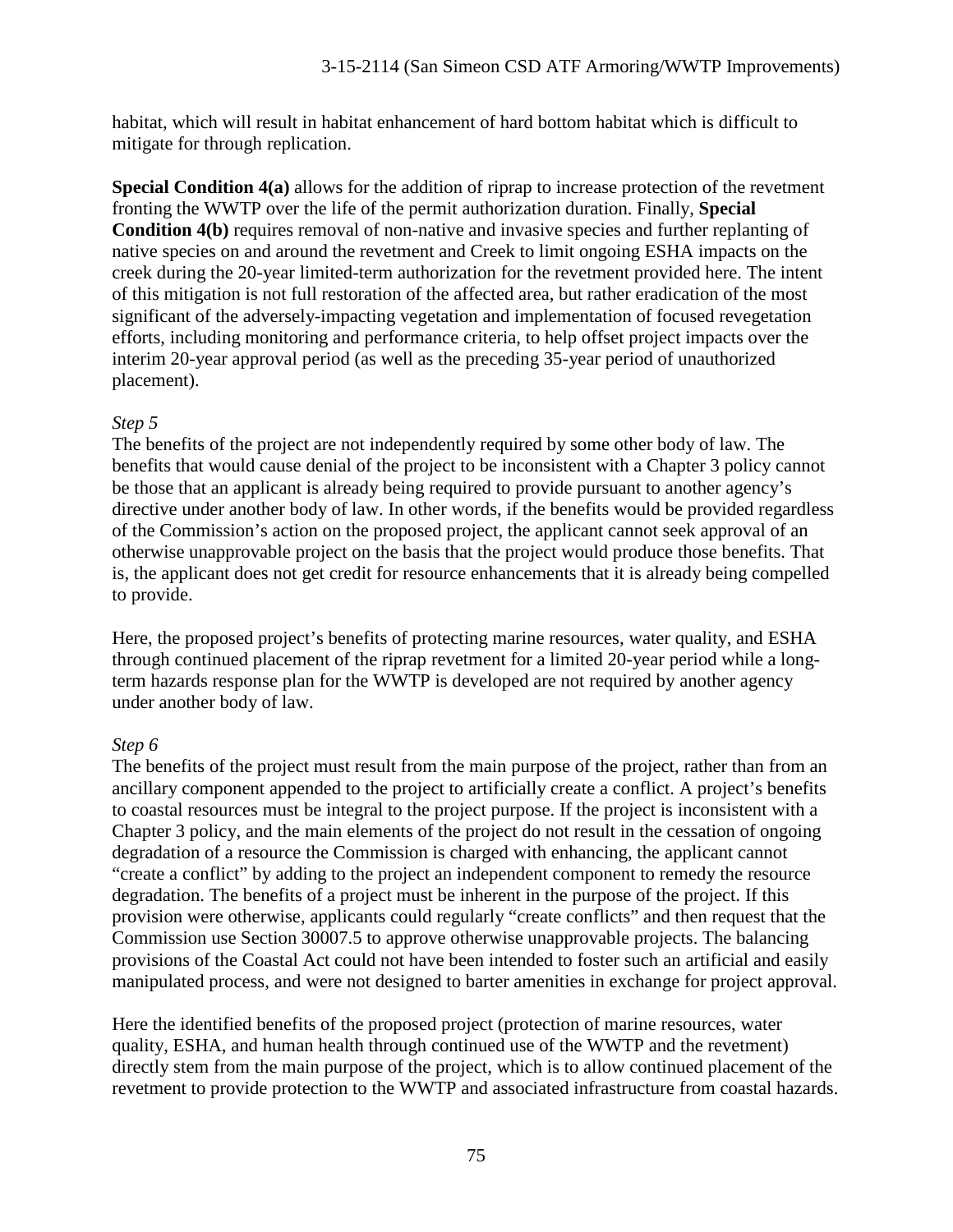In other words, the entire purpose of the revetment is to protect the WWTP and associated infrastructure to prevent the types of marine resources, water quality, ESHA, and human health impacts which would result if the revetment were not in place (due to breaching of or catastrophic failure of the WWTP resulting from lack of protection from coastal hazards).

### *Step 7*

There are no feasible alternatives that would achieve the objectives of the project without violating any Chapter 3 policies. In this case, as discussed in the "Coastal Hazards" section above, there are no feasible alternatives that would achieve the objectives of the project without violating any Chapter 3 policies. Specifically, this report analyzed the following potential alternatives: (1) no-project alternative (removal of existing revetment); (2) retention of the existing revetment; (3) removal of existing revetment and installation of vertical seawall; and (4) removal of existing revetment and full relocation of WWTP.

Regarding the no-project alternative, removal of the revetment would result in greatly increased risks of operational damage to the WWTP and associated infrastructure resulting in grave impacts to marine resources, water quality, ESHA, and public health due to the hazardous location of this existing critical public infrastructure. Regarding retention of the revetment, the revetment in its present condition does not provide long-term protection, as discussed in this report, and would necessitate raising of the WWTP facility exterior wall and additional and more substantive armoring. However, the WWTP's exterior wall was built to retain fill soil and support the bluff and was not designed to withstand sea wave impact. Regarding installation of a new vertical seawall, the elevation of the seawall would have to be significantly higher than the revetment in order to prevent overtopping within the next 50 to 100 years. Furthermore, construction of a new vertical seawall would require heavy construction equipment that may result in additional environmental and biological impacts to the beach and creek. Ultimately, this alternative is not feasible. Finally, removal of the revetment and relocation inland of the WWTP does ensure the most consistency with coastal resources, but is not feasible *in the short-term*. However, as is recommended here for a 20-year limited-term authorization for the revetment while requiring the District to develop a hazards response plan for the WWTP, this alternative is feasible (and required) in the long term.

### *Conflict Resolution Conclusion*

Based on the above, the Commission finds that the proposed project presents a conflict between Coastal Act policies related to coastal hazards (in particular Section 30253) and coastal resource protection (and particularly ESHA, Section 30240) on the one hand, and Sections 30230, 30231, and 30240, on the other, which must be resolved through application of Section 30007.5, as described above. With the conflict among several Coastal Act policies established, the Commission must resolve the conflict in a manner which on balance is the most protective of significant coastal resources. In reaching this decision, the Commission evaluates the project's tangible, necessary resource enhancements over the current state (*i.e.*, baseline conditions are 35 years of unpermitted development for which compensatory mitigation has not been properly considered) and whether they are consistent with resource enhancements mandated in the Coastal Act. In the end, the Commission must determine whether its decision to either deny or approve a project is the decision that is most protective of significant coastal resources.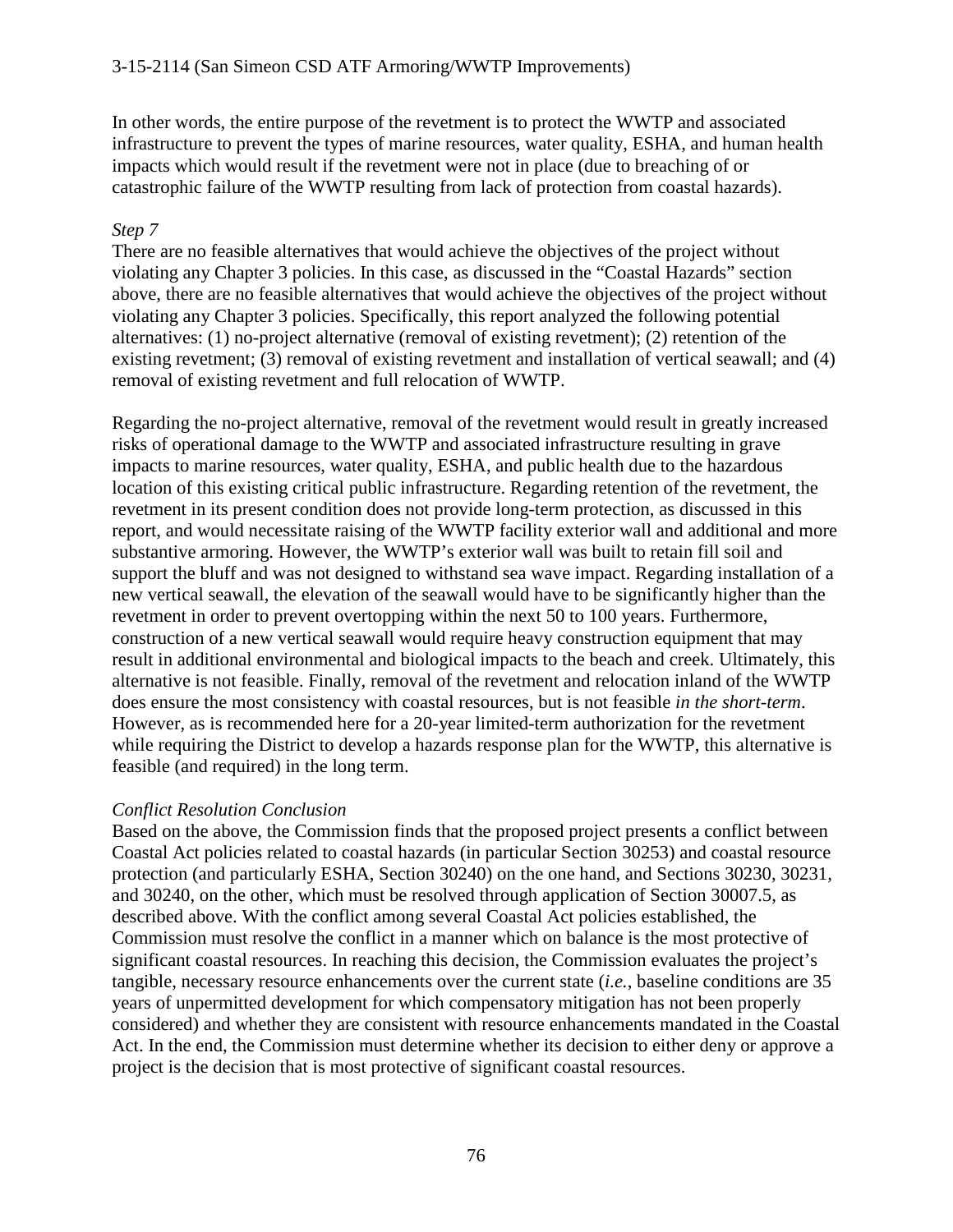In this case, the Commission finds that the impacts on coastal resources from not allowing ATF approval of the project, as conditioned, would be more significant in the short term than by providing a 20-year limited-term authorization to protect for impacts to marine resources, water quality, ESHA, and human health while requiring the District to develop a hazards response plan which will ensure avoidance of significant adverse impacts to coastal resources (including from coastal hazards and to ESHA) in the long term. Denying the proposed project because of its above-described Coastal Act inconsistencies now would result in significant increased risk of operational damage to the WWTP and its associated infrastructure from coastal hazards, resulting in increased risk of significant adverse impacts to marine resources, water quality, ESHA, and human health. In contrast, approving the development as proposed for a limited 20 year term would allow adequate protection of those resources during an interim period in which the District must develop a hazard response plan to relocate the WWTP and its associated infrastructure to a more appropriate inland location that avoids long-term issues relating to coastal hazards and ESHA consistency, thus ensuring maximum Coastal Act consistency in the long term. To ensure that all potential future development at the site and/or related to the WWTP and/or this CDP is appropriately evaluated at that time in light of the terms and conditions of this approval and consistent with Coastal Act requirements, such future development shall be required to be processed through a CDP amendment by the Coastal Commission subject to the Coastal Act (see **Special Condition 10**).

Finally, the test for approval is not for the project to be "more" protective of significant resources; it must be "most" protective. In order for that finding to be made, the adverse coastal resource impacts caused by the project have to be avoided, minimized and mitigated to the maximum feasible extent. As discussed above, the 20-year limited term authorization for the ATF development, the implementation of the short-term mitigation plan and the longer-term removal and restoration of the site, and concurrent requirement for the District to develop a hazard response plan for the WWTP ensures that this approval is the most protective of coastal resources in the long term.

# **I. VIOLATION**

Violations of the Coastal Act exist on the subject property including, but not limited to: placement of over 650 cubic yards of riprap at the bluff fronting the WWTP property in 1983; replacement of a majority of the WWTP's ocean outfall line in 1984 and between 2010 and 2013; placement of riprap to protect the District's pipe support structure crossing Arroyo del Padre Juan Creek (including associated grading and vegetation clearing in the creek) and repair and maintenance of the structure in 1995, and full replacement of the pipe support structure in 1999, and various miscellaneous development undertaken to WWTP components over time. See **Exhibit 18** for the Commission's violation letters).

Commission staff and the District have engaged in ongoing conversations and efforts to resolve the violations at this site for some time, beginning in 2001 when staff was first made aware of the unpermitted placement of riprap at this location. Ultimately, following an enforcement investigation (that identified even more unpermitted development, as identified above), the District submitted an ATF CDP application, including furnishing multiple studies, reports and additional information as requested by Commission staff. The application was then scheduled for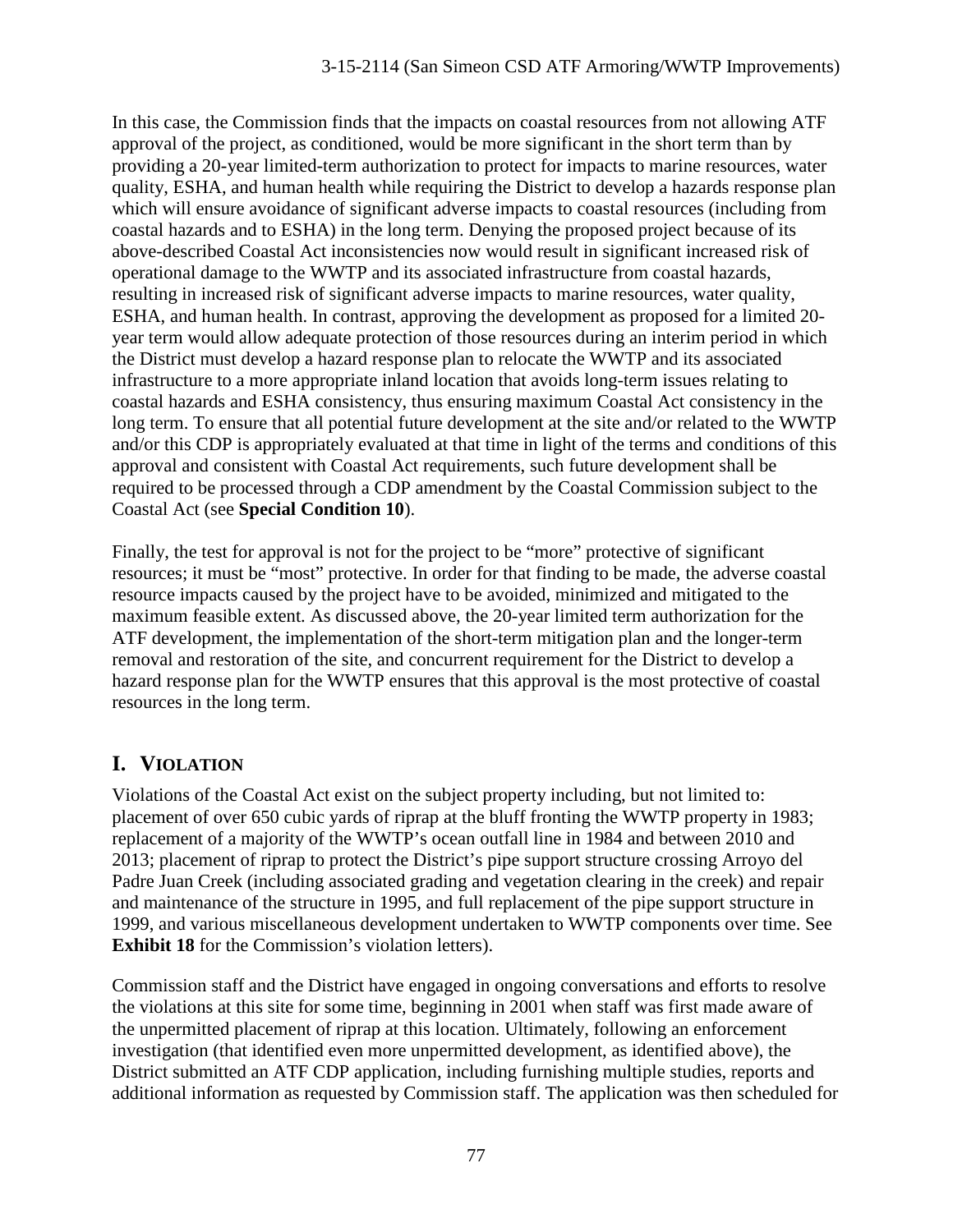hearing in 2009, but the District withdrew the application at that time in order to further discuss staff's recommended conditions, including the requirement to remove the revetment and to construct a vertical seawall. Additional conversations followed the District's withdrawal, including staff providing the Applicant with a list of additional application materials (e.g., updates to older reports and studies, etc.) that would be needed prior to any submittal of a new application. Following additional violation noticing in 2015, the District applied for a CDP for the current project and is now seeking recognition and retention of the development described above that was installed without benefit of a CDP.

Approval of this CDP will recognize the work done previously on the site without the benefit of a CDP, including a variety of upgrades, replacements, and expansions of key WWTP components done over the years (as described in **Exhibit 15**), and will allow the riprap revetment placed around the WWTP and around the pipe support structure to remain on the site for up to 20 years (which is the duration of this authorization), pursuant to **Special Conditions 1 and 2**. This approval is structured for anticipated relocation of WWTP functions to a safer inland location, as well as restoration of the site and affected area, and restoring of the WWTP property (and ideally identifying it for its highest and best public utility use (see **Special Condition 3**). The Applicant will also be required to mitigate in the interim for significant adverse project impacts to coastal resources, including temporarily adding to the riprap for increased coastal hazard protection, non-native and invasive plant removal and native revegetation in Arroyo del Padre Juan Creek, and construction of a pedestrian access bridge over Arroyo del Padre Juan Creek (see **Special Condition 4**). The Applicant is also required to maintain the revetment in its permitted state (see **Special Condition 5**), to mitigate for offshore impacts via a mitigation payment (see **Special Condition 6**) and through verification of outfall integrity (see **Special Condition 7**), to perform construction activities in a manner designed to have the least impact on coastal resources (see **Special Condition 8**), and to assume all risks for the approved development and to indemnify the Commission (see **Special Conditions 9 and 12**).

Issuance of the CDP and compliance with all of the terms and conditions of this CDP will result in resolution of the aforementioned violations of the Coastal Act on the subject property.

Although development has taken place prior to submission of this CDP application, consideration of this application by the Commission has been based solely upon the Chapter 3 policies of the Coastal Act. Commission review and action on this CDP does not constitute a waiver of any legal action with regard to the alleged violations, nor does it constitute an implied statement of the Commission's position regarding the legality of development, other than the development addressed herein, undertaken on the subject site without a CDP. In fact, approval of this CDP is possible only because of the conditions included herein and failure to comply with these conditions would also constitute a violation of this CDP and of the Coastal Act. Accordingly, the Applicant remains subject to enforcement action just as it was prior to this CDP approval for engaging in unpermitted development, unless and until the conditions of approval included in this CDP are satisfied.

Failure to comply with the terms and conditions of this CDP may result in the institution of enforcement action under the provisions of Chapter 9 of the Coastal Act. Only as conditioned can the proposed development be found consistent with the Coastal Act.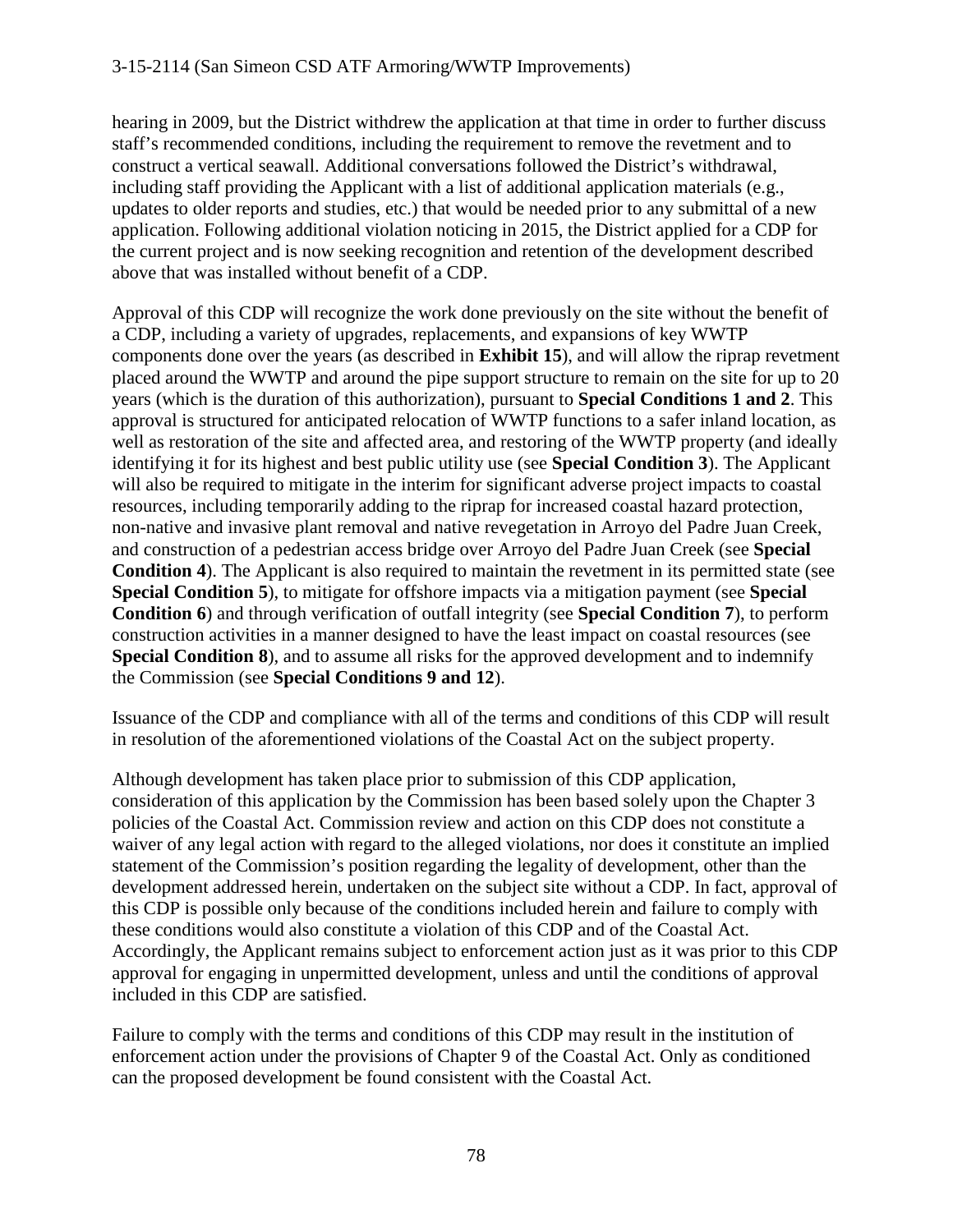# **J. CALIFORNIA ENVIRONMENTAL QUALITY ACT (CEQA)**

Section 13096 of Title 14 of the California Code of Regulations requires that a specific finding be made in conjunction with CDP applications showing the application to be consistent with any applicable requirements of CEQA. Section 21080.5(d)(2)(A) of CEQA prohibits a proposed development from being approved if there are feasible alternatives or feasible mitigation measures available which would substantially lessen any significant adverse effect that the activity may have on the environment.

The Applicant was granted an exemption (Section 15302 (c)) from CEQA requirements by the San Luis Obispo County Department of Planning and Building Department on May 26, 2016 for the riprap revetment. The Coastal Commission's review and analysis of CDP applications has been certified by the Secretary of the State's Natural Resources Agency as being the functional equivalent of environmental review under CEQA pursuant to Title 14 Section 15251(c) of the California Code of Regulations. The preceding CDP findings discuss the relevant coastal resource issues with the proposed project, and the CDP terms and conditions identify appropriate modifications to avoid, and mitigation to lessen, any potential for adverse impacts to a level of less-than-significant for said resources.

As such, there are no additional feasible alternatives or feasible mitigation measures available which would substantially lessen any significant adverse environmental effects that approval of the proposed project, as conditioned, would have on the environment within the meaning of CEQA. Thus, if so conditioned, the proposed project will not result in any significant environmental effects for which feasible mitigation measures have not been employed consistent with CEQA Section 21080.5(d)(2)(A).